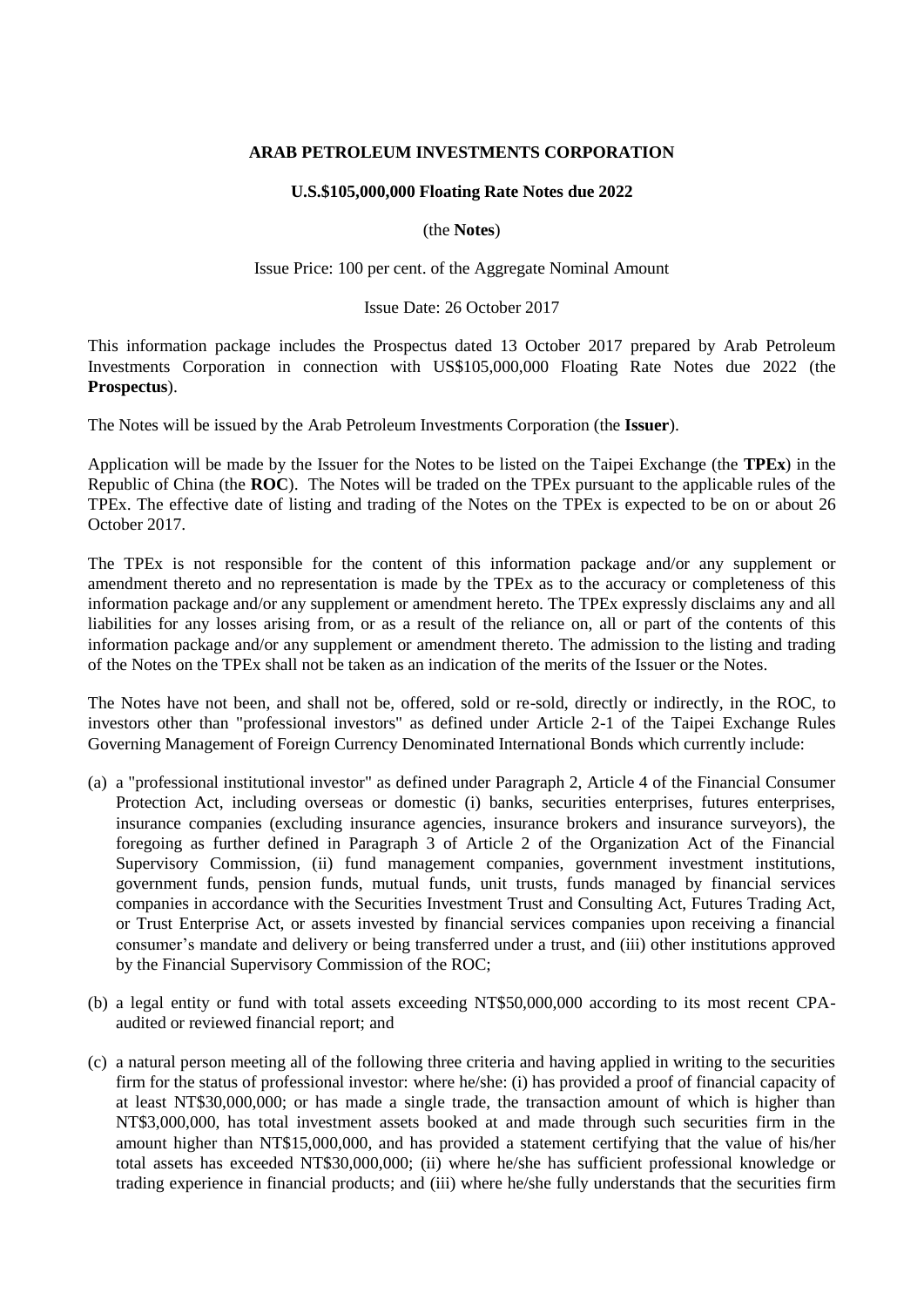is exempted from certain responsibilities towards professional investors in connection with bond trading activities and agrees to sign for trades as a professional investor.

# **Lead Manager**

Crédit Agricole Corporate and Investment Bank, Taipei Branch

# **Managers**

Bank of Taiwan Capital Securities Corporation Crédit Agricole Corporate and Investment Bank, Taipei Branch Sinopac Securities Corporation Taipei Fubon Commercial Bank Co., Ltd. Yuanta Securities Co., Ltd.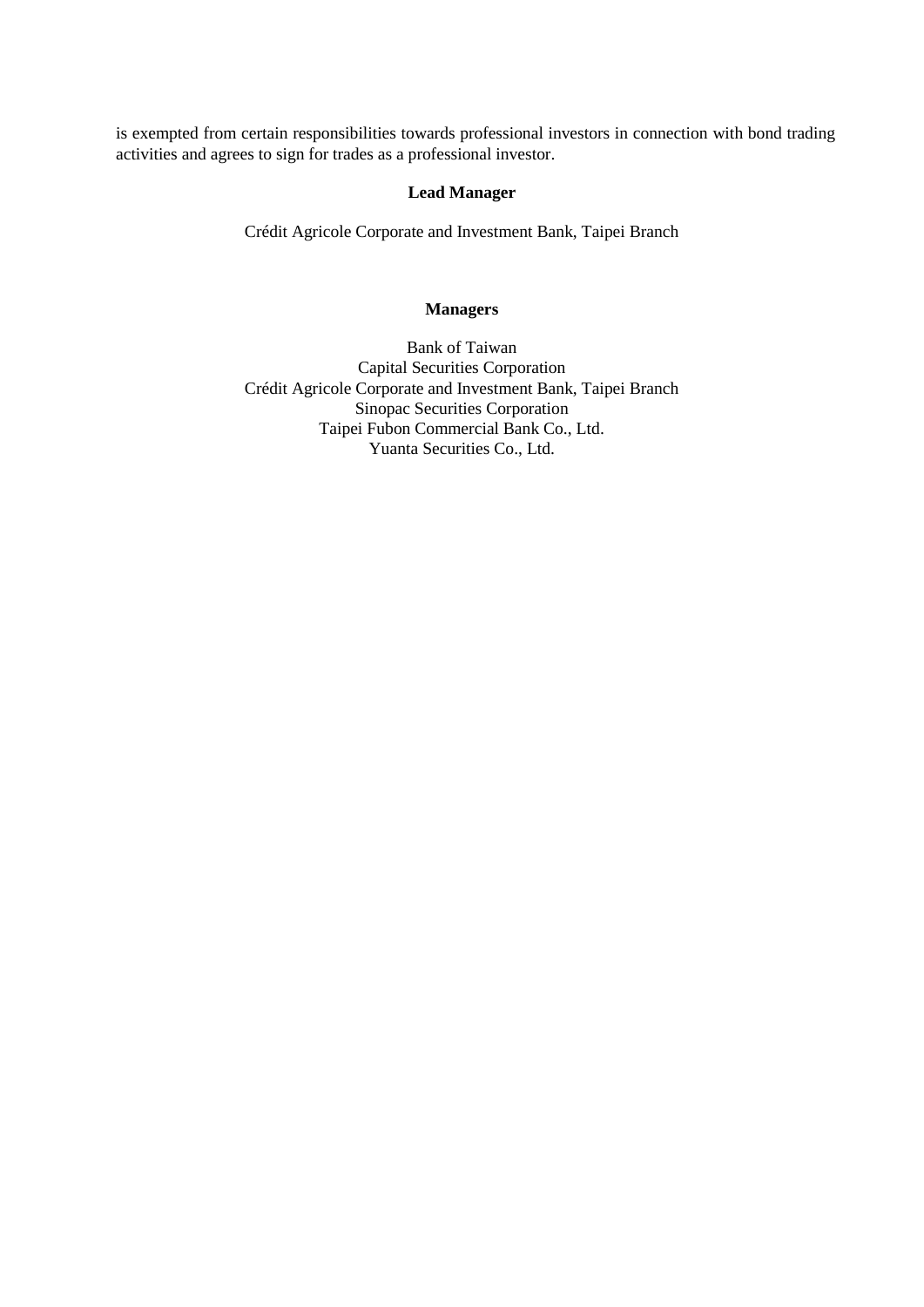#### **IMPORTANT NOTICE**

### **THE ATTACHED PROSPECTUS MAY NOT BE DISTRIBUTED DIRECTLY OR INDIRECTLY IN OR INTO THE UNITED STATES.**

**IMPORTANT: You must read the following notice before continuing.** The following notice applies to the attached prospectus (the "**Prospectus**") following this notice, whether received by e-mail, accessed from an internet page or otherwise received as a result of electronic communication and you are therefore advised to read this notice carefully before reading, accessing or making any other use of the Prospectus. In reading, accessing or making any other use of the Prospectus, you agree to be bound by the following terms and conditions and each of the restrictions set out in the Prospectus, including any modifications made to them from time to time, each time you receive any information from Arab Petroleum Investments Corporation (the "**Issuer**") as a result of such access.

**RESTRICTIONS:** NOTHING IN THIS ELECTRONIC TRANSMISSION CONSTITUTES AN OFFER TO SELL OR A SOLICITATION OF AN OFFER TO BUY THE SECURITIES IN THE UNITED STATES OR IN ANY JURISDICTION WHERE IT IS UNLAWFUL TO DO SO. THE SECURITIES TO BE ISSUED HAVE NOT BEEN AND WILL NOT BE REGISTERED UNDER THE UNITED STATES SECURITIES ACT OF 1933, AS AMENDED (THE "**SECURITIES ACT**"), OR WITH ANY SECURITIES REGULATORY AUTHORITY OF ANY STATE OF THE UNITED STATES OR OTHER JURISDICTIONS AND THE SECURITIES MAY NOT BE OFFERED, SOLD, PLEDGED OR OTHERWISE TRANSFERRED DIRECTLY OR INDIRECTLY WITHIN THE UNITED STATES (AS DEFINED IN REGULATION S UNDER THE SECURITIES ACT ("**REGULATION S**")), EXCEPT PURSUANT TO AN EXEMPTION FROM, OR IN A TRANSACTION NOT SUBJECT TO, THE REGISTRATION REQUIREMENTS OF THE SECURITIES ACT AND APPLICABLE STATE OR LOCAL SECURITIES LAWS.

THE PROSPECTUS IS NOT BEING DISTRIBUTED TO, AND MUST NOT BE PASSED ON TO, THE GENERAL PUBLIC IN THE UNITED KINGDOM (THE "**UK**"). RATHER, THE COMMUNICATION OF THE PROSPECTUS AS A FINANCIAL PROMOTION IS ONLY BEING MADE TO THOSE PERSONS WHO HAVE PROFESSIONAL EXPERIENCE IN MATTERS RELATING TO INVESTMENTS FALLING WITHIN ARTICLE 19(5) OF THE FINANCIAL SERVICES AND MARKETS ACT 2000 (FINANCIAL PROMOTION) ORDER 2005 (THE "**ORDER**") OR HIGH NET WORTH ENTITIES, AND OTHER PERSONS TO WHOM IT MAY LAWFULLY BE COMMUNICATED, FALLING WITHIN ARTICLE 49(2)(A) TO (D) OF THE ORDER (EACH SUCH PERSON BEING REFERRED TO AS A "**RELEVANT PERSON**"). THIS COMMUNICATION IS BEING DIRECTED ONLY AT RELEVANT PERSONS AND ANY INVESTMENT OR INVESTMENT ACTIVITY TO WHICH THIS COMMUNICATION RELATES WILL BE ENGAGED IN ONLY WITH RELEVANT PERSONS. NO PERSON OTHER THAN A RELEVANT PERSON SHOULD ACT ON OR RELY ON IT.

THE PROSPECTUS AND ANY OFFER OF THE SECURITIES DESCRIBED IN THE PROSPECTUS WHEN MADE ARE ONLY ADDRESSED TO AND DIRECTED AT PERSONS IN MEMBER STATES OF THE EUROPEAN ECONOMIC AREA ("**EEA**") WHO ARE "QUALIFIED INVESTORS" WITHIN THE MEANING OF ARTICLE 2(1)(E) OF THE DIRECTIVE 2003/71/EC (WHICH INCLUDES THE AMENDMENTS MADE BY DIRECTIVE 2010/73/EU) AND INCLUDING ANY RELEVANT IMPLEMENTING MEASURE IN A RELEVANT MEMBER STATE (AS DEFINED HEREIN) OF THE EEA (THE "**PROSPECTUS DIRECTIVE**") ("**QUALIFIED INVESTORS**").

FOR A MORE COMPLETE DESCRIPTION OF RESTRICTIONS ON OFFERS AND SALES, SEE "*SUBSCRIPTION AND SALE*".

The Prospectus must not be acted on or relied on: (i) in the United Kingdom, by persons who are not Relevant Persons; and (ii) in any member state of the EEA other than the United Kingdom, by persons who are not Qualified Investors. Any investment or investment activity to which the Prospectus relates is available only to: (i) in the United Kingdom, Relevant Persons; and (ii) in any member state of the EEA other than the United Kingdom, Qualified Investors, and will be engaged in only with such persons.

THE FOLLOWING PROSPECTUS MAY NOT BE FORWARDED OR DISTRIBUTED TO ANY OTHER PERSON AND MAY NOT BE REPRODUCED IN ANY MANNER WHATSOEVER. ANY FORWARDING, DISTRIBUTION OR REPRODUCTION OF THE ATTACHED PROSPECTUS DOCUMENT IN WHOLE OR IN PART IS UNAUTHORISED. FAILURE TO COMPLY WITH THIS DIRECTIVE MAY RESULT IN A VIOLATION OF THE SECURITIES ACT OR THE APPLICABLE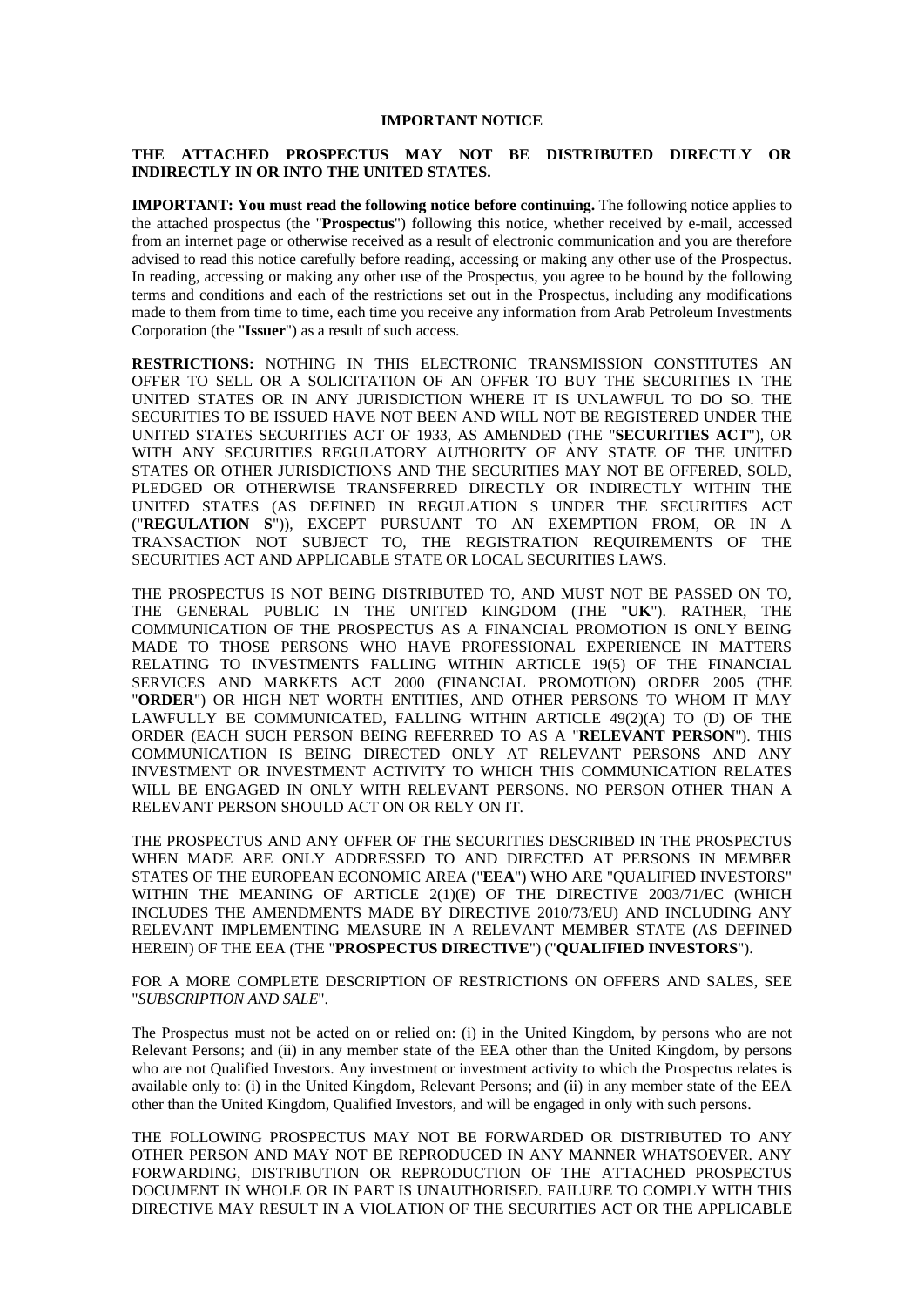LAWS OF OTHER JURISDICTIONS. IF YOU HAVE GAINED ACCESS TO THIS TRANSMISSION CONTRARY TO ANY OF THE FOREGOING RESTRICTIONS, YOU ARE NOT AUTHORISED AND WILL NOT BE ABLE TO PURCHASE ANY OF THE SECURITIES DESCRIBED THEREIN.

**CONFIRMATION OF YOUR REPRESENTATION:** In order to be eligible to view the Prospectus or make an investment decision with respect to the Notes described therein: (i) each prospective investor in respect of the Notes being offered outside of the United States in an offshore transaction pursuant to Regulation S must be outside of the United States; and (ii) each prospective investor in respect of the Notes being offered in the United Kingdom must be a Relevant Person. By accepting this e-mail and accessing, reading or making any other use of the Prospectus, you shall be deemed to have represented to Bank of Taiwan, Capital Securities Corporation, Crédit Agricole Corporate and Investment Bank, Taipei Branch, SinoPac Securities Corporation, Taipei Fubon Commercial Bank Co., Ltd. and Yuanta Securities Co., Ltd. as managers (together, the "**Managers**") that: (1) you have understood and agree to the terms set out herein; (2) the electronic mail (or e-mail) address to which, pursuant to your request, the attached Prospectus has been delivered by electronic transmission is not located in the United States, its territories, its possessions and other areas subject to its jurisdiction; and its possessions include Puerto Rico, the U.S. Virgin Islands, Guam, American Samoa, Wake Island and the Northern Mariana Islands; (3) in respect of the Notes being offered in the United Kingdom, you are (or the person you represent is) a Relevant Person; (4) you consent to delivery of the Prospectus and any amendments or supplements thereto by electronic transmission; (5) you will not transmit the attached Prospectus (or any copy of it or part thereof) or disclose, whether orally or in writing, any of its contents to any other person except with the consent of the Managers; and (6) you acknowledge that you will make your own assessment regarding any credit, investment, legal, taxation or other economic considerations with respect to your decision to subscribe for or purchase any of the Notes.

You are reminded that the attached Prospectus has been delivered to you on the basis that you are a person into whose possession the attached Prospectus may be lawfully delivered in accordance with the laws of the jurisdiction in which you are located and you may not, nor are you authorised to, deliver or disclose the contents of the Prospectus, electronically or otherwise, to any other person and in particular to any U.S. Person or to any address in the United States. Failure to comply with this directive may result in a violation of the Securities Act or the applicable laws of other jurisdictions.

If you received the Prospectus by e-mail, you should not reply by e-mail to this announcement. Any reply e-mail communications, including those you generate by using the "Reply" function on your e-mail software, will be ignored or rejected. You are responsible for protecting against viruses and other destructive items. Your use of this e-mail is at your own risk, and it is your responsibility to take precautions to ensure that it is free from viruses and other items of a destructive nature.

The Prospectus and the other materials relating to the offering do not constitute, and may not be used in connection with, an offer or solicitation in any place where such offers or solicitations are not permitted by law. If a jurisdiction requires that the offering of securities described herein be made by a licensed broker or dealer and the Managers or any affiliate of the Managers is a licensed broker or dealer in that jurisdiction, the offering shall be deemed to be made by the Managers or such affiliate on behalf of the Issuer or holders of the applicable securities in such jurisdiction.

Under no circumstances shall the attached Prospectus constitute an offer to sell or the solicitation of an offer to buy nor shall there be any sale of these securities in any jurisdiction in which such offer, solicitation or sale would be unlawful. Recipients of the attached document who intend to subscribe for or purchase the Notes are reminded that any subscription or purchase may only be made on the basis of the information contained in the attached Prospectus.

The attached Prospectus has been sent to you in an electronic form. You are reminded that documents transmitted via this medium may be altered or changed during the process of electronic transmission and consequently none of the Managers, the Issuer nor any person who controls them nor any director, officer, employee nor agent of them or any affiliate of any such person accepts any liability or responsibility whatsoever in respect of any difference between the Prospectus distributed to you in electronic format and the hard copy version available to you on request from the Managers. Please ensure that your copy is complete.

The distribution of the attached Prospectus in certain jurisdictions may be restricted by law. Persons into whose possession the attached document comes are required by the Issuer and the Managers to inform themselves about, and to observe, any such restrictions.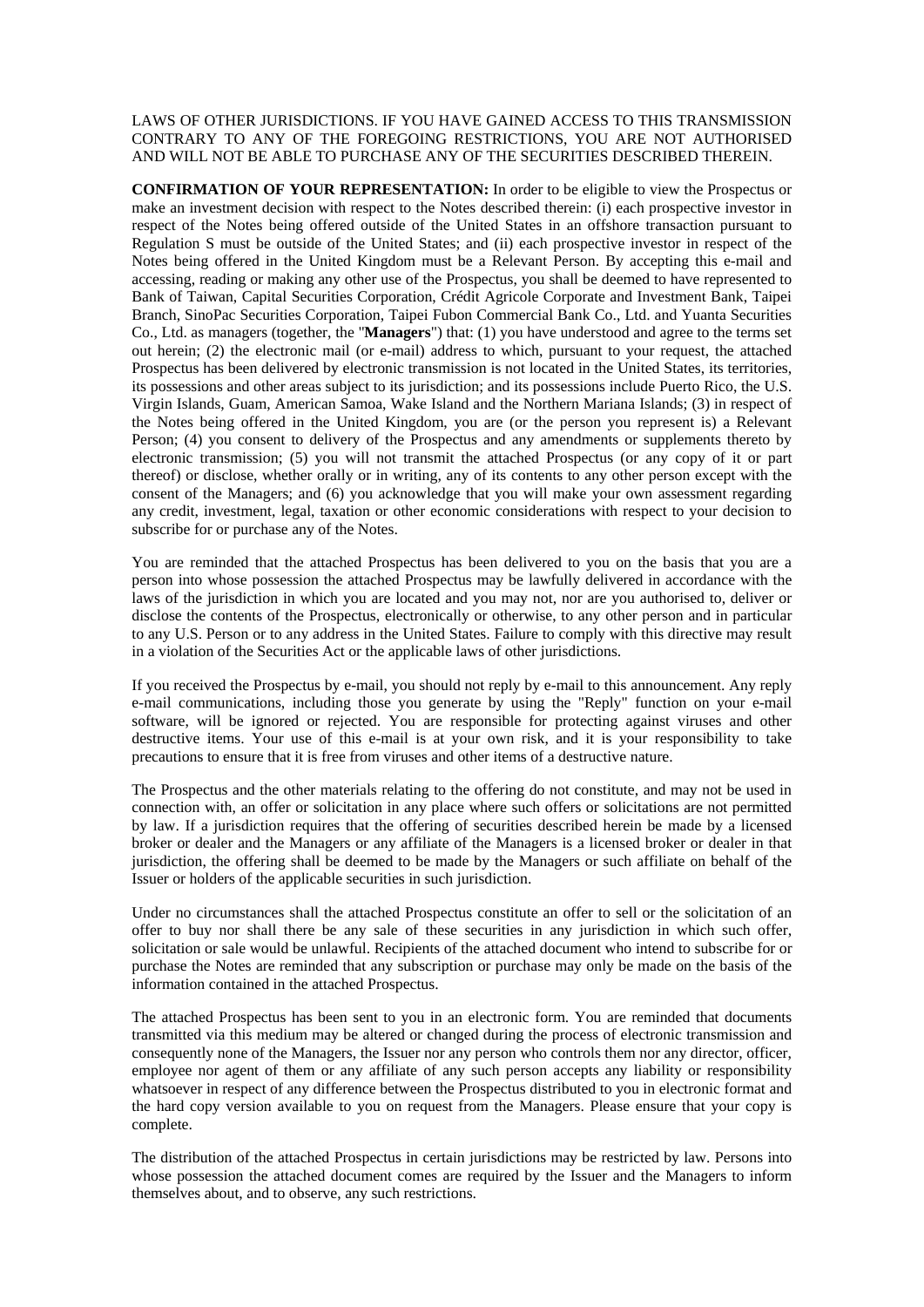

#### **ARAB PETROLEUM INVESTMENTS CORPORATION**

# **U.S.\$105,000,000 Floating Rate Notes due 2022**

The issue price of the U.S.\$105,000,000 Floating Rate Notes due 2022 (the "**Notes**") of Arab Petroleum Investments Corporation ("**APICORP**" or the "**Issuer**") is 100 per cent. of their principal amount. The Notes will be constituted by a deed of covenant (as amended or supplemented from time to time, the "**Deed of Covenant**") dated 26 October 2017 entered into by the Issuer.

Unless previously redeemed or cancelled, the Notes will be redeemed on the Interest Payment Date (as defined in "*Terms and Conditions of the Notes—Interest*") falling in October 2022. The Notes will bear interest from 26 October 2017 at a rate of the sum of: (i) 1.10 per cent. per annum; plus (ii) U.S. dollar 3 month LIBOR, determined 2 Business Days (as defined herein) prior to the beginning of each Interest Period (as defined herein) at 11.00 a.m. London time, with reference to Reuters screen page "LIBOR01", payable quarterly in arrear commencing on the Interest Payment Date falling in January 2018. Payments on the Notes will be made in U.S. dollars without deduction for or on account of taxes imposed or levied by the Relevant Jurisdiction (as defined below) to the extent described under "*Terms and Conditions of the Notes—Taxation*".

#### **An investment in the Notes involves certain risks. For a discussion of these risks see "***Risk Factors***".**

Application will be made by the Issuer to the Taipei Exchange ("**TPEx**") in the Republic of China ("**Taiwan**" or the "**ROC**") for permission to deal in and for the listing of the Notes on the TPEx. TPEx is not responsible for the content of this Prospectus and any amendment and supplement thereto and no representation is made by TPEx as to the accuracy or completeness of this Prospectus and any amendment and supplement thereto. TPEx expressly disclaims any and all liability for any losses arising from, or as a result of the reliance on, all or part of the contents of this Prospectus and any amendment and supplement hereto. Admission to listing and trading of the Notes on the TPEx shall not be taken as an indication of the merits of the Issuer or the Notes.

The Notes have not been, and shall not be, offered, sold or re-sold, directly or indirectly to investors other than "professional investors" as defined under Paragraph 1, Article 2-1 of the Taipei Exchange Rules Governing Management of Foreign Currency Denominated International Bonds of the ROC, which currently include: (a) a "professional institutional investor" as defined under Paragraph 2, Article 4 of the Financial Consumer Protection Act of the ROC, which currently includes overseas or domestic: (i) banks, securities firms, futures firms and insurance companies (excluding insurance agencies, insurance brokers and insurance surveyors), the foregoing as further defined in more detail in Paragraph 3 of Article 2 of the Organization Act of the Financial Supervisory Commission; (ii) fund management companies, government investment institutions, government funds, pension funds, mutual funds, unit trusts, and funds managed by financial service enterprises pursuant to the Securities Investment Trust and Consulting Act, the Future Trading Act or the Trust Enterprise Act or investment assets mandated and delivered by or transferred for trust by financial consumers; and (iii) other institutions recognised by the Financial Supervisory Commission of the ROC; (b) a legal entity or fund with total assets exceeding NT\$50,000,000 according to its most recent CPA-audited or reviewed financial report; and (c) a natural person having applied in writing to the securities firms for the status of professional investor whom meets all of the following three criteria: (i) he/she has provided a proof of financial capacity of at least NT\$30,000,000 or has made a single trade, the transaction amount of which is higher than NT\$3,000,000, his/her total assets and investments booked at and made through such securities firm are higher than NT\$15,000,000, and he/she has provided a statement certifying that the value of his/her total assets has exceeded NT\$30,000,000; (ii) he/she has sufficient professional knowledge or trading experience in financial products; and (iii) he/she fully understands that the securities firm is exempted from certain responsibilities toward professional investors in connection with bond trading activities and agrees to sign up as a professional investor. Purchasers of the Notes are not permitted to sell or otherwise dispose of the Notes except by transfer to a professional investor.

References in this Prospectus to Notes being "listed" (and all related references) shall mean that the Notes have been admitted to listing and trading on TPEx.

The Notes have not been, and will not be, registered under the United States Securities Act of 1933, as amended (the "**Securities Act**") or with any securities regulatory authority of any state or other jurisdiction of the United States. The Notes are being offered outside the United States by the Managers (as defined in "*Subscription and Sale*" herein) in accordance with Regulation S under the Securities Act ("**Regulation S**"), and may not be offered, sold or delivered within the United States or to, or for the account or benefit of, U.S. persons (as defined in the Regulation S under the Securities Act) except pursuant to an exemption from, or in a transaction not subject to, the registration requirements of the Securities Act.

The Notes will be in registered form in denominations of U.S.\$200,000. The Notes may be held and transferred, and will be offered and sold, in the principal amount of U.S.\$200,000. The Notes will be represented by a global registered note certificate (the "**Global Note Certificate**") registered in the name of a nominee for, and deposited with, the common depositary for Euroclear Bank SA/NV ("**Euroclear**") and Clearstream Banking S.A. ("**Clearstream Luxembourg**"). Individual note certificates ("**Individual Note Certificates**") evidencing holdings of Notes will only be available in certain limited circumstances. See "*Summary of Provisions relating to the Notes in Global Form*" herein.

The Issuer has been assigned a long term rating of Aa3 (stable) by Moody's Deutschland GmbH ("**Moody's**"). The Notes are expected to be rated Aa3 (stable) by Moody's.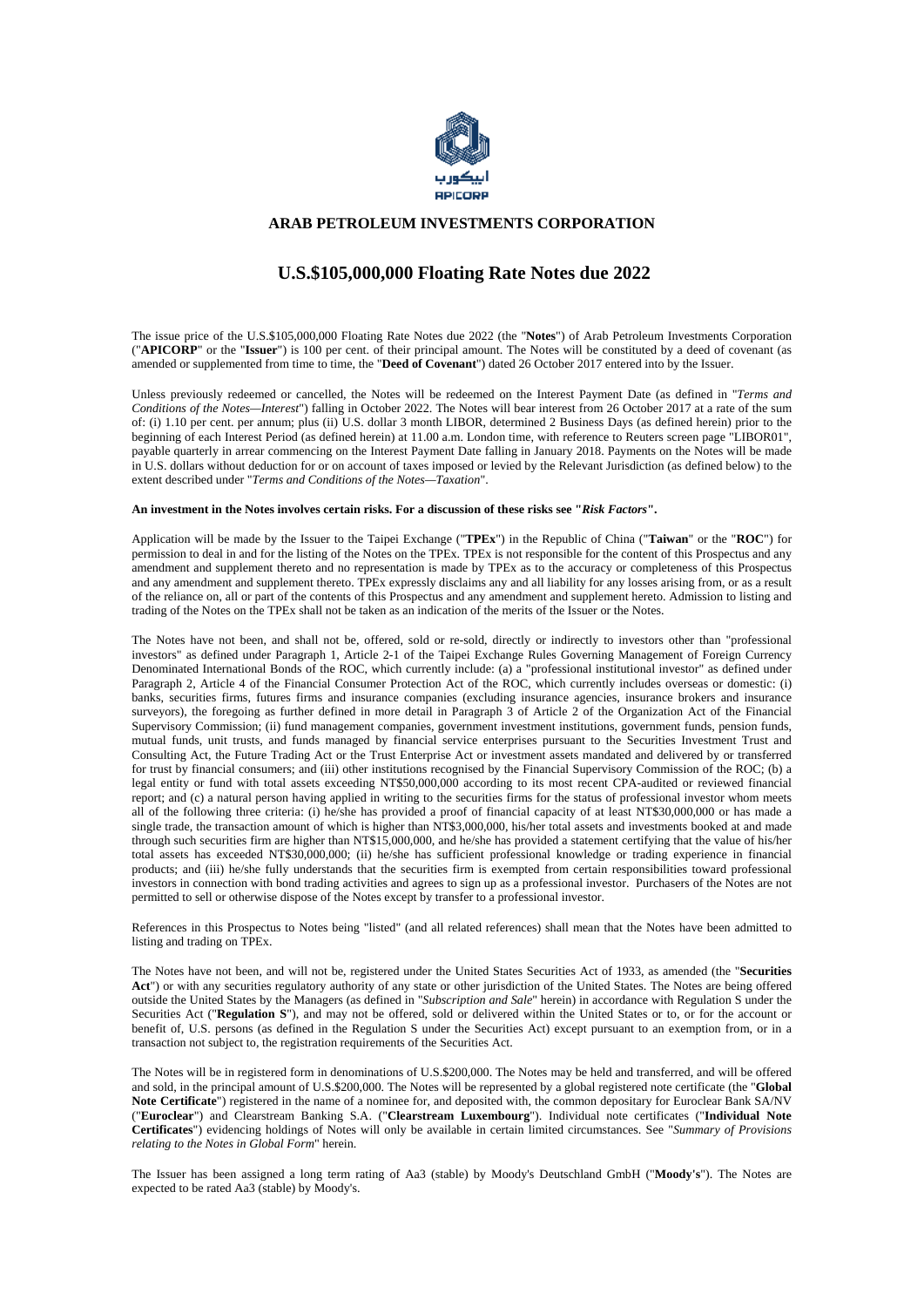Moody's is established in the EU and is registered under Regulation (EC) No. 1060/2009, as amended. Moody's appears on the latest update of the list of registered credit rating agencies on the European Securities and Markets Authority ("**ESMA**") website at http://www.esma.europa.eu/page/List-registered-and-certified-CRAs.

#### **A security rating is not a recommendation to buy, sell or hold securities and may be subject to suspension, reduction or withdrawal at any time by the assigning rating agency.**

#### **Lead Manager**

Crédit Agricole Corporate and Investment Bank, Taipei Branch

 **Managers** 

Bank of Taiwan Capital Securities Corporation Crédit Agricole Corporate and Investment Bank, Taipei Branch

,

SinoPac Securities Corporation Taipei Fubon Commercial Bank Co., Ltd. Yuanta Securities Co., Ltd.

The date of this Prospectus is 13 October 2017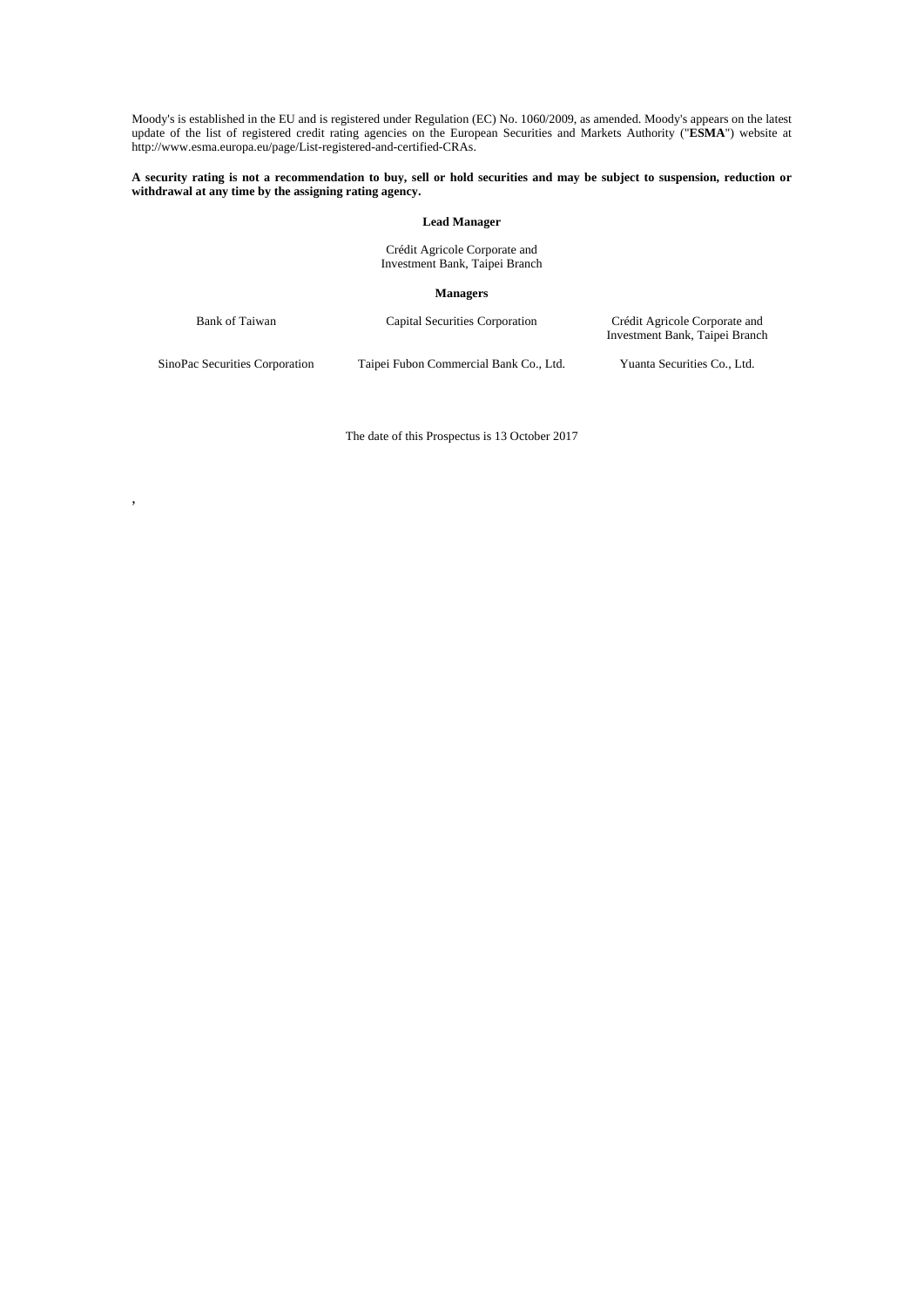# **CONTENTS**

# Page

| SUMMARY OF PROVISIONS RELATING TO THE NOTES IN GLOBAL FORM 16 |  |
|---------------------------------------------------------------|--|
|                                                               |  |
|                                                               |  |
|                                                               |  |
|                                                               |  |
|                                                               |  |
|                                                               |  |
|                                                               |  |
|                                                               |  |
|                                                               |  |
|                                                               |  |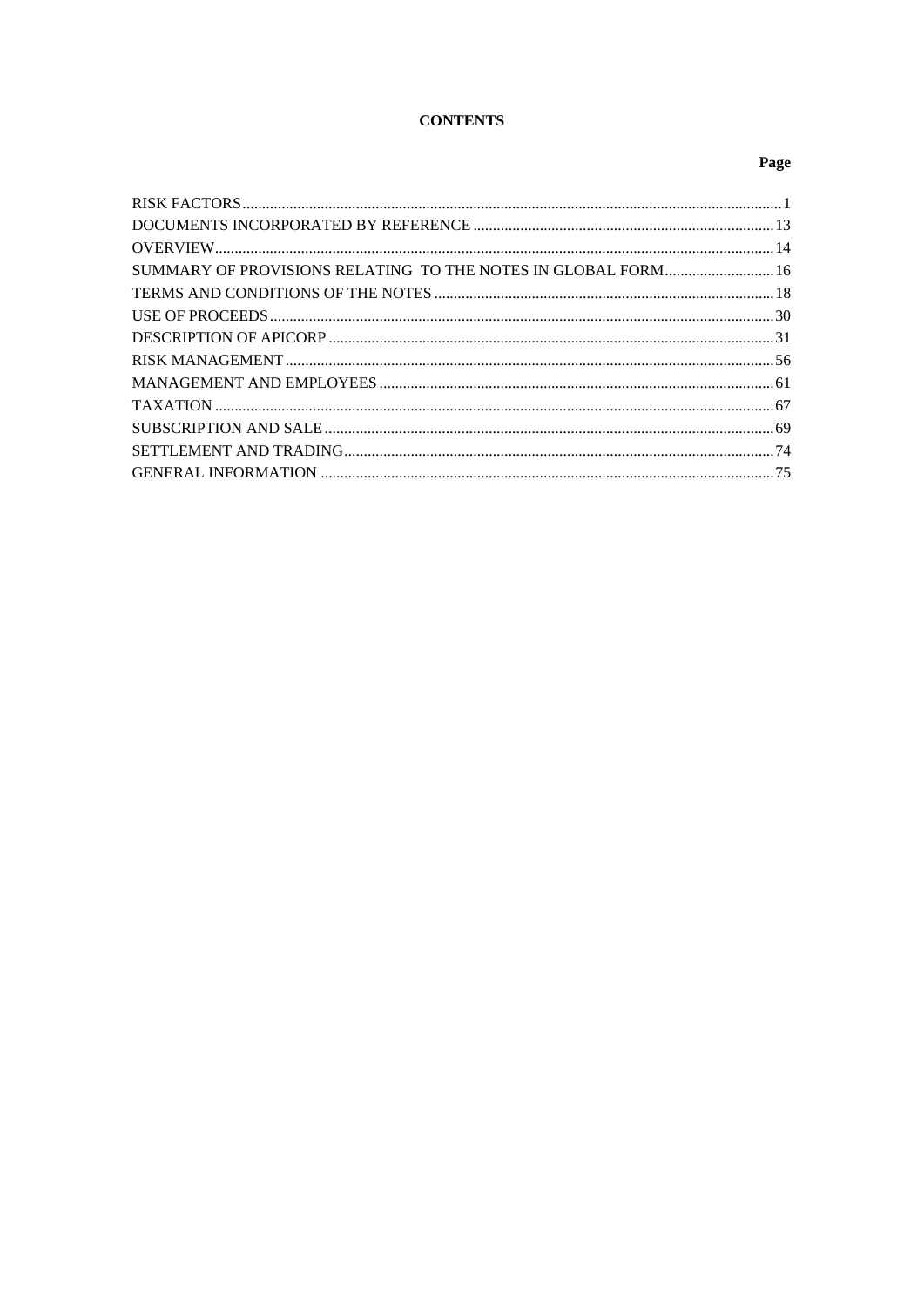#### **IMPORTANT NOTICES**

The Issuer accepts responsibility for the information contained in this Prospectus and declares that, having taken all reasonable care to ensure that such is the case, the information contained in this Prospectus to the best of its knowledge is in accordance with the facts and does not omit anything likely to affect the import of such information.

The language of the Prospectus is English. Certain legislative references and technical terms have been cited in their original language in order that the correct technical meaning may be ascribed to them under applicable law.

Certain information contained in this Prospectus under the headings "*Risk Factors*" and "*Description of APICORP*" was extracted from independent, third party sources. The Issuer does not accept any responsibility for the accuracy of such information, nor has the Issuer independently verified any such information. The Issuer confirms that this information has been accurately reproduced and, so far as the Issuer is aware and is able to ascertain from information available from such sources, no facts have been omitted which would render the reproduced information inaccurate or misleading.

The Issuer has confirmed to the Managers that this Prospectus contains all information regarding the Issuer and the Notes which is (in the context of the issue, offering and sale of the Notes) material; such information is true and accurate in all material respects and is not misleading in any material respect; any opinions, predictions or intentions expressed in this Prospectus on the part of the Issuer are honestly held or made and are not misleading in any material respect; this Prospectus does not omit to state any material fact necessary to make such information, opinions, predictions or intentions (in the context of the issue, offering and sale of the Notes) not misleading in any material respect; and all proper enquiries have been made to ascertain and to verify the foregoing.

Neither the Issuer nor any of the Managers has authorised the making or provision of any representation or information regarding the Issuer or the Notes other than as contained in this Prospectus or as approved for such purpose by the Issuer. Any such representation or information should not be relied upon as having been authorised by the Issuer or the Managers.

Neither the Managers nor any of its respective affiliates has authorised the whole or any part of this Prospectus and none of them makes any representation or warranty or accepts any responsibility as to the accuracy or completeness of the information contained in this Prospectus. Neither the delivery of this Prospectus nor the offering, sale or delivery of any Note shall in any circumstances create any implication that there has been no adverse change, or any event reasonably likely to involve any adverse change, in the condition (financial or otherwise) of the Issuer since the date of this Prospectus.

This Prospectus does not constitute an offer of, or an invitation to subscribe for or purchase, any Notes.

The distribution of this Prospectus and the offering, sale and delivery of Notes in certain jurisdictions may be restricted by law. Persons into whose possession this Prospectus comes are required by the Issuer and the Managers to inform themselves about and to observe any such restrictions. For a description of certain restrictions on offers, sales and deliveries of Notes and on distribution of this Prospectus and other offering material relating to the Notes, see "*Subscription and Sale*".

In particular, the Notes have not been and will not be registered under the Securities Act and are subject to United States tax law requirements. Subject to certain exceptions, Notes may not be offered, sold or delivered within the United States or to U.S. persons.

In this Prospectus, unless otherwise specified, references to a "**Member State**" are references to a Member State of the European Economic Area; references to "**Relevant Jurisdictions**" mean each of the Kingdom of Saudi Arabia, Kuwait, the United Arab Emirates, Libya, Iraq, the State of Qatar, Algeria, Bahrain, Egypt and Syria; references to the "**Group**" are to the Issuer and its consolidated subsidiaries; references to "**EUR**", "**euro**" or "**€**" are to the currency introduced at the start of the third stage of European economic and monetary union, and as defined in Article 2 of Council Regulation (EC) No. 974/98 of 3 May 1998 on the introduction of the euro, as amended from time to time; references to "**U.S.\$**", "**U.S. dollars**" or "**dollars**" are to United States dollars; references to "**NT\$**" are to the lawful currency of Taiwan; references to "**ID**" are to the lawful currency of Iraq; references to "**LD**" are to the lawful currency of Libya; references to "**LE**" are to the lawful currency of Egypt; references to "**SR**" are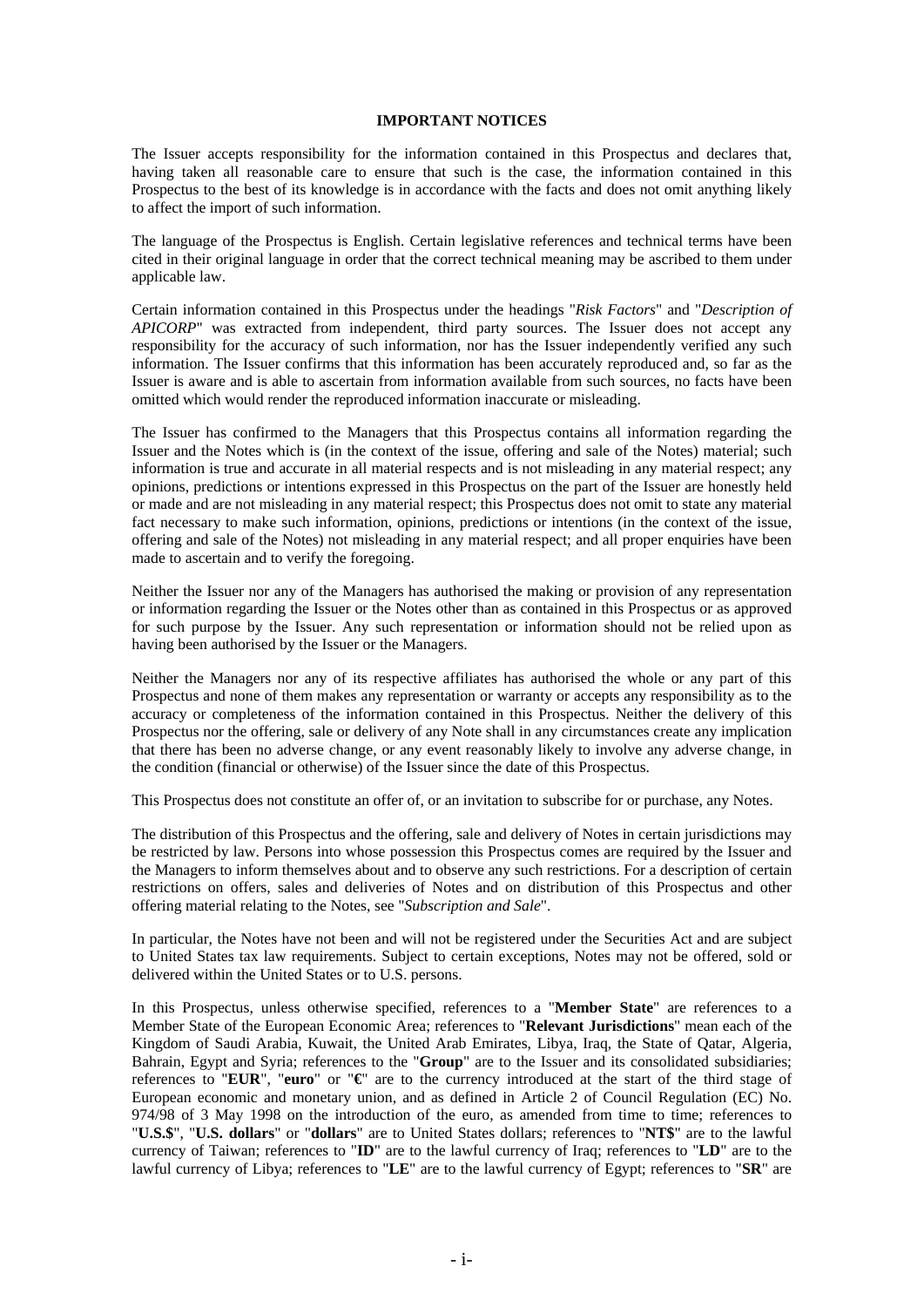to the lawful currency of the Kingdom of Saudi Arabia; and references to "**TD**" are to the lawful currency of Tunisia.

Certain figures and percentages included in this Prospectus have been subject to rounding adjustments; accordingly figures shown in the same category presented in different tables may vary slightly and figures shown as totals in certain tables may not be an arithmetic aggregation of the figures which precede them.

# **PRESENTATION OF GROUP FINANCIAL INFORMATION**

The financial statements relating to the Group incorporated by reference in this Prospectus are as follows:

- (a) the unaudited condensed consolidated interim financial information of the Group as at and for the six month period ended 30 June 2017, together with the notes thereto and the review report in respect thereof (the "**2017 Interim Financial Statements**");
- (b) the audited consolidated financial statements of the Group as at and for the financial year ended 31 December 2016, together with the notes thereto and the audit report in respect thereof (the "**2016 Financial Statements**"); and
- (c) the audited consolidated financial statements of the Group as at and for the financial year ended 31 December 2015, together with the notes thereto and the audit report in respect thereof (the "**2015 Financial Statements**" and together with the 2016 Financial Statements, the "**Financial Statements**").

The 2017 Interim Financial Statements have been prepared in accordance with International Accounting Standard ("**IAS**") 34 '*Interim Financial Reporting*' and have been reviewed by Deloitte & Touche – Middle East ("**Deloitte Middle East**") in accordance with the International Standard on Review Engagements 2410, "*Review of Interim Financial Information Performed by the Independent Auditor of the Entity*" as stated in their review report incorporated by reference in this Prospectus. The Financial Statements have been prepared in accordance with International Financial Reporting Standards ("**IFRS**") issued by the International Accounting Standards Board. The Financial Statements have been audited by Deloitte Middle East (who has conducted its audits in accordance with the International Standards on Auditing), as stated in each of its unqualified audit reports incorporated by reference in this Prospectus.

The Group publishes its financial statements in U.S. dollars.

# **CAUTIONARY STATEMENT REGARDING FORWARD LOOKING STATEMENTS**

Some statements in this Prospectus may be deemed to be forward looking statements. Forward looking statements include statements concerning the Issuer's plans, objectives, goals, strategies, future operations and performance and the assumptions underlying these forward looking statements. When used in this Prospectus, the words "anticipates", "estimates", "expects", "believes", "intends", "plans", "aims", "seeks", "may", "will", "should" and any similar expressions generally identify forward looking statements. These forward looking statements are contained in the sections entitled "*Risk Factors – Factors that may affect APICORP's ability to fulfil its obligations under the Notes*" and "*Description of APICORP*" and other sections of this Prospectus. APICORP has based these forward looking statements on the current view of its management with respect to future events and financial performance. Although APICORP believes that the expectations, estimates and projections reflected in its forward looking statements are reasonable as of the date of this Prospectus, if one or more of the risks or uncertainties materialise, including those identified below or which APICORP has otherwise identified in this Prospectus, or if APICORP's underlying assumptions prove to be incomplete or inaccurate, APICORP's actual results of operation may vary from those expected, estimated or predicted. Investors are therefore strongly advised to read the sections "*Risk Factors – Factors that may affect APICORP's ability to fulfil its obligations under the Notes*" and "*Description of APICORP*", which include a more detailed description of the factors that might have an impact on the Group's business development and on the industry sectors in which the Group operates.

The risks and uncertainties referred to above include:

 APICORP's ability to realise the benefits it expects from existing and future investments it is undertaking or plans to or may undertake;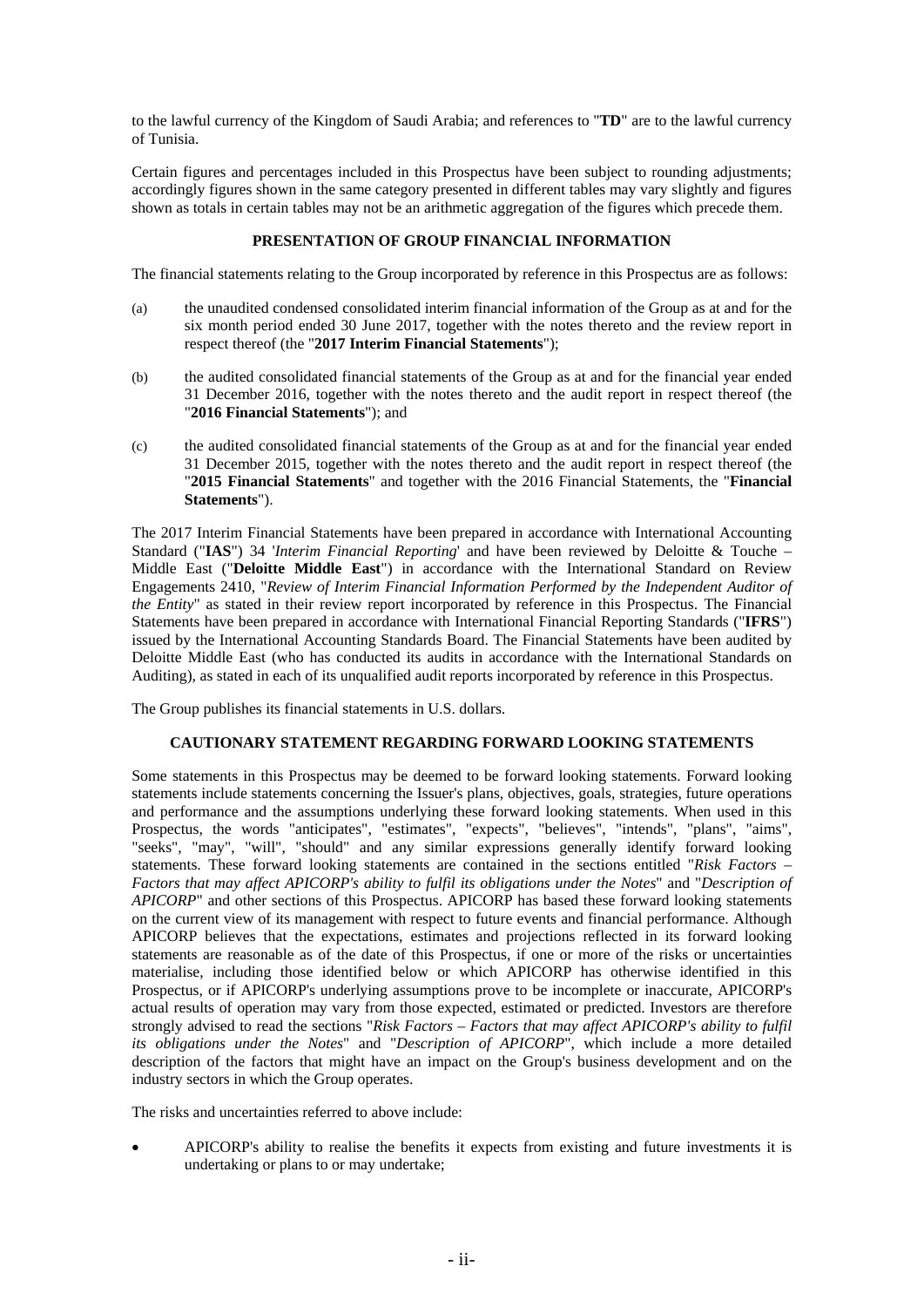- APICORP's ability to obtain external financing or maintain sufficient capital to fund its existing and future investments and capital expenditures;
- actions taken by APICORP's joint venture partners or associates that may not be in accordance with its policies and objectives;
- the economic and political conditions in the markets in which APICORP operates; and
- changes in political, social, legal or economic conditions in the markets in which APICORP and its customers operate.

Additional factors that could cause actual results, performance or achievements to differ materially include, but are not limited to, those discussed under "*Risk Factors*".

Any forward looking statements contained in this Prospectus speak only as at the date of this Prospectus. Without prejudice to any requirements under applicable laws and regulations, APICORP expressly disclaims any obligation or undertaking to disseminate after the date of this Prospectus any updates or revisions to any forward looking statements contained herein to reflect any change in expectations thereof or any change in events, conditions or circumstances on which any such forward looking statement is based.

# **ALTERNATIVE PERFORMANCE MEASURES**

A number of the financial measures presented by APICORP in this Prospectus are not defined in accordance with IFRS. However, APICORP believes that these measures provide useful supplementary information to both investors and APICORP's management, as they facilitate the evaluation of company performance. It is to be noted that, since not all companies calculate financial measurements in the same manner, these are not always comparable to measurements used by other companies. Accordingly, these financial measures should not be seen as a substitute for measures defined according to IFRS. Unless otherwise stated, the list below presents alternative performance measures, along with their reconciliation to the extent that such information is not defined according to IFRS and not included in APICORP's financial statements incorporated by reference into this Prospectus:

- *Return on assets*: Net Profit for the period / year of APICORP divided by average assets for the period / year;
- *Return on equity*: Net Profit for the period / year of APICORP divided by average shareholders' equity for the period / year;
- *Return on paid up capital*: Net Profit for the period / year of APICORP divided by average paid up capital for the period / year;
- *Total capital adequacy ratio*: Tier one capital as at period / year end plus tier two capital as at period / year end divided by risk weighted assets for the period / year. The total capital adequacy ratios for the years ended 31 December 2014, 31 December 2015 and 31 December 2016 were calculated in accordance with the Basel II requirements;
- *Tier 1 capital ratio*: Tier one capital as at period / year end divided by risk weighted assets for the period / year. The Tier 1 capital ratios for the years ended 31 December 2014, 31 December 2015 and 31 December 2016 were calculated in accordance with the Basel II requirements; and
- *Ratio of total shareholders' funds to total assets*: Total shareholders' funds as at period / year end / total assets as at period / year end.

# **NOTICE TO RESIDENTS OF THE KINGDOM OF BAHRAIN**

In relation to investors in the Kingdom of Bahrain, securities issued in connection with this Prospectus and related offering documents may only be offered in registered form to existing accountholders and accredited investors as defined by the Central Bank of Bahrain (the "**CBB**") in the Kingdom of Bahrain where such investors make a minimum investment of at least U.S.\$100,000 or any equivalent amount in other currency or such other amount as the CBB may determine.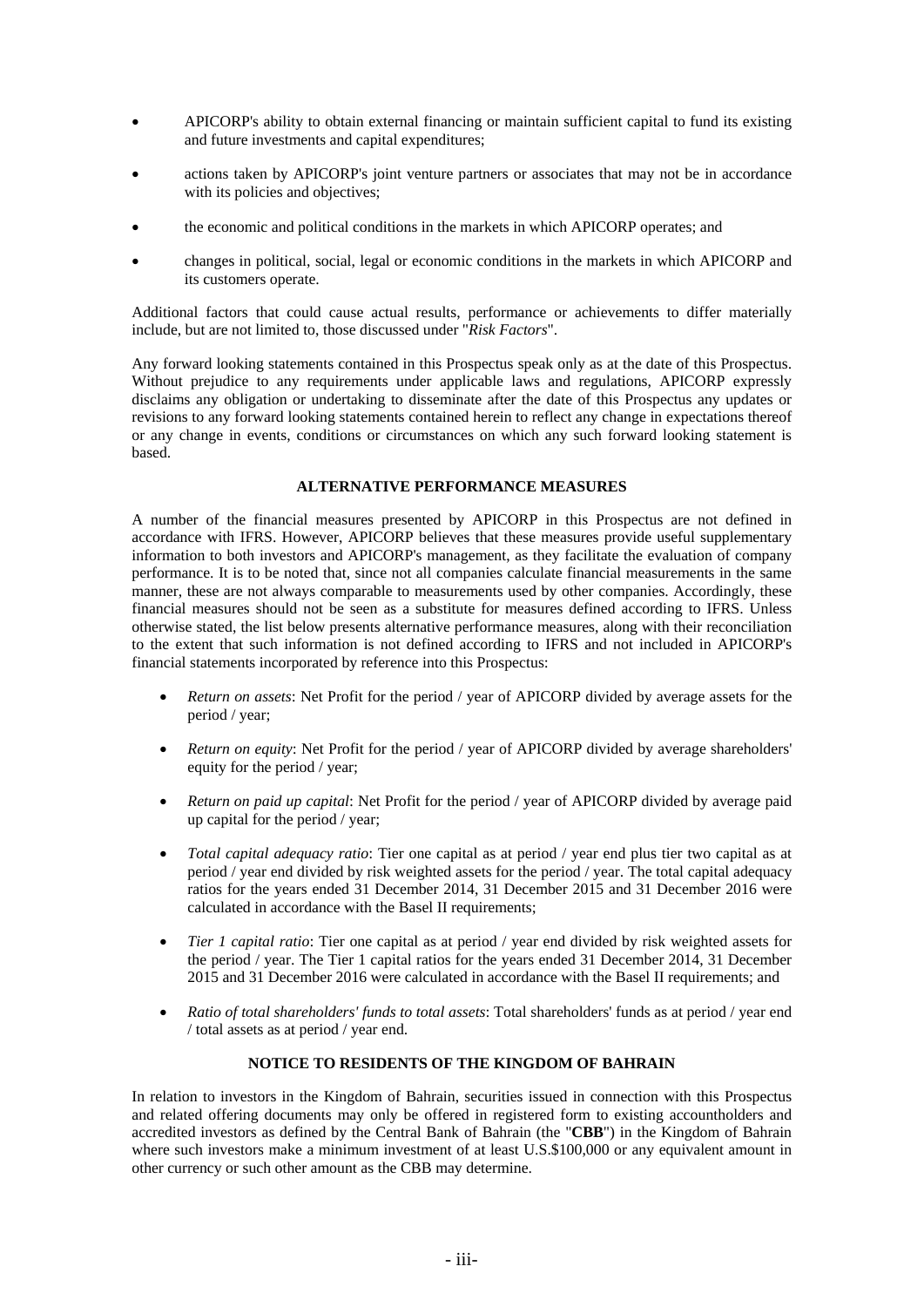This Prospectus does not constitute an offer of securities in the Kingdom of Bahrain in terms of Article (81) of the Central Bank and Financial Institutions Law 2006 (decree Law No. 64 of 2006). This Prospectus and related offering documents have not been and will not be registered as a prospectus with the CBB. Accordingly, no securities may be offered, sold or made the subject of an invitation for subscription or purchase nor will this Prospectus or any other related document or material be used in connection with any offer, sale or invitation to subscribe or purchase securities, whether directly or indirectly, to persons in the Kingdom of Bahrain, other than to accredited investors for an offer outside the Kingdom of Bahrain.

The CBB has not reviewed, approved or registered this Prospectus or related offering documents and it has not in any way considered the merits of the securities to be offered for investment, whether in or outside the Kingdom of Bahrain. Therefore, the CBB assumes no responsibility for the accuracy and completeness of the statements and information contained in this Prospectus and expressly disclaims any liability whatsoever for any loss howsoever arising from reliance upon the whole or any part of the content of this Prospectus. No offer of securities will be made to the public in the Kingdom of Bahrain and this Prospectus must be read by the addressee only and must not be issued, passed to, or made available to the public generally.

# **NOTICE TO RESIDENTS OF MALAYSIA**

The Notes may not be offered for subscription or purchase and no invitation to subscribe for or purchase such Notes in Malaysia may be made, directly or indirectly, and this Prospectus or any document or other materials in connection therewith may not be distributed in Malaysia other than to persons falling within categories set out in Schedule 6 or Section 229(1)(b) and Schedule 7 or Section 230(1)(b) read together with Schedule 8 or Section 257(3) of the Capital Market and Services Act 2007 of Malaysia as may be amended and/or varied from time to time and subject to any amendments to the applicable laws from time to time. The Securities Commission of Malaysia shall not be liable for any non-disclosure on the part of the Issuer and assumes no responsibility for the correctness of any statements made or opinions or reports expressed in this Prospectus.

### **NOTICE TO RESIDENTS OF THE STATE OF QATAR**

The Notes will not be offered, sold or delivered, at any time, directly or indirectly, in the State of Qatar (including the Qatar Financial Centre) in a manner that would constitute a public offering. This Prospectus has not been and will not be reviewed or approved by or registered with the Qatar Central Bank, the Qatar Stock Exchange, the Qatar Financial Centre Regulatory Authority or the Qatar Financial Markets Authority in accordance with their regulations or any other regulations in the State of Qatar. The Notes are not and will not be traded on the Qatar Stock Exchange.

### **NOTICE TO RESIDENTS OF THE KINGDOM OF SAUDI ARABIA**

This Prospectus may not be distributed in the Kingdom of Saudi Arabia except to such persons as are permitted under the Offers of Securities Regulations issued by the Capital Market Authority of the Kingdom of Saudi Arabia (the "**Capital Market Authority**").

The Capital Market Authority does not make any representations as to the accuracy or completeness of this Prospectus, and expressly disclaims any liability whatsoever for any loss arising from, or incurred in reliance upon, any part of this Prospectus. Prospective purchasers of the Notes should conduct their own due diligence on the accuracy of the information relating to the Notes. If a prospective purchaser does not understand the contents of this Prospectus he or she should consult an authorised financial adviser.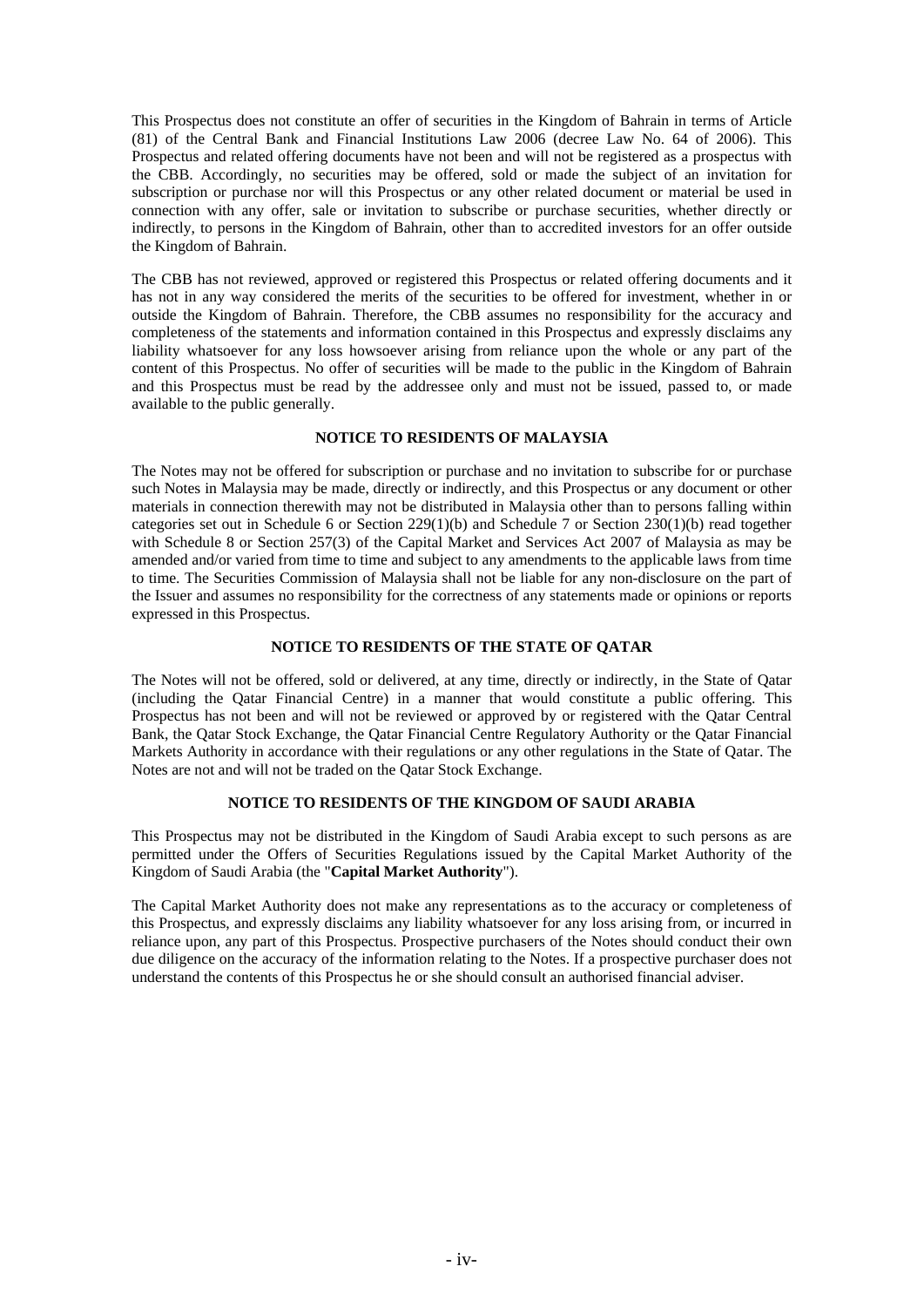#### **RISK FACTORS**

*Any investment in the Notes is subject to a number of risks. Prior to investing in the Notes, prospective investors should carefully consider risk factors associated with any investment in the Notes, the business of the Issuer and the industries in which it operates together with all other information contained in this Prospectus, including, in particular the risk factors described below. Words and expressions defined in the "Terms and Conditions of the Notes" below or elsewhere in this Prospectus have the same meanings in this section.* 

*The following is not an exhaustive list or explanation of all risks which investors may face when making an investment in the Notes and should be used as guidance only. Additional risks and uncertainties relating to the Issuer that are not currently known to the Issuer or that it currently deems immaterial, may individually or cumulatively also have a material adverse effect on the business, prospects, results of operations and/or financial position of the Issuer and, if any such risk should occur, the price of the Notes may decline and investors could lose all or part of their investment. Investors should consider carefully whether an investment in the Notes is suitable for them in light of the information in this Prospectus and their personal circumstances.* 

#### **Risks Relating to the Issuer**

### **FACTORS THAT MAY AFFECT APICORP'S ABILITY TO FULFIL ITS OBLIGATIONS UNDER THE NOTES**

**APICORP's business principally involves lending money to, and making equity investments in, entities engaged in the oil and gas and energy sectors, principally in its Member States, which exposes it to significant economic and political risks** 

APICORP, which is a multilateral development bank focused on the hydrocarbon industry, was established pursuant to an establishing agreement and statute (the "**Establishing Agreement**") to which the governments of the ten member states (the "**OAPEC Member States**") of the Organization of Arab Petroleum Exporting Countries ("**OAPEC**") are signatories.

APICORP's business principally involves lending money to, and making equity investments in, entities engaged in the oil and gas and energy sectors, principally in the OAPEC Member States. As a result, APICORP is exposed to:

- a general economic downturn and, in particular, an economic downturn which directly impacts the GCC countries, in which the majority of its borrowers and significant equity investments are located, or Egypt, where it also has significant equity investments;
- a significant and lasting decline in oil and gas prices, such as that seen from mid-2014 to date and as further described below, which is likely to adversely affect both its borrowers (as further described under "*APICORP's business is concentrated in both industry sector and geographical terms, which materially increases its economic and political risks, and the portfolio also has a significant client concentration—Industry concentration*") and the economies of those of the OAPEC Member States which are heavily dependent on the hydrocarbon sector; and
- adverse political developments in any of the OAPEC Member States including, in particular, the GCC countries and Egypt (as further described under "*APICORP's business is concentrated in both industry sector and geographical terms, which materially increases its economic and political risks, and the portfolio also has a significant client concentration—Geographic concentration*").

Any one or more of these developments could materially impact the ability of APICORP's borrowers to pay interest or principal on their loans and could give rise to an increase in non-performing loans ("**NPLs**") in APICORP's loan portfolio. This would in turn result in an increase in APICORP's impairment charges and adversely affect its profitability, and could also adversely affect the value of the equity investments which APICORP has made, and could negatively affect its other comprehensive income or result in material losses if APICORP is forced to divest such investments.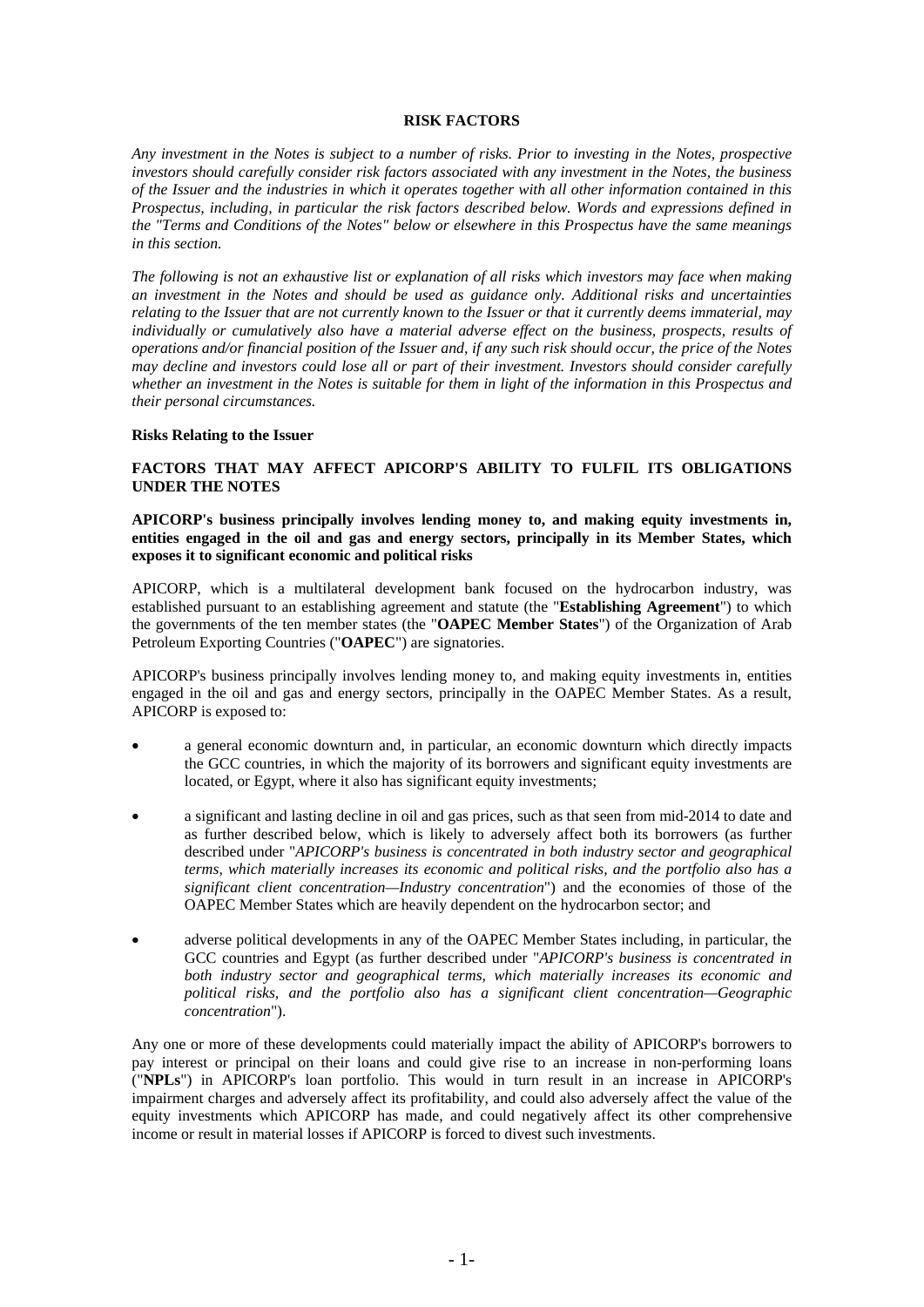**APICORP's business is concentrated in both industry sector and geographical terms, which materially increases its economic and political risks, and the portfolio also has a significant client concentration** 

### *Industry concentration*

At 31 December 2016, the majority of APICORP's U.S.\$3.0 billion direct and syndicated lending was to borrowers in the oil and gas and energy industries (including maritime transport of related products). A breakdown of APICORP's loan portfolio by sub-sector within these sectors is set out under "*Description of APICORP—Lending—Portfolio sector and sub-sector concentration*". In addition, almost all of APICORP's U.S.\$987 million direct equity investments and an investment in an associate at 31 December 2016 were in the oil and gas sector and it also owned U.S.\$86 million in available for sale debt securities issued by entities in the oil and gas sector.

The oil and gas industry, in particular, is cyclical with levels of investment and profitability in that sector being materially dependent on prevailing international oil and gas prices, which have fluctuated significantly over the past two decades, and may remain volatile in the future. More recently, international oil prices have witnessed a significant decline. For example, according to data produced by the Organization of the Petroleum Exporting Countries ("**OPEC**"), in 2013 the average annual OPEC reference basket price was U.S.\$105.87 before declining to U.S.\$40.76 in 2016. In 2017, the average monthly OPEC reference basket prices recovered, reaching U.S.\$52.40 per barrel in January, U.S.\$53.37 per barrel in February, U.S.\$50.32 per barrel in March, U.S.\$51.37 per barrel in April and U.S.\$49.20 per barrel in May, although prices still remain below their 2013 levels. It is possible that these lower oil prices, particularly if sustained, could negatively affect APICORP's investees in 2017 and future years. This could result in reduced dividend income and/or impairment charges if any of APICORP's borrowers are materially adversely affected.

APICORP mainly invests in longer-term project financing. Significant and sustained declines in international oil and gas prices could materially and adversely impact the economics of the projects being financed by APICORP, which could result in the projects being restructured or, in extreme cases, becoming unviable. In such cases, APICORP is likely to incur impairment losses on its lending to these projects, which could adversely affect its profitability. In addition, where APICORP has made equity investments in these or other long-term projects, it may also incur material impairment losses on these investments. Further, the value of APICORP's available for sale debt securities issued by oil and gas sector entities may be adversely affected by a sustained decline in the oil and gas sector which could result in significant other comprehensive losses and, potentially, additional impairment charges.

### *Geographic concentration*

At 31 December 2016, 86 per cent. of APICORP's U.S.\$3.0 billion direct and syndicated lending was to borrowers in the GCC countries and a further 7.2 per cent. was to borrowers in North Africa, principally Egypt. A geographical breakdown of APICORP's loan portfolio is set out under "*Description of APICORP—Lending—Portfolio geographical concentration*". In addition, the majority of APICORP's U.S.\$987 million direct equity investments and an investment in an associate at 31 December 2016 were in Arab world countries, with five in Saudi Arabia, four in Egypt, two in Libya, one each in Iraq, Tunisia, the UAE and Bahrain, as well as in the IFC Fund to invest in the MENA region. APICORP also had U.S.\$843 million in available for sale debt securities issued by entities in the GCC.

While some countries in the MENA region are seen as having a relatively stable political environment, a number of other jurisdictions in that region are not. Instability in the MENA region may result from a number of factors, including government or military regime change, civil unrest or terrorism. In particular, since early 2011 there has been political unrest in a range of MENA region countries, including Algeria, Bahrain, Egypt, Iraq, Libya, Saudi Arabia and Syria (all of which are OAPEC Member States) and the Hashemite Kingdom of Jordan, Palestine, Oman, Tunisia and Yemen (which are not OAPEC Member States). This unrest has ranged from public demonstrations to, in extreme cases, armed conflict and the overthrow of existing leadership and has given rise to increased political uncertainty across the MENA region. Conflict in Libya, which led to the ousting of its military ruler, led to a now ongoing civil war, with multiple sides claiming to be the legitimate government in the country. Conflict in Yemen expanded into a multinational conflict, with GCC countries becoming involved in military operations against the Al Houthi militia. Diplomatic relations between GCC nations and Iran have also deteriorated with many GCC nations cutting full diplomatic ties. Unrest in Syria and conflicts between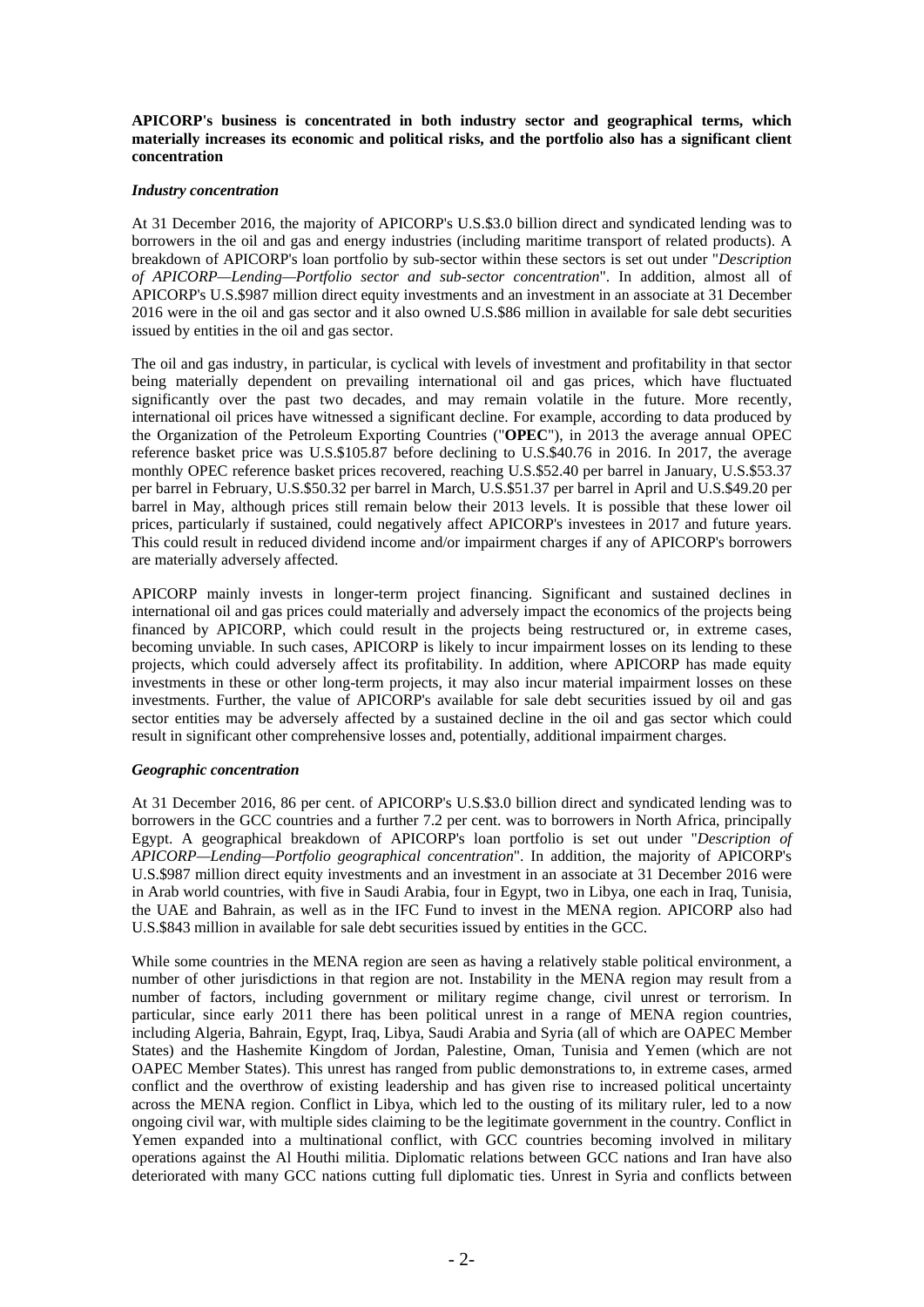multiple sides (including the government of Bashar al-Assad, numerous rebel groups and 'Islamic State of Iraq and Syria') have led to many countries including Russia, Iran, the United States and other North Atlantic Treaty Organization forces becoming involved with military operations in Syria, supporting different sides. Further, a number of Arab states are currently participating in the Saudi Arabian led intervention in Yemen, which began in 2015 in response to requests for assistance from the Yemeni government, and another Saudi Arabian led coalition formed in December 2015 to combat Islamic extremism and, in particular, Islamic State. APICORP does not have operations in any of these countries except in Libya where it has a direct equity investment in Arab Drilling and Workover Company (20 per cent. of equity) and a direct equity investment in Arab Geophysical Exploration Services Company (16.7 per cent. of equity). See "*Description of APICORP—Direct equity investments—Direct equity investment portfolio*".

There is no certainty that extremists or terrorist groups will not escalate violent activities in the MENA region or that any currently stable governments in the MENA region will be successful in maintaining the prevailing levels of domestic order and stability. Any of the foregoing circumstances could have a material adverse effect on the political and economic stability of the MENA region. It is not generally possible to predict the occurrence of events or circumstances, such as war or hostilities, or the impact of these occurrences, and no assurance can be given that APICORP would be able to sustain the profitable operation of its business if adverse political events or circumstances that impacted the MENA region were to occur.

Investors should also note that APICORP's business and financial performance could be adversely affected by political, economic or related developments outside the MENA region because of inter-relationships within the global financial markets. Moreover, there is no certainty that the governments of the countries to which APICORP is particularly exposed will not implement restrictive fiscal or monetary policies or regulations, including changes with respect to interest rates and new legal interpretations of existing regulations, any of which could have a material adverse effect on APICORP's business, results of operations, financial condition and prospects.

### *Client concentration*

At 31 December 2016, APICORP's 10 largest corporate finance client exposures accounted for 39.0 per cent. of its lending portfolio. In addition to its credit exposure to these clients, APICORP also had an equity investment in one of these clients. As a result, if any of these major clients is materially adversely affected by low hydrocarbon prices, adverse economic or political conditions, or other factors, such that its ability to make payments to APICORP is affected, this could result in a material increase in APICORP's impairment charges and adversely affect its profitability, and could also adversely affect the value of the equity investment which APICORP has made in one of these clients, which could negatively affect its other comprehensive income or result in material losses if APICORP is forced to divest such investment.

## **APICORP is exposed to significant credit risk which could result in significant credit losses in future periods**

Credit risk is the risk of financial loss to APICORP if a customer or counterparty to a financial exposure or instrument fails to meet its contractual obligations. Credit risks arising from adverse changes in the credit quality and recoverability of financings and amounts due from counterparties are inherent in a wide range of APICORP's businesses. Credit risks could arise from a deterioration in the credit quality of specific counterparties, from a general deterioration in local or global economic conditions or from systemic risks within the financial system in which APICORP operates, all of which could affect the recoverability and value of APICORP's assets, result in an increase in NPLs and require an increase in APICORP's impairment provisions, which could have a material adverse effect on its business, results of operations, financial condition and prospects.

### **APICORP is subject to liquidity risk which could materially adversely affect its results of operations**

Liquidity risk is the risk that APICORP will not be able to honour its obligations when they fall due or will only be able to secure funding at excessive cost which then adversely impacts its profitability. Liquidity risk arises from the inability to manage unplanned decreases or changes in funding sources.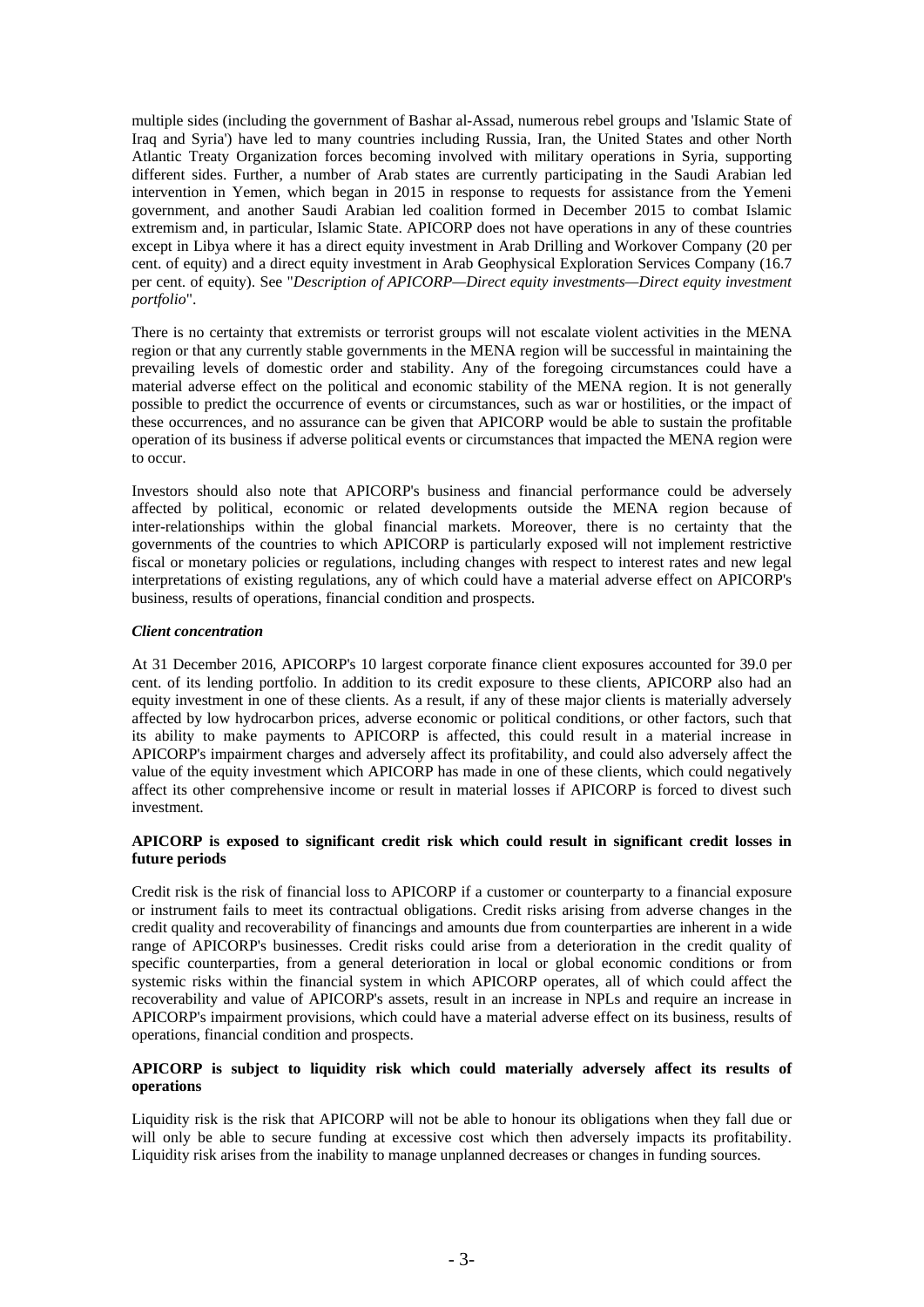APICORP's funding principally comprises:

- corporate deposits as well as deposits from its shareholders and from banks, which amounted to U.S.\$1.5 billion and constituted 37.64 per cent. of its total funding at 31 December 2016; and
- borrowings from financial institutions and through the issue of securities which amounted to U.S.\$2.4 billion and constituted 58.47 per cent. of its total funding at 31 December 2016.

APICORP's deposits are typically short-term in nature, with 87.8 per cent. being demand deposits or deposits with maturities of up to three months and 12.2 per cent. having maturities of more than three months at 31 December 2016. However, many of these short-term deposits are rolled over on maturity such that, in practice, a significant portion have actual maturities of a longer duration. By contrast, APICORP's direct and syndicated lending has a more diversified maturity profile, which means that APICORP typically has a significant short-term maturity gap. See note 27 to the 2016 Financial Statements which shows APICORP's maturity gaps.

Accordingly, there is a risk that, if a significant number of APICORP's depositors choose not to roll over their deposits at any time or withdraw their deposits at a rate faster than the rate at which obligors repay financing provided by APICORP, APICORP could experience difficulties in funding those lost deposits. The risk of this happening is likely to increase at times of poor economic performance or material declines in oil and gas prices when APICORP's customers are more likely to need cash and, at those times, it is likely to be more expensive for APICORP to fund those withdrawals from other sources.

At 31 December 2016, APICORP's five largest depositors accounted for 76 per cent. of its deposits, see "*Description of the Group—Funding and liquidity—Deposits*". Any withdrawal of a significant portion of these large deposits may have an adverse effect on APICORP's financial condition and results of operations.

#### **APICORP's direct equity investments involve specific risks**

APICORP's direct equity investments involve specific risks relating to the returns that APICORP derives, its ability to realise the investments and the fact that it has limited involvement in the management and operations of its investee companies. In particular:

#### *APICORP derives a considerable portion of its income from dividends and there is no certainty that dividends will be paid or as to the amount of any dividends that are paid*

In 2016 and 2015, APICORP's dividend income, which is principally derived from its direct equity investments, was U.S.\$57 million and U.S.\$86 million, respectively, and APICORP's interest income, which is its other principal source of income, was U.S.\$126 million and U.S.\$107 million in 2016 and 2015, respectively. Almost all of the companies in APICORP's direct equity investment portfolio are directly or indirectly related to the oil and gas sector, which is cyclical by nature. Any material and sustained reduction in international oil and gas prices would be likely to have a significant impact on APICORP's investees' income and profitability and therefore would be likely to result in them declaring significantly lower or no dividends, which could result in a material reduction in APICORP's income, profitability and cash flows. It is possible that the lower oil prices experienced since mid-2014, particularly if sustained, could negatively affect APICORP's dividend income in 2017 and future years. If so, this would have a material adverse effect on APICORP's business, results of operations, financial condition, cash flows and prospects. In addition, the spillover effect of lower oil and gas revenues for GCC economies has triggered a move by those same countries to reduce government subsidies on local consumption of petrochemicals for both industrial and residential consumers. This, plus the deregulation of petrol prices and the rise in global shale gas exports, has squeezed the operating margins of petrochemical facilities. This is likely to have a significant impact on APICORP's investees' income and profitability, which in turn may have a material adverse effect on APICORP's business, results of operations, financial condition, cash flows and prospects.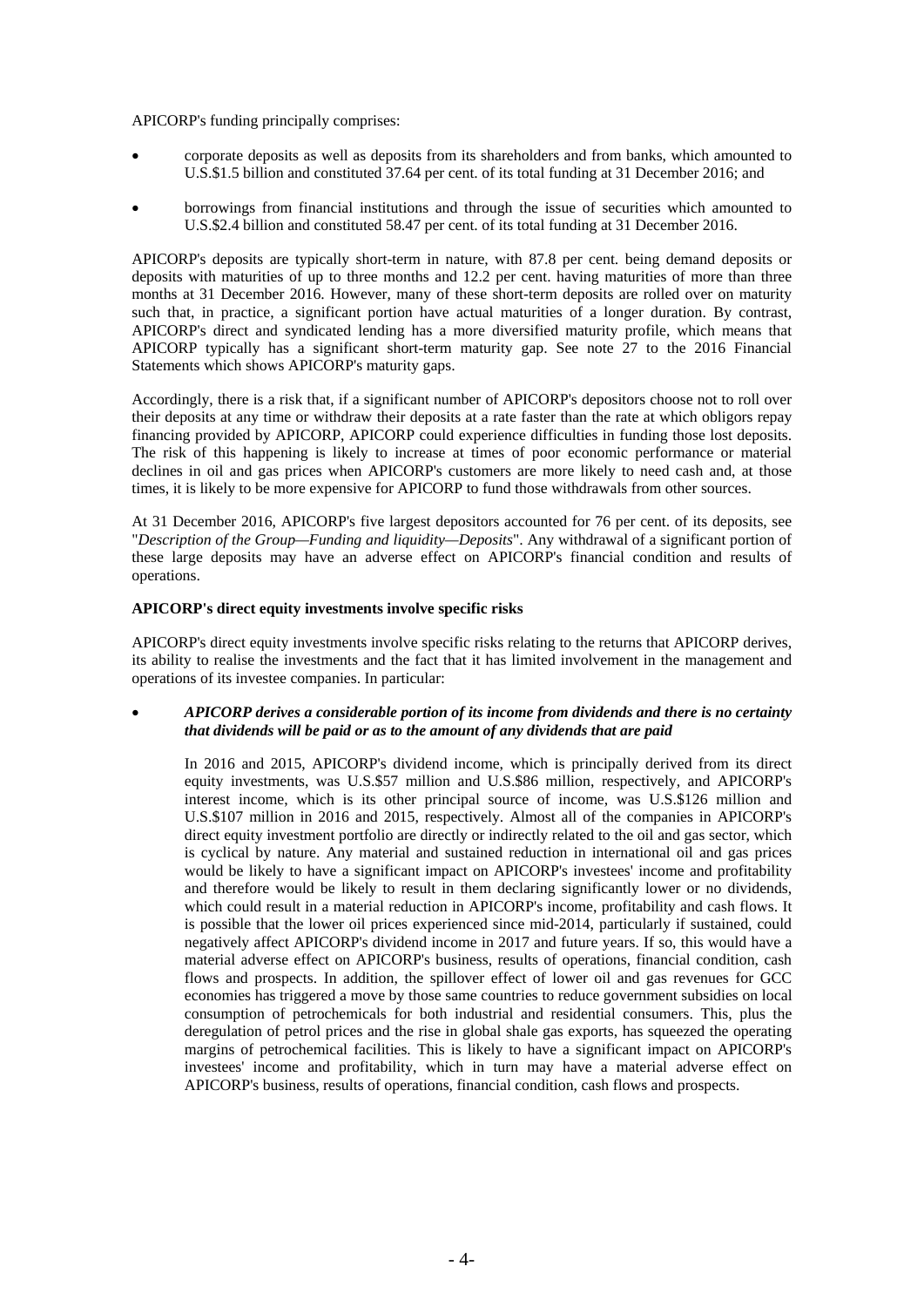### *The majority of APICORP's direct equity investments are not listed on an active market and are therefore illiquid*

The value of APICORP's direct equity investment and investment in an associate portfolio at 31 December 2016 was U.S.\$987 million. At the date of this Prospectus, only two companies in APICORP's direct equity investments portfolio are listed and actively traded, Yanbu National Petrochemical Company ("**YANSAB**") in Saudi Arabia and Misr Fertilizers Production Company ("**MOPCO**") in Egypt. YANSAB and MOPCO were valued at U.S.\$107.1 million and U.S.\$12.6 million, respectively, or 12.1 per cent. in aggregate of the total portfolio, at 31 December 2016. As a result, if APICORP decides to exit any direct equity investments which are not fair valued using quoted prices on active markets, monetising these investments could be a lengthy process and there is no certainty as to the price which would be obtainable.

#### *APICORP does not consolidate its direct equity investments as it typically does not hold stakes which give it control or significant influence over its investee companies*

APICORP's philosophy when making direct equity investments is that it should principally act in a fiduciary and advisory capacity, typically through a seat on the relevant investee's board of directors. APICORP's inability to exercise control over the majority of its direct equity investments exposes APICORP to certain risks, including the risk that an investee may make business, financial or management decisions with which APICORP does not agree, or that the majority shareholders or the management of any investee may take risks or otherwise act in a manner that is contrary to APICORP's interests.

### **APICORP's diversification strategy may not be successful**

APICORP's diversification strategy includes achieving a more optimum asset composition by growing its equity portfolio relative to its lending portfolio, by growing its fee income, by enhancing its product development activities and sub-sector diversification in the broader energy and related sectors and by achieving greater geographic diversification. See "*Description of APICORP – Strategy*". This strategy, if implemented successfully, should help APICORP reduce, to an extent, certain of the concentrations described under "*–APICORP's business is concentrated in both industry sector and geographical terms, which materially increases its economic and political risks, and the portfolio also has a significant client concentration*" above.

APICORP's ability to deliver on this strategy is subject to a number of risks and challenges, including its ability to source equity investments that fit its investment criteria, its ability to develop new products that support its plans to grow its fee income, and the fact that its mandate contained in the Establishing Agreement limits its ability to diversify its operations outside the hydrocarbon and energy related sectors and also its ability to geographically diversify.

If APICORP is unable to fully implement its diversification strategy or parts of it are less successfully implemented than others, APICORP will remain exposed to the full effects of the concentration risks described above.

### **APICORP is exposed to operational risk which could result in damage to its reputation as well as financial losses**

Operational risk is the risk of loss resulting from inadequate or failed internal processes, people or systems (including as a result of external events). Operational risks and losses can result from fraud, malicious interference with systems or processes as a result of cybercrime or other causes, error by employees (including failure to document transactions properly or to obtain proper internal authorisation), failure to comply with regulatory requirements and conduct of business rules, the failure of internal systems, equipment and external systems (such as those of APICORP's counterparties) and the occurrence of natural disasters. Although APICORP has implemented risk controls and loss mitigation strategies and substantial resources are devoted to developing efficient procedures (including operational manuals, internal controls, and periodic reviews and audits), it is not possible to entirely eliminate operational risk. Accordingly, there is no assurance that APICORP will not experience significant lapses in operational controls in the future and any such lapses could have a material adverse effect on its reputation, business, results of operations, financial condition or prospects.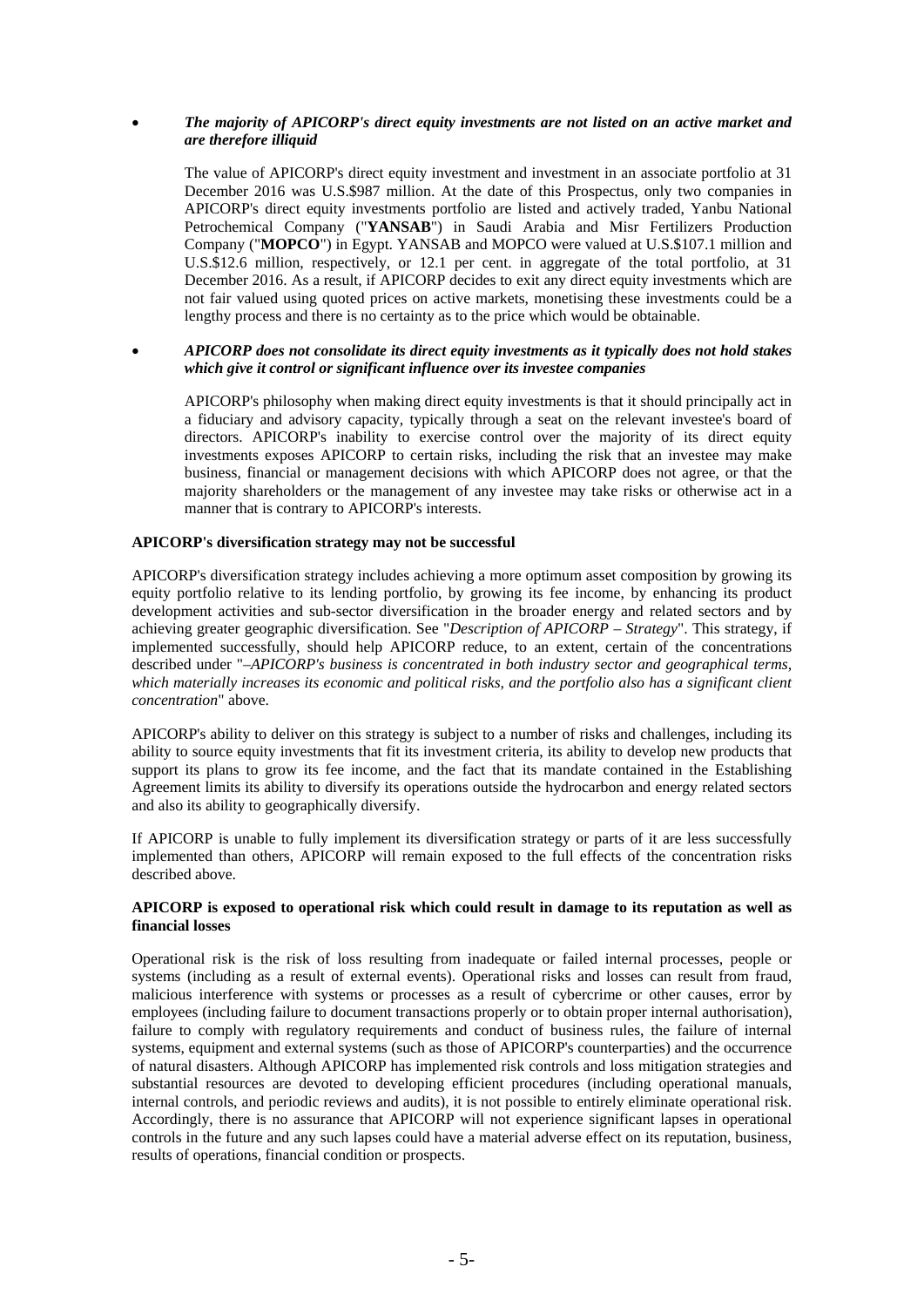### **APICORP is subject to risks relating to its information technology systems and loss of business continuity**

APICORP depends on its information technology ("**IT**") systems to process transactions on an accurate and timely basis, and to store and process substantially all of its business and operating data. The proper functioning of APICORP's financial control, risk management, credit analysis and reporting, accounting and other IT systems, as well as the communication networks between its different locations, are critical to its business and ability to compete effectively. APICORP's business activities would be materially disrupted if there is a partial or complete failure of any of its IT systems or communications networks. Such failures can be caused by a variety of factors, including natural disasters, extended power outages, computer viruses and other malicious acts. The proper functioning of APICORP's IT systems also depends on accurate and reliable data and other system input, which are subject to human error. Any failure or delay in recording or processing APICORP's transaction data could subject it to claims for losses and regulatory fines and penalties. APICORP has implemented and tested detailed business continuity plans and processes as well as disaster recovery procedures, but there is no certainty that these safeguards will be fully effective.

#### **APICORP's risk management policies, systems and procedures may leave it exposed to unidentified or unanticipated risks**

APICORP is exposed to a wide range of financial risks, such as credit risk, liquidity risk, interest rate risk, currency exchange rate risk, equity price risk, and IT and other operational risks.

Although APICORP has established risk management policies, procedures and internal controls based on international practices and invests substantial time and effort in the development, implementation and monitoring of risk management strategies and techniques, it cannot mitigate risk exposures under all market environments and may fail to manage its risks adequately at all times, particularly, for example, when risks that it has not identified or anticipated materialise.

APICORP's methods of managing risk include the use of historical market behaviour and setting appropriate risk appetite and maximum tolerance levels to determine and monitor risk exposures. In addition, stress testing using forward-looking scenarios is designed to assist APICORP in analysing the impact of possible future events on its capital, profitability, liquidity and funding position, which in turn helps to shape APICORP's strategy. APICORP's risk management methods are intended to assist it in predicting possible impacts on its risk exposures, but actual outcomes may prove to be significantly different from those which its risk management models predict and could be significantly greater than historical measures indicate.

Investors should note that any failure by APICORP to adequately control the risks to which it is exposed, including as a result of any failure to successfully implement new risk management systems in the future, could have a material adverse effect on its reputation, business, results of operations, financial condition or prospects.

### **APICORP is a multilateral development bank without guarantee-related support from its shareholders**

APICORP is a multilateral development bank, headquartered in Saudi Arabia and owned by the OAPEC Member States. Its three largest shareholders, which together own 51.0 per cent. of APICORP's shares, are Saudi Arabia (rated A1 (stable outlook) by Moody's, A- (stable outlook) by Standard & Poor's and AA- (negative outlook) by Fitch), the UAE (rated Aa2 (negative outlook) by Moody's) and Kuwait (rated Aa2 (negative outlook) by Moody's, AA (stable outlook) by Standard and Poor's and AA (stable outlook) by Fitch).

The OAPEC Member States have agreed in the Establishing Agreement to support APICORP on a joint and several basis and each shareholder has participated in APICORP's five (issued and fully paid) capital increases since it was established. During 2016, the shareholders of APICORP also agreed to raise its callable capital by U.S.\$500 million, increasing the aggregate callable capital to U.S.\$1 billion. However, the agreement to support APICORP is not a guarantee and should not be construed as providing contractual rights to APICORP's creditors. Accordingly, there is no certainty that APICORP's shareholders will continue to provide further capital to it and, if they do not, APICORP's business and/or financial condition may be constrained.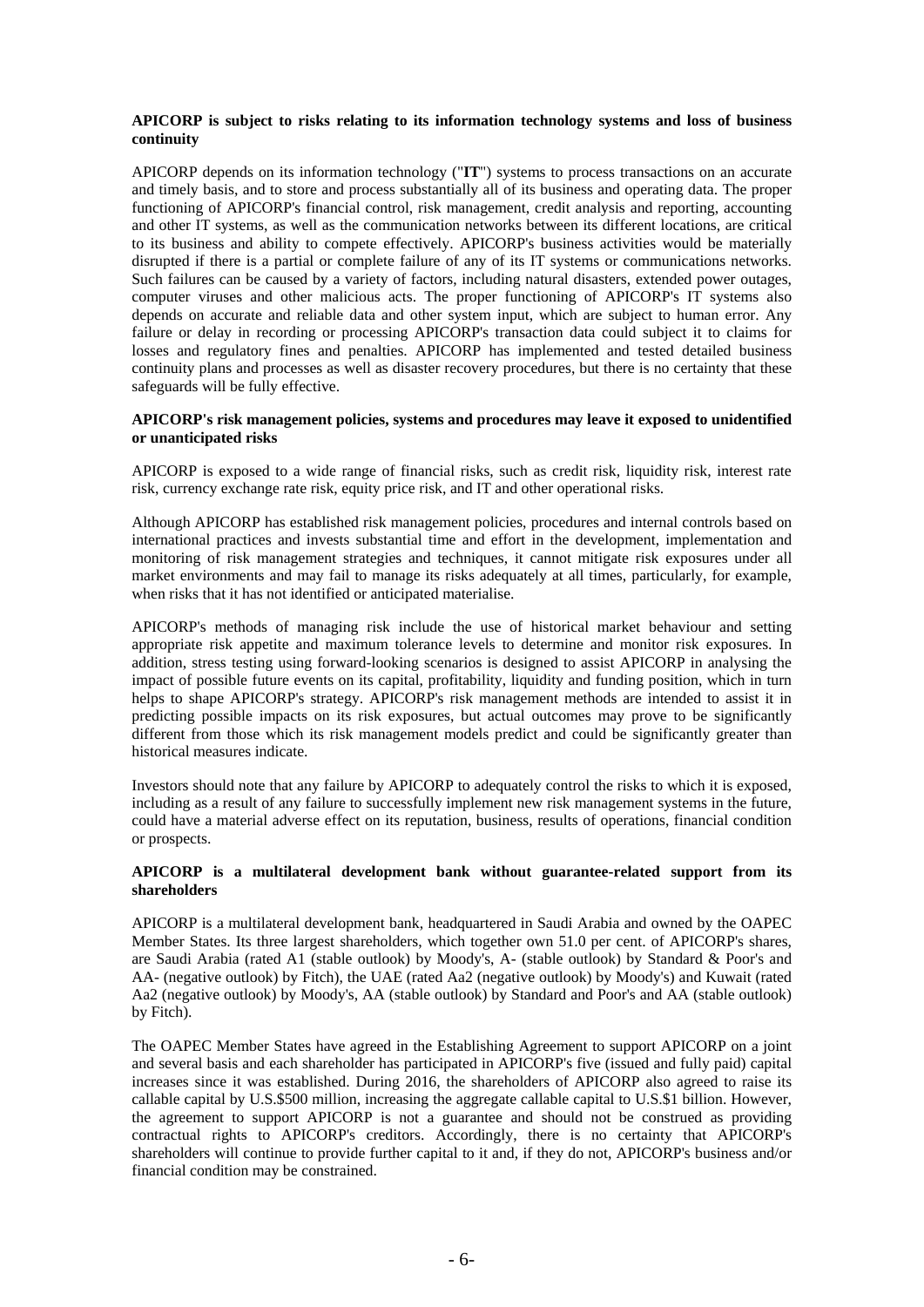#### **Credit ratings may not reflect all risks**

One or more independent credit rating agencies may assign credit ratings to APICORP or the Notes. The ratings may not reflect the potential impact of all risks related to the transaction structure, the market, the additional factors discussed above or any other factors that may affect the value of the Notes. A credit rating is not a recommendation to buy, sell or hold securities and may be revised or withdrawn by the rating agency at any time. In addition, actual or anticipated changes in APICORP's credit rating or the rating of the Notes could negatively affect the market value of the Notes.

The major factors constraining APICORP's rating noted by Moody's in its September 2016 rating report on APICORP (the "**Moody's report**") are APICORP's challenging operating environment, exposure to a tightening in liquidity conditions and a potential weakening in its shareholders' sovereign credit profiles (see "*APICORP is subject to liquidity risk which could materially adversely affect its results of operations*" above).

Any negative change in APICORP's credit ratings, or a negative change in their outlook, may:

- limit APICORP's ability to raise funding;
- increase APICORP's cost of borrowing; and
- limit APICORP's ability to raise capital,

each of which could adversely affect its business, results of operations, financial condition and prospects.

### **APICORP's continued success depends on its ability to attract and retain key management and qualified personnel**

APICORP is dependent on its senior management for the implementation of its strategy and the operation of its day to day activities. While APICORP has entered into two-year employment contracts with key members of its management, there is no certainty that its current members of senior management will continue to make their services available to APICORP on a longer-term basis.

In addition, APICORP's success will depend, in part, on its ability to continue to retain, motivate and attract qualified and experienced banking and management personnel and it may need to increase employee compensation levels to do so. Competition within the regional banking industry for qualified banking and management personnel is intense due to the low number of available qualified and/or experienced individuals compared to the level of demand. There is no certainty that APICORP will at all times be able to successfully recruit and retain necessary qualified personnel. The loss of members of APICORP's senior management team or an inability to recruit, train and/or retain necessary personnel could impede the implementation of APICORP's strategy and hinder the growth of its business.

### **APICORP's ability to do business may be impaired if its reputation is damaged**

A reputation for financial strength and integrity is critical to APICORP's ability to attract and retain clients. APICORP's reputation could be damaged in the future by various factors, including a decline in or a restatement of or other corrections to its financial results, adverse legal or regulatory action or employee misconduct causing APICORP to breach applicable legal and/or regulatory requirements. The loss of business that could result from damage to APICORP's reputation could materially affect its business, results of operations, financial condition and prospects.

### **APICORP faces significant and increasing competition**

APICORP principally competes with regional and international banks operating in the MENA region with recognised expertise in project finance as well as the financing of energy projects. APICORP cannot guarantee that, if its competitors offer more attractively priced and easily accessible products, its customers will nevertheless prefer the products offered by APICORP and there is no certainty that APICORP will be able to compete effectively against current and future competitors.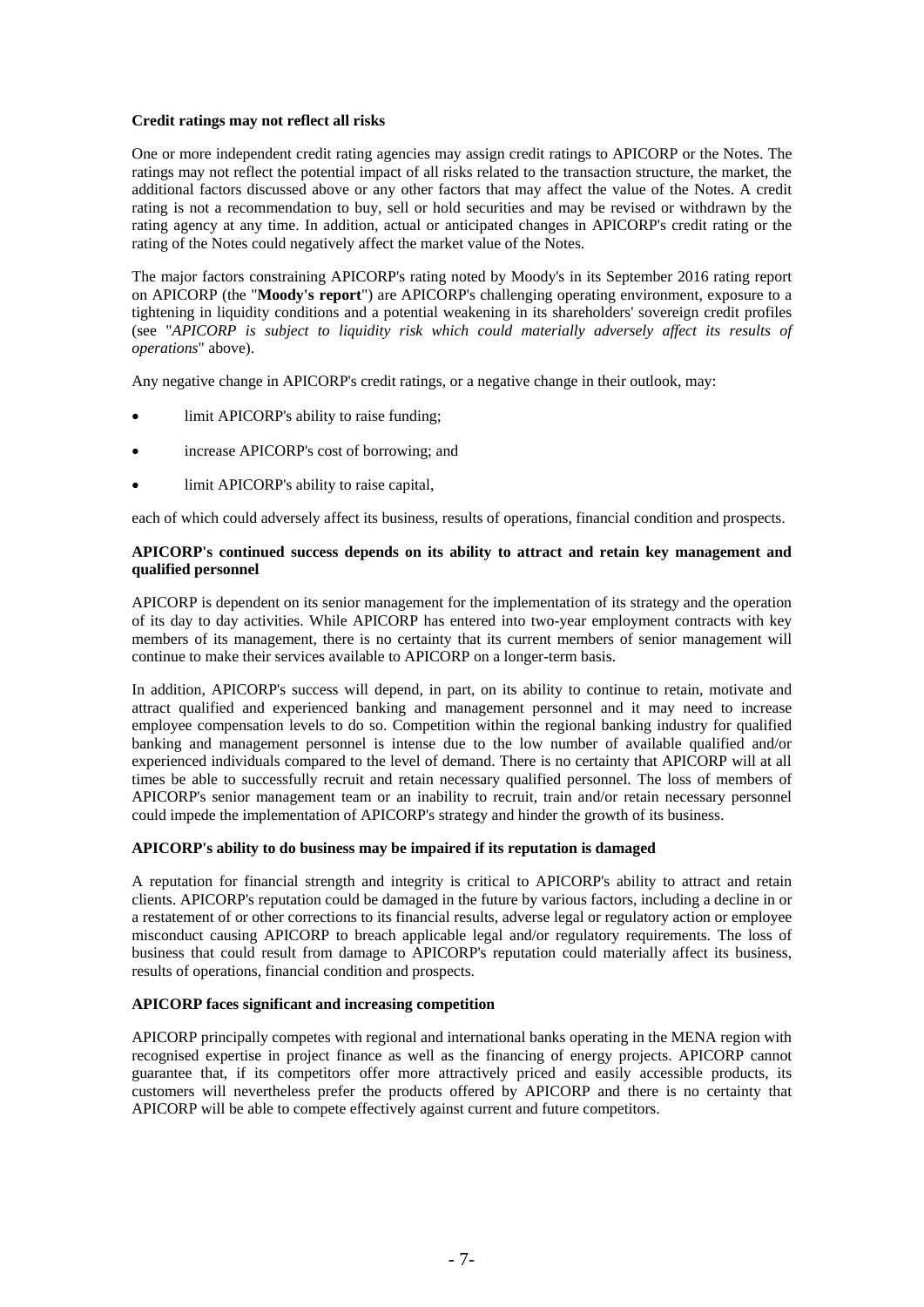### **The increased utilisation of renewable energy sources or the widespread adoption of technologies which reduce demand for oil and gas may have an adverse impact on the oil and gas sector generally and therefore negatively affect APICORP's business**

Reflecting the relatively limited sources of known hydrocarbon deposits and the expense associated with exploiting those deposits, there is significant ongoing research into alternative fuel sources, such as, for example, hydro, solar and wind power generation, and into alternative products that are not reliant on hydrocarbon-based fuels, including, for example, vehicles powered by electricity. To the extent that there is increased utilisation of energy generated from renewable sources or the widespread adoption of any technologies that significantly reduce demand for oil and gas, this could have an adverse effect on the oil and gas sector generally. In such a situation, APICORP's business, which is focussed on the hydrocarbon sector, could be negatively affected, including, for example, through projects in which it is involved becoming uneconomic or through reduced demand for the finance or other services which it offers.

### **APICORP may from time to time be involved in litigation, the outcome of which is inherently uncertain**

In the ordinary course of its business, APICORP may pursue litigation claims against third parties and may also have litigation claims filed against it. Any such litigation could result in substantial costs and diversion of management attention and resources. The outcome of litigation is inherently uncertain and an unfavourable resolution of one or more material claims could result in APICORP's costs not being recovered or in significant damages being assessed against APICORP, which may not be covered by insurance.

## **Legal status**

Subject to the Establishing Agreement, APICORP is subject to certain laws, regulations, administrative actions and policies of Saudi Arabia, Bahrain and any other jurisdiction in which it operates. These regulations may limit APICORP's activities, and changes in supervision and regulation, in particular in Bahrain and Saudi Arabia, could materially affect APICORP's business, the products or services offered, the value of its assets, and its financial position. Although APICORP complies with the policies set by the applicable regulators in each country in which it operates and continually monitors the situation, future changes in regulation, fiscal or other policies cannot be predicted and are beyond APICORP's control

### **Risks relating to the Middle East**

### *APICORP and the Group are subject to general political and economic conditions in the Middle East*

The Group currently has significant operations and interests in the Middle East. Investors should be aware that investments in emerging markets are subject to greater risks than those in more developed markets, including risks such as:

- political, social and economic instability;
- external acts of warfare and civil clashes;
- governments' actions or interventions, including tariffs, protectionism, subsidies, expropriation of assets and cancellation of contractual rights;
- regulatory, taxation and other changes in law;
- difficulties and delays in obtaining new permits and consents for the Group's operations or renewing existing ones;
- potential lack of reliability as to title to real property in certain jurisdictions where the Group operates; and
- inability to repatriate profits and/or dividends.

Accordingly, investors should exercise particular care in evaluating the risks involved and must decide for themselves whether, in the light of those risks, their investment is appropriate. Generally, investments in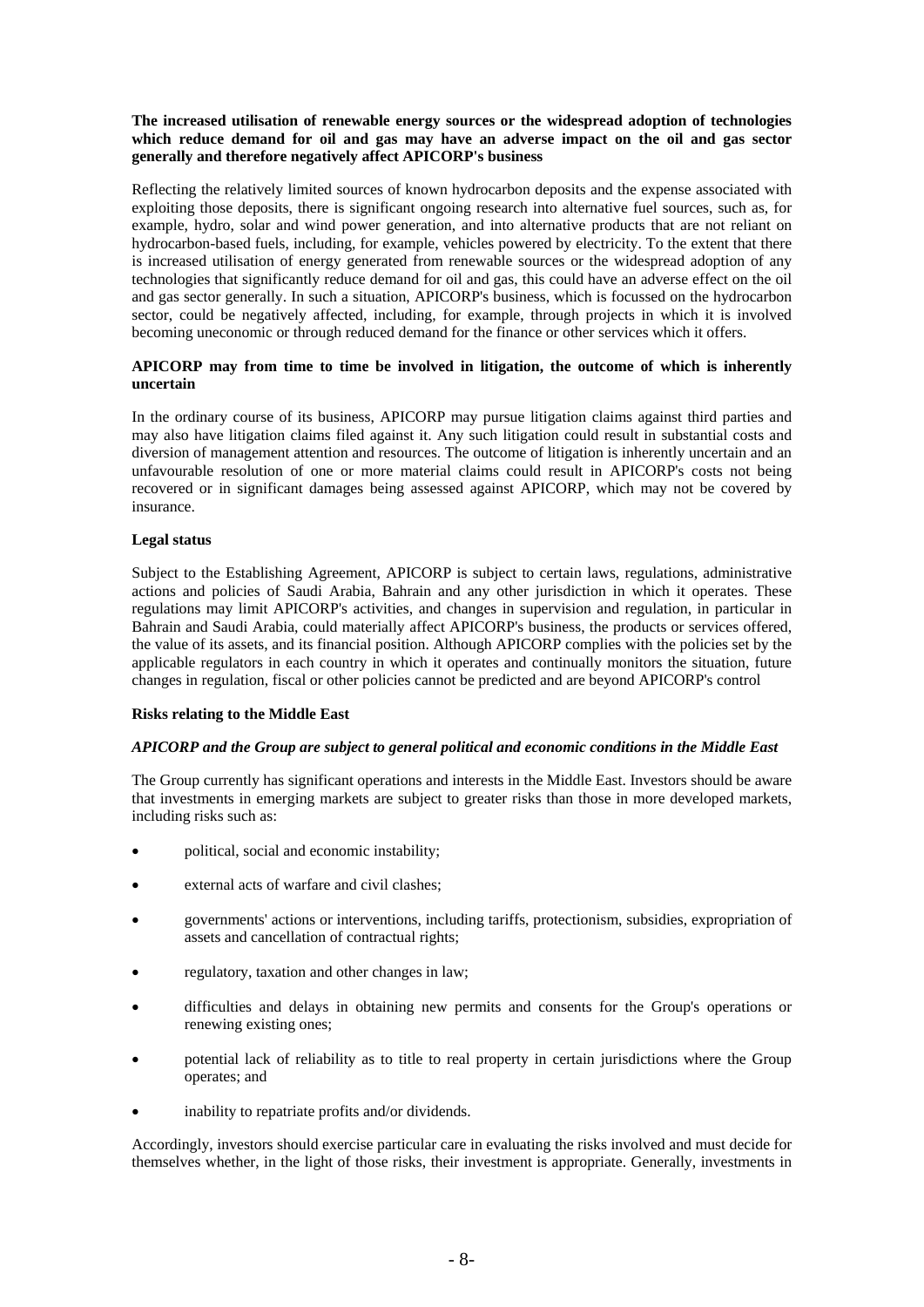emerging markets are only suitable for sophisticated investors who fully appreciate the significance of the risks involved.

Oil prices may fluctuate in response to changes in many factors over which the Group has no control. These factors include, but are not limited to:

- economic and political developments in oil producing regions, particularly in the Middle East;
- global and regional supply and demand dynamics, and expectations regarding future supply and demand, for oil products;
- the ability of members of OPEC and other crude oil producing nations to agree upon and maintain specified global production levels and prices;
- the impact of international environmental regulations designed to reduce carbon emissions;
- other actions taken by major crude oil producing or consuming countries;
- prices and availability of alternative fuels;
- global economic and political conditions;
- prices and availability of new technologies; and
- global weather and environmental conditions.

To the extent that economic growth or performance in the Middle East slows or begins to decline or the Middle East is affected by political instability, this could have an adverse effect on the Group's business, results of operations, financial condition and prospects, and subsequently affect the ability of APICORP to perform its obligations in respect of the Notes.

### *APICORP and the Group are subject to current regional political instability*

Since 2011 there has been significant political and social unrest in a number of countries in the MENA region, ranging from public demonstrations, sometimes violent, in countries such as Algeria, Bahrain, Egypt, Lebanon and Tunisia, to armed conflict and civil war, in countries such as Libya, Yemen and Syria. The situation has caused significant disruption to the economies of affected countries and has had a destabilising effect on oil and gas prices.

Other potential sources of instability in the region include a worsening of the situation in Iraq, a further deterioration in the current poor relations between the United States and each of Syria and Iran and an escalation of the Israeli-Palestinian conflict. A further deterioration, and possible conflict, between the United States, certain other governments, and Iran in particular, has the potential to adversely affect regional security as well as global oil and gas prices. Such a deterioration in relations, should it materialise, could adversely impact the Middle East and broader regional security, potentially including the outbreak of a regional conflict.

APICORP's and its portfolio companies' businesses and financial performance could be adversely affected by political or related developments both within and outside the Middle East because of the interrelationships between the global financial markets. Such factors could have a material and adverse effect on the Group's business, results of operations, financial condition and prospects, and in turn affect the ability of APICORP to perform its obligations in respect of the Notes.

#### **Risk Relating to the Notes**

#### *There is no active trading market for the Notes.*

Application will be made for the listing of the Notes on the TPEx. No assurances can be given as to whether the Notes will be, or will remain, listed on the TPEx or whether a trading market for the Notes will develop or as to the liquidity of any such trading market. If the Notes fail to or cease to be listed on the TPEx, certain investors may not invest in, or continue to hold or invest in, the Notes. If any of the Notes are traded after their initial issue, they may trade at a discount or premium from their initial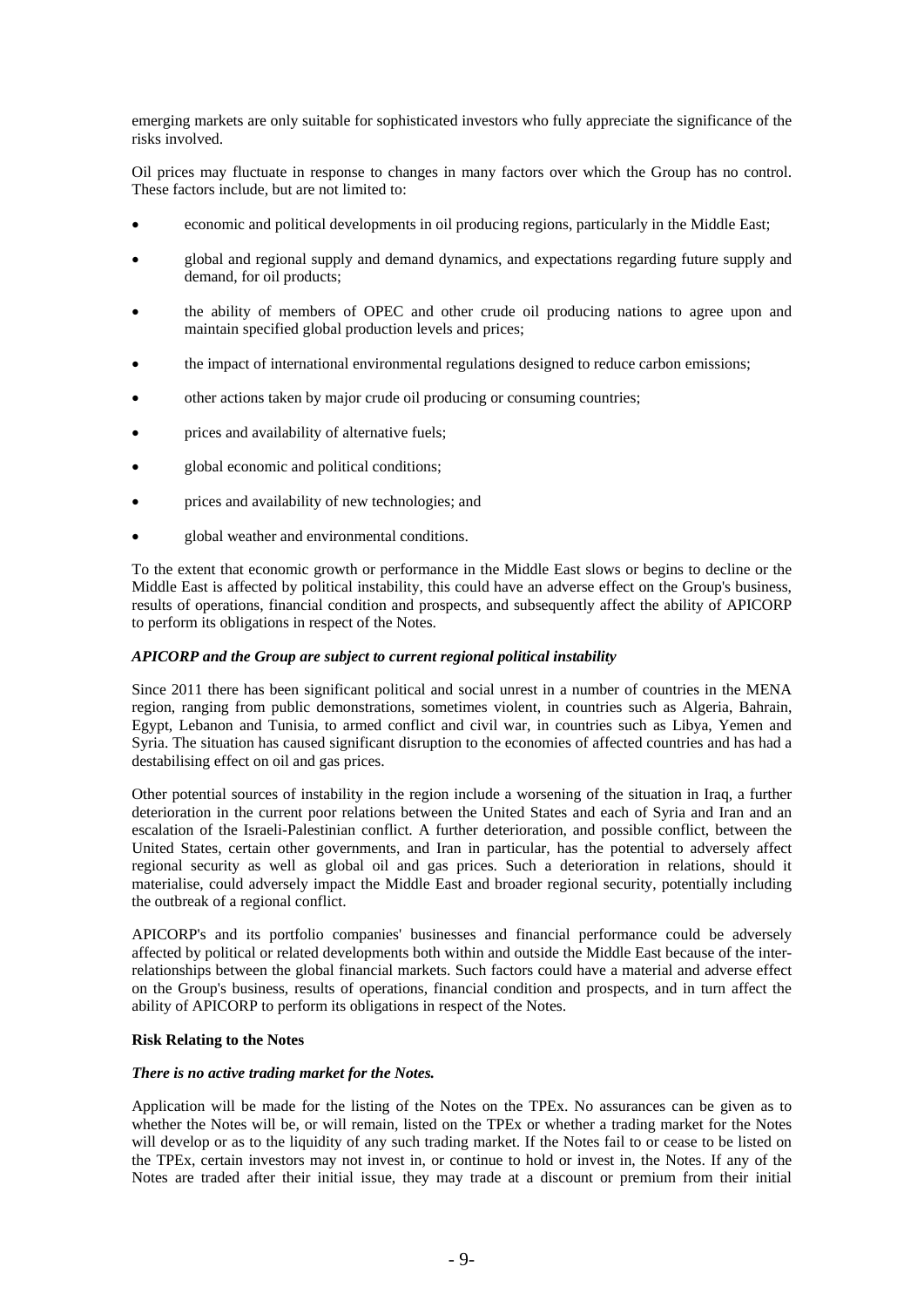offering price, depending on prevailing interest rates, the market for similar securities and the market for the Notes and other factors, including general economic conditions and the Issuer's financial condition, performance and prospects. No assurance can be given as to the future price level of the Notes after their initial issue. The Notes may be sold to a limited number of investors, and liquidity of the Notes may be adversely affected if a significant portion of the Notes are bought by a limited number of investors.

#### *The Notes may be redeemed prior to maturity.*

In the event that the Issuer would be obliged to increase the amounts payable in respect of any Notes due to any withholding or deduction for or on account of, any present or future taxes, duties, assessments or governmental charges of whatever nature imposed, levied, collected, withheld or assessed by or on behalf of the Relevant Jurisdictions or any political subdivision thereof or any authority therein or thereof having power to tax, the Issuer may redeem all outstanding Notes in accordance with Condition 5(b) (*Redemption for tax reasons*).

### *Because the Global Note Certificate is held by or on behalf of Euroclear and Clearstream, Luxembourg, investors will have to rely on their procedures for transfer, payment and communication with the Issuer.*

The Notes will be represented by the Global Note Certificate except in certain limited circumstances described in the Global Note Certificate. The Global Note Certificate will be registered in the name of a nominee for, and deposited with, the common depositary for Euroclear and Clearstream, Luxembourg. Individual Note Certificates evidencing holdings of Notes will only be available in certain limited circumstances. Euroclear and Clearstream, Luxembourg will maintain records of the beneficial interests in the Global Note Certificate. While the Notes are represented by the Global Note Certificate, investors will be able to trade their beneficial interests only through Euroclear and Clearstream, Luxembourg.

The Issuer will discharge its payment obligations under the Notes by making payments to or to the order of the common depositary for Euroclear and Clearstream, Luxembourg for distribution to their account holders. A holder of a beneficial interest in the Global Note Certificate must rely on the procedures of Euroclear and Clearstream, Luxembourg to receive payments under the Notes. The Issuer has no responsibility or liability for the records relating to, or payments made in respect of, beneficial interests in the Global Note Certificate.

Holders of beneficial interests in the Global Note Certificate will not have a direct right to vote in respect of the Notes. Instead, such holders will be permitted to act only to the extent that they are enabled by Euroclear and Clearstream, Luxembourg to appoint appropriate proxies. Similarly, holders of beneficial interests in the Global Note Certificate will not have a direct right under the Global Note Certificate to take enforcement action against the Issuer in the event of a default under the Notes but will have to rely upon their rights under the Deed of Covenant.

### *Credit Rating*

The Notes are expected to be assigned a rating of Aa3 (stable) by Moody's. The rating may not reflect the potential impact of all risks related to structure, market, additional factors discussed above and other factors that may affect the value of the Notes. A credit rating is not a recommendation to buy, sell or hold securities and may be subject to suspension, reduction or withdrawal at any time by the assigning rating agency. Any adverse change in an applicable credit rating could adversely affect the trading price for the Notes.

In general, European regulated investors are restricted under the CRA Regulation from using credit ratings for regulatory purposes, unless such ratings are issued by a credit rating agency established in the EU and registered under the CRA Regulation (and such registration has not been withdrawn or suspended, subject to transitional provisions that apply in certain circumstances whilst the registration application is pending). Such general restriction will also apply in the case of credit ratings issued by non-EU credit rating agencies, unless the relevant credit ratings are endorsed by an EU-registered credit rating agency or the relevant non-EU rating agency is certified in accordance with the CRA Regulation (and such endorsement action or certification, as the case may be, has not been withdrawn or suspended). The list of registered and certified rating agencies published by ESMA on its website in accordance with the CRA Regulation is not conclusive evidence of the status of the relevant rating agency included in such list, as there may be delays between certain supervisory measures being taken against a relevant rating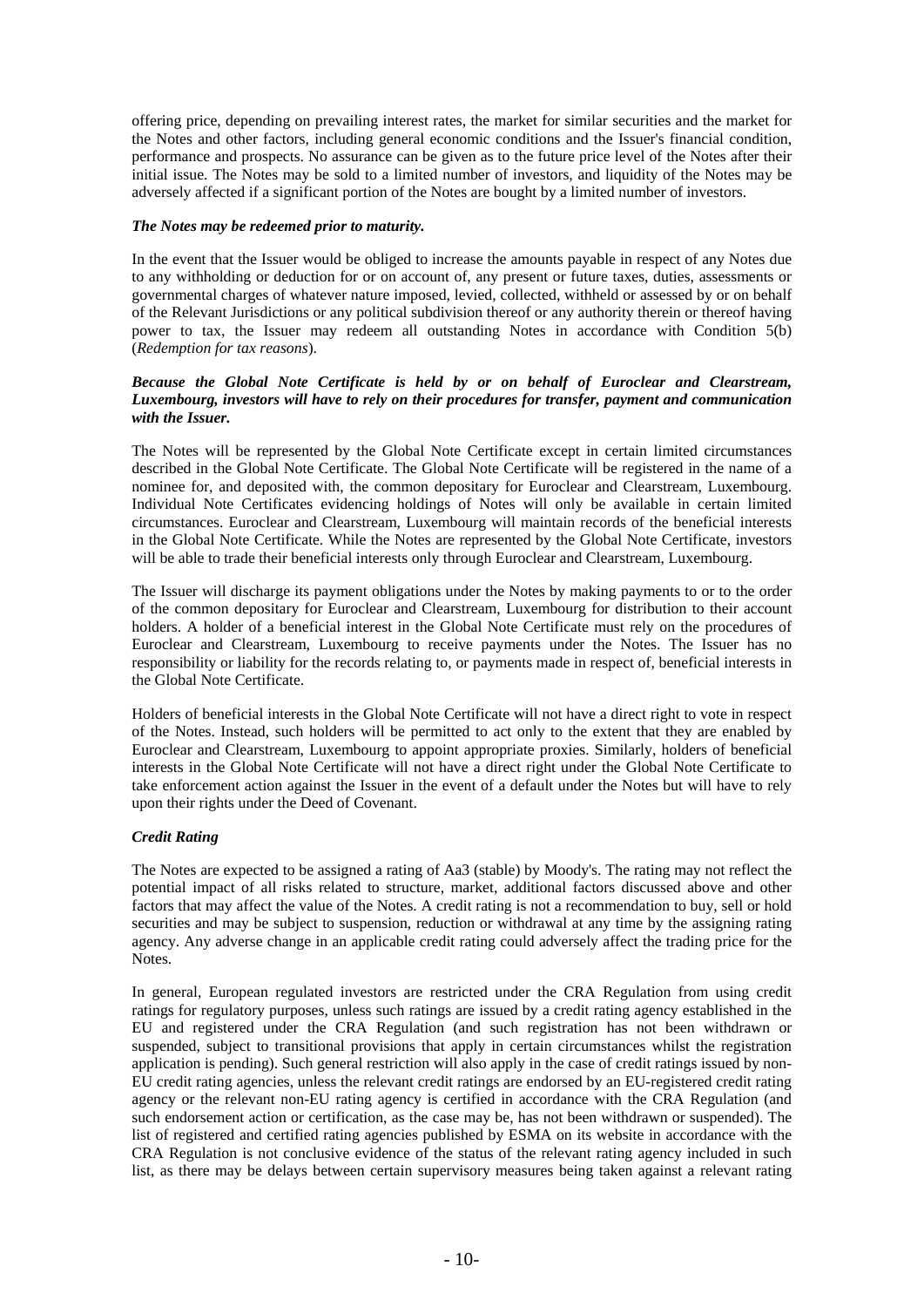agency and the publication of the updated ESMA list. Certain information with respect to the credit rating agencies and ratings is set out on the cover of this Prospectus.

#### **Risks relating to taxation**

#### *Change of tax law*

Statements in this Prospectus concerning the taxation of investors are of a general nature and are based upon current law and practice in the jurisdictions stated. Such law and practice is, in principle, subject to change, possibly with retrospective effect, and this could adversely affect investors.

In addition, any change in legislation or in practice in a relevant jurisdiction could adversely impact: (i) the ability of the Issuer to service the Notes; and (ii) the market value of the Notes.

#### **Risks relating to enforcement**

#### *Change of law*

The structure of the issue of Notes is based on English law and administrative practices in effect as at the date of this Prospectus. No assurance can be given as to the impact of any possible change to English law or administrative practices after the date of this Prospectus, nor can any assurance be given as to whether any such change could adversely affect the ability of the Issuer to make payments under the Notes.

#### *Enforcing foreign judgments and arbitral awards against the Issuer*

If the Issuer should fail to make payments under the Notes, it may be necessary to bring an action against the Issuer to enforce its obligations which could be time consuming and costly. The Issuer has irrevocably agreed to the Notes being governed by English law and that any disputes shall be referred to and finally resolved by arbitration under the LCIA Rules. An arbitration award rendered in London, in favour of the Noteholders should be enforceable against the Issuer in the courts of those Relevant Jurisdictions which are signatories to the New York Convention on the Recognition and Enforcement of Foreign Arbitral Awards 1958 (the "**New York Convention**"). However, in practice, and notwithstanding the New York Convention, such awards may not be enforceable consistently under the laws of all of the Relevant Jurisdictions. The Issuer has also agreed to submit to the jurisdiction of the courts of England (the "**English courts**") at the option of the Noteholders, as the case may be, in respect of any dispute under the Notes. Notwithstanding that a judgment may be obtained in the English courts in favour of the Noteholders, there is no assurance that the Issuer has or would at the relevant time have assets in the United Kingdom against which such a judgment could be enforced. Under the laws of certain of the Relevant Jurisdictions (for example, under the laws of the Kingdom of Saudi Arabia) it is unlikely that the courts of such Relevant Jurisdictions would enforce an English court judgment without re-examining the merits of the claim and such courts may not observe the parties' choice of English law as the governing law of the Notes. In certain of the Relevant Jurisdictions, foreign law is required to be established as a question of fact and the interpretation of English law by the courts of such Relevant Jurisdictions may not accord with the interpretation of an English court. Additionally, in such Relevant Jurisdictions, the choice of foreign law is recognised if the courts of such Relevant Jurisdictions are satisfied that an appropriate connection exists between the relevant transaction agreement and the foreign law which has been chosen. Such courts are unlikely, however, to honour any provision of foreign law which is contrary to public policy, order or morals in such Relevant Jurisdiction, or to any mandatory law of, or applicable in, such Relevant Jurisdiction.

Accordingly, there is no guarantee that any arbitration award rendered in London or any judgment obtained in the English courts, in each case in favour of the Noteholders, would be enforceable against the Issuer in the courts of a Relevant Jurisdiction.

### *Claims for specific enforcement*

In the event that the Issuer fails to perform its obligations under the Notes, the potential remedies available to the Noteholders include obtaining an order for specific enforcement of the relevant obligations or a claim for damages. There is no assurance that any court would order specific enforcement of a contractual obligation, as this is generally a matter for the discretion of the relevant court.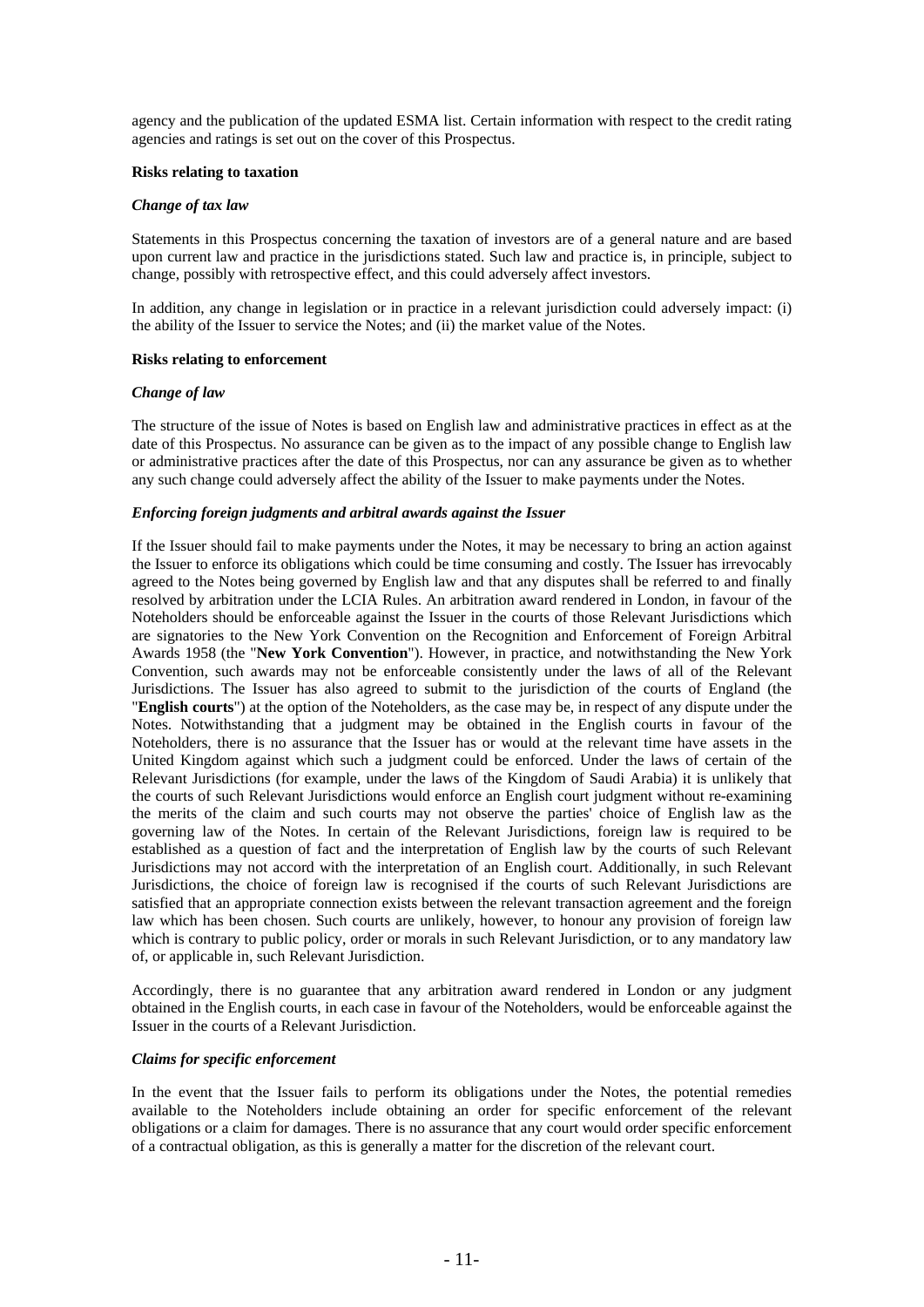The amount of damages which a court may award in respect of a breach will depend upon a number of possible factors including an obligation on the Noteholders and the Agents to mitigate any loss arising as a result of the breach. No assurance is provided on the level of damages which a court may award in the event of a failure by the Issuer to perform its obligations under the Notes.

#### **Risks related to the market generally**

#### *The secondary market generally*

The Notes may have no established trading market when issued, and one may never develop. If a market does develop, it may not be very liquid. Therefore, investors may not be able to sell their Notes easily or at prices that will provide them with a yield comparable to similar investments that have a developed secondary market.

#### *Exchange rate risks and exchange controls*

The Issuer will pay the principal amount and interest on the Notes and will make any payments under the Notes in U.S. dollars. This presents certain risks relating to currency conversions if an investor's financial activities are denominated principally in a currency or currency unit (the "**Investor's Currency**") other than U.S. dollars. These include the risk that exchange rates may significantly change (including changes due to devaluation of U.S. dollars or revaluation of the Investor's Currency) and the risk that authorities with jurisdiction over the Investor's Currency may impose or modify exchange controls which could adversely affect an applicable exchange rate. The Issuer does not have any control over the factors that generally affect these risks, such as economic, financial and political events and the supply and demand for applicable currencies. In recent years, exchange rates between certain currencies have been volatile and volatility between such currencies or with other currencies may be expected in the future. An appreciation in the value of the Investor's Currency relative to U.S. dollars would decrease: (a) the Investor's Currency-equivalent yield on the Notes; (b) the Investor's Currency equivalent value of the principal amount payable on the Notes; and (c) the Investor's Currency equivalent market value of the Notes.

Government and monetary authorities may impose (as some have done in the past) exchange controls that could adversely affect an applicable exchange rate or the ability of the Issuer to make payments in respect of the Notes. As a result, investors may receive less interest or amount in respect of the principal amount of the Notes than expected, or no such interest or principal amount. Even if there are no actual exchange controls, it is possible that U.S. dollars for any particular Note may not be available at such Note's maturity.

### *Risks related to the potential elimination of the LIBOR "benchmark"*

The London Interbank Offered Rate ("**LIBOR**"), the Euro Interbank Offered Rate and other interest rate or other types of rates and indices which are deemed to be "benchmarks" are the subject of ongoing national and international regulatory reform. Following the implementation of any such potential reforms, the manner of administration of benchmarks may change, with the result that they may perform differently than in the past, or benchmarks could be eliminated entirely, or there could be other consequences which cannot be predicted. For example, on 27 July 2017, the United Kingdom Financial Conduct Authority (the "**FCA**") announced that it will no longer persuade or compel banks to submit rates for the calculation of the LIBOR benchmark after 2021 (the "**FCA Announcement**"). The FCA Announcement indicates that the continuation of LIBOR on the current basis cannot and will not be guaranteed after 2021. The potential elimination of the LIBOR benchmark, or changes in the manner of administration of the LIBOR benchmark, could require an adjustment to the terms and conditions, or result in other consequences, in respect of the Notes (whose interest rate is linked to LIBOR). Any such consequence could have a material adverse effect on the value of and return on the Notes.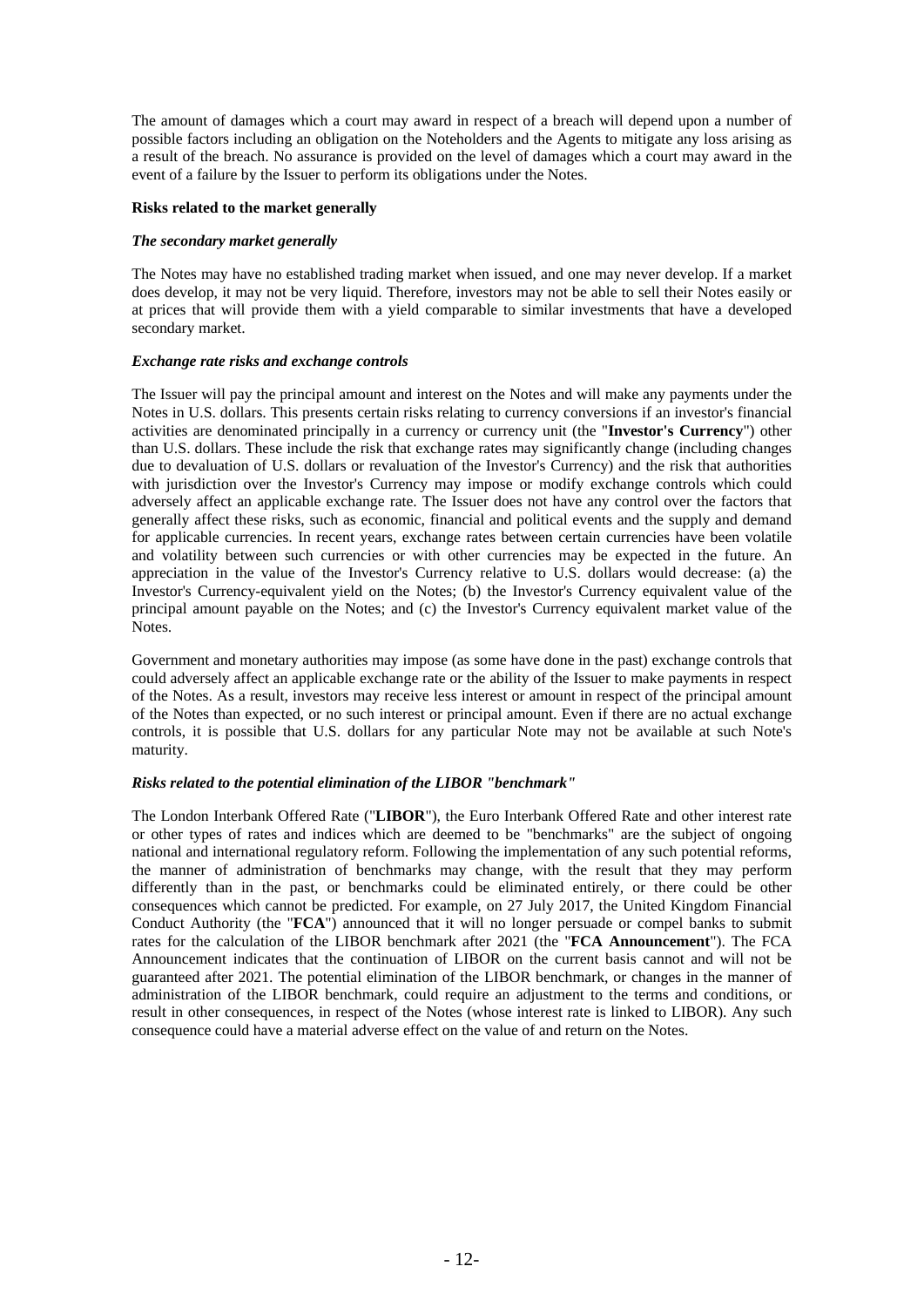## **DOCUMENTS INCORPORATED BY REFERENCE**

The information set out in the table below which has previously been published or is published simultaneously with this Prospectus and has been filed with the Central Bank of Ireland (as competent authority under the Prospectus Directive (as defined herein)) shall be deemed to be incorporated in, and to form part of, this Prospectus. For ease of reference, the tables below set out the relevant page references of the 2017 Interim Financial Statements and the Financial Statements, the notes thereto and the auditors' reports (or, as the case may be, review report) in respect thereof.

#### **2017 Interim Financial Statements**

| Independent auditors' review report of condensed consolidated interim financial | Page 1        |
|---------------------------------------------------------------------------------|---------------|
|                                                                                 |               |
|                                                                                 | Page 2        |
|                                                                                 | Page 3        |
|                                                                                 | Page 4        |
|                                                                                 | Pages 5-6     |
|                                                                                 | Page 7        |
|                                                                                 | Pages $8-15$  |
| <b>2016 Financial Statements</b>                                                |               |
|                                                                                 | Pages 3-8     |
|                                                                                 | Page 9        |
|                                                                                 | Page 10       |
|                                                                                 | Page 10       |
|                                                                                 | Pages 12-13   |
|                                                                                 | Page 14       |
|                                                                                 | Pages $15-62$ |

#### **2015 Financial Statements**

| Page 3      |
|-------------|
| Page 4      |
| Page 5      |
| Page 6      |
| Pages 7-8   |
| Page 9      |
| Pages 10-53 |

Copies of the Financial Statements can be obtained on the website of the Issuer at http://www.apicorp-<br>
arabia.com/investor-relations/financial-summary and http://www.apicorp-arabia.com/investorarabia.com/investor-relations/financial-summary relations/quarterly-results and upon request, free of charge, from the registered office of the Issuer and from the specified offices of the Fiscal Agent.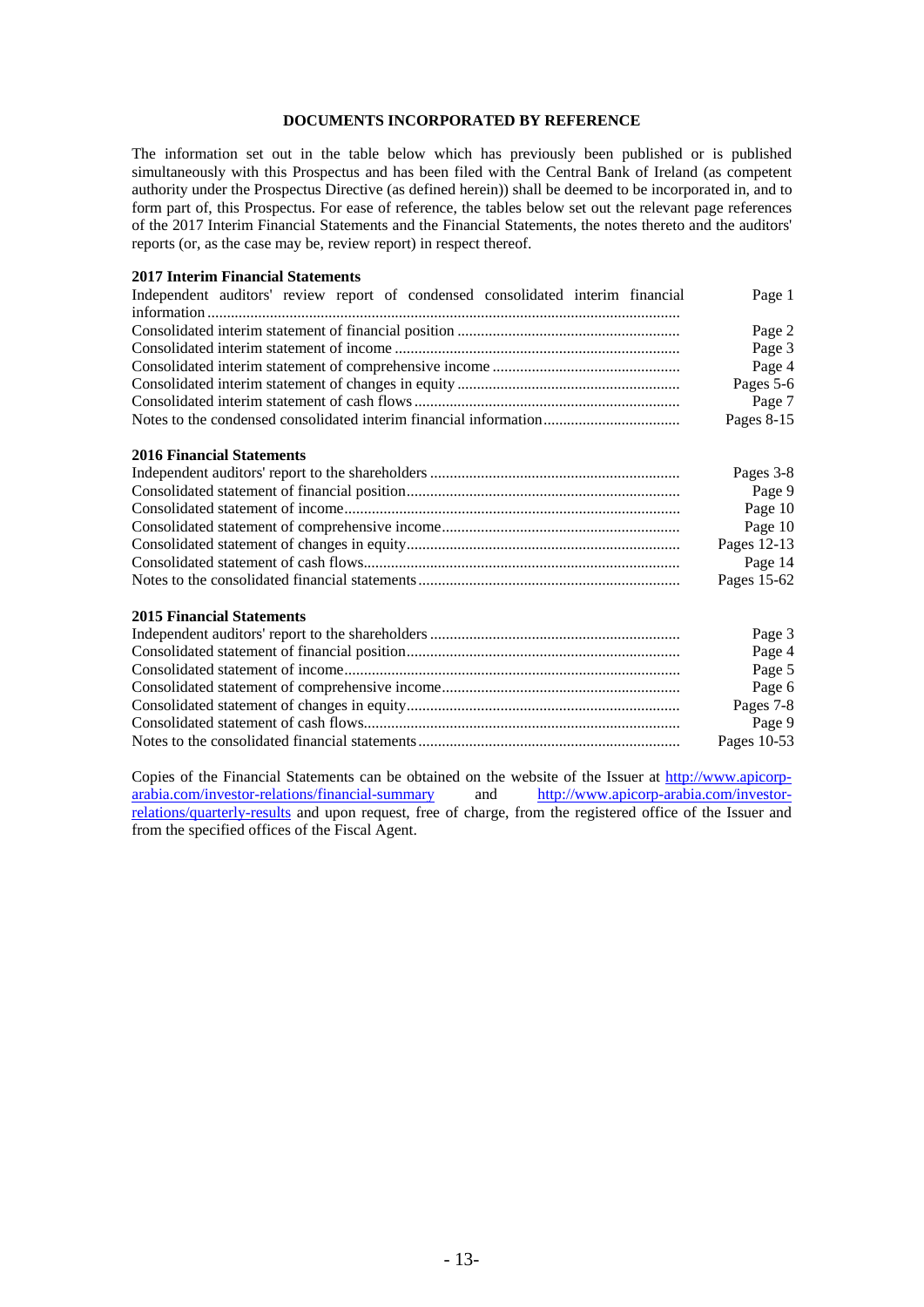### **OVERVIEW**

*This overview must be read as an introduction to this Prospectus and any decision to invest in the Notes should be based on a consideration of the Prospectus as a whole, including the documents incorporated by reference. The following overview does not purport to be complete and is taken from, and is qualified in its entirety by, the remainder of this Prospectus.* 

*Words and expressions defined in the "Terms and Conditions of the Notes" below or elsewhere in this Prospectus have the same meanings in this overview.* 

| The Issuer:                   | Arab Petroleum Investments Corporation.                                                                                                                                                                                                                                                                                                                                                                                                                                                                                                                   |
|-------------------------------|-----------------------------------------------------------------------------------------------------------------------------------------------------------------------------------------------------------------------------------------------------------------------------------------------------------------------------------------------------------------------------------------------------------------------------------------------------------------------------------------------------------------------------------------------------------|
| <b>Managers:</b>              | Bank of Taiwan, Capital Securities Corporation, Crédit Agricole<br>Corporate and Investment Bank, Taipei Branch, SinoPac Securities<br>Corporation, Taipei Fubon Commercial Bank Co., Ltd. and Yuanta<br>Securities Co., Ltd.                                                                                                                                                                                                                                                                                                                             |
| <b>The Notes:</b>             | U.S.\$105,000,000 Floating Rate Notes due 2022.                                                                                                                                                                                                                                                                                                                                                                                                                                                                                                           |
| <b>Issue Price:</b>           | 100 per cent. of the principal amount of the Notes.                                                                                                                                                                                                                                                                                                                                                                                                                                                                                                       |
| <b>Issue Date:</b>            | 26 October 2017.                                                                                                                                                                                                                                                                                                                                                                                                                                                                                                                                          |
| <b>Use of Proceeds:</b>       | The net proceeds of the issue of the Notes will be used by the<br>Issuer for general corporate purposes. See "Use of Proceeds".                                                                                                                                                                                                                                                                                                                                                                                                                           |
| Interest:                     | The Notes will bear interest from 26 October 2017 at a rate of the<br>sum of: (i) 1.10 per cent. per annum; plus (ii) U.S. dollar 3 month<br>LIBOR, determined 2 Business Days (as defined herein) prior to<br>the beginning of each Interest Period (as defined herein) at 11.00<br>a.m. London time, with reference to Reuters screen page<br>"LIBOR01", payable quarterly in arrear on 26 January, 26 April,<br>26 July and 26 October in each year commencing 26 January<br>2018.                                                                     |
| Status:                       | The Notes are senior, unsubordinated, unconditional<br>and<br>unsecured obligations of the Issuer.                                                                                                                                                                                                                                                                                                                                                                                                                                                        |
| <b>Form and Denomination:</b> | The Notes will be issued in registered form in denominations of<br>U.S.\$200,000.                                                                                                                                                                                                                                                                                                                                                                                                                                                                         |
| <b>Final Redemption:</b>      | 26 October 2022.                                                                                                                                                                                                                                                                                                                                                                                                                                                                                                                                          |
| <b>Negative Pledge:</b>       | The Notes will have the benefit of a negative pledge as described<br>in Condition 3 (Negative Pledge).                                                                                                                                                                                                                                                                                                                                                                                                                                                    |
| <b>Rating:</b>                | The Issuer has been assigned a long term rating of Aa3 (stable) by<br>The Notes are expected to be rated Aa3 (stable) by<br>Moody's.<br>Moody's.                                                                                                                                                                                                                                                                                                                                                                                                          |
|                               | A rating is not a recommendation to buy, sell or hold securities and<br>may be subject to suspension, change or withdrawal at any time by<br>the assigning rating agency.                                                                                                                                                                                                                                                                                                                                                                                 |
| <b>Withholding Tax:</b>       | All payments of principal and interest in respect of the Notes by or<br>on behalf of the Issuer shall be made free and clear of, and without<br>withholding or deduction for or on account of, any present or<br>future taxes, duties, assessments or governmental charges of<br>whatever nature imposed, levied, collected, withheld or assessed<br>by or on behalf of the Relevant Jurisdictions or any political<br>subdivision thereof or any authority therein or thereof having<br>power to tax, unless the withholding or deduction of such taxes, |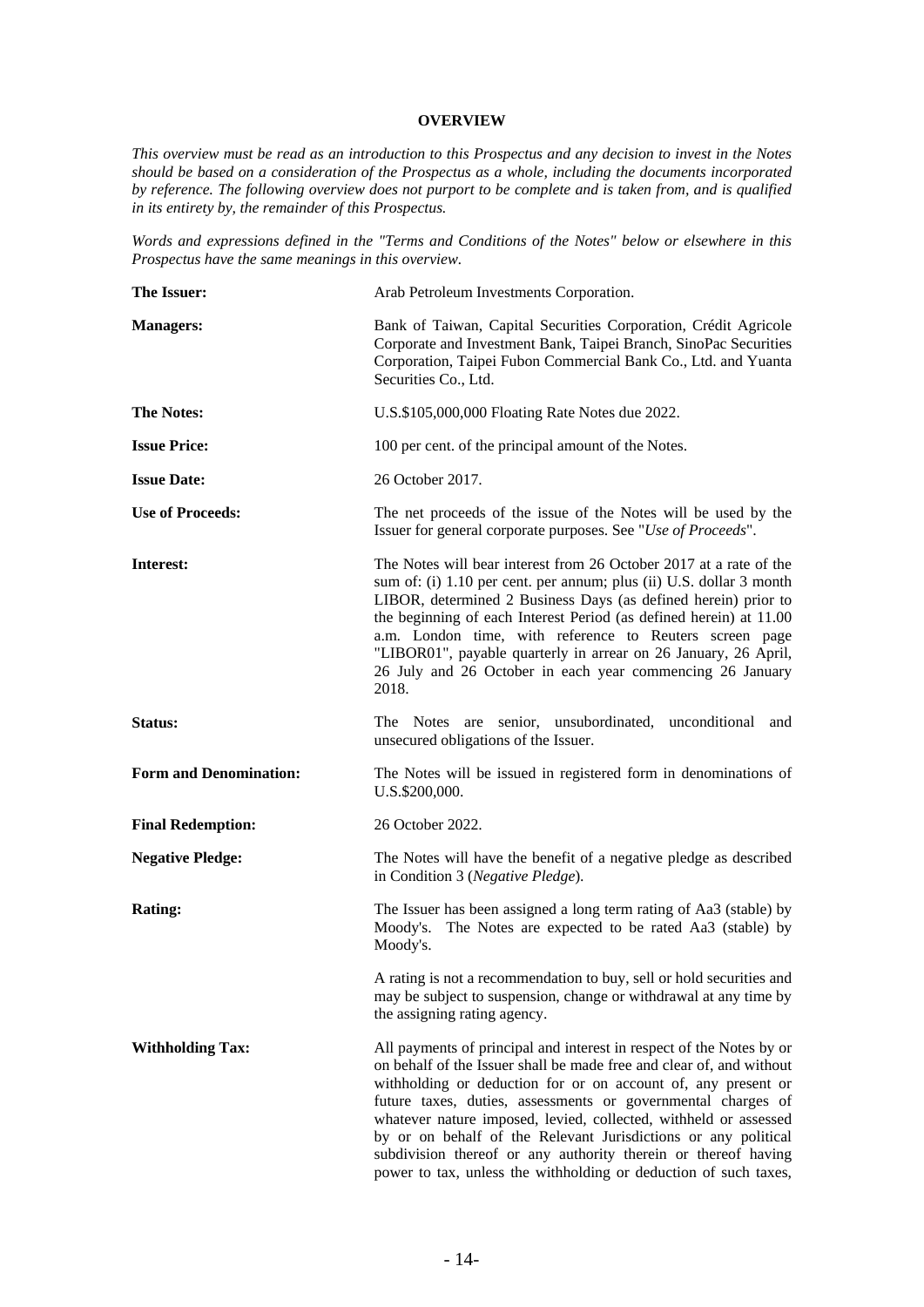|                                                             | duties, assessments or governmental charges is required by law. In<br>that event, the Issuer shall pay such additional amounts as will<br>result in receipt by the Noteholders after such withholding or<br>deduction of such amounts as would have been received by them<br>had no such withholding or deduction been required, subject to<br>certain exceptions as set out in Condition 7 (Taxation).                                                                                         |
|-------------------------------------------------------------|-------------------------------------------------------------------------------------------------------------------------------------------------------------------------------------------------------------------------------------------------------------------------------------------------------------------------------------------------------------------------------------------------------------------------------------------------------------------------------------------------|
| <b>Governing Law and Submission</b><br>to Jurisdiction:     | The<br>Transaction<br>Documents<br><b>Notes</b><br>and<br>the<br>and<br>any<br>non-contractual obligations arising out of or in connection with<br>them are governed by, and shall be construed in accordance with,<br>English law.                                                                                                                                                                                                                                                             |
|                                                             | In respect of any dispute under the Notes, the Transaction<br>Documents and the Subscription Agreement, the parties have<br>consented to arbitration under the LCIA Arbitration Rules. Any<br>dispute may also be referred to the courts in England (which shall<br>have exclusive jurisdiction to settle any dispute arising from such<br>documents).                                                                                                                                          |
| <b>Admission</b><br><b>Listing</b><br>and<br>to<br>Trading: | Application will be made by the Issuer to the TPEx in the ROC for<br>permission to deal in and for the listing of the Notes on the TPEx.                                                                                                                                                                                                                                                                                                                                                        |
| <b>Clearing Systems:</b>                                    | Euroclear and/or Clearstream, Luxembourg.                                                                                                                                                                                                                                                                                                                                                                                                                                                       |
| <b>Selling Restrictions:</b>                                | There are restrictions on the distribution of this Prospectus and the<br>offer or sale of the Notes in the United Kingdom, the United<br>States, the European Economic Area, the Kingdom of Bahrain, the<br>United Arab Emirates (excluding the Dubai International Financial<br>Centre (the "DIFC"), the DIFC, Japan, Singapore, Hong Kong,<br>Malaysia, the Kingdom of Saudi Arabia, the State of Qatar<br>(including the Qatar Financial Centre) and Taiwan. See<br>"Subscription and Sale". |
|                                                             |                                                                                                                                                                                                                                                                                                                                                                                                                                                                                                 |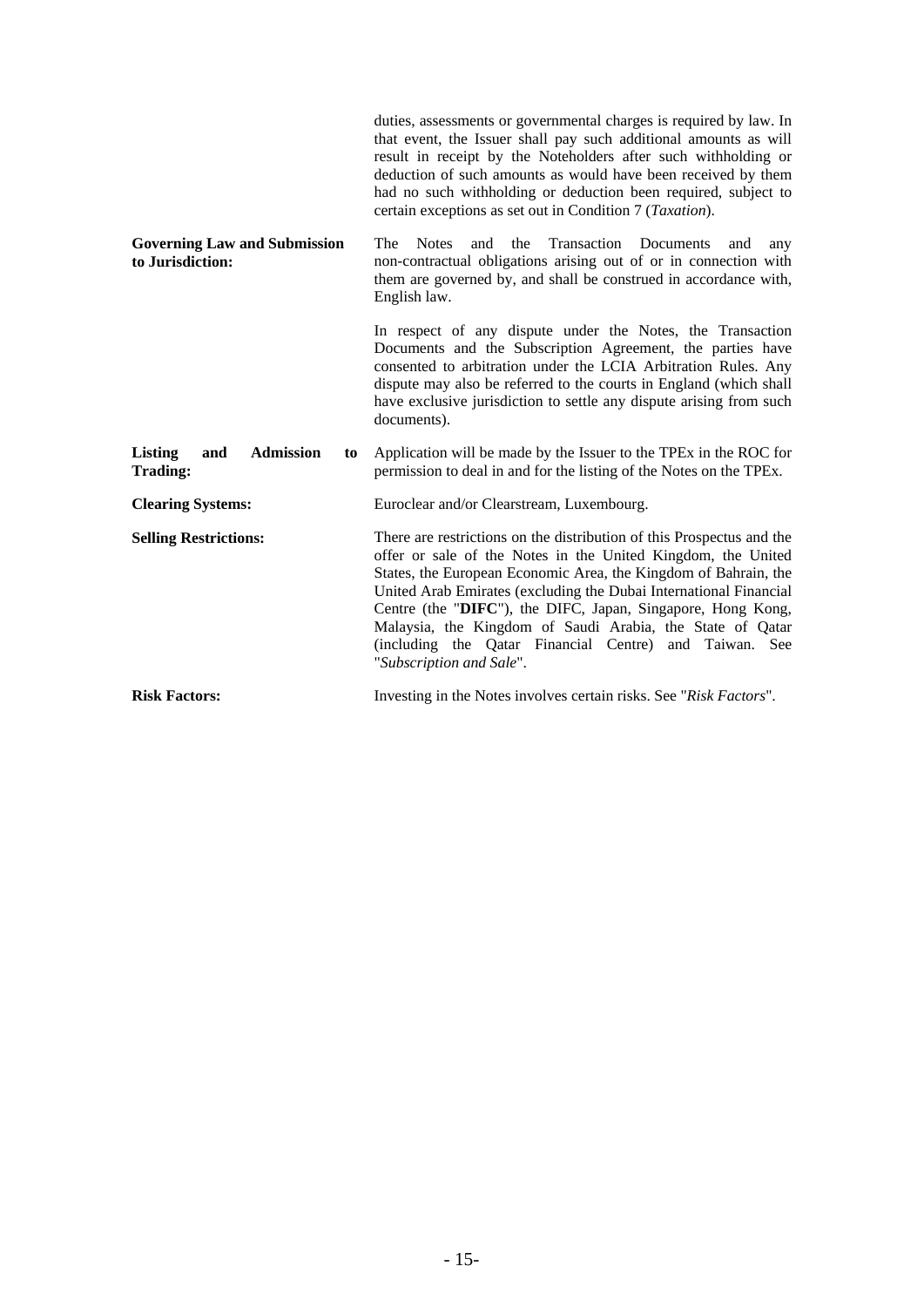#### **SUMMARY OF PROVISIONS RELATING TO THE NOTES IN GLOBAL FORM**

*Words and expressions defined in the "Terms and Conditions of the Notes" below or elsewhere in this Prospectus have the same meanings in this section.* 

The Notes will be represented by a Global Note Certificate which will be registered in the name of a nominee for, and deposited with, the common depositary for Euroclear and Clearstream, Luxembourg.

The Global Note Certificate will become exchangeable in whole, but not in part, for Individual Note Certificates if: (a) Euroclear or Clearstream, Luxembourg is closed for business for a continuous period of 14 days (other than by reason of legal holidays) or announces an intention permanently to cease business; or (b) any of the circumstances described in Condition 8 (*Events of Default*) occurs.

Whenever the Global Note Certificate is to be exchanged for Individual Note Certificates, such Individual Note Certificates will be issued in an aggregate principal amount equal to the principal amount of the Global Note Certificate within five business days of the delivery, by or on behalf of the registered Holder of the Global Note Certificate, Euroclear and/or Clearstream, Luxembourg, to the Registrar of such information as is required to complete and deliver such Individual Note Certificates (including, without limitation, the names and addresses of the persons in whose names the Individual Note Certificates are to be registered and the principal amount of each such person's holding) against the surrender of the Global Note Certificate at the Specified Office of the Registrar. Such exchange will be effected in accordance with the provisions of the Agency Agreement and the regulations concerning the transfer and registration of Notes scheduled thereto and, in particular, shall be effected without charge to any Holder, but against such indemnity as the Registrar may require in respect of any tax or other duty of whatsoever nature which may be levied or imposed in connection with such exchange.

If:

- (a) Individual Note Certificates have not been issued and delivered by 5.00 p.m. (London time) on the thirtieth day after the date on which the same are due to be issued and delivered in accordance with the terms of the Global Note Certificate; or
- (b) any of the Notes evidenced by the Global Note Certificate has become due and payable in accordance with the Conditions or the date for final redemption of the Notes has occurred and, in either case, payment in full of the amount of principal falling due with all accrued interest thereon has not been made to the Holder of the Global Note Certificate on the due date for payment in accordance with the terms of the Global Note Certificate,

then the Global Note Certificate (including the obligation to deliver Individual Note Certificates) will become void at 5.00 p.m. (London time) on such thirtieth day (in the case of (a) above) or at 5.00 p.m. (London time) on such due date (in the case of (b) above) and the Holder will have no further rights thereunder (but without prejudice to the rights which the Holder or others may have under the Deed of Covenant). Under the Deed of Covenant, persons shown in the records of Euroclear and/or Clearstream, Luxembourg as being entitled to interests in the Notes will acquire directly against the Issuer all those rights to which they would have been entitled if, immediately before the Global Note Certificate became void, they had been the registered Holders of Notes in an aggregate principal amount equal to the principal amount of Notes they were shown as holding in the records of Euroclear and/or (as the case may be) Clearstream, Luxembourg.

In addition, the Global Note Certificate will contain provisions that modify the Terms and Conditions of the Notes as they apply to the Notes evidenced by the Global Note Certificate. The following is a summary of certain of those provisions:

*Payments on business days*: In the case of all payments made in respect of the Global Note Certificate "**business day**" means any day which is a day on which dealings in foreign currencies may be carried on in New York City and Taipei.

*Payment Record Date*: Each payment in respect of the Global Note Certificate will be made to the person shown as the Holder in the Register at the close of business (in the relevant clearing system) on the Clearing System Business Day before the due date for such payment (the "**Record Date**") where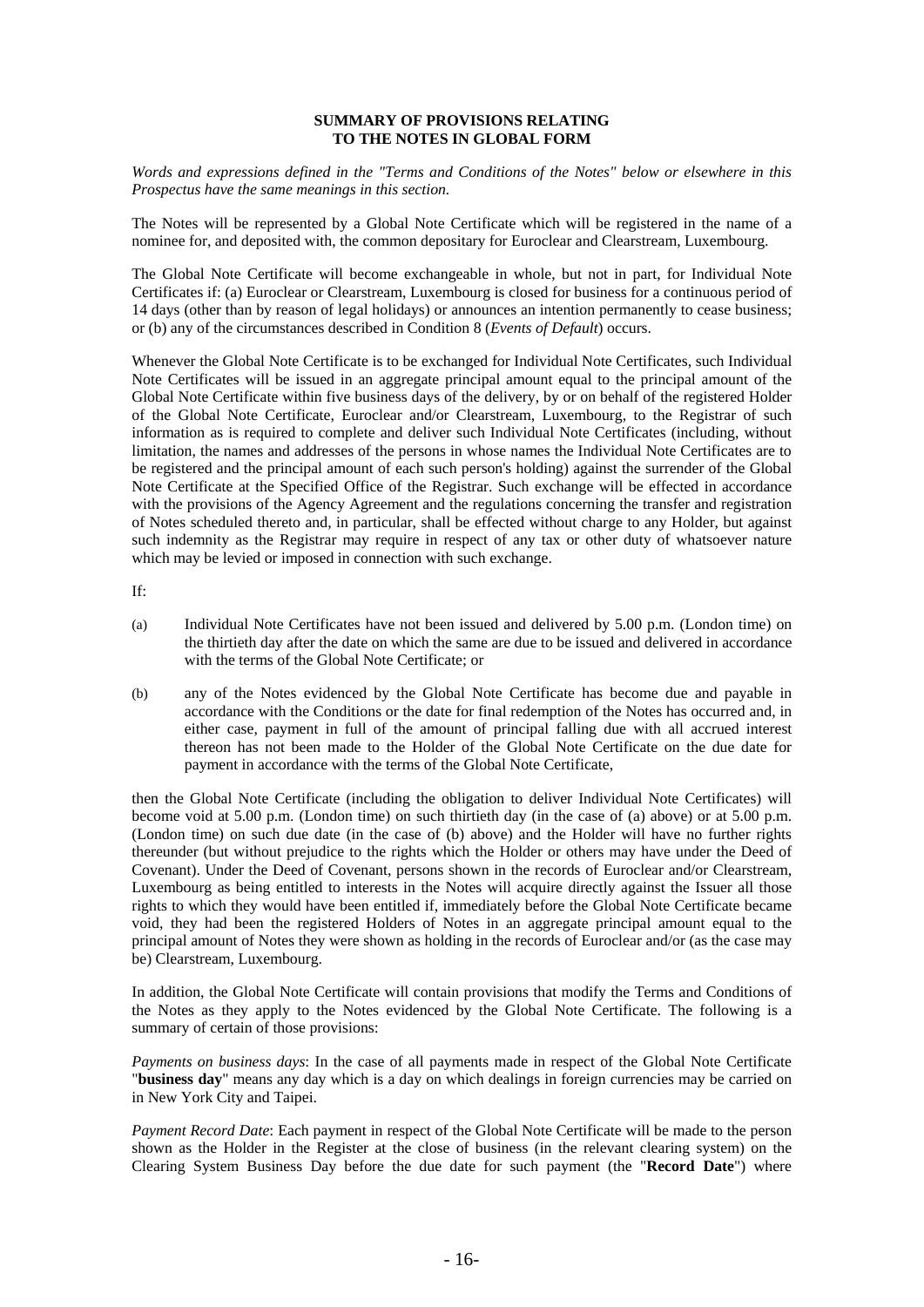"**Clearing System Business Day**" means a day on which each clearing system for which the Global Note Certificate is being held is open for business.

*Notices*: Notwithstanding Condition 13 (*Notices*), so long as the Global Note Certificate is held on behalf of Euroclear, Clearstream, Luxembourg or any other clearing system (an "**Alternative Clearing**  System"), notices to Holders of Notes represented by the Global Note Certificate may be given by delivery of the relevant notice to Euroclear, Clearstream, Luxembourg or (as the case may be) such Alternative Clearing System.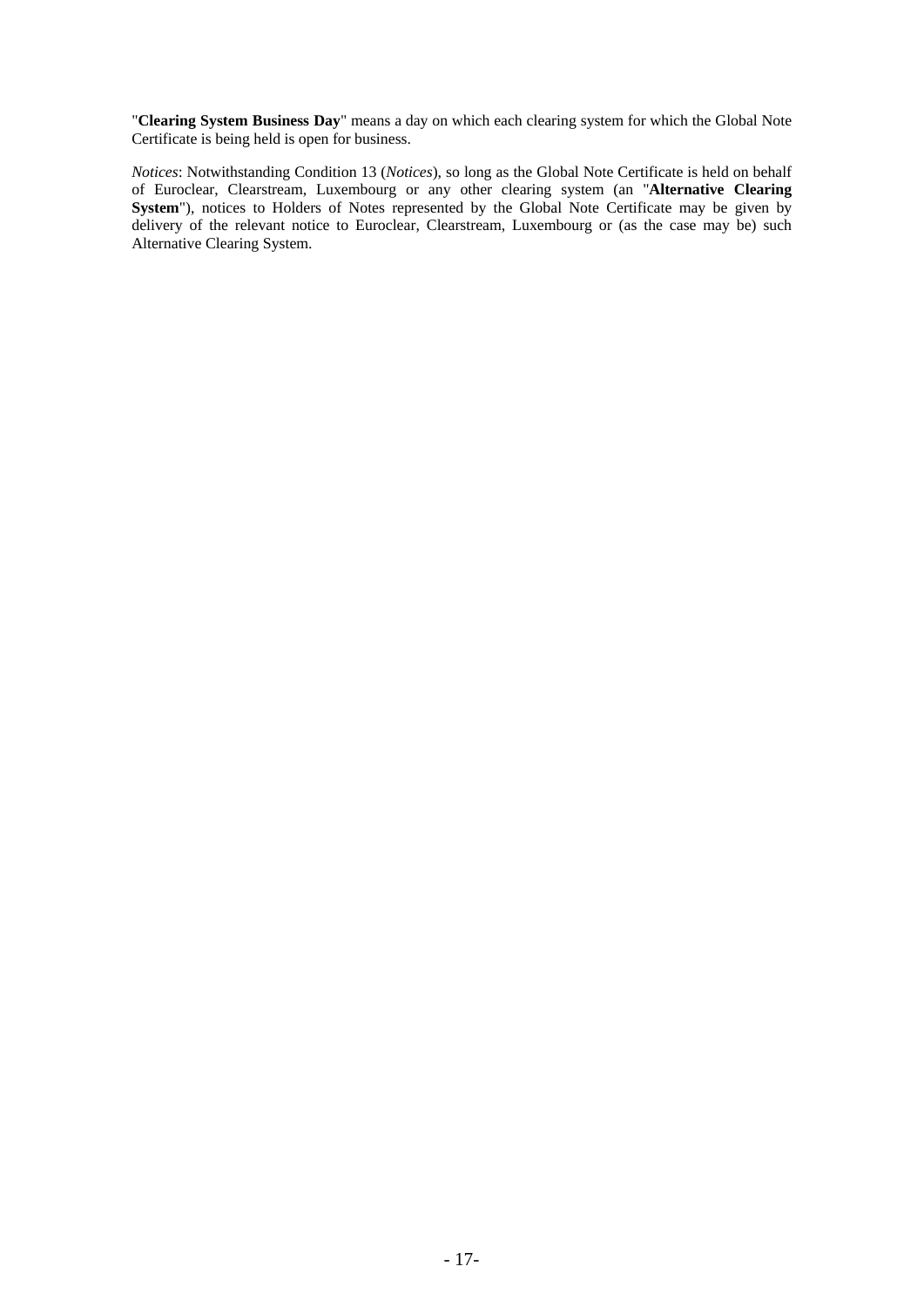#### **TERMS AND CONDITIONS OF THE NOTES**

The U.S.\$105,000,000 Floating Rate Notes due 2022 (the "**Notes**") are constituted by a deed of covenant dated 26 October 2017 (as amended or supplemented from time to time, the "**Deed of Covenant**") entered into by Arab Petroleum Investments Corporation (the "**Issuer**") and are the subject of a fiscal agency agreement dated 26 October 2017 (as amended or supplemented from time to time, the "**Agency Agreement**") between the Issuer, HSBC Bank plc as registrar (the "**Registrar**", which expression includes any successor registrar appointed from time to time in connection with the Notes), HSBC Bank plc as fiscal agent (the "**Fiscal Agent**", which expression includes any successor fiscal agent appointed from time to time in connection with the Notes), the transfer agent named therein (the "**Transfer Agent**", which expression includes any successor or additional transfer agents appointed from time to time in connection with the Notes), the paying agents named therein (together with the Fiscal Agent, the "**Paying Agents**", which expression includes any successor or additional paying agents appointed from time to time in connection with the Notes) and HSBC Bank plc as agent bank (the "**Agent Bank**", which expression includes any successor agent bank appointed from time to time in connection with the Notes). References herein to the "**Agents**" are to the Registrar, the Fiscal Agent, the Transfer Agents, the Paying Agents and the Agent Bank and any reference to an "**Agent**" is to any one of them. Certain provisions of these Conditions are summaries of the Agency Agreement and the Deed of Covenant and subject to their detailed provisions. The Noteholders (as defined below) are bound by, and are deemed to have notice of, all the provisions of the Agency Agreement and the Deed of Covenant applicable to them.

Copies of the Agency Agreement and the Deed of Covenant are available for inspection by Noteholders during normal business hours at the Specified Offices (as defined in the Agency Agreement) of each of the Agents.

#### 1. **Form, Denomination and Status**

- (a) *Form and denomination*: The Notes are in registered form in denominations of U.S.\$200,000 (each, an "**Authorised Denomination**").
- (b) *Status of the Notes*: The Notes are direct, unconditional and (subject to the provisions of Condition 3 (*Negative Pledge*)) unsecured obligations of the Issuer and (subject as provided above) rank and will rank *pari passu*, without any preference among themselves, with all other outstanding unsecured and unsubordinated obligations of the Issuer, present and future, but, in the event of insolvency, only to the extent permitted by applicable laws relating to creditors' rights.

#### 2. **Register, Title and Transfers**

- (a) *Register*: The Registrar will maintain a register (the "**Register**") in respect of the Notes in accordance with the provisions of the Agency Agreement. In these Conditions, the "**Holder**" of a Note means the person in whose name such Note is for the time being registered in the Register (or, in the case of a joint holding, the first named thereof) and "**Noteholder**" shall be construed accordingly. A certificate (each, a "**Note Certificate**") will be issued to each Noteholder in respect of its registered holding. Each Note Certificate will be numbered serially with an identifying number which will be recorded in the Register.
- (b) *Title*: The Holder of each Note shall (except as otherwise required by law) be treated as the absolute owner of such Note for all purposes (whether or not it is overdue and regardless of any notice of ownership, trust or any other interest therein, any writing on the Note Certificate relating thereto (other than the endorsed form of transfer) or any notice of any previous loss or theft of such Note Certificate) and no person shall be liable for so treating such Holder. No person shall have any right to enforce any term or condition of the Notes under the Contracts (Rights of Third Parties) Act 1999.
- (c) *Transfers*: Subject to paragraphs (f) (*Closed periods*) and (g) (*Regulations concerning transfers and registration*) below, a Note may be transferred upon surrender of the relevant Note Certificate, with the endorsed form of transfer duly completed, at the Specified Office of the Registrar or any Transfer Agent, together with such evidence as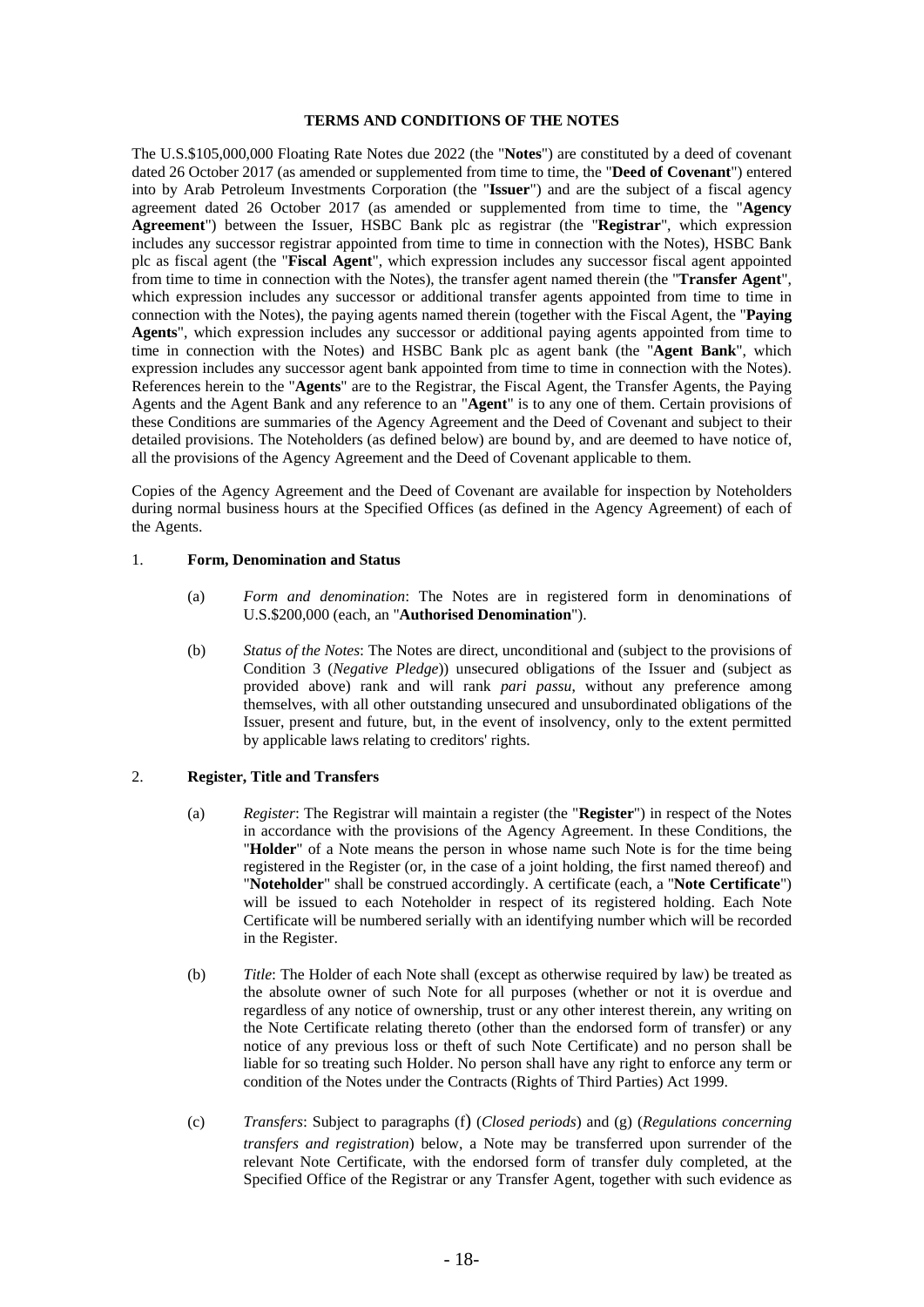the Registrar or (as the case may be) such Transfer Agent may reasonably require to prove the title of the transferor and the authority of the individuals who have executed the form of transfer; *provided, however, that* a Note may not be transferred unless the principal amount of Notes transferred and (where not all of the Notes held by a Holder are being transferred) the principal amount of the balance of Notes not transferred are Authorised Denominations. Where not all the Notes represented by the surrendered Note Certificate are the subject of the transfer, a new Note Certificate in respect of the balance of the Notes will be issued to the transferor.

- (d) *Registration and delivery of Note Certificates*: Within five business days of the surrender of a Note Certificate in accordance with paragraph (c) (*Transfers*) above, the Registrar will register the transfer in question and deliver a new Note Certificate of a like principal amount to the Notes transferred to each relevant Holder at its Specified Office or (as the case may be) the Specified Office of any Transfer Agent or (at the request and risk of any such relevant Holder) by uninsured first class mail (airmail if overseas) to the address specified for the purpose by such relevant Holder. In this paragraph, "**business day**" means a day on which commercial banks are open for general business (including dealings in foreign currencies) in the city where the Registrar or (as the case may be) the relevant Transfer Agent has its Specified Office.
- (e) *No charge*: The transfer of a Note will be effected without charge by or on behalf of the Issuer, the Registrar or any Transfer Agent but against such indemnity as the Registrar or (as the case may be) such Transfer Agent may require in respect of any tax or other duty of whatsoever nature which may be levied or imposed in connection with such transfer.
- (f) *Closed periods*: Noteholders may not require transfers to be registered during the period of 15 days ending on (and including) the due date for any payment of principal or interest in respect of the Notes.
- (g) *Regulations concerning transfers and registration*: All transfers of Notes and entries on the Register are subject to the detailed regulations concerning the transfer of Notes scheduled to the Agency Agreement. The regulations may be changed by the Issuer with the prior written approval of the Registrar. A copy of the current regulations will be mailed (free of charge) by the Registrar to any Noteholder who requests in writing a copy of such regulations.

### 3. **Negative Pledge**

So long as any Note remains outstanding (as defined in the Agency Agreement), the Issuer shall not, other than a Permitted Security Interest, create or permit to subsist any Security Interest upon the whole or any part of its present or future undertaking, assets or revenues (including uncalled capital) to secure any Relevant Indebtedness or Sukuk Obligation without: (a) at the same time or prior thereto securing the Notes equally and rateably therewith its obligations under the Notes; or (b) providing such other security or other arrangement for those obligations as may be approved by an Extraordinary Resolution (as defined in the Agency Agreement) of Noteholders.

In these Conditions:

"**Indebtedness**" means any indebtedness of any Person for money borrowed or raised including (without limitation) any indebtedness for or in respect of:

- (a) amounts raised by acceptance under any acceptance credit facility;
- (b) amounts raised under any note purchase facility;
- (c) the amount of any liability in respect of leases or hire purchase contracts which would, in accordance with applicable law and generally accepted accounting principles, be treated as finance or capital leases;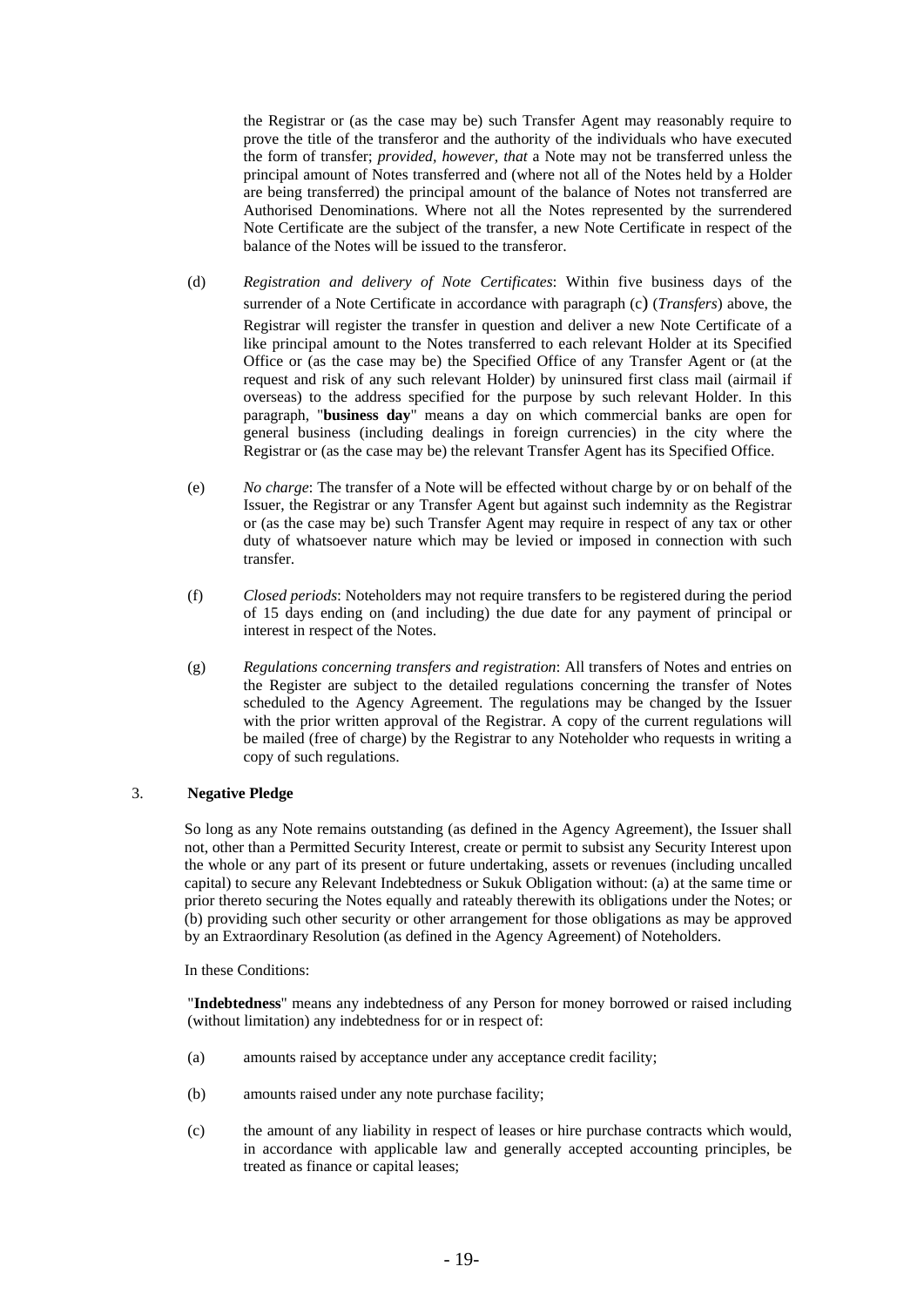- (d) the amount of any liability in respect of any purchase price for assets or services the payment of which is deferred for a period in excess of 90 days; and
- (e) amounts raised under any other transaction (including, without limitation, any forward sale or purchase agreement) having the commercial effect of a borrowing;

"**Non-recourse Project Financing**" means any financing of all or part of the costs of the acquisition, construction or development of any project, provided that: (i) any Security Interest given by the Issuer is limited solely to assets of the project; (ii) the person providing such financing expressly agrees to limit its recourse to the project financed and the revenues derived from such project as the principal source of repayment for the monies advanced; and (iii) there is no other recourse to the Issuer in respect of any default by any person under the financing;

#### "**Permitted Security Interest**" means:

- (a) any Security Interest existing on 26 October 2017;
- (b) any Security Interest securing Relevant Indebtedness of a person existing at the time such person is merged into, or consolidated with, the Issuer, provided that such Security Interest was not created in contemplation of such merger or consolidation and does not extend to any other assets or property of the Issuer;
- (c) any Security Interest existing on any property or assets prior to the acquisition thereof by the Issuer not created in contemplation of such acquisition; or
- (d) any renewal of or substitution for any Security Interest permitted by any of paragraphs (a) to (b) (inclusive) of this definition, provided that with respect to any such Security Interest the principal amount secured has not increased and the Security Interest has not been extended to any additional assets (other than the proceeds of such assets);

"**Person**" means any individual, company, corporation, firm, partnership, joint venture, association, organisation, state or agency of a state or other entity, whether or not having separate legal personality;

"**Relevant Indebtedness**" means any Indebtedness, other than Indebtedness incurred in connection with a Non-Recourse Project Financing or Securitisation, which is in the form of or represented by any bond, note, debenture, debenture stock, loan stock, certificate or other instrument which is, or is capable of being, listed, quoted or traded on any stock exchange or in any securities market (including, without limitation, any over-the-counter market);

"**Securitisation**" means any securitisation of existing or future assets and/or revenues, provided that: (a) any Security Interest given by the Issuer in connection therewith is limited solely to the assets and/or revenues which are the subject of the securitisation; (b) each person participating in such securitisation expressly agrees to limit its recourse to the assets and/or revenues so securitised as the principal source of repayment for the money advanced or payment of any other liability; and (c) there is no other recourse to the Issuer in respect of any default by any person under the securitisation;

"**Security Interest**" means any mortgage, charge, pledge, lien or other security interest including, without limitation, anything analogous to any of the foregoing under the laws of any jurisdiction;

"**Subsidiary**" means, in relation to any person (the "**first Person**") at any particular time, any other person (the "**second Person**"):

(a) whose affairs and policies the first Person controls or has the power to control, whether this be through ownership of share capital, contract, the power to appoint or remove members of the governing body of the second Person or otherwise; or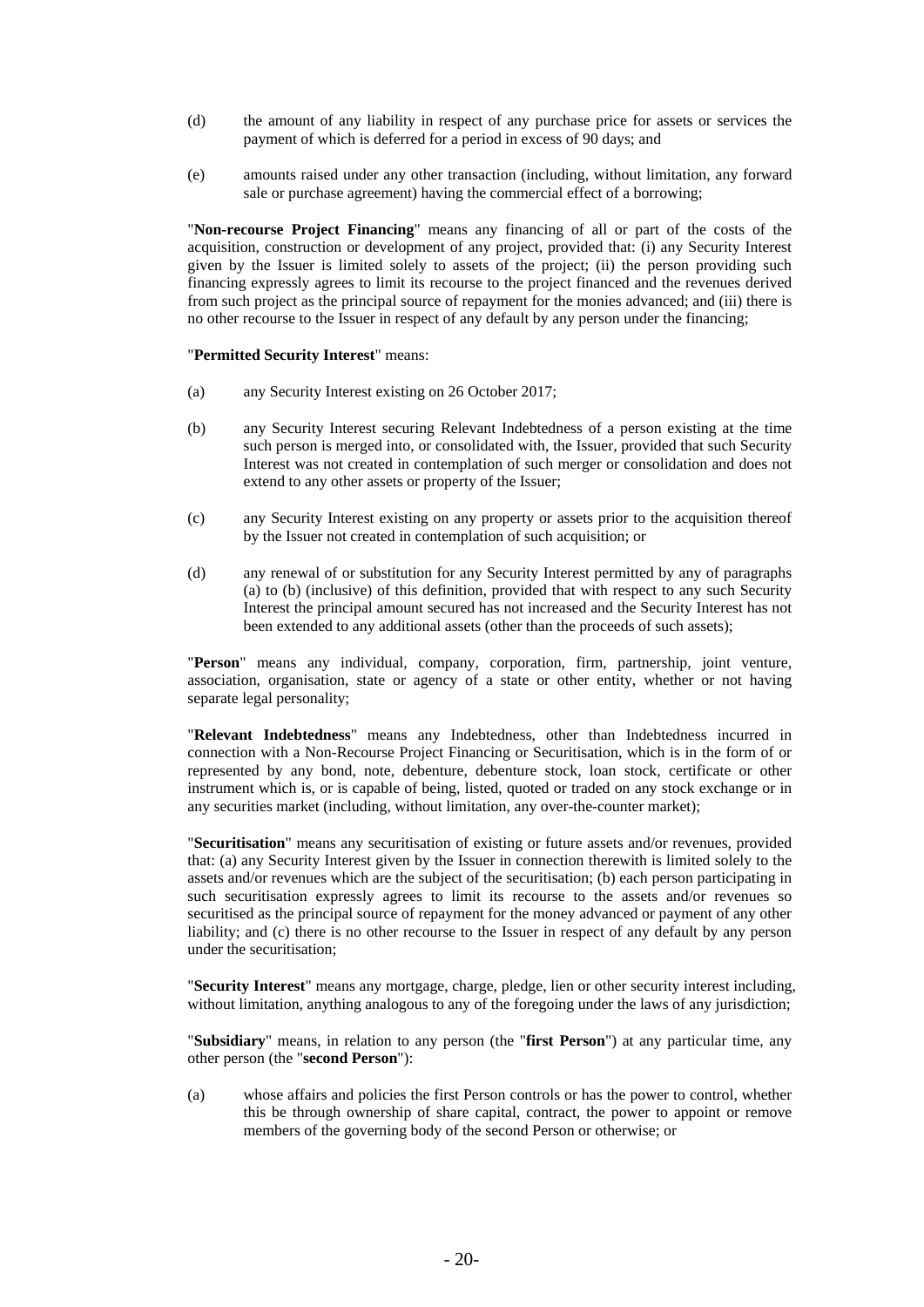(b) whose financial statements are, in accordance with applicable law and generally accepted accounting principles, consolidated as a subsidiary with those of the first Person; and

"**Sukuk Obligation**" means any undertaking or other obligation to pay any money given in connection with any issue of certificates or other securities intended to be issued in compliance with the principles of *Shari'a*, whether or not in return for consideration of any kind, which for the time being are, or are intended to be, or are capable of being, quoted, listed or dealt in or traded on any stock exchange or over-the-counter or other securities market.

### 4. **Interest**

(a) *Accrual of interest:* The Notes bear interest from 26 October 2017 (the "**Issue Date**"), payable on 26 January, 26 April, 26 July and 26 October in each year (each, an "**Interest Payment Date**"), subject as provided in Condition 6 (*Payments*); *provided, however, that*, if any Interest Payment Date would otherwise fall on a date which is not a Business Day (as defined below), it will be postponed to the next Business Day unless it would thereby fall into the next calendar month, in which case it will be brought forward to the preceding Business Day. Each period beginning on (and including) the Issue Date or any Interest Payment Date and ending on (but excluding) the next Interest Payment Date is herein called an "**Interest Period**".

Each Note will cease to bear interest from the due date for redemption unless, upon due presentation, payment of principal is improperly withheld or refused, in which case it will continue to bear interest in accordance with this Condition 4(a) (both before and after judgment) until whichever is the earlier of: (i) the day on which all sums due in respect of such Note up to that day are received by or on behalf of the relevant Noteholder; and (ii) the day which is seven days after the Fiscal Agent has notified the Noteholders that it has received all sums due in respect of the Notes up to such seventh day (except to the extent that there is any subsequent default in payment).

- (b) *Rate of interest*: The rate of interest applicable to the Notes (the "**Rate of Interest**") for each Interest Period will be determined by the Agent Bank on the following basis:
	- (i) the Agent Bank will determine the rate for deposits in U.S. dollars for a period equal to the relevant Interest Period which appears on the display page designated LIBOR01 on Reuters (or such other page as may replace that page on that service, or such other service as may be nominated as the information vendor, for the purpose of displaying comparable rates) as of 11.00 a.m. (London time) on the second London Banking Day (as defined below) before the first day of the relevant Interest Period (the "**Interest Determination Date**");
	- (ii) if such rate does not appear on that page, the Agent Bank will:
		- (A) request the principal London office of each of four major banks in the London interbank market to provide a quotation of the rate at which deposits in U.S. dollars are offered by it in the London interbank market at approximately 11.00 a.m. (London time) on the Interest Determination Date to prime banks in the London interbank market for a period equal to the relevant Interest Period and in an amount that is representative for a single transaction in that market at that time; and
		- (B) determine the arithmetic mean (rounded, if necessary, to the nearest one hundred thousandth of a percentage point, 0.000005 being rounded upwards) of such quotations; and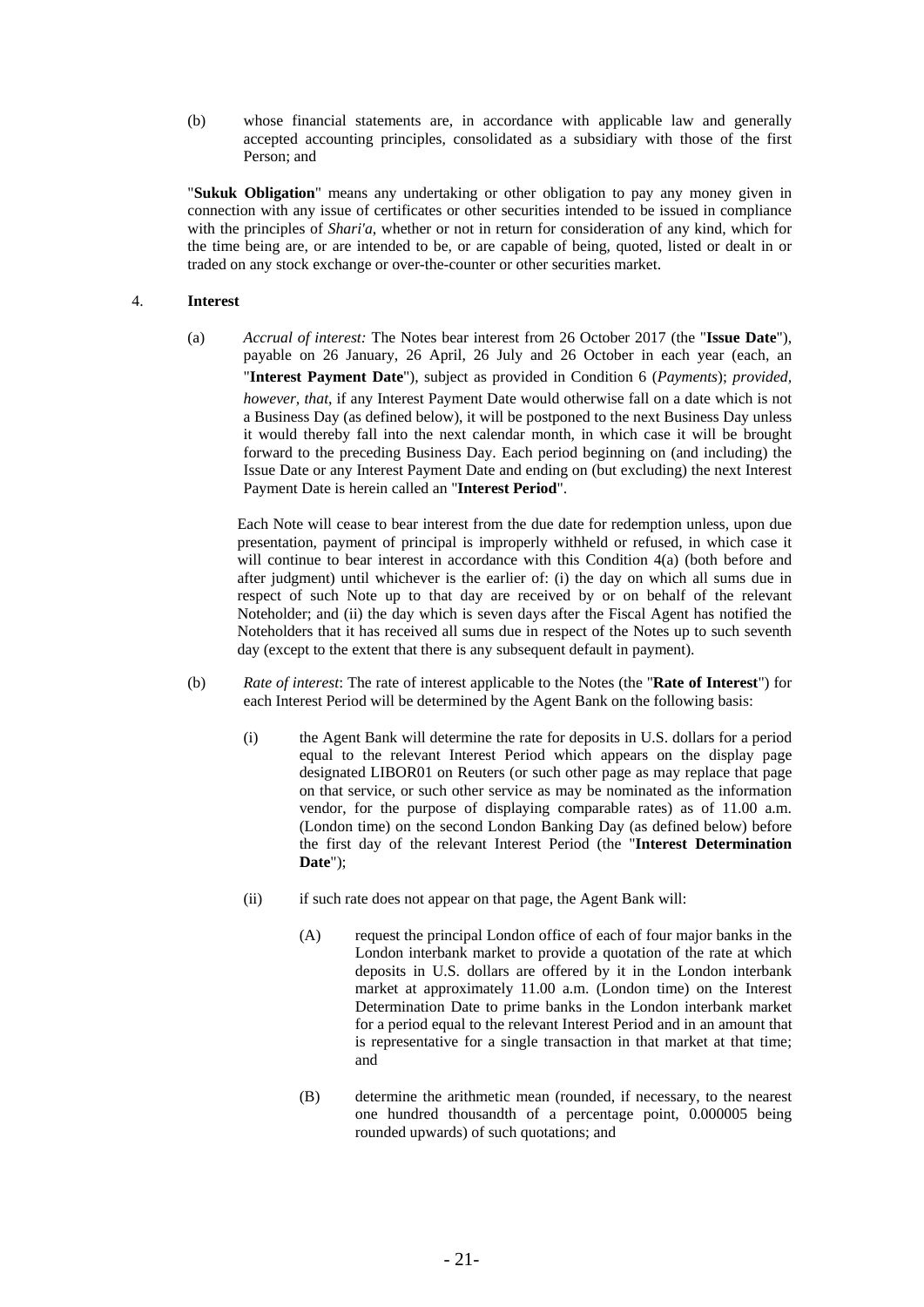(iii) if fewer than two such quotations are provided as requested, the Agent Bank will determine the arithmetic mean (rounded, if necessary, as aforesaid) of the rates quoted by major banks in New York City, selected by the Agent Bank, at approximately 11.00 a.m. (New York City time) on the first day of the relevant Interest Period for loans in U.S. dollars to leading European banks for a period equal to the relevant Interest Period and in an amount that is representative for a single transaction in that market at that time,

and the Rate of Interest for such Interest Period shall be the sum of 1.10 per cent. per annum and the rate or (as the case may be) the arithmetic mean so determined; *provided, however, that* if the Agent Bank is unable to determine a rate or (as the case may be) an arithmetic mean in accordance with the above provisions in relation to any Interest Period, the Rate of Interest applicable to the Notes during such Interest Period will be the sum of 1.10 per cent. per annum and the rate or (as the case may be) arithmetic mean last determined in relation to the Notes in respect of a preceding Interest Period.

- (c) *Calculation of Interest Amount:* The Agent Bank will, as soon as practicable after the Interest Determination Date in relation to each Interest Period, calculate the amount of interest (the "**Interest Amount**") payable in respect of each Note for such Interest Period. The Interest Amount will be calculated by applying the Rate of Interest for such Interest Period to the Calculation Amount, multiplying the product by the actual number of days in such Interest Period divided by 360, rounding the resulting figure to the nearest sub-unit of U.S. dollars (half a sub-unit being rounded upwards) and multiplying such rounded figure by a fraction equal to the Authorised Denomination of such Note divided by the Calculation Amount.
- (d) *Publication*: The Agent Bank will cause each Rate of Interest and Interest Amount determined by it, together with the relevant Interest Payment Date, to be notified to the other Agents as soon as practicable after such determination but in any event not later than the first day of the relevant Interest Period. Notice thereof shall also promptly be given to the Noteholders. The Agent Bank will be entitled to recalculate any Interest Amount (on the basis of the foregoing provisions) without notice in the event of an extension or shortening of the relevant Interest Period. If the Calculation Amount is less than the minimum Authorised Denomination, the Agent Bank shall not be obliged to publish each Interest Amount but instead may publish only the Calculation Amount and the Interest Amount in respect of a Note having the minimum Authorised Denomination.
- (e) *Notifications etc:* All notifications, opinions, determinations, certificates, calculations, quotations and decisions given, expressed, made or obtained for the purposes of this Condition 4 by the Agent Bank will (in the absence of manifest error) be binding on the Issuer, the Agents and the Noteholders and (subject as aforesaid) no liability to any such person will attach to the Agent Bank in connection with the exercise or nonexercise by it of its powers, duties and discretions for such purposes.
- (f) *Interpretation*: In these Conditions:

"**Calculation Amount**" means U.S.\$200,000;

"**Business Day**" means a day on which commercial banks and foreign exchange markets settle payments and are open for general business (including dealings in foreign exchange and foreign currency deposits) in London, New York City and Taipei; and

"**London Banking Day**" means a day on which commercial banks are open for general business (including dealings in foreign exchange and foreign currency deposits) in London.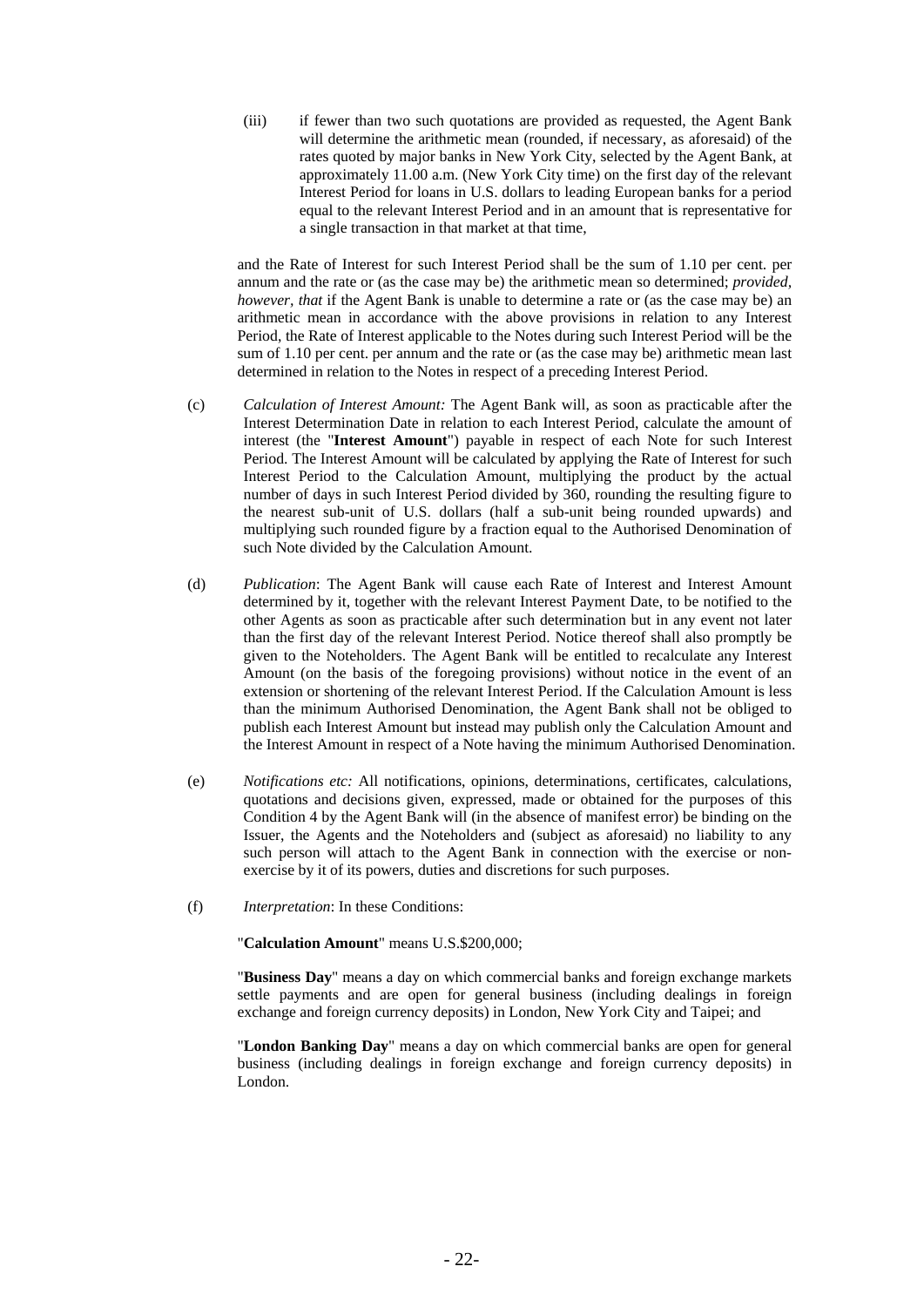#### 5. **Redemption and Purchase**

- (a) *Scheduled redemption*: Unless previously redeemed, or purchased and cancelled, the Notes will be redeemed at their principal amount on the Interest Payment Date falling in October 2022, subject as provided in Condition 6 (*Payments*).
- (b) *Redemption for tax reasons*: The Notes may be redeemed at the option of the Issuer in whole, but not in part, on any Interest Payment Date, on giving not less than 30 nor more than 60 days' notice to the Noteholders (which notice shall be irrevocable) at their principal amount, together with interest accrued to the date fixed for redemption, if:
	- (i) the Issuer has or will become obliged to pay additional amounts as provided or referred to in Condition 7 (*Taxation*) as a result of any change in, or amendment to, the laws or regulations of the Relevant Jurisdictions or any political subdivision or any authority thereof or therein having power to tax, or any change in the application or official interpretation of such laws or regulations (including a holding by a court of competent jurisdiction), which change or amendment becomes effective on or after 26 October 2017; and
	- (ii) such obligation cannot be avoided by the Issuer taking reasonable measures available to it;

*provided, however, that* no such notice of redemption shall be given earlier than 60 days prior to the earliest date on which the Issuer would be obliged to pay such additional amounts if a payment in respect of the Notes were then due.

Prior to the publication of any notice of redemption pursuant to this paragraph, the Issuer shall deliver to the Fiscal Agent:

- (A) a certificate signed by two directors of the Issuer stating that the Issuer is entitled to effect such redemption and setting forth a statement of facts showing that the conditions precedent to the right of the Issuer so to redeem have occurred; and
- (B) an opinion of independent legal advisers of recognised standing to the effect that the Issuer has or will become obliged to pay such additional amounts as a result of such change or amendment.

Upon the expiry of any such notice as is referred to in this Condition  $5(b)$ , the Issuer shall be bound to redeem the Notes in accordance with this Condition 5(b).

- (c) *No other redemption*: The Issuer shall not be entitled to redeem the Notes otherwise than as provided in paragraphs (a) (*Scheduled redemption*) to (b) (*Redemption for tax reasons*) above.
- (d) *Purchase*: The Issuer or any of its Subsidiaries may at any time purchase Notes in the open market or otherwise and at any price and such Notes may be held, resold or, at the option of the Issuer, surrendered to the Registrar for cancellation.

### 6. **Payments**

- (a) *Principal*: Payments of principal shall be made by U.S. dollar cheque drawn on, or, upon application by a Holder of a Note to the Specified Office of the Fiscal Agent not later than the fifteenth day before the due date for any such payment, by transfer to a U.S. dollar account maintained by the payee with, a bank in New York City and (in the case of redemption) upon surrender (or, in the case of part payment only, endorsement) of the relevant Note Certificates at the Specified Office of any Paying Agent.
- (b) *Interest*: Payments of interest shall be made by U.S. dollar cheque drawn on, or, upon application by a Holder of a Note to the Specified Office of the Fiscal Agent not later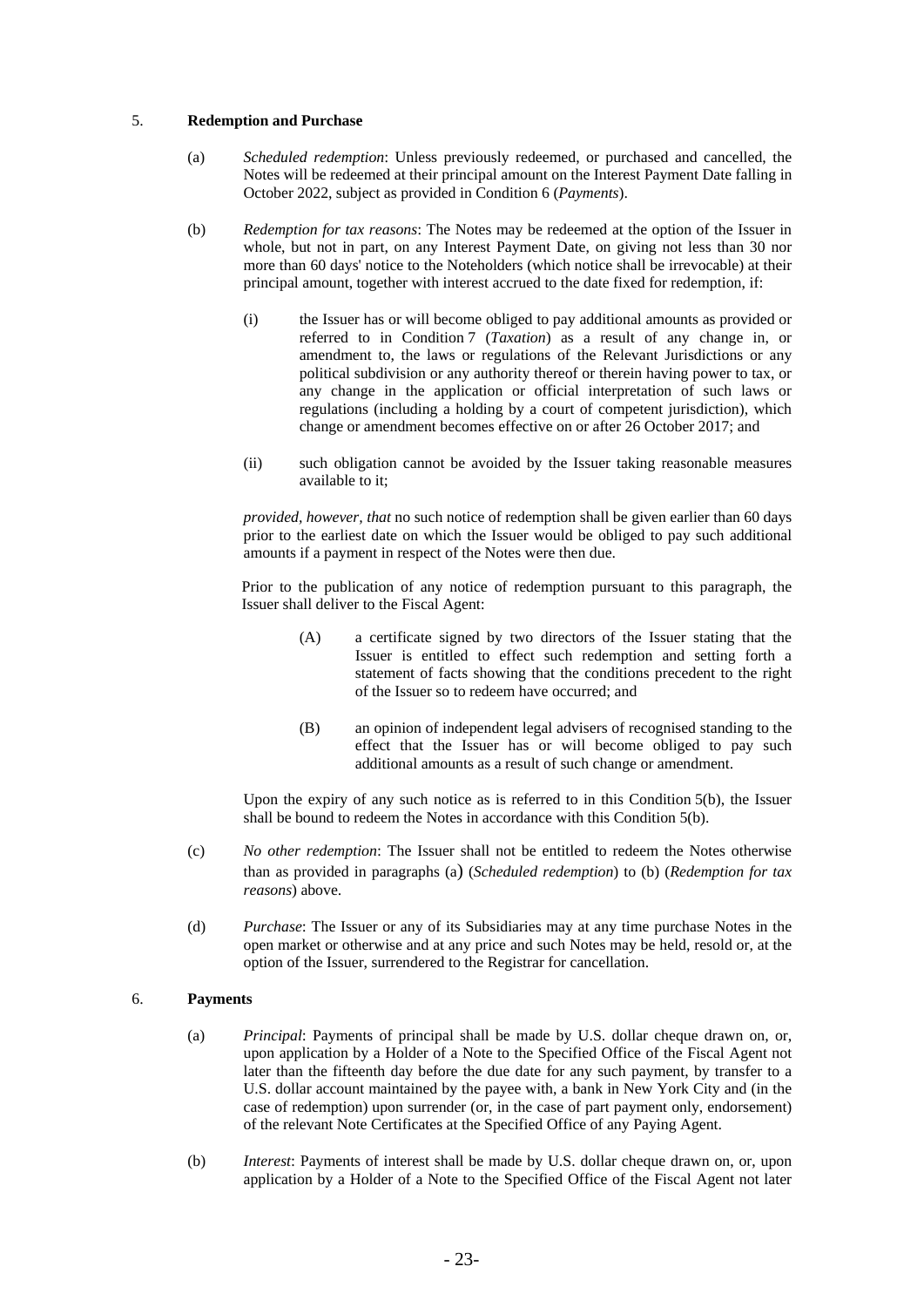than the fifteenth day before the due date for any such payment, by transfer to a U.S. dollar account maintained by the payee with, a bank in New York City and (in the case of interest payable on redemption) upon surrender (or, in the case of part payment only, endorsement) of the relevant Note Certificates at the Specified Office of any Paying Agent.

- (c) *Payments subject to fiscal laws*: All payments in respect of the Notes are subject in all cases to any applicable fiscal or other laws and regulations in the place of payment, but without prejudice to the provisions of Condition 7 (*Taxation*). No commissions or expenses shall be charged to the Noteholders in respect of such payments.
- (d) *Payments on business days*: Where payment is to be made by transfer to a U.S. dollar account, payment instructions (for value the due date, or, if the due date is not a business day, for value the next succeeding business day) will be initiated and, where payment is to be made by U.S. dollar cheque, the cheque will be mailed: (i) (in the case of payments of principal and interest payable on redemption) on the later of the due date for payment and the day on which the relevant Note Certificate is surrendered (or, in the case of part payment only, endorsed) at the Specified Office of a Paying Agent; and (ii) (in the case of payments of interest payable other than on redemption) on the due date for payment. A Holder of a Note shall not be entitled to any interest or other payment in respect of any delay in payment resulting from: (A) the due date for a payment not being a business day; or (B) a cheque mailed in accordance with this Condition 6 (*Payments*) arriving after the due date for payment or being lost in the mail. In this paragraph, "**business day**" means any day on which banks are open for general business (including dealings in foreign currencies) in London, New York City and Taipei and, in the case of surrender (or, in the case of part payment only, endorsement) of a Note Certificate, in the place in which the Note Certificate is surrendered (or, as the case may be, endorsed).
- (e) *Partial payments*: If a Paying Agent makes a partial payment in respect of any Note, the Issuer shall procure that the amount and date of such payment are noted on the Register and, in the case of partial payment upon presentation of a Note Certificate, that a statement indicating the amount and the date of such payment is endorsed on the relevant Note Certificate.
- (f) *Record date*: Each payment in respect of a Note will be made to the person shown as the Holder in the Register at the opening of business in the place of the Registrar's Specified Office on the fifteenth day before the due date for such payment (the "**Record Date**"). Where payment in respect of a Note is to be made by cheque, the cheque will be mailed to the address shown as the address of the Holder in the Register at the opening of business on the relevant Record Date.

### 7. **Taxation**

All payments of principal and interest in respect of the Notes by or on behalf of the Issuer shall be made free and clear of, and without withholding or deduction for or on account of, any present or future taxes, duties, assessments or governmental charges of whatever nature imposed, levied, collected, withheld or assessed by or on behalf of the Relevant Jurisdictions or any political subdivision therein or any authority therein or thereof having power to tax, unless the withholding or deduction of such taxes, duties, assessments or governmental charges is required by law. In that event, the Issuer shall pay such additional amounts as will result in receipt by the Noteholders after such withholding or deduction of such amounts as would have been received by them had no such withholding or deduction been required, except that no such additional amounts shall be payable in respect of any Note:

(a) held by a Holder which is liable to such taxes, duties, assessments or governmental charges in respect of such Note by reason of its having some connection with the Relevant Jurisdictions by which such taxes, duties, assessments or charges have been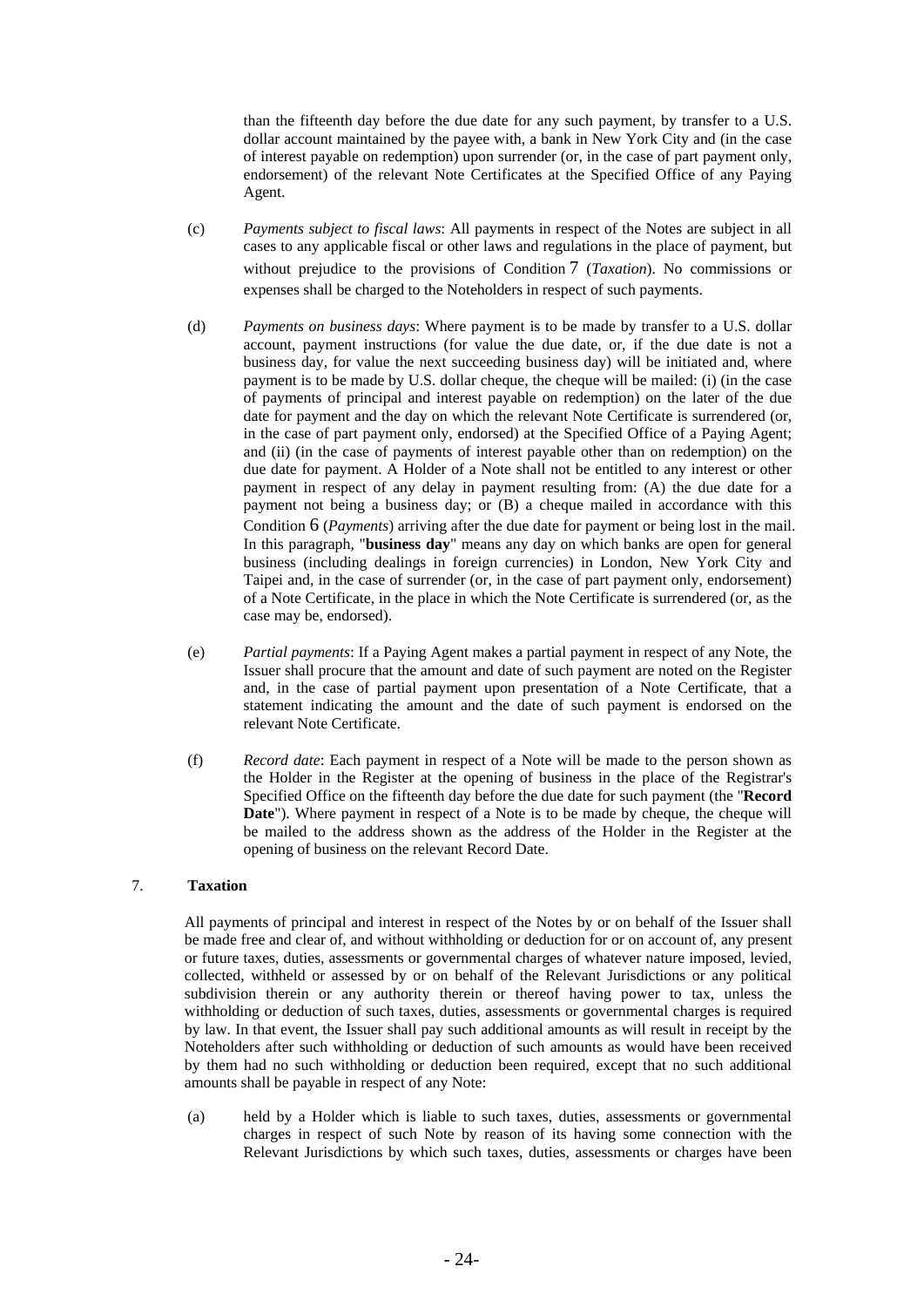imposed, levied, collected, withheld or assessed other than the mere holding of the Note; or

(b) where the relevant Note Certificate is surrendered for payment more than 30 days after the Relevant Date except to the extent that the relevant Holder would have been entitled to such additional amounts if it had surrendered the relevant Note Certificate on the last day of such period of 30 days.

In these Conditions, "**Relevant Date**" means whichever is the later of: (1) the date on which the payment in question first becomes due; and (2) if the full amount payable has not been received in New York City by the Fiscal Agent on or prior to such due date, the date on which (the full amount having been so received) notice to that effect has been given to the Noteholders.

Any reference in these Conditions to principal or interest shall be deemed to include any additional amounts in respect of principal or interest (as the case may be) which may be payable under this Condition 7 (*Taxation*).

If the Issuer becomes subject at any time to any taxing jurisdiction other than the Relevant Jurisdictions, references in these Conditions to the Relevant Jurisdictions shall be construed as references to the Relevant Jurisdictions and/or such other jurisdiction.

Notwithstanding anything herein to the contrary, in no event will the Issuer (or any successor of the Issuer) pay any additional amounts in respect of any taxes, withholding or deduction imposed pursuant to the provisions of Sections 1471 through 1474 of the Code (including any successor provisions or amendments thereof), any current or future regulations or agreements thereunder, any official interpretations thereof or any law implementing an intergovernmental approach thereto.

### 8. **Events of Default**

If any of the following events occurs and is continuing:

- (a) *Non-payment*: the Issuer fails to pay any amount of principal in respect of the Notes on the due date for payment thereof or fails to pay any amount of interest in respect of the Notes within 90 days of the due date for payment thereof; or
- (b) *Breach of other obligations*: the Issuer defaults in the performance or observance of any of its other obligations under or in respect of the Notes and such default is incapable of remedy or, if capable of remedy, such default remains unremedied for 90 days; or
- (c) *Cross-default of Issuer*: the Issuer fails to pay any Indebtedness or Sukuk Obligation when due or (as the case may be) within any originally applicable grace period and provided that: (i) the amount of such Indebtedness or Sukuk Obligation, individually or in the aggregate, exceeds U.S.\$25,000,000 (or its equivalent in any other currency or currencies); and (ii) such failure has continued for a period of 90 days,

then Noteholders holding not less than one-quarter of the aggregate principal amount of the outstanding Notes may, by written notice addressed to the Issuer and delivered to the Issuer or to the Specified Office of the Fiscal Agent, declare the Notes to be immediately due and payable, whereupon they shall become immediately due and payable at their principal amount together with accrued interest without further action or formality. Notice of any such declaration shall promptly be given to all other Noteholders.

### 9. **Prescription**

Claims for principal and interest on redemption shall become void unless the relevant Note Certificates are surrendered for payment within ten years of the appropriate Relevant Date.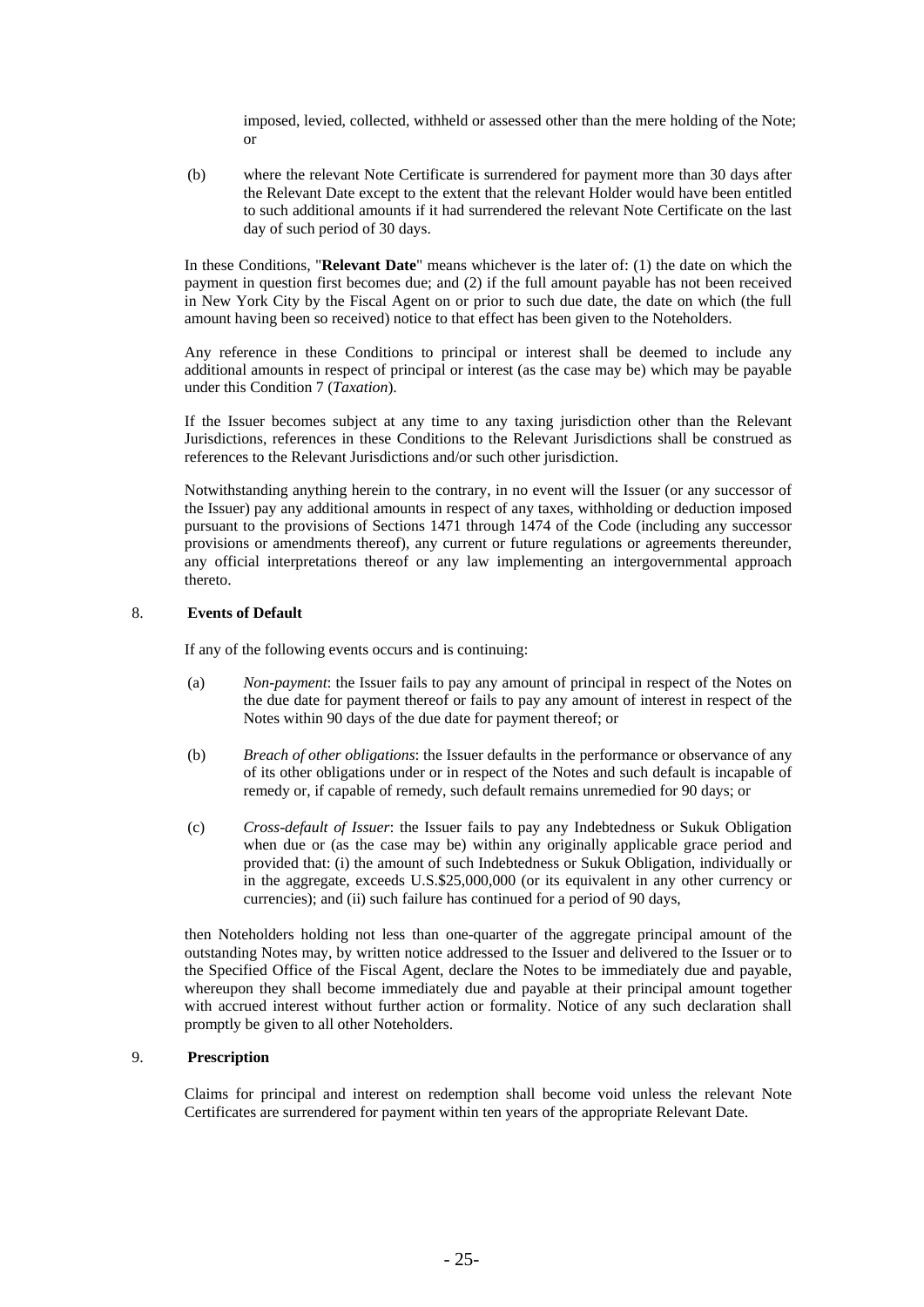#### 10. **Replacement of Note Certificates**

If any Note Certificate is lost, stolen, mutilated, defaced or destroyed, it may be replaced at the Specified Office of the Registrar, subject to all applicable laws and stock exchange requirements, upon payment by the claimant of the expenses incurred in connection with such replacement and on such terms as to evidence, security, indemnity and otherwise as the Issuer may reasonably require. Mutilated or defaced Note Certificates must be surrendered before replacements will be issued.

### 11. **Agents**

In acting under the Agency Agreement and in connection with the Notes, the Agents act solely as agents of the Issuer and do not assume any obligations towards or relationship of agency or trust for or with any of the Noteholders.

The initial Agents and their initial Specified Offices are listed below. The Issuer reserves the right at any time to vary or terminate the appointment of any Agent and to appoint a successor registrar, fiscal agent or agent bank and additional or successor paying agents and transfer agents; *provided, however, that* the Issuer shall at all times maintain a fiscal agent, a registrar and an agent bank.

Notice of any change in any of the Agents or in their Specified Offices shall promptly be given to the Noteholders.

### 12. **Meetings of Noteholders; Modification**

(a) *Meetings of Noteholders*: The Agency Agreement contains provisions for convening meetings of Noteholders to consider matters relating to the Notes, including the modification of any provision of these Conditions. Any such modification may be made if sanctioned by an Extraordinary Resolution. Such a meeting may be convened by the Issuer and shall be convened by it upon the request in writing of Noteholders holding not less than one-tenth of the aggregate principal amount of the outstanding Notes. The quorum at any meeting convened to vote on an Extraordinary Resolution will be two or more persons holding or representing one more than half of the aggregate principal amount of the outstanding Notes or, at any adjourned meeting, two or more persons being or representing Noteholders whatever the principal amount of the Notes held or represented; *provided, however, that* certain proposals (including any proposal to change any date fixed for payment of principal or interest in respect of the Notes, to reduce the amount of principal or interest payable on any date in respect of the Notes, to alter the method of calculating the amount of any payment in respect of the Notes or the date for any such payment, to change the currency of payments under the Notes, or to change the quorum requirements relating to meetings or the majority required to pass an Extraordinary Resolution (each, a "**Reserved Matter**")) may only be sanctioned by an Extraordinary Resolution passed at a meeting of Noteholders at which two or more persons holding or representing not less than three-quarters or, at any adjourned meeting, one quarter of the aggregate principal amount of the outstanding Notes form a quorum. Any Extraordinary Resolution duly passed at any such meeting shall be binding on all the Noteholders, whether present or not.

In addition, a resolution in writing signed by or on behalf of all Holders of not less than 90 per cent. in aggregate face amount of the Notes outstanding who for the time being are entitled to receive notice of a meeting of Noteholders will take effect as if it were an Extraordinary Resolution. Such a resolution in writing may be contained in one document or several documents in the same form, each signed by or on behalf of one or more Noteholders.

(b) *Modification*: The Notes, these Conditions and the Deed of Covenant may be amended without the consent of the Noteholders to correct a manifest error. In addition, the parties to the Agency Agreement may agree to modify any provision thereof, but the Issuer shall not agree, without the consent of the Noteholders, to any such modification unless it is of a formal, minor or technical nature, it is made to correct a manifest error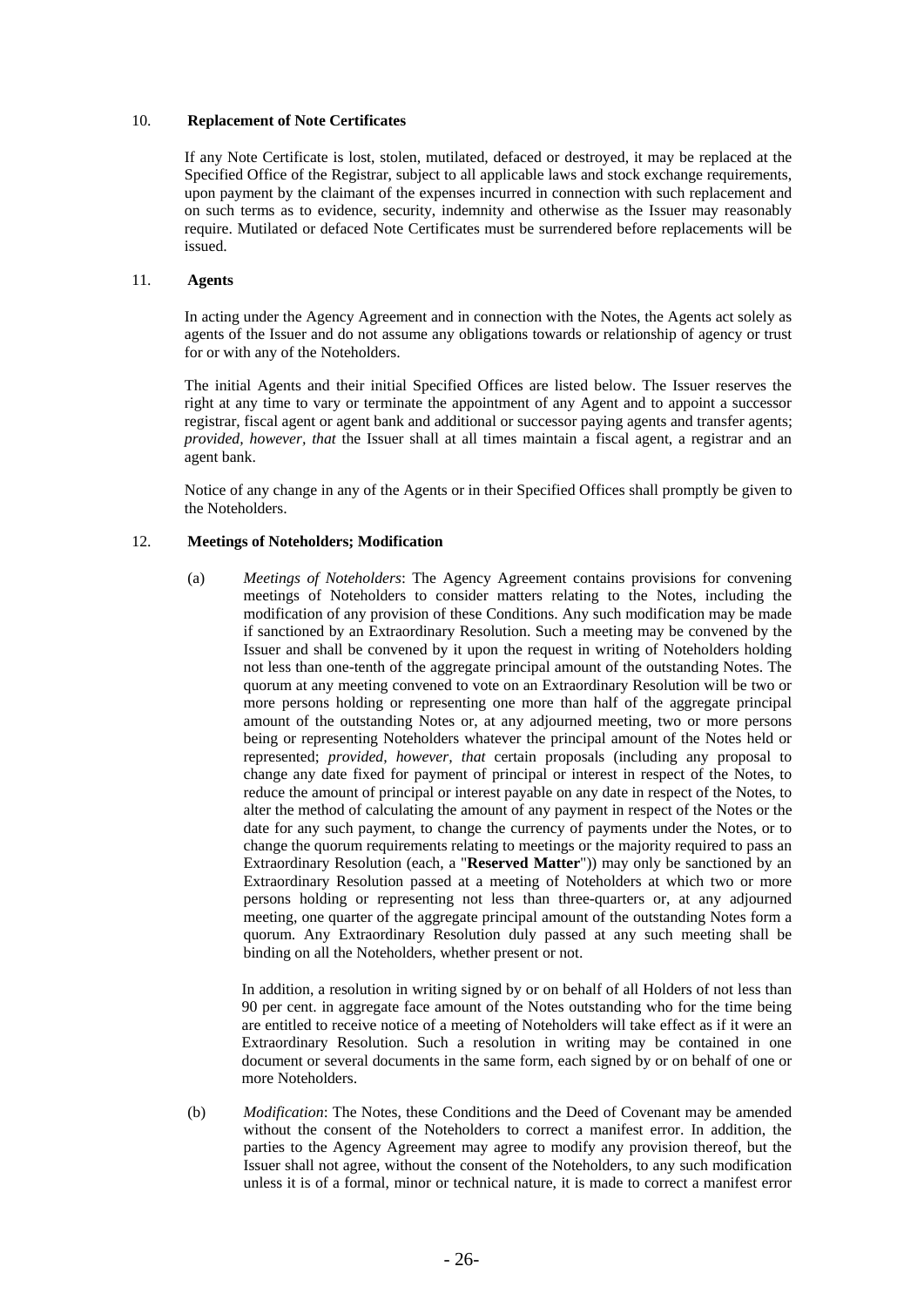or it is, in the opinion of such parties, not materially prejudicial to the interests of the Noteholders.

#### 13. **Notices**

Notices to the Noteholders will be sent to them by first class mail (or its equivalent) or (if posted to an overseas address) by airmail at their respective addresses on the Register. Any such notice shall be deemed to have been given on the fourth day (being a day other than a Saturday or a Sunday) after the date of mailing.

# 14. **Further Issuances**

To the extent permitted by applicable authorities in the ROC and subject to the receipt of all necessary regulatory and listing approvals from such authorities, including but not limited to the TPEx and the Taiwan Securities Association (the "**TSA**"), the Issuer may from time to time, without the consent of the Noteholders, create and issue further notes having the same terms and conditions as the Notes in all respects (or in all respects except for the amount and date of the first payment of interest thereon and the date from which interest starts to accrue) so as to form a single series with the Notes.

### 15. **Currency Indemnity**

If any sum due from the Issuer in respect of the Notes or any order or judgment given or made in relation thereto has to be converted from the currency (the "**first currency**") in which the same is payable under these Conditions or such order or judgment into another currency (the "**second currency**") for the purpose of: (a) making or filing a claim or proof against the Issuer; (b) obtaining an order or judgment in any court or other tribunal; or (c) enforcing any order or judgment given or made in relation to the Notes, the Issuer shall indemnify each Noteholder, on the written demand of such Noteholder addressed to the Issuer and delivered to the Issuer or to the Specified Office of the Fiscal Agent, against any loss suffered as a result of any discrepancy between: (i) the rate of exchange used for such purpose to convert the sum in question from the first currency into the second currency; and (ii) the rate or rates of exchange at which such Noteholder may in the ordinary course of business purchase the first currency with the second currency upon receipt of a sum paid to it in satisfaction, in whole or in part, of any such order, judgment, claim or proof.

This indemnity constitutes a separate and independent obligation of the Issuer and shall give rise to a separate and independent cause of action.

#### 16. **Governing Law and Jurisdiction**

- (a) *Governing law*: The Notes, the Transaction Documents and any non-contractual obligations arising out of or in connection with the same are governed by, and shall be construed in accordance with, English law.
- (b) *Arbitration:* Subject to Condition 15(c) (*Option to litigate*), any dispute, claim, difference or controversy arising out of, relating to or having any connection with the Transaction Documents and the Notes (including these Conditions) (including a dispute regarding the existence, validity, interpretation, performance, breach or termination or the consequences of the nullity of the same and any dispute relating to any noncontractual obligations arising out of or in connection with the same) (a "**Dispute**") shall be referred to and finally resolved by arbitration under the London Court of International Arbitration ("**LCIA**") Arbitration Rules (the "**Rules**"), which Rules (as amended from time to time) are incorporated by reference into this Condition 15(b). For these purposes*:* 
	- (i) the seat of arbitration shall be London, England;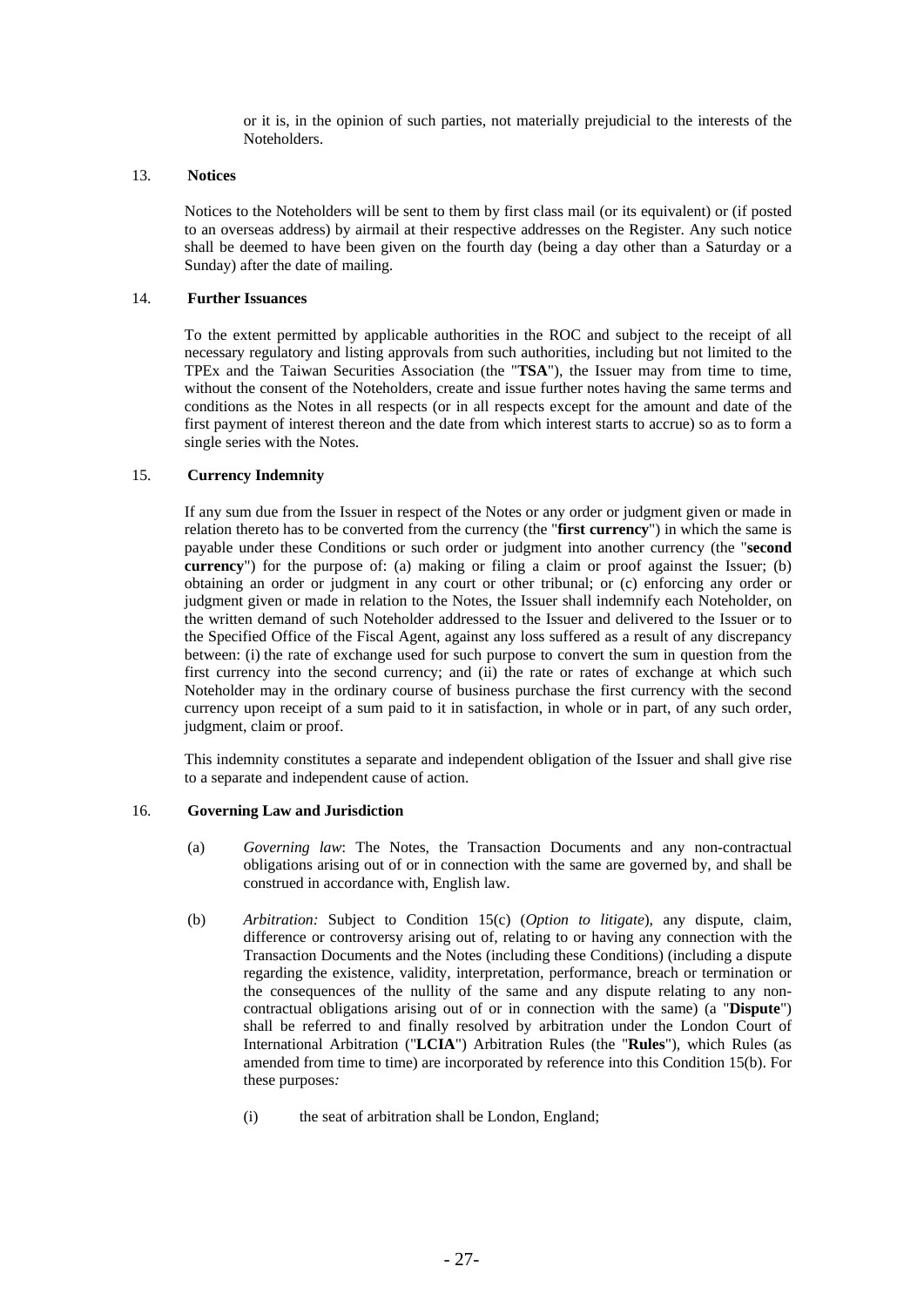- (ii) there shall be three arbitrators, each of whom shall be disinterested in the arbitration, shall have no connection with any party thereto and shall be an attorney experienced in international securities transactions; and
- (iii) the language of the arbitration shall be English.
- (c) *Option to litigate:* Notwithstanding Condition 15(b) (*Arbitration*) above, any Noteholder (only where permitted so to do in accordance with the terms of the Deed of Covenant) may, in the alternative, and at its sole discretion, by notice in writing to the Issuer*:* 
	- (i) within 28 days of service of a Request for Arbitration (as defined in the Rules); or
	- (ii) in the event no arbitration is commenced,

require that a Dispute be heard by a court of law. If any Noteholder (only where permitted so to do in accordance with the terms of the Deed of Covenant) gives such notice, the Dispute to which such notice refers shall be determined in accordance with Condition 15(e) (*Court proceedings*) and, subject as provided below, any arbitration commenced under Condition 15(b) (*Arbitration*) in respect of that Dispute will be terminated. Each of the parties to the terminated arbitration will bear its own costs in relation thereto*.* 

- (d) *Termination of arbitration:* If any notice to terminate is given after service of any Request for Arbitration in respect of any Dispute, the relevant Noteholder (only where permitted so to do in accordance with the terms of the Deed of Covenant and as applicable) must also promptly give notice to the LCIA Court and to any Tribunal (each as defined in the Rules) already appointed in relation to the Dispute that such Dispute will be settled by the courts. Upon receipt of such notice by the LCIA Court, the arbitration and any appointment of any arbitrator in relation to such Dispute will immediately terminate. Any such arbitrator will be deemed to be functus officio. The termination is without prejudice to*:* 
	- (i) the validity of any act done or order made by that arbitrator or by the court in support of that arbitration before his appointment is terminated;
	- (ii) such arbitrator's entitlement to be paid his proper fees and disbursements; and
	- (iii) the date when any claim or defence was raised for the purpose of applying any limitation bar or any similar rule or provision.
- (e) *Court proceedings:* In the event that a notice pursuant to Condition 15(c) (*Option to litigate*) is issued, the following provisions shall apply:
	- (i) subject to Condition 15(e)(iii) below, the courts of England shall have exclusive jurisdiction to settle any Dispute and the Issuer submits to the exclusive jurisdiction of such courts;
	- (ii) the Issuer agrees that the courts of England are the most appropriate and convenient courts to settle any Dispute and, accordingly, that it will not argue to the contrary; and
	- (iii) this Condition 15(e)(iii) is for the benefit of the Noteholders only. As a result, and notwithstanding Condition 15(e)(iii) above, the Noteholder (only where permitted so to do in accordance with the terms of the Deed of Covenant) may take proceedings relating to a Dispute ("**Proceedings**") in any other courts with jurisdiction. To the extent allowed by law, the Noteholder (only where permitted so to do in accordance with the terms of the Deed of Covenant) may take concurrent Proceedings in any number of jurisdictions.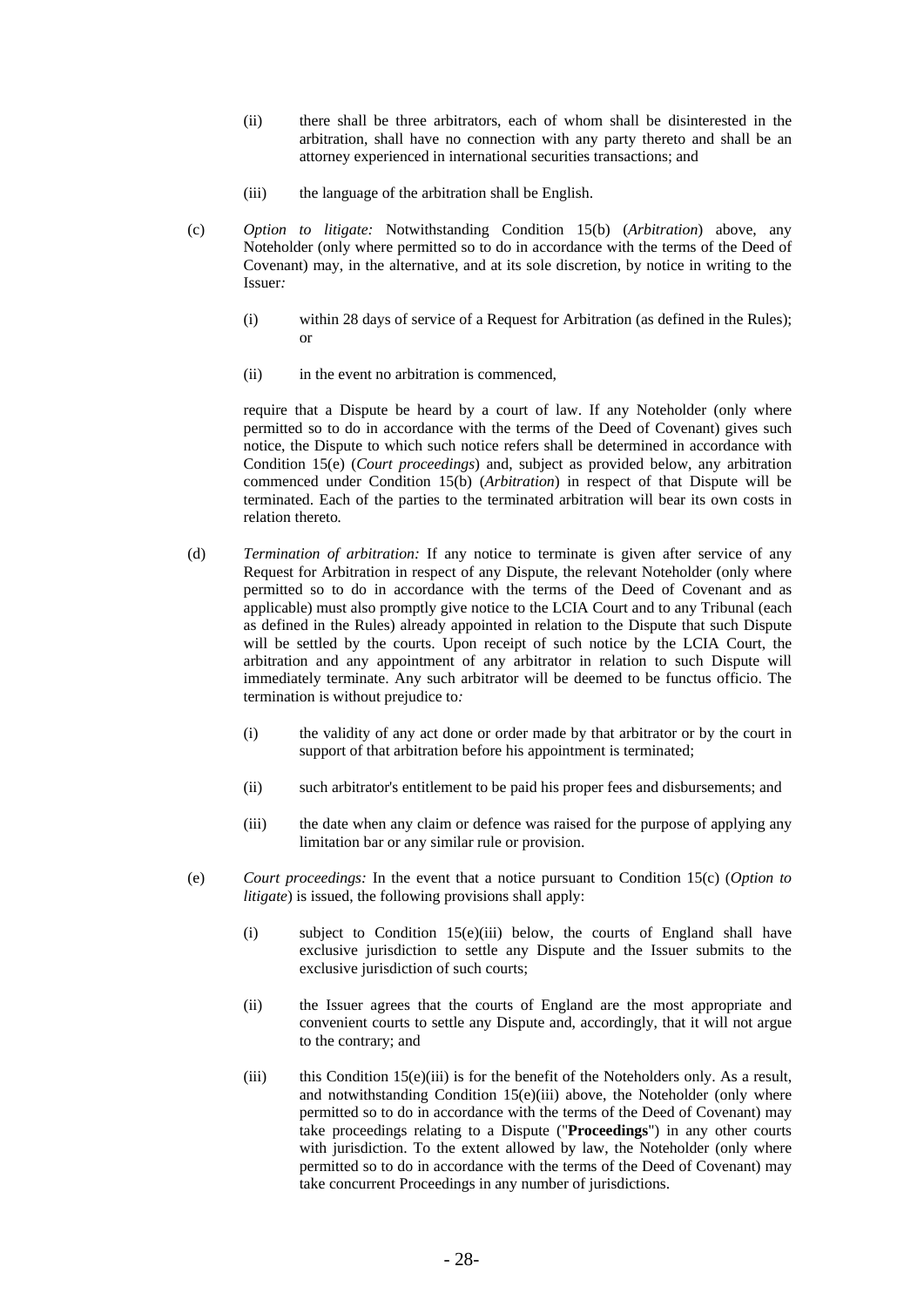- (f) *Process Agent*: The Issuer agrees that the documents which start any Proceedings and any other documents required to be served in relation to those Proceedings may be served on it by being delivered to Maples and Calder at its registered office at 11th Floor, 200 Aldersgate Street, London EC1A 4HD, or to such other person with an address in England or Wales and/or at such other address in England or Wales as the Issuer may specify by notice in writing to the Noteholders. Nothing in this paragraph shall affect the right of any Noteholder to serve process in any other manner permitted by law. This Condition applies to Proceedings in England and to Proceedings elsewhere.
- (g) *Waiver of immunity*: To the extent that the Issuer has, or hereafter may (whether on the grounds of sovereignty or otherwise), acquire any immunity from any Proceedings or from execution of judgment, the Issuer agrees that no such immunity shall be claimed by or on behalf of it or with respect to its assets, and the Issuer has consents generally in respect of any such Proceedings to the giving of any relief or the issue of any process in connection with any such Proceedings including, without limitation, the making, enforcement or execution against any property whatsoever of any order or judgment which may be made or given in such Proceedings.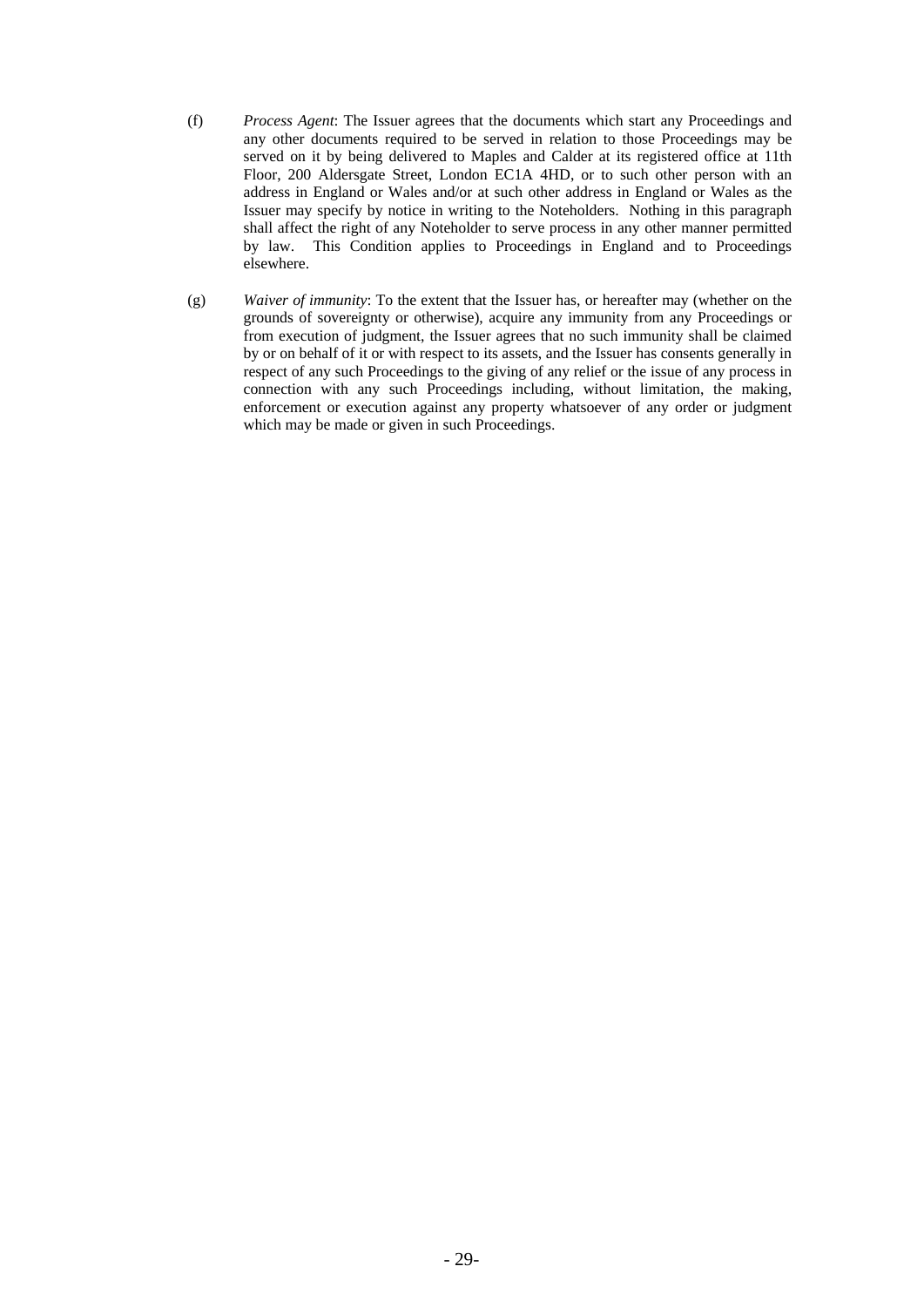# **USE OF PROCEEDS**

The net proceeds of the issue of the Notes will be used by the Issuer for general corporate purposes.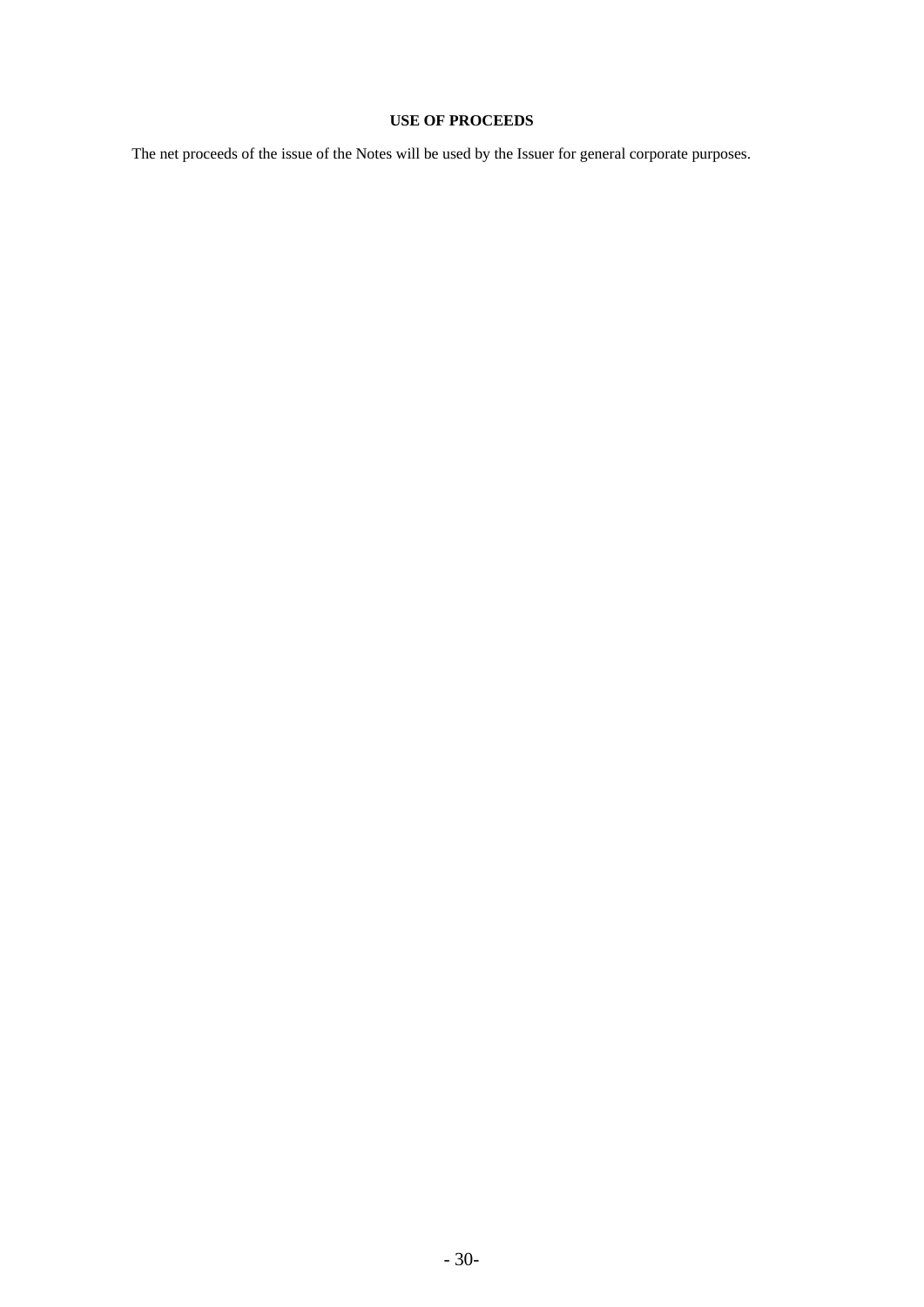#### **DESCRIPTION OF APICORP**

### **OVERVIEW**

APICORP, which is a multilateral development bank focussed on the hydrocarbon industry, was established on 23 November 1975 pursuant to the Establishing Agreement entered into by the OAPEC Member States.

The Establishing Agreement defines APICORP's purpose as:

- participating in financing petroleum projects and industries, and in fields of activity which are derived from, ancillary to, associated with or complementary to petroleum projects and industries; and
- giving priority to Arab joint ventures which benefit the OAPEC Member States and enhance their ability to utilise their petroleum resources and to invest their savings to strengthen their economic and financial potential.

APICORP seeks to achieve this purpose by supporting relevant projects through participating in syndicated loans or making direct loans and/or through equity investments. It also participates in trade financing activities, provides project-related financial advisory services and publishes research relating to the hydrocarbon industry.

The table below shows details of APICORP's shareholders (the "**Shareholders**") at 31 December 2016.

| <b>Member State</b> | <b>Authorised</b><br>capital $^{(1)}$ | <b>Subscribed</b><br>capital $^{(2)}$ | <b>Issued and</b><br>fully paid | <b>Callable</b> | Percentage<br>ownership <sup>(3)</sup> |
|---------------------|---------------------------------------|---------------------------------------|---------------------------------|-----------------|----------------------------------------|
|                     | (U.S.S.million)                       |                                       |                                 |                 | (per cent.)                            |
|                     | 408                                   | 340                                   | 170                             | 170             | 17.0                                   |
|                     | 408                                   | 340                                   | 170                             | 170             | 17.0                                   |
|                     | 408                                   | 340                                   | 170                             | 170             | 17.0                                   |
|                     | 360                                   | 300                                   | 150                             | 150             | 15.0                                   |
|                     | 240                                   | 200                                   | 100                             | 100             | 10.0                                   |
|                     | 240                                   | 200                                   | 100                             | 100             | 10.0                                   |
|                     | 120                                   | 100                                   | 50                              | 50              | 5.0                                    |
|                     | 72                                    | 60                                    | 30                              | 30              | 3.0                                    |
|                     | 72                                    | 60                                    | 30                              | 30              | 3.0                                    |
|                     | 72                                    | 60                                    | 30                              | 30              | 3.0                                    |
|                     | 2.400                                 | 2000                                  | 1.000                           | 1000            | 100.0                                  |

Notes:

 $\overline{\phantom{a}}$  , which is a set of the set of the set of the set of the set of the set of the set of the set of the set of the set of the set of the set of the set of the set of the set of the set of the set of the set of th

(1) All shares have a nominal value of U.S.\$1,000.<br>(2) Subscribed capital is the sum of issued and fully paid capital and capital which remains callable if recommended by the Board of Directors and approved by APICORP's general assembly. In April 2016, APICORP's subscribed capital was increased to U.S.\$ 2,000 million from U.S.\$1,500 million.

 $W^{(3)}$  Based on issued and fully paid capital.

The rights of the Shareholders in APICORP are contained in the Establishing Agreement and APICORP will be managed in accordance with the provisions contained within the Establishing Agreement. The Establishing Agreement ensures that APICORP is not controlled by any single member state. All resolutions are required to be approved by a majority of the Shareholders.

APICORP is independent in its administration and in the performance of its activities and carries out its operations on a commercial basis with the intention of generating a profit.

APICORP's financial year corresponds to the calendar year. At 31 December 2016, APICORP had total assets of U.S.\$6,142 million, including U.S.\$2,952 million in syndicated and direct loans and U.S.\$987 million in direct equity investments and an investment in an associate. APICORP also has a significant portfolio of available for sale investments, amounting to U.S.\$1,204 million at 31 December 2016, which is intended to provide earnings which are not correlated to APICORP's two other more cyclical business lines of lending to, and making equity investments in, relevant projects.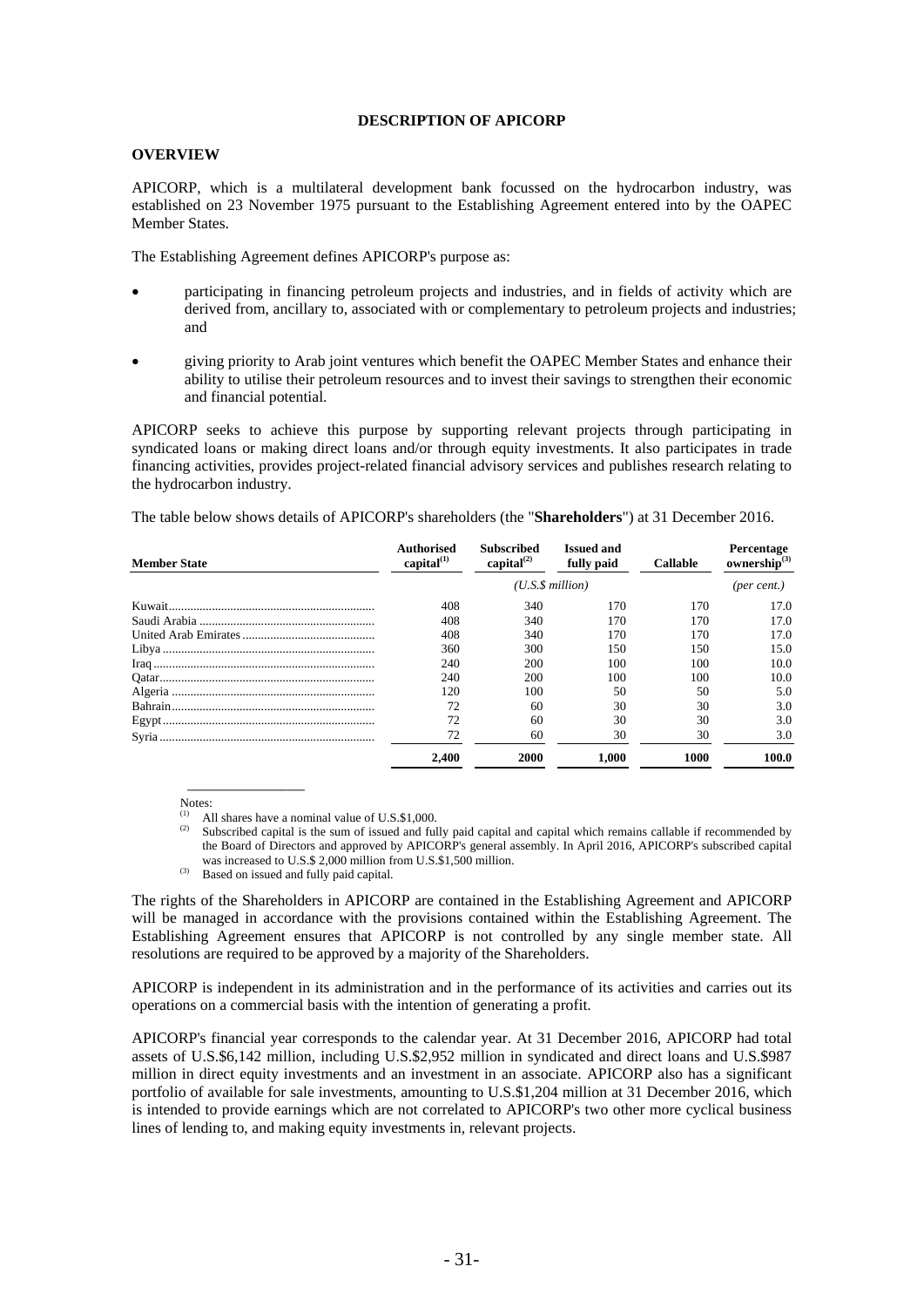For the year ended 31 December 2016, APICORP had net interest income of U.S.\$54 million and received U.S.\$59 million in dividend income. APICORP's profit for the year ended 31 December 2016 was U.S.\$93 million.

APICORP's headquarters are located in Dammam, Saudi Arabia. In addition it has a wholesale banking branch in Manama, Bahrain, which is regulated by the Central Bank of Bahrain. Its headquarters office address is Dammam Coastal Road, Al Rakkah, P.O. Box 9599, 31423 Dammam, Saudi Arabia and its telephone number is +966 (0) 3 847 0444.

# **HISTORY**

Following its establishment, APICORP commenced loan financing and direct equity investment activity with various Arab petroleum companies. Trade financing of petroleum, gas and petrochemicals began in 1987. In 2001, APICORP commenced financial advisory services to assist the OAPEC Member States and companies within them with the financing of their projects. In the same year, the Board of Directors (the "**Board**") approved APICORP's expansion into the power generation sector, with a strategic focus on generation or transmission facilities which support the development of energy-related industry projects. In 2007, the Board approved the financing of energy intensive industries such as aluminium and the establishment of energy funds. APICORP continued to support the hydrocarbon and related energy sector throughout the global financial crisis, including at times when market liquidity was significantly constrained.

In 2005, APICORP established a branch in Bahrain with a view to broadening its financing services. APICORP's branch in Bahrain is licensed as a conventional wholesale bank branch and is regulated by the Central Bank of Bahrain.

APICORP's initial authorised share capital was SR 3.6 billion, which increased in May 2011 to U.S.\$2.4 billion. When it was established, APICORP's subscribed capital was SR 1.2 billion. Since then, APICORP has approved raising its subscribed capital and in April 2016 APICORP's subscribed capital was increased to U.S.\$2,000 million.

### **LEGAL STATUS OF APICORP**

APICORP is a corporation established in accordance with a special international agreement, the Establishing Agreement, is hosted by Saudi Arabia and enjoys, with respect to OAPEC Member States and third parties, all the rights and privileges of nationality which national companies enjoy in each Member State. APICORP is subject to the provisions of its Establishing Agreement, which is expressed to prevail in the event that there is a conflict with the internal laws of any OAPEC Member State. APICORP and its branches are also exempt from payment of duties, taxes and all public financial costs and burdens in respect of all operations related to its objectives. APICORP is also exempted from any special fees related to subscription, incorporation, registration, increase of capital, dissolution and liquidation. The Establishing Agreement explicitly grants APICORP privileges throughout the OAPEC Member States. These privileges include:

- an undertaking by the OAPEC Member States, jointly and severally, to support APICORP, although see "*Risk Factors—Factors that may affect APICORP's ability to fulfil its obligations under the Notes—APICORP is a multilateral development bank without guarantee-related support from its shareholders*";
- APICORP's rights and privileges of nationality within any OAPEC Member State;
- APICORP's exemptions from payment of duties and all public and financial costs within OAPEC Member States;
- APICORP's exemption from any currency controls, including from convertibility and transfer restrictions;
- support for APICORP's personnel in entry and residency throughout the OAPEC Member States; and
- an undertaking by the OAPEC Member States to refrain from appropriating any of APICORP's assets.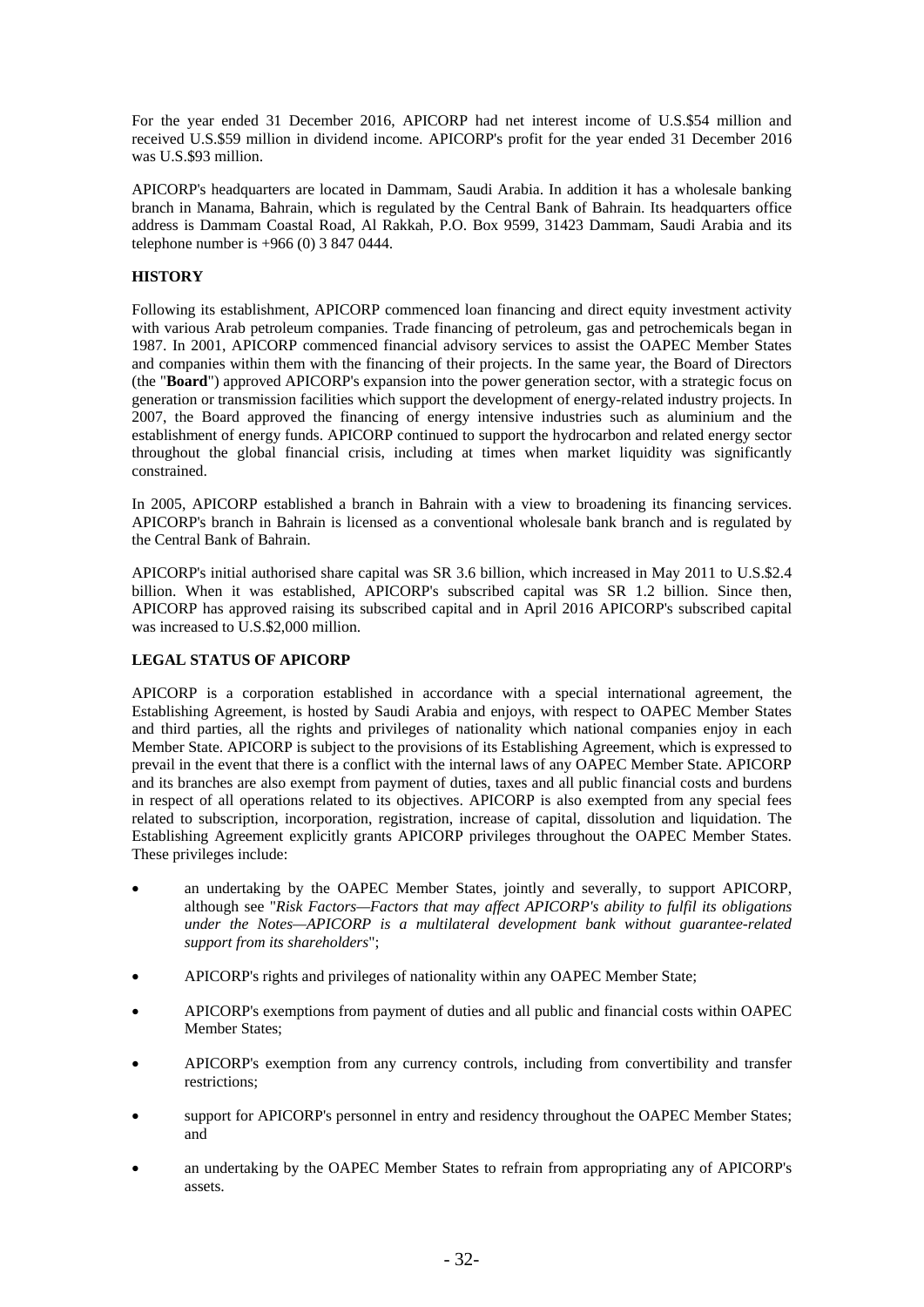APICORP's shareholders and their shareholdings have remained unchanged since it was established. The Establishing Agreement provides that only member countries of OAPEC may be shareholders in APICORP. If any shareholder ceases to be an OAPEC Member State, it would also cease to be a shareholder in APICORP and its shares would be distributed among the remaining OAPEC Member State shareholders on a *pro rata* basis.

# **STRATEGY**

APICORP is a multilateral development bank that contributes to the growth, development and transformation of the Arab hydrocarbon and related energy industries through the following activities:

- providing debt funding in the form of project finance, asset-based finance and structured trade finance;
- providing financial structuring and advisory services;
- providing equity funding to companies and projects; and
- providing industry and economic research.

The energy sector in the MENA region offers significant prospects for investors both in terms of the number of energy and related projects and the scale of the investment required.

APICORP aims to consolidate its role as a leading development institution that focuses on the hydrocarbon and related energy industries.

The Boston Consulting Group assisted APICORP with the development of a new five-year strategy, which was approved by the Board towards the end of 2013. The implementation and subsequent refinement of this strategy commenced in early 2014. A Programme Management Office has been established to oversee the implementation of the strategy.

APICORP's main strategic initiatives for 2014 to 2018 under this five-year strategy include:

- maintaining APICORP's developmental role and mandate, whilst becoming more commercially focused;
- achieving a more optimum asset composition by re-balancing the overall portfolio. This will be achieved by focusing on growing the equity portfolio on a relative basis when compared to the lending portfolio. APICORP is also seeking to grow its fee income and enhance its product development activities, with a focus on increasing the Islamic component of the overall portfolio;
- enhancing sub-sector diversification in the broader energy and related sectors and achieving greater geographic diversification;
- strengthening the funding profile by focusing on lengthening funding maturities and improving the overall cost of funding;
- achieving greater operational efficiencies through enhancements in the people, processes and systems dimensions; and
- strengthening APICORP's risk and control frameworks.

The implementation of APICORP's five-year strategy has progressed well. As at the date of this Prospectus, all strategy milestones have either been completed or substantially completed. APICORP's strategic direction remains unchanged and includes a continued focus on maintaining its development mandate, whilst being commercially focused and managing risk prudently. There has been significant progress in achieving greater operational efficiencies through enhancements in the people, processes and systems dimensions contemplated as part of the five-year strategy.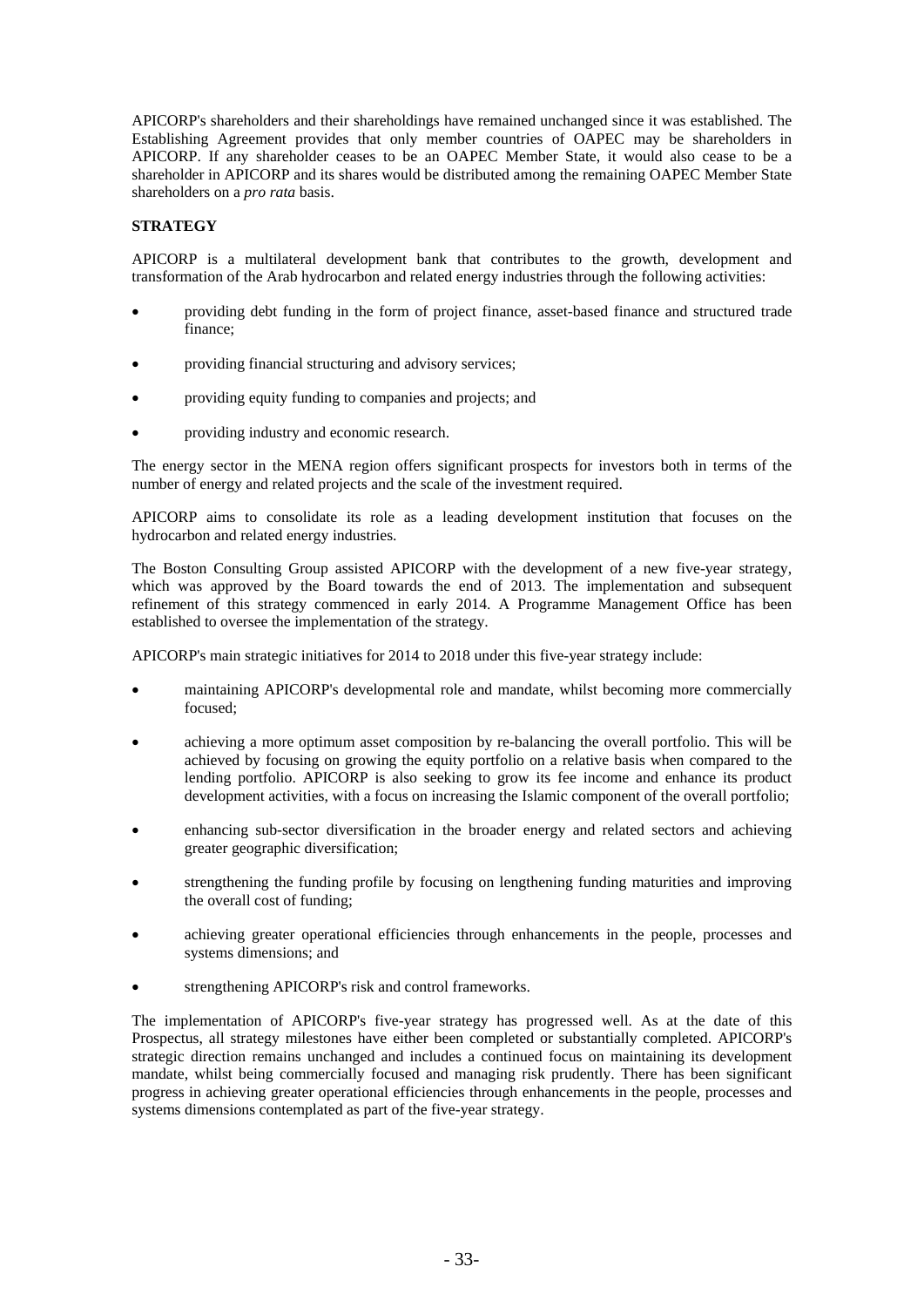### **CREDIT STRENGTHS**

APICORP benefits from a number of credit strengths. These include:

#### **Sovereign ownership and special privileges**

APICORP is 100 per cent. owned by OAPEC Member State governments, 64.0 per cent. owned by GCC governments and 51 per cent. owned by Kuwait, Saudi Arabia and the UAE together. APICORP benefits from a number of special privileges afforded to it by the Establishing Agreement, see "*Legal status of APICORP*" above. APICORP also has *de facto* preferred creditor status by virtue of its status as a multilateral development bank. *De facto* preferred creditor status is based solely on historical practice in relation to multilateral development banks. Preferred creditor status is not, however, a legal status. The preferred creditor status enjoyed by APICORP is also reflected in the fact that the OAPEC Member States have, in the Establishing Agreement, exempted APICORP from all restrictions relating to currency control and fund transfer.

### **Strong shareholder support**

The Establishing Agreement provides that the OAPEC Member States undertake:

- jointly and severally, to support APICORP, protect it and embrace its causes in every way that ensures the protection of its rights and interests internationally and otherwise, however, see "*Risk Factors – APICORP is a multilateral development bank without guarantee-related support from its shareholders*"; and
- to facilitate all the activities related to APICORP's objectives and to adopt all possible measures to that end.

The OAPEC Member States have supported each of APICORP's five issued and fully paid capital increases since it was established and have supported it with significant deposits as described under "*History*" above. In addition, the OAPEC Member States have decided not to receive dividends in each of 2008, 2009, 2010, 2012, 2013 and 2014 to further strengthen APICORP's financial position. OAPEC Member States, through their representatives on the Board, provide APICORP with opportunities to participate in, or initiate, projects in OAPEC Member States.

The Moody's report rates the strength of APICORP's shareholder support as high and notes that APICORP's track record of receiving capital increases demonstrates a strong propensity for shareholders to provide support. However, see also "*Risk Factors – Factors that may affect APICORP's ability to fulfil its obligations under the Notes – Credit ratings may not reflect all risks*".

#### **Solid capitalisation and low leverage**

At 31 December 2016, APICORP's capital adequacy ratios determined in accordance with Basel II methodology were 27.6 per cent. (for total capital) and 23.6 per cent. (for Tier 1 capital). See "*Capital adequacy*" below. APICORP's total capital ratio has remained around 28 per cent. since 2009.

APICORP seeks to maintain conservative leverage levels, which it calculates as its total liabilities divided by its total equity. Between 2010 and 2014, its leverage level averaged 2.6 times. At 31 December 2015 and 31 December 2016, APICORP's leverage levels were 2.0 times and 2.1 times, respectively.

The Moody's report notes that APICORP's capital adequacy is in line with and its leverage is lower than that of its peers, which it identifies as the Caribbean Development Bank, Corporacion Andina de Fomento and Inter-American Investment Corporation, based on 31 December 2015 financial data. According to Moody's, APICORP's capital adequacy has been boosted by large capital increases that have outpaced loan growth and by the high quality of its asset portfolio.

### **Sustained and strong financial performance**

APICORP has been profitable in almost every year since it was established, including throughout the global financial crisis. In October 2012, Moody's upgraded APICORP's ratings from A1 to Aa3 with a stable outlook, principally reflecting its improved shareholder capital and funding position. This Aa3 rating has been maintained since that date.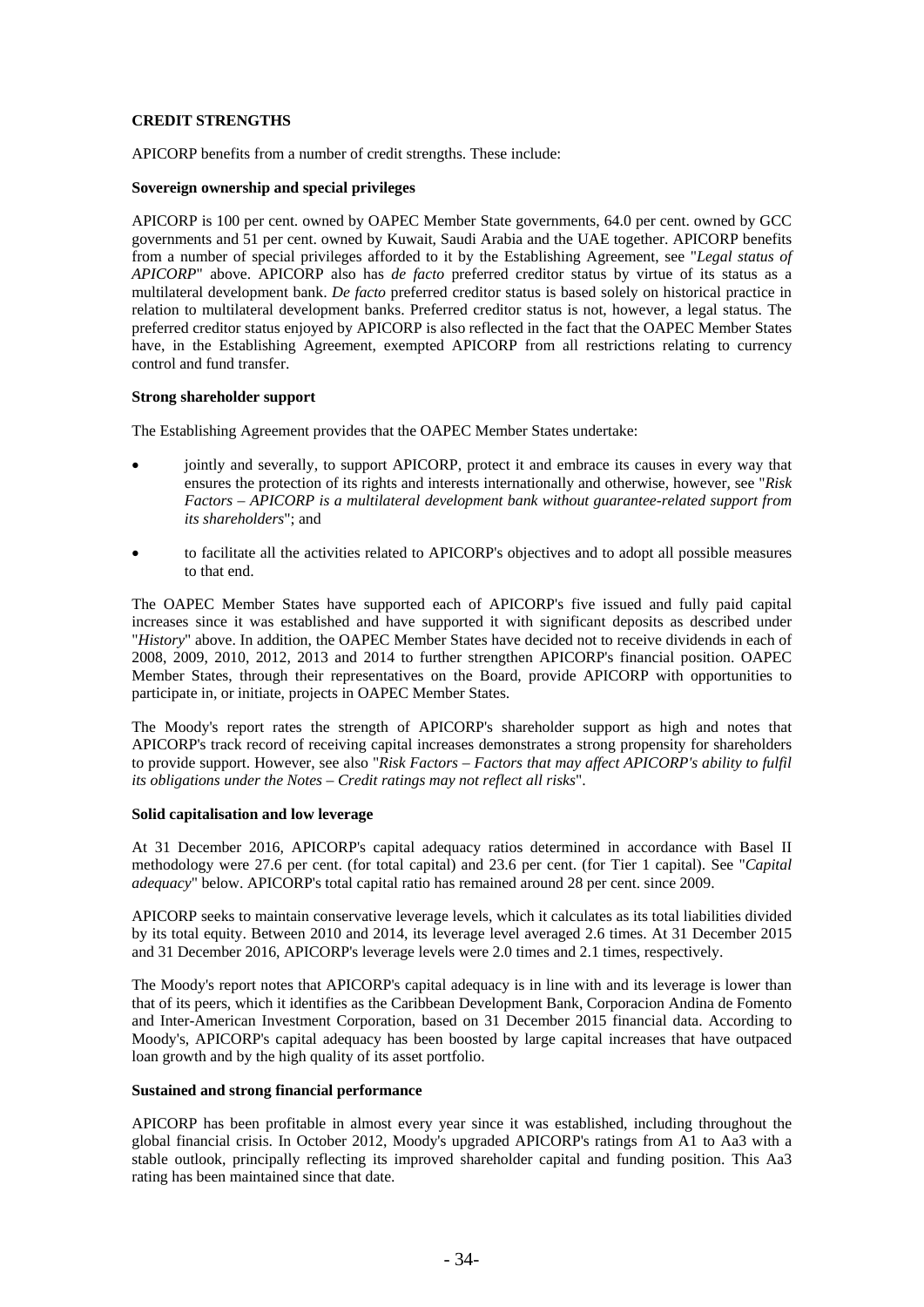APICORP also has a low and stable amount of NPLs which were U.S.\$68 million at 31 December in each of 2013 and 2014, decreasing to U.S.\$64 million at 31 December in each of 2015 and 2016. These mainly comprised Iraqi and Sudanese loans, which are fully covered by provisions and cash collateral held. APICORP's NPLs comprised 2.4 per cent., 2.5 per cent. and 2.2 per cent., respectively, of its total gross loans at 31 December in each of 2014, 2015 and 2016, with the decrease at 31 December 2016 reflecting an increase in the amount of gross lending.

#### **Focus on strategic hydrocarbon sector and geographically focussed on the GCC**

APICORP focuses on financing projects in the oil and gas, petrochemical and energy sectors and has developed significant expertise in these areas since it was established in 1975. At 31 December 2016, 84.4 per cent. of APICORP's assets were located in the GCC and 34.9 per cent. and 16.6 per cent. were located in Saudi Arabia and Qatar, respectively.

### **SUMMARY FINANCIAL INFORMATION**

The table below shows a summary of APICORP's consolidated statement of financial position at 31 December in each of 2014, 2015 and 2016.

|                                                                             | At 31 December |                      |       |  |
|-----------------------------------------------------------------------------|----------------|----------------------|-------|--|
| 2014                                                                        |                | 2015                 | 2016  |  |
|                                                                             |                | $(U.S.\$ \$ million) |       |  |
| <b>Assets</b>                                                               |                |                      |       |  |
|                                                                             | 65             | 23                   | 22.   |  |
|                                                                             | 918            | 972                  | 817   |  |
|                                                                             | 1.181          | 1.069                | 1.204 |  |
| Available for sale direct equity investments and investment in an associate | 866            | 923                  | 987   |  |
|                                                                             | 2.691          | 2.510                | 2.952 |  |
|                                                                             | 129            | 122                  | 117   |  |
|                                                                             | 34             | 34                   | 43    |  |
|                                                                             | 5,884          | 5,653                | 6,142 |  |
| <b>Liabilities</b>                                                          |                |                      |       |  |
|                                                                             | 215            | 172                  | 287   |  |
|                                                                             | 1.529          | 1.383                | 1.134 |  |
|                                                                             | 106            | 108                  | 109   |  |
|                                                                             | 177            |                      | 158   |  |
|                                                                             | 1,404          | 1,526                | 1,520 |  |
|                                                                             | 533            |                      | 300   |  |
|                                                                             |                | 484                  | 555   |  |
|                                                                             | 61             | 68                   | 76    |  |
|                                                                             | 4,025          | 3,741                | 4,139 |  |
|                                                                             | 1.859          | 1.912                | 2.003 |  |
|                                                                             | 5,884          | 5.653                | 6.142 |  |

As indicated in the table above, APICORP's principal assets are its syndicated and direct loans (which are described under "*Lending*" below), its available for sale securities (which are described under "*Investments*"), its available for sale direct equity investments (which are described under "*Business— Direct equity investments*" below) and its placements with banks (which are described under "*Funding and liquidity—Liquidity*" below). APICORP's principal liabilities are its borrowings and deposits which are described under "*Funding and liquidity*" below.

The table below shows a summary of APICORP's consolidated statement of income for each of the years ended 31 December in each of 2014, 2015 and 2016.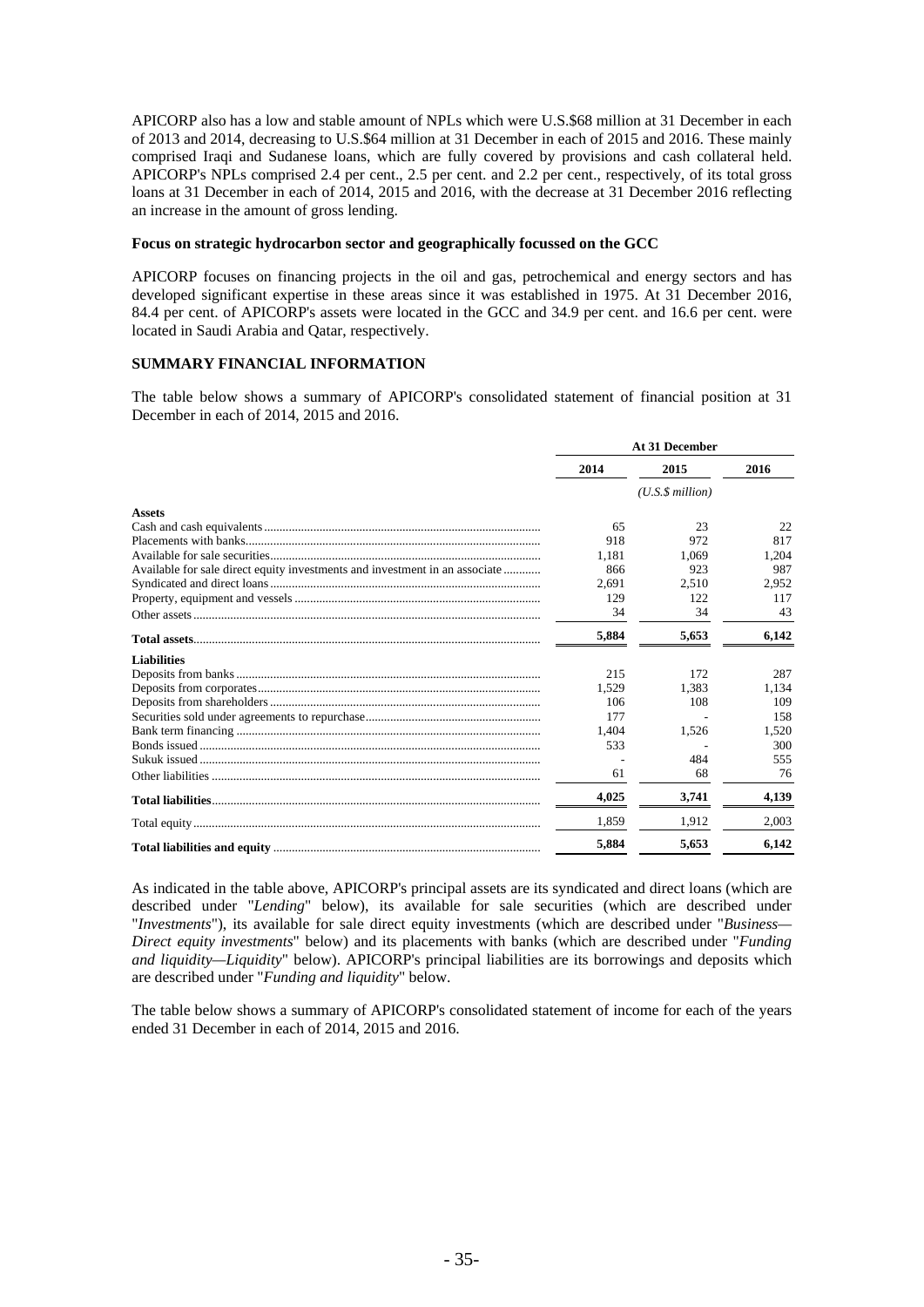| <b>Year ended 31 December</b> |                      |      |  |
|-------------------------------|----------------------|------|--|
| 2014                          | 2015                 | 2016 |  |
|                               | $(U.S.\$ \$ million) |      |  |
| 40                            | 45                   | 54   |  |
| 92                            |                      | 59   |  |
|                               | 26                   | 18   |  |
| 156                           | 162                  | 131  |  |
| (38)                          | (38)                 | (36) |  |
| (13)                          | (16)                 |      |  |
| 105                           | 108                  | 93   |  |

Notes:

 $\overline{\phantom{a}}$  , which is a set of the set of the set of the set of the set of the set of the set of the set of the set of the set of the set of the set of the set of the set of the set of the set of the set of the set of th

(1) Other income includes bareboat charter income (as to which see "*Direct equity investments* – *Introduction*" below), loss on trading securities, gain on sale of available for sale securities and miscellaneous other income described in note 19 to the 2016 Financial Statements.

APICORP's net interest income represents the difference between its interest income (which it principally earns on the loans made by it, its available for sale debt securities portfolio and its placements with banks) and its interest expense (which principally represents the interest that it pays on the deposits it accepts and on its borrowings). APICORP also generates a significant amount of dividend income from its direct equity investments.

The table below shows a summary of APICORP's consolidated statement of comprehensive income for each of the years ended 31 December in each of 2014, 2015 and 2016.

|                            |      | <b>Year ended 31 December</b> |      |  |  |
|----------------------------|------|-------------------------------|------|--|--|
|                            | 2014 | 2015                          | 2016 |  |  |
|                            |      | $(U.S.\$ \$ million)          |      |  |  |
|                            | 105  | 108                           | 93   |  |  |
| Other comprehensive income |      |                               |      |  |  |
|                            | (56) | (31)                          | 23   |  |  |
|                            |      | (25)                          | 15   |  |  |
|                            | (53) | (56)                          | 38   |  |  |
|                            | 52   | 52                            | 131  |  |  |

APICORP's other comprehensive income is principally driven by changes in the fair value of its direct equity investments. At 31 December 2016, only 12.1 per cent. of APICORP's direct equity investments, representing two investments, were quoted on active markets, enabling a market-price related fair value to be established. The fair value of the remaining 72.8 per cent. of APICORP's direct equity investment portfolio is based on internal valuations performed using industry standard valuation methods, including discounted cash flow valuation and comparable peer multiple valuations.

The table below shows a summary of APICORP's consolidated statement of cash flows for each of the years ended 31 December in each of 2014, 2015 and 2016.

| <b>Year ended 31 December</b> |                 |       |  |
|-------------------------------|-----------------|-------|--|
| 2014                          | 2015            | 2016  |  |
|                               | (U.S.S.million) |       |  |
| (117)                         | 153             | (251) |  |
| (2)                           | 90              | (111) |  |
| 159                           | (285)           | 362   |  |
| 25                            | 65              | 23    |  |
| 65                            | 23              | 22    |  |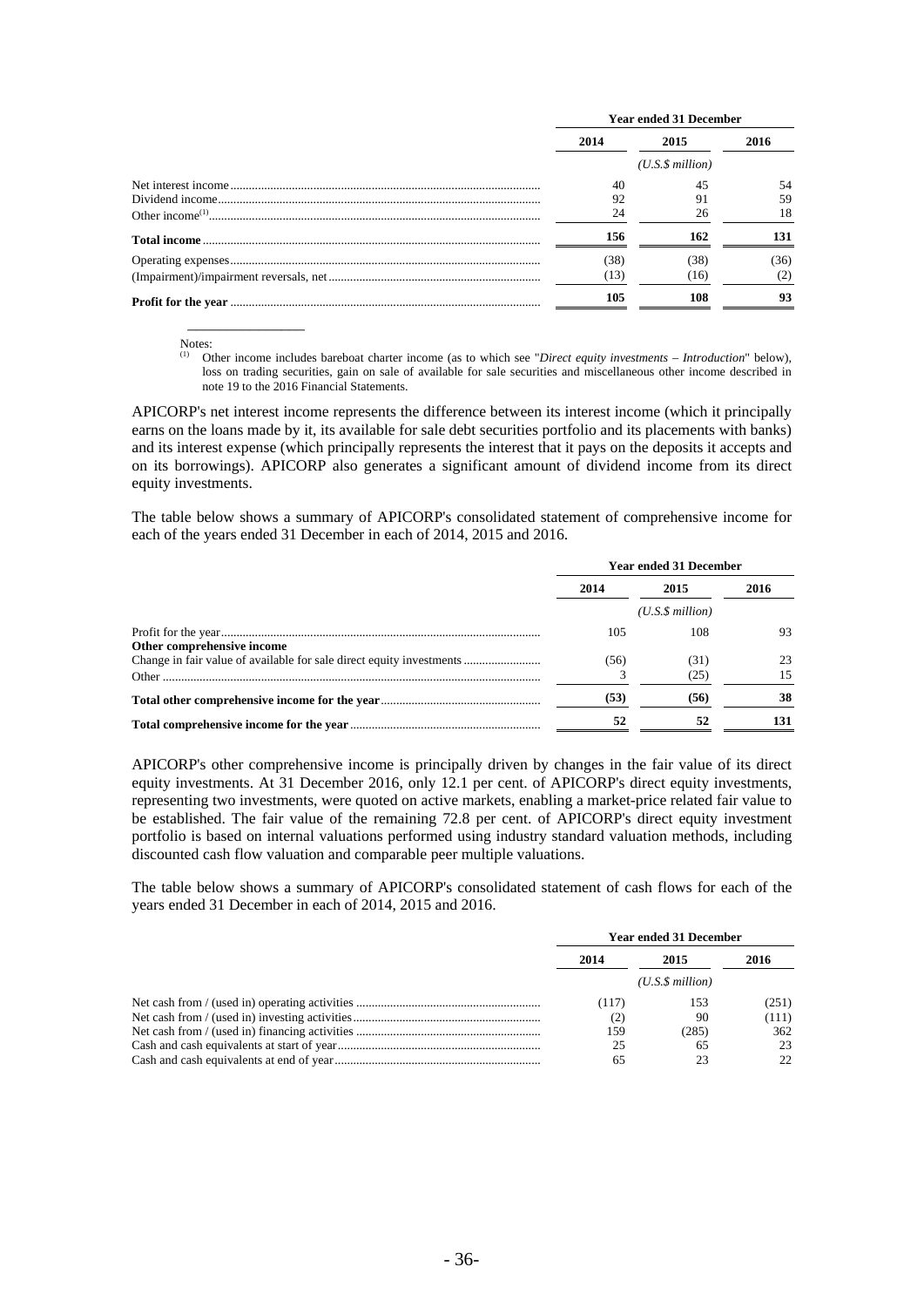The table below shows certain ratios for APICORP at, and for the years ended, 31 December in each of 2014, 2015 and 2016.

| At/year ended 31 December |       |      |  |
|---------------------------|-------|------|--|
| 2014                      | 2015  | 2016 |  |
| 1.79                      | 1.90  | 1.52 |  |
| 5.65                      | 5.63  | 4.64 |  |
| 10.50                     | 10.76 | 9.34 |  |

#### **BUSINESS**

APICORP has three principal business lines:

- project finance, asset-based finance, trade finance, structured commodity finance and financial advisory (together referred to as "**Corporate Finance**");
- captive private equity investments through direct or indirect equity investments (together referred to as "**Investments**"); and
- funding and liquidity management and the investment of excess liquidity in APICORP's available for sale investment portfolio (together referred to as treasury and capital markets or "**T&CM**").

APICORP's Corporate Finance business line provides debt finance and financial advisory services to businesses and projects in the oil and gas and related energy sectors.

The Investments business line invests in businesses and projects in the oil and gas and related energy sectors through direct equity investments and through funds.

The T&CM business line is principally responsible for funding and managing APICORP's liquidity needs and for investing its excess liquidity.

APICORP also publishes macro-economic research on the oil and gas and related energy sectors.

### **Corporate Finance**

#### *Introduction*

The Corporate Finance business line arranges financing through loans and credits for projects developed by local, regional and international sponsors in the energy and hydrocarbon sectors. This financing activity is a major contributor to APICORP's interest income, contributing U.S.\$62.5 million, or 49.7 per cent., of APICORP's total interest income, in 2016. APICORP also provides financial advisory services to clients when specifically requested, primarily to assist them in raising finance but also in terms of project development guidance, financial feasibility studies, validation of commercial viability and structure and transaction structuring. This advice generates a small amount of fee income. Including other minor sources of income, the Corporate Finance business line generated total income of U.S.\$75.7 million in 2016, equal to 57.8 per cent. of APICORP's total income in that year.

#### *Products and services*

Corporate Finance principally arranges medium- to long-term finance, although it also offers shorterterm trade finance and structured commodity finance. APICORP offers loans and credits both on a conventional and on an Islamic finance basis. Key medium- to long-term finance products include project finance, asset-based finance (vessels and rigs), reserve-based finance, acquisition finance, equity bridge finance and working capital finance.

APICORP offers a complete suite of trade finance products and services, comprising letters of credit ("**LCs**") and letters of guarantee; and the handling of export LCs, including advising, negotiation and confirmation. APICORP's range of structured commodity finance products includes transactional and inventory financings, borrowing base facilities, pre-export financings and prepayment facilities. An initiative has also been launched to offer these products in a Shari'a-compliant manner.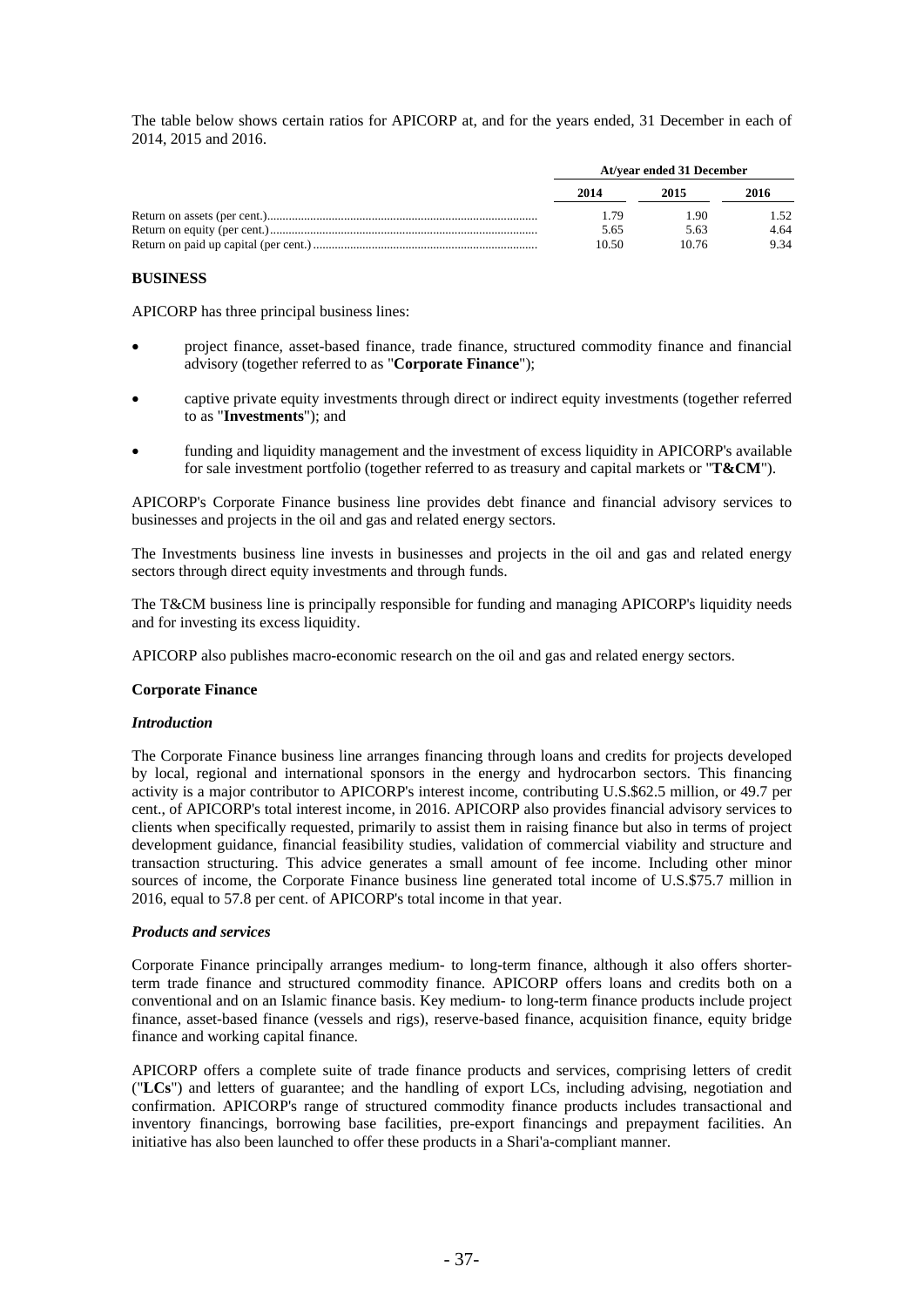Although APICORP does not have its own Islamic banking unit and Shari'a board, it typically partners with Islamic finance institutions on arranging and advisory mandates. In addition to being involved in many Islamic facilities arranged in recent years for significant hydrocarbon related projects, APICORP is also a regular participant in Islamic Development Bank's trade finance transactions. In 2014, APICORP launched an initiative to increase the visibility of its Islamic finance capabilities, and started to systematically offer Shari'a-compliant finance solutions to its clients along with conventional products. As a result, the share of Islamic finance assets as a percentage of APICORP's total unimpaired loan portfolio had grown from 27 per cent. at 31 December 2014 to 40 per cent. at 31 December 2016.

#### *Clients*

Corporate Finance's client base includes the national oil and gas companies of the OAPEC Member States, international companies which are active in the MENA region and a select group of privately owned companies from the MENA region. Corporate Finance's particular focus in relation to its mediumand longer-term financing is investment projects that are deemed strategic because of their economic impact, size, location, technology or diversification. These projects typically have strong support from their sponsors, which frequently include governments. Through participating in arranging and implementing the financing for these investments, Corporate Finance has developed close and longstanding relationships with the sponsors of these projects.

Corporate Finance also enjoys close relationships with all the major international and regional financial institutions which are active in financing the hydrocarbon and energy industries throughout the MENA region and beyond when the project or trade transaction financed benefits the MENA region. APICORP exclusively finances the energy and hydrocarbon sector and is active throughout the energy value chain. The industry segments financed by APICORP include:

- upstream: oil and gas production; oil field services and drilling; offshore service vessels and mining;
- midstream: oil and product tankers; liquefied natural gas ("**LNG**") tankers; and oil and product terminals;
- downstream: refineries, petrochemicals and gas to liquids projects;
- utilities: conventional power and water and renewables; and
- energy intensive: aluminium and metals, cement and polysilicon.

### *Lending criteria*

Corporate Finance aims to finance investment projects which have a strong economic rationale and that meet a strategic purpose. The criteria applied by APICORP when selecting projects for investment include:

- the quality of the sponsors, the degree of their commitment and the strength of APICORP's relationship with them;
- the economic rationale and the competitiveness of the project;
- the degree of "off-shorisation" of the project (revenues in U.S. dollars for U.S. dollar loans, for example);
- the degree of protection of the project from local factors, such as exchange rates, inflation and regulation;
- the resilience of the project;
- the maximisation of export credits and multilateral loans in the financing of a project in difficult countries;
- the role and visibility of APICORP in the financing; and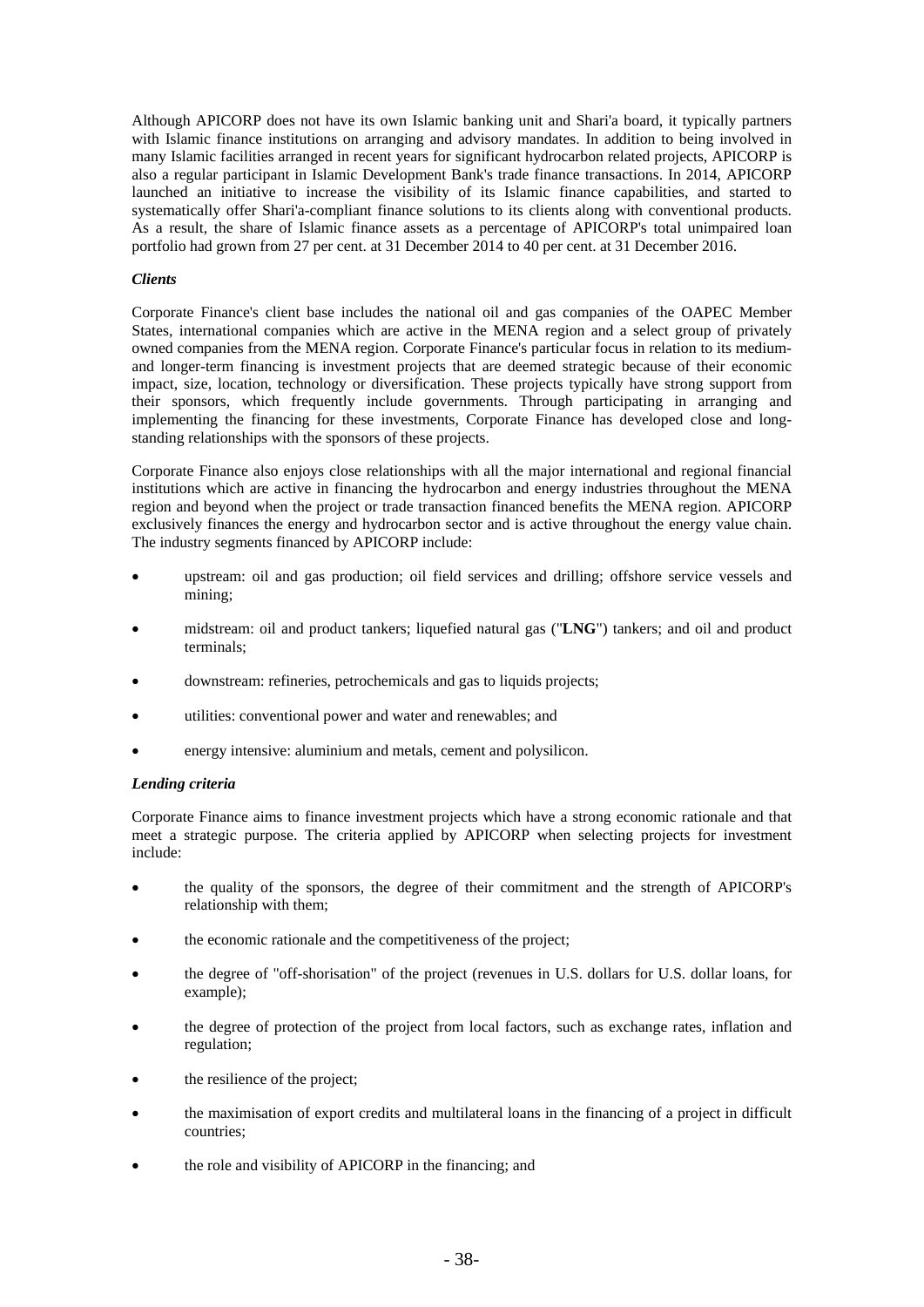the remuneration – APICORP provides medium-to long-term financing at concessionary rates in line with its multilateral development bank mandate and while profit is an important factor, its decision to advance financing is not solely driven by profitability.

As a general rule, a country which has significant economic or political challenges is considered a less robust sponsor. In these instances, APICORP's criteria concerning equity, project structure, guarantees, export-credits and multilateral financings are more stringent.

APICORP requires prior approval from its credit and investment committee and from the Board before committing to any funded or unfunded credit facility. Each approval is required to be supported by a detailed credit application, which includes a comprehensive rating scorecard specific to the nature of the transaction. APICORP has developed internal country limits which differ according to the regional grouping: OAPEC Member States and non-member countries.

For each OAPEC Member State, the portfolio limit is 10 times the share capital of that shareholder's equity plus the amount of its contribution to the share capital. For non-member countries, the portfolio limits are based on each country's overall economic structure and development, its socio-political outlook, its macroeconomic outlook, its sovereign rating outlook and its historical exposure and credit track record.

If the obligor is owned or majority owned by an OAPEC Member State, the relevant OAPEC Member State's portfolio limit caps the obligor's portfolio limit. If the obligor is not owned by an OAPEC Member State, the single obligor portfolio limit is 10 per cent. of APICORP's net worth. In addition, no lending commitment to any one group of companies may exceed 25 per cent. of APICORP's net worth, unless the group of companies is majority owned by an OAPEC Member State, in which case the limit does not apply.

While APICORP does not have explicit guidelines in terms of industry segment, APICORP does set single obligor limits, and strives, to the extent possible, to avoid concentration on specific petroleum products which are susceptible to market volatility. In this connection, APICORP conducts a break-even analysis in terms of the commodity prices specific to the particular investment in order to mitigate or check acceptable risk levels.

The maximum underwriting that APICORP is entitled to consider amounts to half of its net worth, although APICORP has not underwritten more than U.S.\$350 million on any individual project.

# *Lending portfolio*

See "*Lending*" below for a discussion of APICORP's direct and syndicated loan portfolio.

### **LENDING**

APICORP's Corporate Finance business line provides syndicated and direct loans for projects developed by local, regional and international sponsors in the energy and hydrocarbon sectors. The Corporate Finance business line also provides trade and other finance which is included in the tables below. See "*Business – Corporate Finance – Products and services*".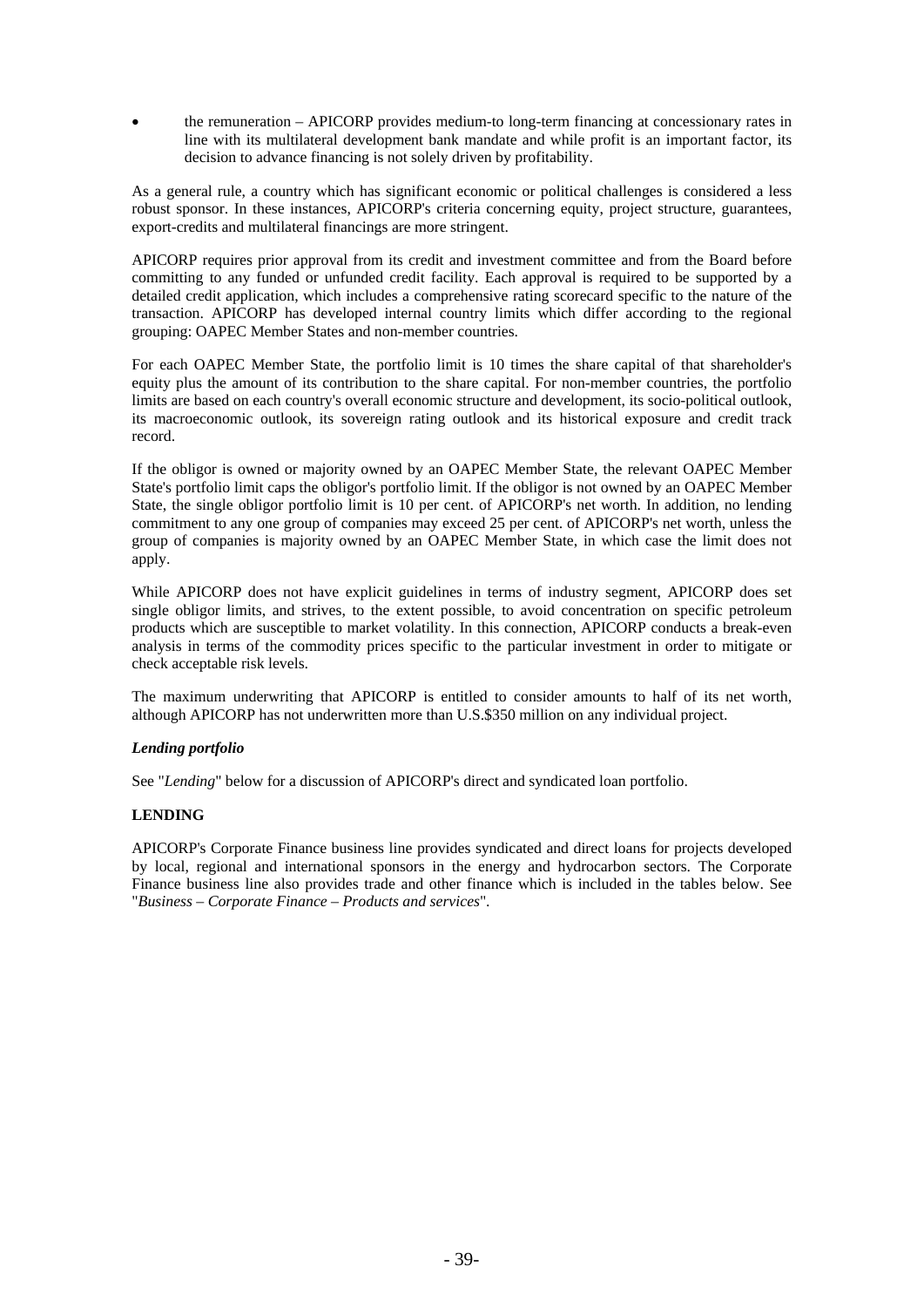#### **Portfolio status and risk classification**

The table below shows the performance status of APICORP's syndicated and direct loans outstanding at 31 December in each of 2014, 2015 and 2016.

|                         | At 31 December   |       |       |
|-------------------------|------------------|-------|-------|
|                         | 2014             | 2015  | 2016  |
|                         | (U.S.S. million) |       |       |
| <b>Unimpaired loans</b> |                  |       |       |
|                         | 732              | 830   | 1.215 |
|                         | 2014             | 1.751 | 1.818 |
|                         | (56)             | (47)  | (55)  |
|                         | (14)             | (24)  | (25)  |
| <b>Impaired loans</b>   |                  |       |       |
|                         | 68               | 64    | 64    |
|                         | 30               |       |       |
|                         | (42)             | (23)  | (19)  |
|                         | (41)             | (41)  | (46)  |
|                         | 2.691            | 2.510 | 2.952 |

Notes:

 $\overline{\phantom{a}}$   $\overline{\phantom{a}}$   $\overline{\phantom{a}}$   $\overline{\phantom{a}}$   $\overline{\phantom{a}}$   $\overline{\phantom{a}}$   $\overline{\phantom{a}}$   $\overline{\phantom{a}}$   $\overline{\phantom{a}}$   $\overline{\phantom{a}}$   $\overline{\phantom{a}}$   $\overline{\phantom{a}}$   $\overline{\phantom{a}}$   $\overline{\phantom{a}}$   $\overline{\phantom{a}}$   $\overline{\phantom{a}}$   $\overline{\phantom{a}}$   $\overline{\phantom{a}}$   $\overline{\$ 

As a result of the 1990-1991 second gulf war, certain companies controlled by the Iraq government defaulted on loans amounting to U.S.\$52 million at 31 December 2016. Accordingly, and until negotiation is undertaken with the Government of Iraq, APICORP, starting from 2003, has made a primary offset of the unpaid dividends due to the Government of Iraq, against the principal amounts of the defaulted loans due from the Government of Iraq controlled companies. At 31 December 2016, the total amount of contractual interest and fees due on the defaulted loans was U.S.\$152 million.

APICORP has adopted a five-tiered asset classification, being "Standard", "Watch List", "Substandard", "Doubtful" and "Loss" and grades its assets under 10 rating categories. Assets within the AAA to C rating band (that is, AAA, AA, A, BBB, BB, B and C) are considered to be performing assets and assets graded DDD, DD or D are considered to be non-performing assets. See "*Risk management-Credit risk management-Credit approval process*" below.

The table below shows the internal rating classification of APICORP's gross syndicated and direct loans (i.e. before impairment, unamortised fees and dividends offset against defaulted loans) outstanding at 31 December 2016.

|                | At 31 December |
|----------------|----------------|
|                | 2016           |
|                | (per cent.)    |
| Performing     |                |
|                | 7.45           |
| AA             | 17.12          |
| $\overline{A}$ | 52.75          |
|                | 13.80          |
|                | 6.8            |
|                |                |
|                | 0.02           |
|                |                |
| D              | 2.06           |
|                | 100.00         |

#### **Portfolio sector and sub-sector concentration**

APICORP's direct and syndicated loans are concentrated within the hydrocarbon and energy sector by virtue of its founding mandate. However, APICORP seeks to maintain a diversified profile of loans within that sector. The table below shows the classification by sub-sector within the hydrocarbon and energy sectors of APICORP's syndicated and direct loans outstanding at 31 December in each of 2014, 2015 and 2016.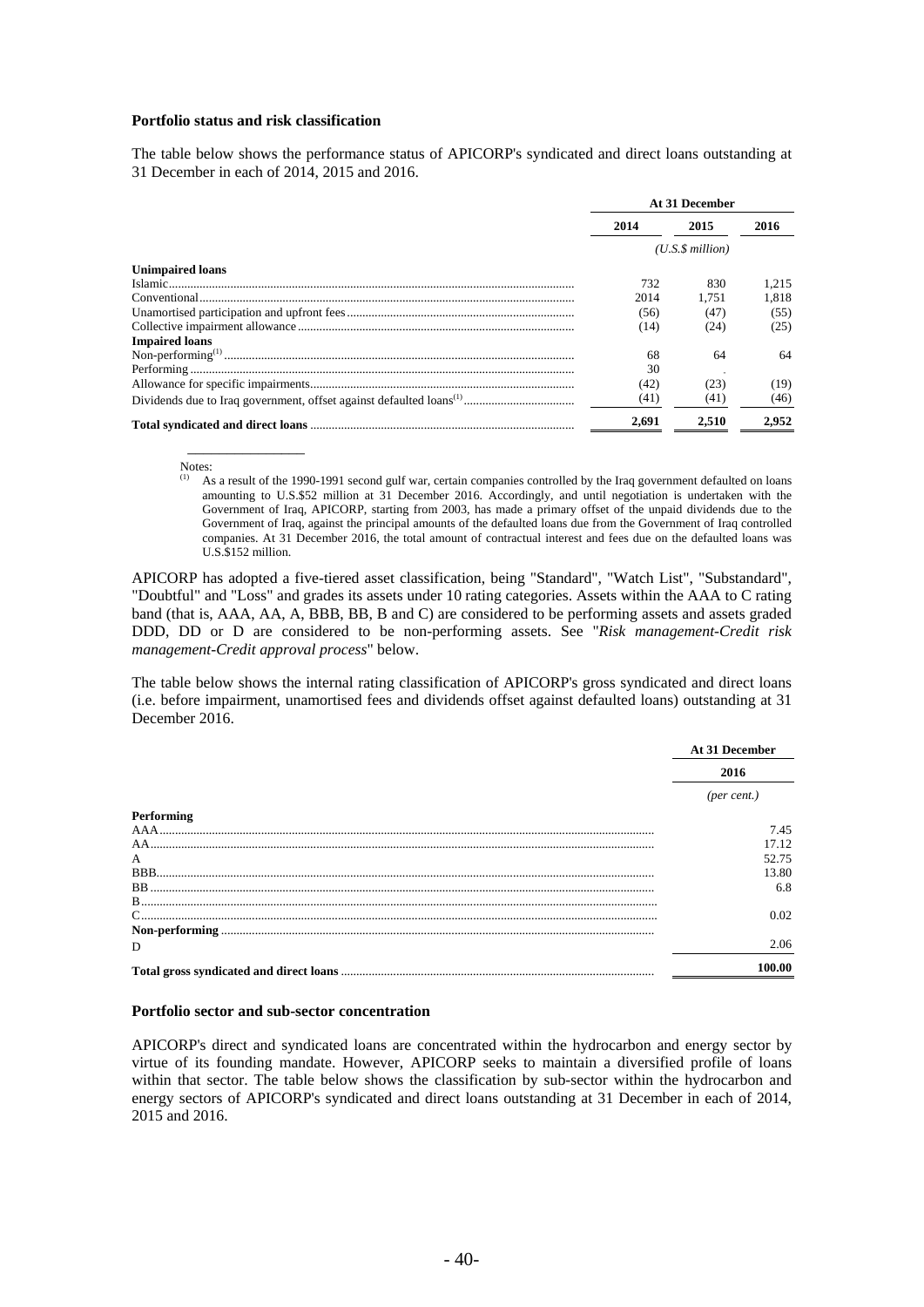|                                             | At 31 December     |             |                     |                      |                    |                      |
|---------------------------------------------|--------------------|-------------|---------------------|----------------------|--------------------|----------------------|
|                                             | 2014               |             | 2015                |                      | 2016               |                      |
|                                             | (U.S.S<br>million) | (per cent.) | (U.S.\$<br>million) | $(\text{per cent.})$ | (U.S.S<br>million) | $(\text{per cent.})$ |
| Oilfield production development activities  | 444                | 16.5        | 343                 | 13.7                 | 346                | 11.8                 |
| Floating production, storage and offloading |                    |             |                     |                      |                    |                      |
|                                             | 229                | 8.5         | 147                 | 5.9                  | 137                | $4.6^{\circ}$        |
|                                             |                    |             |                     |                      | 130                | 4.4                  |
|                                             | 639                | 23.7        | 520                 | 20.7                 | 481                | 16.3                 |
|                                             | 42                 | 1.6         | 26                  | 1.0                  | 129                | 4.4                  |
|                                             | 569                | 21.1        | 517                 | 20.6                 | 560                | 19.0                 |
|                                             | 294                | 10.9        | 449                 | 17.9                 | 483                | 16.4                 |
|                                             | 474                | 17.7        | 478                 | 19.0                 | 520                | 17.6                 |
|                                             |                    |             | 30                  | 1.2                  | 106                | 3.6                  |
|                                             |                    |             |                     |                      | 60                 | 2.0                  |
| Total syndicated and direct loans           | 2,691              | 100.0       | 2,510               | 100.0                | 2,952              | 100.0                |

#### **Portfolio geographical concentration**

APICORP's direct and syndicated loans are also concentrated within the Arab world, again reflecting its mandate and OAPEC Member States. The table below shows the geographical classification of APICORP's syndicated and direct loans outstanding at 31 December in each of 2014, 2015 and 2016.

|                                   | At 31 December     |             |                    |                      |                    |                      |  |
|-----------------------------------|--------------------|-------------|--------------------|----------------------|--------------------|----------------------|--|
|                                   |                    | 2014        | 2015               |                      | 2016               |                      |  |
|                                   | (U.S.S<br>million) | (per cent.) | (U.S.S<br>million) | $(\text{per cent.})$ | (U.S.S<br>million) | $(\text{per cent.})$ |  |
|                                   | 1.098              | 40.8        | 1.055              | 42.0                 | 1.083              | 36.7                 |  |
|                                   | 734                | 27.3        | 651                | 25.9                 | 634                | 21.5                 |  |
|                                   | 583                | 21.7        | 516                | 20.6                 | 823                | 27.9                 |  |
|                                   | 135                | 5.0         | 140                | 5.6                  | 212                | 7.2                  |  |
|                                   | 2.550              | 94.8        | 2.362              | 94.1                 | 2.752              | 93.2                 |  |
|                                   | 25                 | 0.9         | 42                 | 1.7                  | 104                | 3.5                  |  |
|                                   | 116                | 4.3         | 62                 | 2.5                  | 63                 | 2.1                  |  |
|                                   |                    |             | 44                 | 1.7                  | 33                 | 1.1                  |  |
| Total syndicated and direct loans | 2,691              | 100.0       | 2.510              | 100.0                | 2.952              | 100.0                |  |

#### **Portfolio currency and interest rate breakdown**

APICORP's loans are principally denominated in U.S. dollars although it also has a small amount of loans denominated in Saudi Arabian riyal. Almost all of APICORP's loans bear interest at floating rates of interest that reprice within one year or less.

The table below shows the weighted average effective interest rates of the Group's syndicated and direct loans at 31 December in each of 2014, 2015 and 2016.

|                  |      | At 31 December |      |  |
|------------------|------|----------------|------|--|
|                  | 2014 | 2015           | 2016 |  |
|                  |      | (per cent.)    |      |  |
|                  | 1.67 | 1.88           | 2.58 |  |
|                  | 1.67 | 1.89           | 2.56 |  |
| Other currencies | 1.78 |                | 3.52 |  |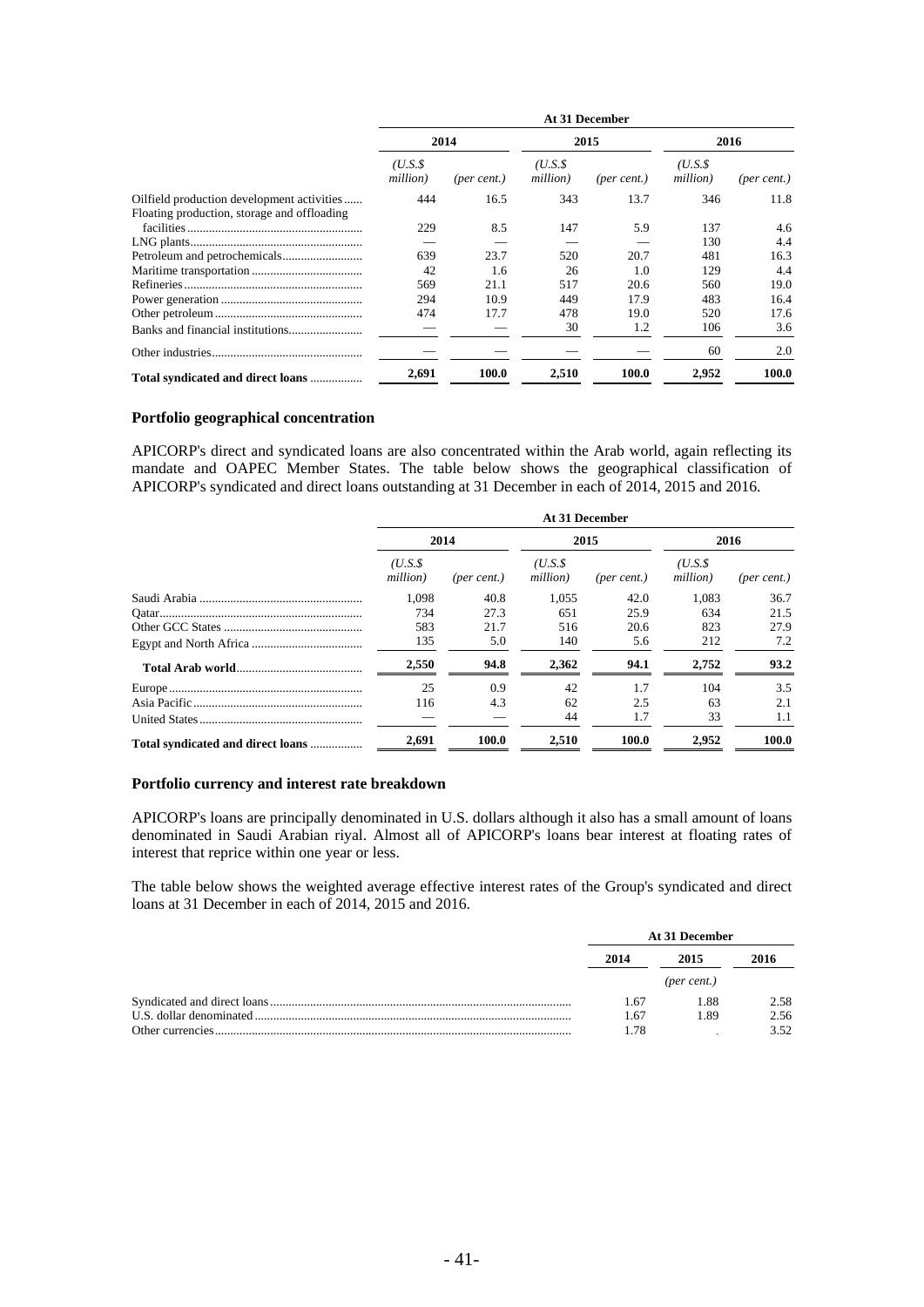#### **Portfolio maturity breakdown**

The table below shows a maturity profile of APICORP's direct and syndicated loans at 31 December 2016.

|                                               | Up to $3$<br>months | 3 months to<br>. vear | 1 year to 5<br>vears | 5 years and<br>over | Total |
|-----------------------------------------------|---------------------|-----------------------|----------------------|---------------------|-------|
| Syndicated and direct loans (U.S. \$ million) | 149                 | 354                   | 1.434                | 1.015               | 2.952 |
|                                               | 5.0                 | 12.0                  | 48.6                 | 34.4                | 100.0 |

#### **COMMITMENTS TO LEND AND GUARANTEES**

At any time, APICORP has significant commitments to advance funds under loan agreements that it has entered into. In addition, APICORP provides guarantees of bank loans to its investee companies. See note 11 to the 2016 Financial Statements.

The table below shows the movements on APICORP's undrawn loan commitments and guarantees during each of 2014, 2015 and 2016.

| 2014  | 2015            | 2016    |
|-------|-----------------|---------|
|       | (U.S.S.million) |         |
| 652   | 710             | 714     |
| 1.265 | 1.148           | 2.112   |
| (843) | (850)           | (1,128) |
| (364) | (294)           | (765)   |
| 710   | 714             | 933     |

#### **Direct equity investments**

#### *Introduction*

The Investments business line invests directly in private and public companies and/or indirectly in such companies through an investment in funds. The private companies invested in are required to operate in the oil and gas industries, and in other industries derived from, ancillary to, associated with and/or complementary to, the oil and gas industry. Priority is given to Arab joint ventures which benefit OAPEC Member States and enhance their capability to utilise their petroleum resources.

As of 31 December 2016, APICORP's direct equity investment portfolio comprises 16 investments in companies, two capital commitments in funds and an equity interest in a shipping fund. 15 of the investments in companies are in companies located in seven Arab countries: five in Saudi Arabia, four in Egypt, two in Libya and one each in Bahrain, Iraq, Tunisia and the UAE. The remaining investment is in a company located in the United Kingdom. The portfolio includes investments in six petrochemical companies; four oil and gas fields services ("**OFS**") companies; one liquefied petroleum gas ("**LPG**") extraction company; one engineering products manufacturer; one fertiliser manufacturing facility, one petroleum products storage company, one cement manufacturer and one services provider to the sub-sea and onshore environmental monitoring and inspection sectors.

During the first quarter of 2017, APICORP entered into an agreement with Goldman Sachs for the creation of an investment partnership vehicle aimed at pursuing global energy co-investments. Goldman, Sachs & Co., through its Merchant Banking Division, will act as Investment Manager for the investment partnership vehicle, which is to make private equity co-investments in a diversified, global portfolio of energy assets, alongside Goldman Sachs' West Street Capital Partners VII funds. This investment partnership entails a commitment of U.S.\$500 million over a five year period. APICORP completed the first investment of U.S.\$26.5 million under this partnership in a leading oil field services company in North America.

During the same period, APICORP also signed a sale and purchase agreement to acquire an indirect minority stake in Shuqaiq Independent Water & Power Project ("**Shuqaiq IWPP**"). Under the terms of the agreement, which is subject to the satisfaction of conditions precedent (including certain consents), APICORP shall purchase a 13.33 per cent. equity stake in Shuqaiq International Water Company, thereby obtaining an effective 8 per cent. stake in Shuqaiq IWPP. The project is located 130 kilometres north of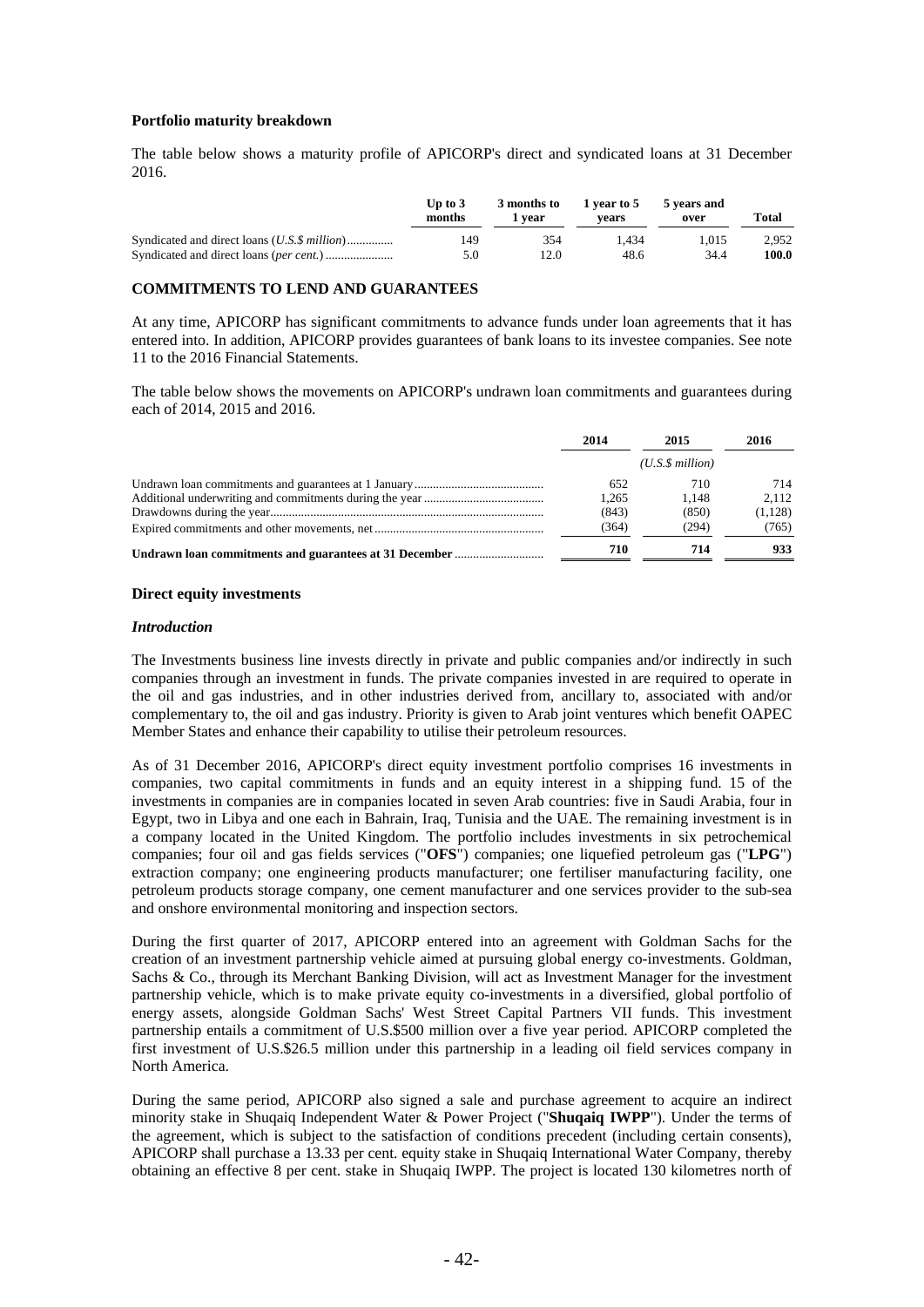Jazan, Saudi Arabia, and has the capacity to generate 850 megawatts of power and 212,000 cubic meters of desalinated water per day. The project's commercial operations commenced in 2011 under a 20-year power and water purchase agreement with Water & Electricity Company, Saudi Arabia.

In addition to direct equity investments, APICORP has also executed subscription agreements and committed capital to invest in Powervest Fund and IFC MENA Fund, as discussed further under "— *Direct equity investment portfolio*" below. APICORP's commitment to the Powervest Fund is to the extent of 31.5 per cent. of the total fund value. The total value of the fund when fully invested will be U.S.\$159 million.

APICORP also has a 94 per cent. equity interest in APICORP Petroleum Shipping Fund ("**APSF**"), an investment vehicle that owns five medium range petroleum products tankers that are being leased, on a bareboat basis, to an international trading company. APSF's financials are consolidated in APICORP's financial statements.

The investments portfolio contributes to APICORP's objectives of developing the hydrocarbon and energy industries in the MENA region. The total fair value of APICORP's investments portfolio was U.S.\$987 million at 31 December 2016. This portfolio generated dividend income of U.S.\$57 million for APICORP in 2016, equal to 43.5 per cent. of APICORP's total income in that year.

### *Investment criteria*

APICORP typically invests in meaningful minority stakes when making direct equity investments and acts in a fiduciary and advisory capacity through board representation. APICORP typically does not exercise significant direct influence over the management or operations of its investee companies.

The investment guidelines for equity investments for APICORP include:

- a targeted minimum level of dividend yield to be maintained in the overall equity investment portfolio;
- the targeting of investments in the hydrocarbon sector as well as in industries derived from, ancillary to, associated with, and/or complementary to, this sector. The guidelines also make allowance for a limited level of investment outside these sectors;
- the prioritisation of investments in the OAPEC Member States, the MENA region and investments with an Arab connection, with specific allowance for investments beyond these criteria subject to adhering to specific requirements;
- the provision for direct equity investments and indirect equity investments through funds;
- guidance on the collective level of investments in companies at different stages of the business life cycle, with a specific limit on investments in the early stages of development;
- guidance on targeted investment return ranges;
- guidance on preferred investment size ranges and a limit on the maximum size of each new investment;
- guidance on the preferred level of shareholding and board representation;
- guidance on the preferred and maximum investment periods;
- guidance on qualitative and developmental factors to be considered; and
- guidance on the preferred types of partners in equity investments.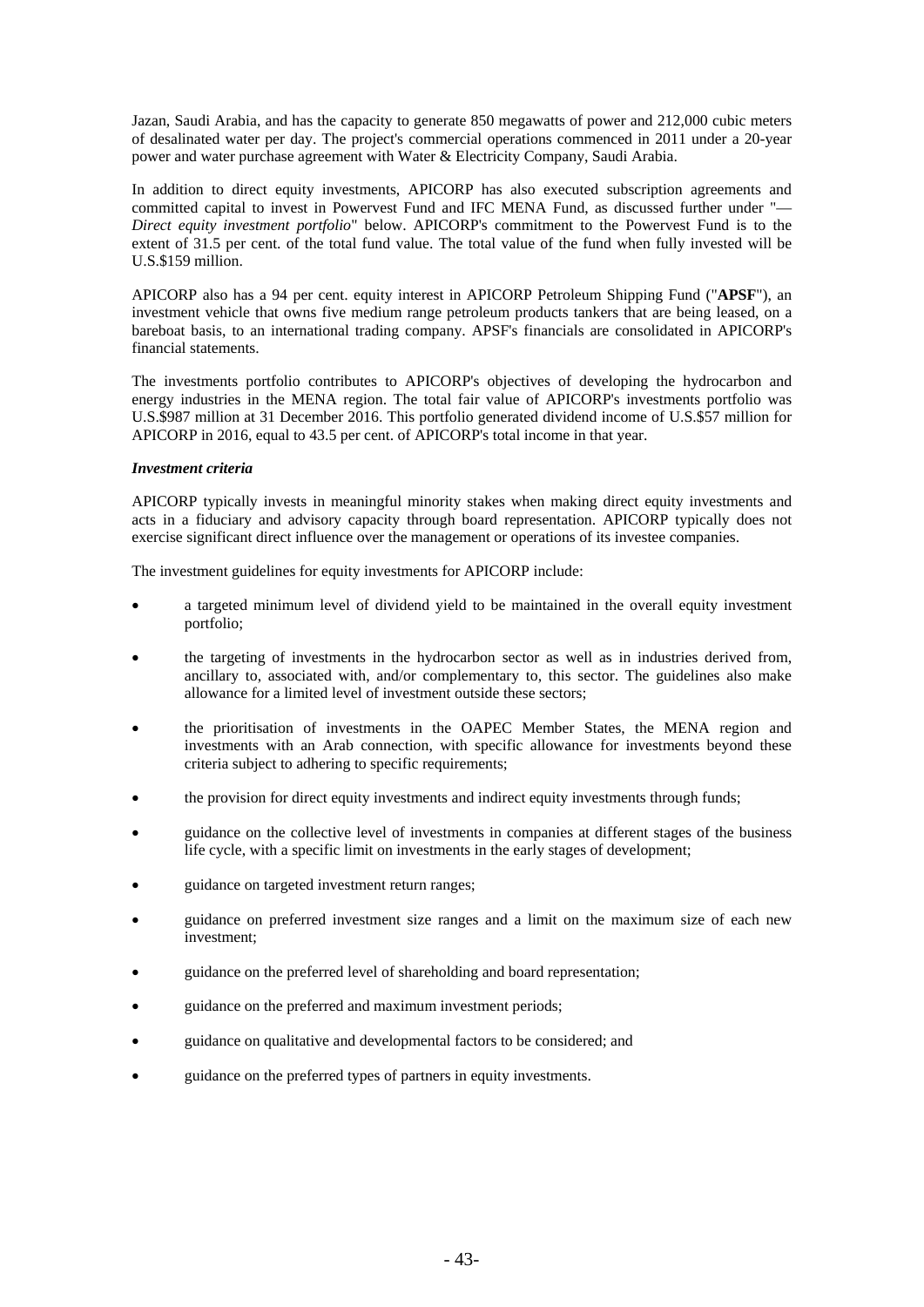# *Direct equity investment portfolio*

The table below summarises APICORP's direct equity investments at 31 December 2016<sup>\*</sup>. All of the investees listed below are related parties.

| Company                                                         | Paid-up<br>capital  | <b>APICORP's</b><br>share |   | Other major<br>shareholders                                   | <b>Main activities</b>                                                                    |
|-----------------------------------------------------------------|---------------------|---------------------------|---|---------------------------------------------------------------|-------------------------------------------------------------------------------------------|
| Arab Drilling and<br>Workover<br>Company<br>(ADWOC), Libya      | LD 60 million       | 20.00%                    |   | Arab Petroleum<br>Services Co.<br>("APSCO"),<br>Libya         | Drilling and related<br>operations in the Arab<br>world                                   |
|                                                                 |                     |                           |   | <b>First Energy</b><br>Bank, Bahrain                          |                                                                                           |
| Arab Company for ID 36 million<br>Detergent<br>Chemicals        |                     | 32.00%                    |   | Government of<br>the Republic of<br>Iraq                      | Production and marketing<br>of linear alkyl benzene<br>(LAB) and by-products              |
| (ARADET), Iraq                                                  |                     |                           |   | Government of<br>the Kingdom of<br>Saudi Arabia               |                                                                                           |
|                                                                 |                     |                           |   | Government of<br>the State of<br>Kuwait                       |                                                                                           |
|                                                                 |                     |                           |   | Arab Mining<br>Company,<br>Amman, Jordan                      |                                                                                           |
|                                                                 |                     |                           |   | The Arab<br>Investment Co.,<br>Saudi Arabia                   |                                                                                           |
| Tankage<br>Mediterranee                                         | TD 30 million       | 20.00%                    |   | Tunisian Petro<br>Enterprise                                  | Storage and handling of<br>petroleum products at La<br>Skhira terminal                    |
| (TANKMED),<br>Tunisia                                           |                     |                           |   | National Oil<br>Dist. Co.                                     |                                                                                           |
|                                                                 |                     |                           |   | Bank of<br>Tunisia/Saudi                                      |                                                                                           |
|                                                                 |                     |                           |   | Bank of<br>Tunisia/Kuwait                                     |                                                                                           |
| Arab Geophysical                                                | LD 35 million       | 16.67%                    |   | APSCO, Libya                                                  | Providing seismic<br>services for the oil and                                             |
| Exploration<br>Services Company<br>(AGESCO), Libya              |                     |                           |   | National Oil<br>Company, Libya world                          | gas industry in the Arab                                                                  |
| Saudi European<br>Petrochemical<br>Company (IBN<br>ZAHR), Saudi | SR 1,025<br>million | 10.00%                    |   | Saudi Basic<br>Industries Corp.<br>("SABIC"),<br>Saudi Arabia | Production and marketing<br>of methyl tertiary butyl<br>ether (MTBE) and<br>polypropylene |
| Arabia                                                          |                     |                           |   | Ecofuel, Italy                                                |                                                                                           |
| The Arabian                                                     | SR 8,510            | 3.45%                     | ٠ | SABIC, Saudi                                                  | Production and marketing                                                                  |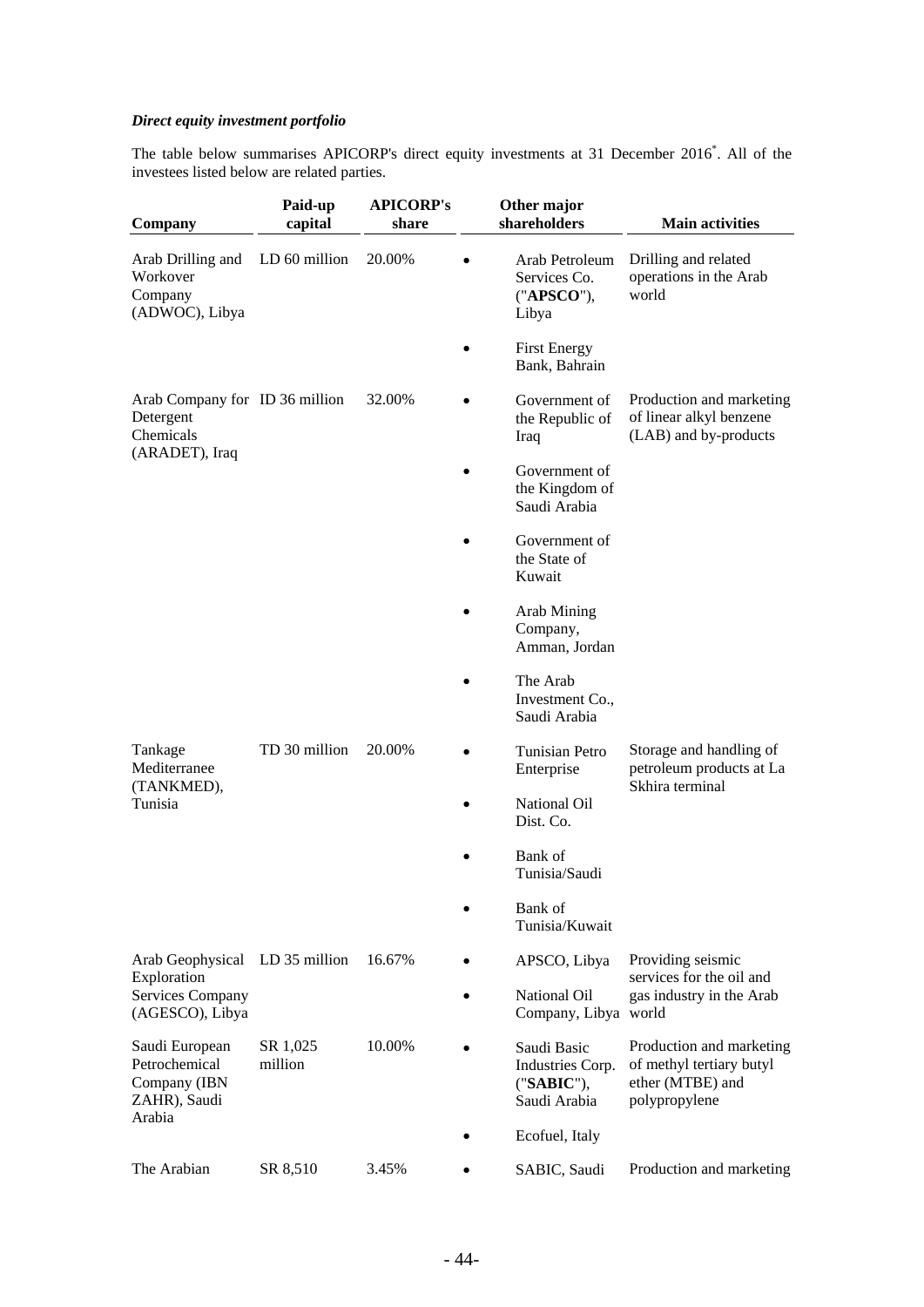| Company                                                                        | Paid-up<br>capital    | <b>APICORP's</b><br>share | Other major<br>shareholders                                             | <b>Main activities</b>                                                                                  |
|--------------------------------------------------------------------------------|-----------------------|---------------------------|-------------------------------------------------------------------------|---------------------------------------------------------------------------------------------------------|
| <b>Industrial Fibers</b><br>Company (IBN<br>RUSHD), Saudi<br>Arabia            | million               |                           | Arabia<br>Public<br>Investments<br>Fund ("PIF"),                        | of aromatics, purified<br>terephthalic acid (PTA)<br>and polyester fibres                               |
| Alexandria Fiber<br>Company                                                    | U.S.\$48.2<br>million | 10.00%                    | Saudi Arabia<br>Birla Group<br>Companies                                | Production and marketing<br>of acrylic fibres                                                           |
| (AFCO), Egypt                                                                  |                       |                           | Sidi Kerir<br>Petrochemical                                             |                                                                                                         |
|                                                                                |                       |                           | Saudi Egyptian<br>Industrial<br>Investment<br>Company                   |                                                                                                         |
| <b>Yanbu National</b><br>Petrochemical<br>Company<br>(YANSAB), Saudi<br>Arabia | SR 5,625<br>million   | 1.32%                     | SABIC,<br>Government of<br>the Kingdom of<br>Saudi Arabia               | Production and marketing<br>of polyethylene, ethylene<br>glycol, polypropylene and<br>other by-products |
| Egyptian<br>Methanex<br>Methanol                                               | U.S.\$215<br>million  | 17.00%                    | Methanex<br>Corporation,<br>Canada                                      | Production and marketing<br>of methanol                                                                 |
| Company<br>(EMethanex),<br>Egypt                                               |                       |                           | Egyptian<br>Petrochemicals<br>Holding<br>Company<br>(Echem), Egypt      |                                                                                                         |
|                                                                                |                       |                           | Egyptian<br><b>Natural Gas</b><br>Holding<br>Company<br>("Egas"), Egypt |                                                                                                         |
|                                                                                |                       |                           | Egyptian<br>Natural Gas<br>Company<br>(EGASCO),<br>Egypt                |                                                                                                         |
| Misr Fertilizers<br>Production                                                 | LE 2,291<br>million   | 3.03%                     | Echem, Egypt                                                            | Production and marketing<br>of ammonia and urea                                                         |
| Company<br>(MOPCO), Egypt                                                      |                       |                           | Agrium, Canada                                                          |                                                                                                         |
|                                                                                |                       |                           | National<br>Investments<br>Bank, Egypt                                  |                                                                                                         |
|                                                                                |                       |                           | Egas, Egypt                                                             |                                                                                                         |
|                                                                                |                       |                           | EGASCO,                                                                 |                                                                                                         |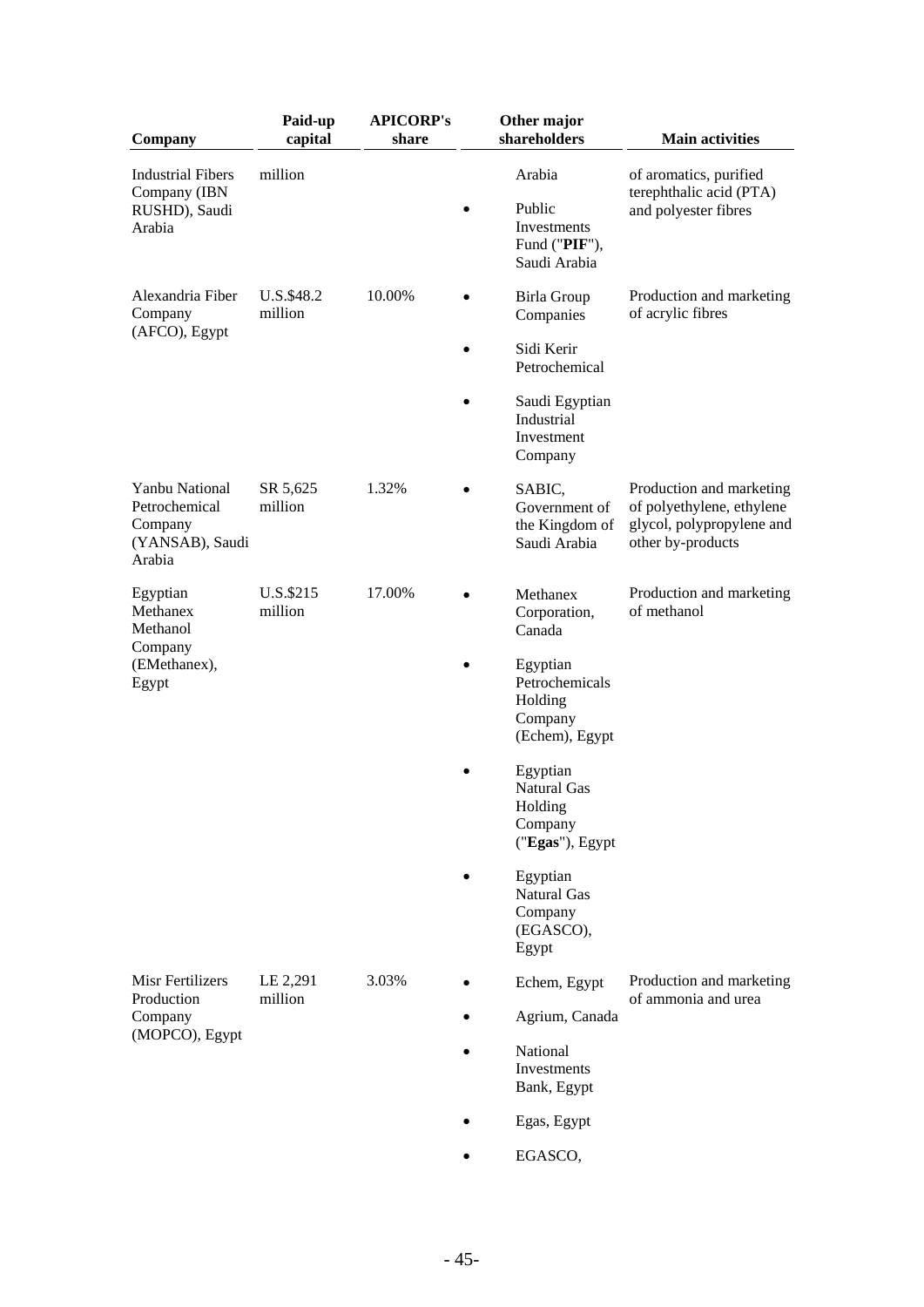| Company                                                | Paid-up<br>capital          | <b>APICORP's</b><br>share                              |                                              | Other major<br>shareholders                            | <b>Main activities</b>                                                                |
|--------------------------------------------------------|-----------------------------|--------------------------------------------------------|----------------------------------------------|--------------------------------------------------------|---------------------------------------------------------------------------------------|
|                                                        |                             |                                                        |                                              |                                                        |                                                                                       |
|                                                        |                             |                                                        |                                              | Egypt                                                  |                                                                                       |
| The Egyptian<br>Bahraini Gas                           | U.S.\$25<br>million         | 20.00%                                                 |                                              | Egas, Egypt                                            | Recovery and marketing<br>of propane and butane                                       |
| Derivative<br>Company<br>(EBGDCO), Egypt               |                             |                                                        |                                              | Danagas,<br>Bahrain                                    |                                                                                       |
| The<br>Industrialization &<br><b>Energy Services</b>   | SR 5 billion                | 5.88%                                                  |                                              | PIF, Saudi<br>Arabia                                   | Drilling, OFS and related<br>sectors (seismic<br>processing, cementing,               |
| Company<br>(TAQA), Saudi<br>Arabia                     |                             |                                                        |                                              | General<br>Social Insurance<br>(GOSI), Saudi<br>Arabia | seamless pipe<br>Organization for manufacturing, industrial<br>gases)                 |
| <b>NPS Holding</b><br>Limited (NPS),                   | U.S.\$370<br>million        | 29.12%                                                 |                                              | Fajr Capital                                           | Well services and<br>intervention, wireline                                           |
| <b>United Arab</b><br>Emirates                         |                             |                                                        |                                              | Waha Capital                                           | logging, testing, drilling<br>and work-over activities                                |
|                                                        |                             |                                                        |                                              | Al Noowais<br>Investments                              |                                                                                       |
| Saudi Mechanical<br>Industries Co.                     | SR 250 million 15.0%        |                                                        |                                              | Fajr Capital                                           | <b>Industrial Manufacturing</b><br>(oil and gas, water pump                           |
| (SMI), Saudi<br>Arabia                                 |                             |                                                        | ٠                                            | Jadwa<br>Investment<br>Company                         | systems and engineering<br>components)                                                |
| <b>IFC Middle East</b><br>and North Africa<br>Fund, LP | $U.S.\$162.4$ **<br>million | 9.23%                                                  |                                              | <b>IFC</b> Founder<br>Partner, LLC                     | Investment in equity,<br>quasi-equity or equity-<br>related investments in            |
| $\bullet$                                              |                             | Arab Fund for<br>Economic and<br>Social<br>Development | IFC's member countries<br>in the MENA region |                                                        |                                                                                       |
|                                                        |                             |                                                        |                                              | The Arab<br>Investment<br>Company                      |                                                                                       |
| <b>APICORP</b><br>Petroleum<br>Shipping Fund<br>(APSF) | U.S.\$37.34<br>million      | 94%                                                    |                                              | <b>Tufton Oceanic</b><br>(ME) Ltd                      | An investment vehicle<br>that owns five medium<br>range petroleum products<br>tankers |
| <b>Falcon Cement</b><br>Company B.S.C.,                | U.S.\$41.9<br>million       | 30%                                                    |                                              | <b>Gulf Finance</b><br>House (GFH)                     | Production and marketing<br>of cement                                                 |
| Bahrain                                                |                             |                                                        |                                              | <b>BCC</b> Building<br>Materials                       |                                                                                       |
|                                                        |                             |                                                        |                                              | Abu Dhabi<br><b>Financial Group</b><br>(ADFG)          |                                                                                       |
| Ashtead                                                | GBP 27.9                    | 35%                                                    |                                              | Buckthorn                                              | Sub-sea equipment and                                                                 |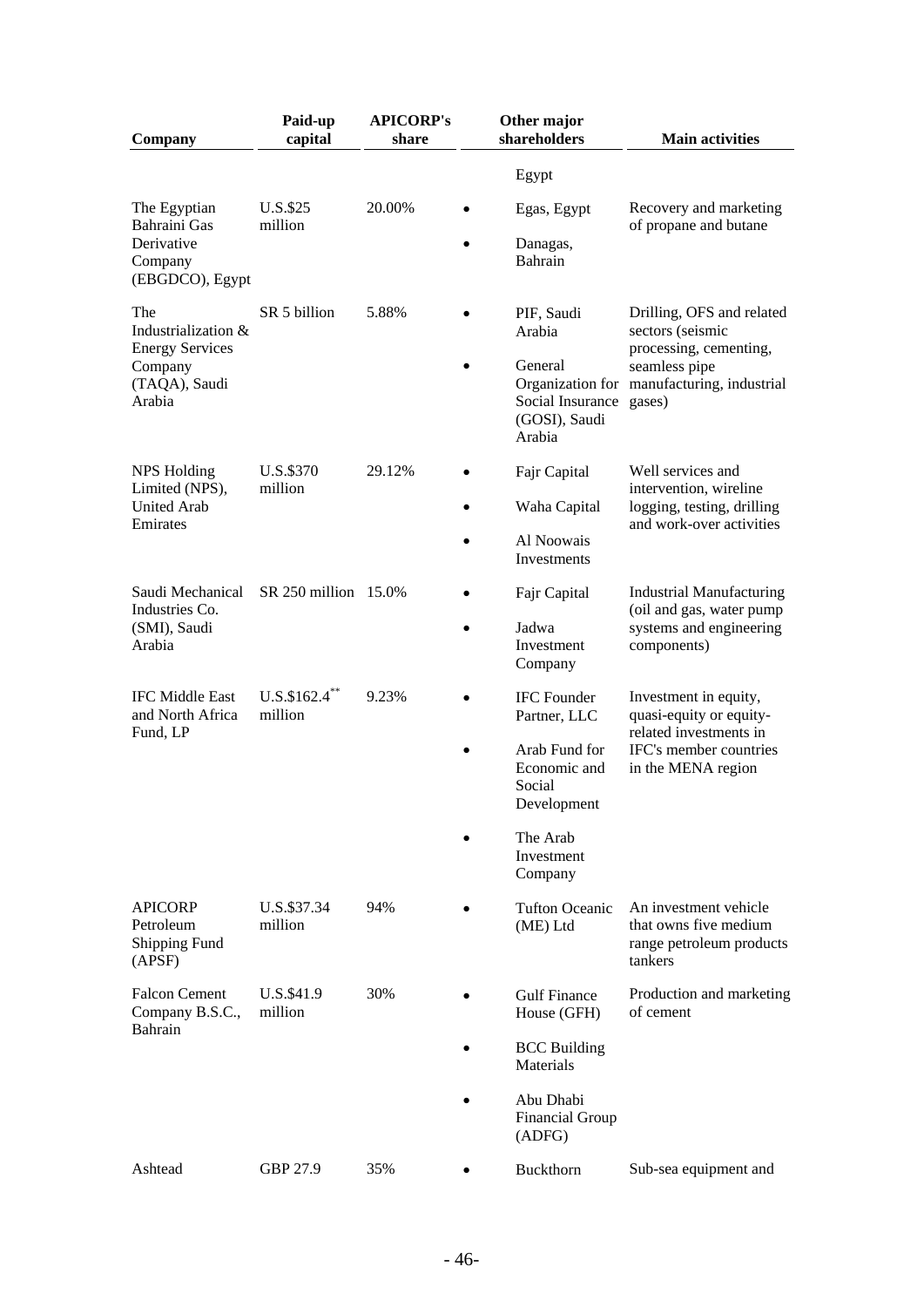| Company                       | Paid-up<br>capital | <b>APICORP's</b><br>share | Other major<br>shareholders | <b>Main activities</b> |
|-------------------------------|--------------------|---------------------------|-----------------------------|------------------------|
| Technology,<br>United Kingdom | million            |                           | Partners LLP                | services               |

Post 31 December 2016, APICORP acquired a stake in an oil field services company (through its co-investment partnership with Goldman Sachs) and separately signed a share purchase and sale agreement for an equity stake in Shuqaiq IWPP.

\*\* Total committed capital. At 31 December 2016, APICORP has invested U.S.\$3.1 million of its total share of U.S.\$15 million.

The table below summarises APICORP's direct equity investment portfolio at 31 December 2016.

| Country                       | Number of<br>investments | <b>Fair value</b><br>at 31<br>December<br>2016 | Percentage<br>of portfolio |  |
|-------------------------------|--------------------------|------------------------------------------------|----------------------------|--|
|                               |                          | (U.S.S.million)                                |                            |  |
|                               |                          | 710                                            | 71.9                       |  |
| ${\bf Egypt.}\label{def:ex3}$ |                          | 122                                            | 12.4                       |  |
|                               |                          | 107                                            | 10.9                       |  |
|                               |                          |                                                | 0.3                        |  |
|                               |                          |                                                | 0.3                        |  |
|                               |                          |                                                | 0.0                        |  |
|                               |                          |                                                | 0.3                        |  |
|                               |                          | 26                                             | 2.6                        |  |
|                               |                          | 13                                             | 1.3                        |  |
| Total                         |                          | 987                                            | 100.0                      |  |

 $\overline{\phantom{a}}$  , which is a set of the set of the set of the set of the set of the set of the set of the set of the set of the set of the set of the set of the set of the set of the set of the set of the set of the set of th IFC MENA Fund

 $\overline{\phantom{a}}$   $\overline{\phantom{a}}$   $\overline{\phantom{a}}$   $\overline{\phantom{a}}$   $\overline{\phantom{a}}$   $\overline{\phantom{a}}$   $\overline{\phantom{a}}$   $\overline{\phantom{a}}$   $\overline{\phantom{a}}$   $\overline{\phantom{a}}$   $\overline{\phantom{a}}$   $\overline{\phantom{a}}$   $\overline{\phantom{a}}$   $\overline{\phantom{a}}$   $\overline{\phantom{a}}$   $\overline{\phantom{a}}$   $\overline{\phantom{a}}$   $\overline{\phantom{a}}$   $\overline{\$ 

\*\* Excludes investment in APSF, whose financials are consolidated in APICORP's financial statements.

Each company in APICORP's direct equity investments portfolio has its own dividend policy, which is usually governed by the amount of the annual profit earned, the company's liquidity, its business growth plans and the policies and priorities of the majority shareholders.

### *Exit strategy*

APICORP's Investment business line is responsible for identifying potential exit opportunities, assessing the feasibility and desirability of potential exits and recommending potential divestments to the appropriate decision making body in accordance with APICORP's approved authority matrix. In addition, the Investment business line is responsible for the effective execution of exit mandates in line with APICORP's investment guidelines.

Given its development mandate, APICORP's direct equity investments have typically been long-term and strategic in nature. For example, five of its current direct equity investments have been held for around 30 years and the average holding period in the direct equity investment portfolio is around 15 years.

### **Treasury and capital markets**

### *Introduction*

The T&CM business line's mandate is to:

- ensure that APICORP is adequately funded and that a diverse range of counterparties, products and maturity profiles are available at any given time. See further "*Funding and liquidity-Funding*" below;
- manage market risks proactively. See further "*Risk management-Market Risk Management*" below; and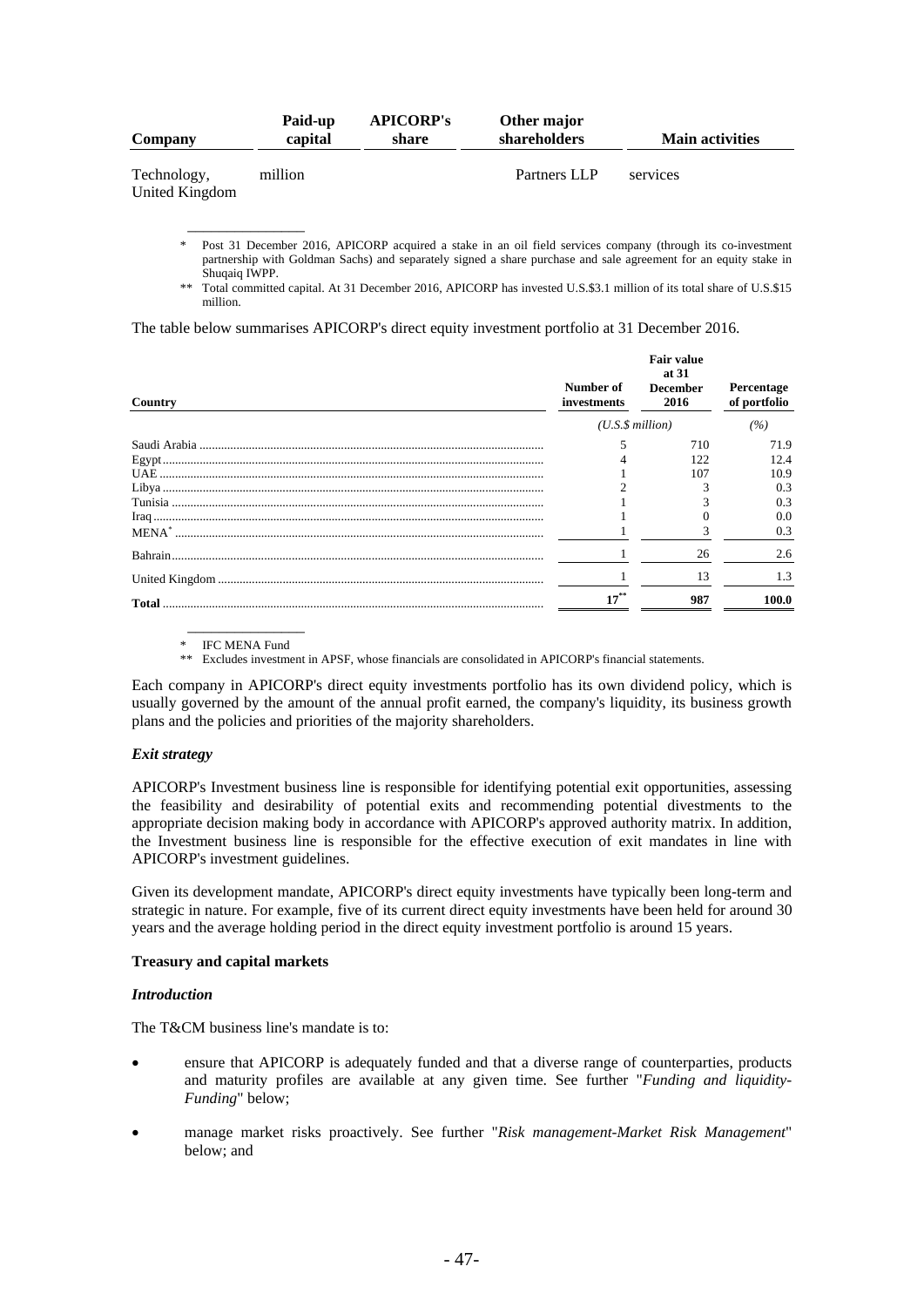manage an investment portfolio with the aim of providing enhanced earnings not correlated to APICORP's other two main cyclical business lines.

At 31 December 2016, T&CM had assets of U.S.\$2,042 million. The total market value of investments in the fixed and floating income securities portfolio at 31 December 2016 amounted to U.S.\$1,117 million, and continued to be focused on strong credits with an average portfolio rating of 'A'. During 2016, T&CM activities earned gross income of U.S.\$43.0 million, equal to 32.8 per cent. of APICORP's total income in that year.

#### *Investment strategy*

T&CM operates out of two centres: APICORP's head office in Dammam and APICORP's branch in Bahrain. Both treasuries work closely together, and consider their operations as one, except to the extent that local regulation dictates otherwise.

APICORP's treasury investment strategy is conservative, targeting high quality assets and liquid investments aiming to provide a stable and reliable source of income throughout different economic and market conditions and un-correlated to the economic cycles inherent in the hydrocarbon-related Corporate Finance and Investment's business lines. T&CM's investment policy permits investments in three major asset classes, fixed and floating rate securities, funds, and equities.

The aim of this strategy is to enhance profitability by providing stable year-on-year returns over cost of funds and to manage APICORP's liquidity while remaining within defined risk parameters. The majority of the investment portfolio comprises fixed income securities which can either be sold or used to raise finance through sale and repurchase ("**repo**") transactions if necessary.

The allocation of investments is mainly based on the performance outlook of each asset class, taking into account liquidity considerations, which on occasion leads APICORP to re-adjust its asset mix to ensure that it maintains a conservative approach. T&CM endeavours to avoid significant volatility in its investment portfolio and focuses on capital preservation. Currently, the majority of the portfolio is in fixed and floating rate securities.

### *Investment portfolio*

APICORP's investment portfolio is discussed further under "*Investments*" below.

### **FUNDING AND LIQUIDITY**

### **Funding**

APICORP actively manages a net funding requirement of approximately U.S.\$4 billion a year. To this end, it maintains an active relationship with counterparties across the GCC, Europe, the United States, Asia and Africa, although the bulk of its funding was sourced from the GCC in 2016. At 31 December 2016, corporates accounted for 27.9 per cent. of its funding, with financial institutions accounting for 69.4 per cent. and governments and their agencies accounting for 2.7 per cent.

APICORP's funding strategy relies on a mixture of shorter-term deposits and medium to longer-term borrowings. At 31 December 2016, deposits comprised 41.5 per cent. of APICORP's funding and borrowings comprised 58.5 per cent.

### *Deposits*

APICORP's deposits are contractually short-term in nature and comprise a mix of conventional and Islamic bank deposits, deposits from corporate, shareholder deposits and repo deposits. At 31 December 2016, these deposits together totalled U.S.\$1,687 million, of which 89 per cent. were demand deposits or deposits with maturities of up to three months and 11 per cent. had maturities of more than three months. Notwithstanding the contractual maturities of the deposit portfolio, APICORP's experience is that a significant portion of the portfolio is sticky in nature, with around 25 government, corporate and bank depositors holding an average year end balance of approximately U.S.\$1.8 billion in aggregate over the period from 31 December 2014 to 31 December 2016. See "*Risk Factors—Factors that may affect APICORP's ability to fulfil its obligations under the Notes—APICORP is subject to liquidity risk which could materially adversely affect its results of operations*"*.*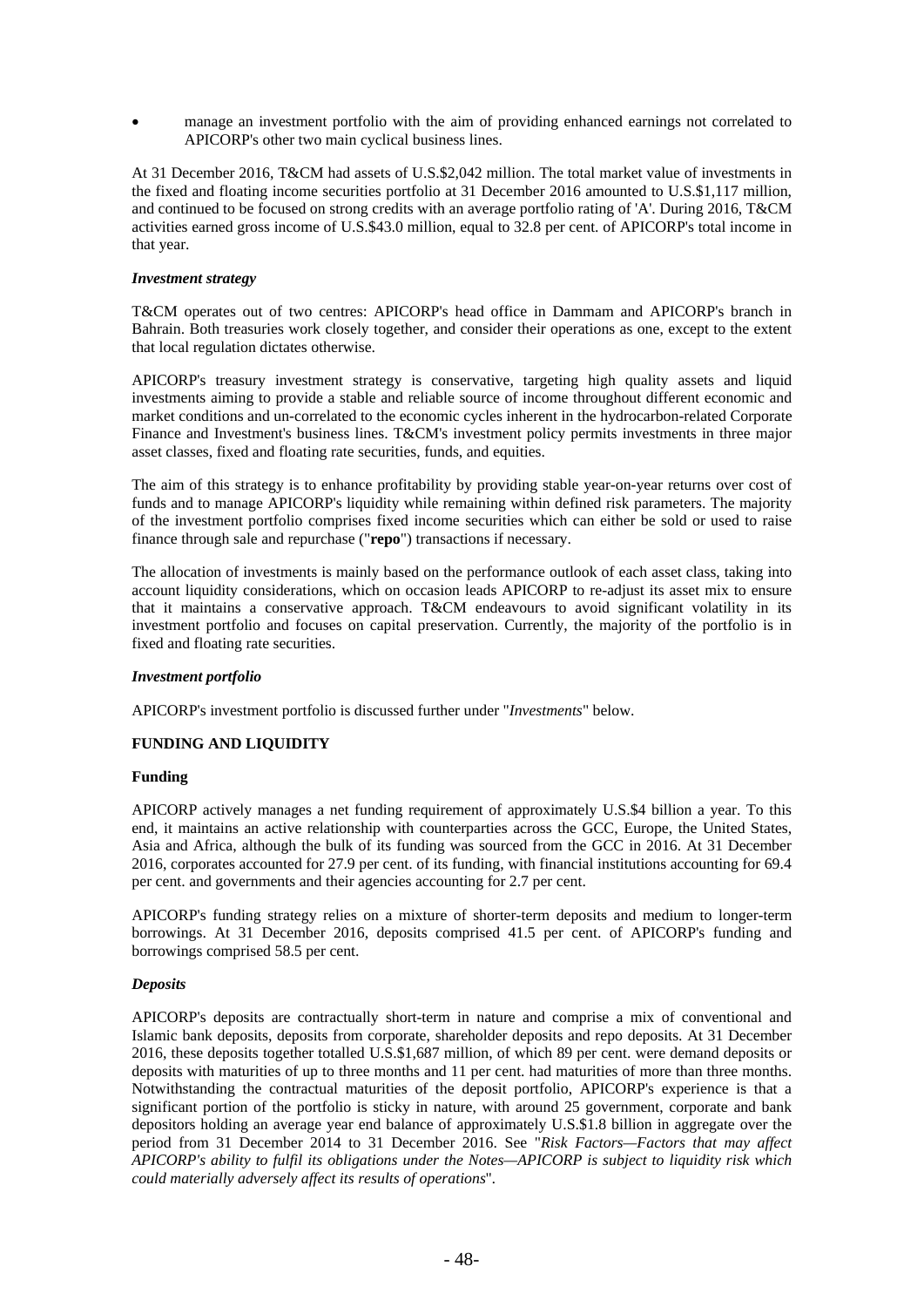APICORP's deposit counterparty base includes a wide range of conventional and Islamic banks, companies, governments and government agencies.

The table below shows APICORP's deposits at 31 December in each of 2014, 2015 and 2016.

| At 31 December |                 |       |  |
|----------------|-----------------|-------|--|
| 2014           | 2015            | 2016  |  |
|                | (U.S.S.million) |       |  |
| 215            | 172             | 287   |  |
| 1.529          | 1.383           | 1,133 |  |
| 106            | 108             | 109   |  |
| 178            |                 | 158   |  |
| 2.028          | 1.663           | 1.687 |  |

(1) All deposit balances in the above table are shown at 31 December. Certain deposit balances fluctuate significantly during each year.

APICORP accepts deposits in a range of currencies. At 31 December 2016, 83.9 per cent. of its deposits were denominated in U.S. dollars, 10.5 per cent. were denominated in euro and the balance was denominated in other currencies.

The table below shows the weighted average effective interest rates of APICORP's deposits at 31 December in each of 2014, 2015 and 2016.

| At 31 December |             |      |  |
|----------------|-------------|------|--|
| 2014           | 2015        | 2016 |  |
|                | (per cent.) |      |  |
| 0.75           | 1.08        | 1.55 |  |
| 0.75           | 1.23        | 1.24 |  |
| 0.92           | 1.17        | 1.52 |  |
| 0.95           |             | 1.88 |  |

#### *Borrowings*

 $\overline{\phantom{a}}$  , which is a set of the set of the set of the set of the set of the set of the set of the set of the set of the set of the set of the set of the set of the set of the set of the set of the set of the set of th

At 31 December 2016, APICORP had six fully drawn bank term loans, two issues of debt securities and one issue of trust certificates outstanding.

|                        |       | At 31 December       |       |
|------------------------|-------|----------------------|-------|
|                        | 2014  | 2015                 | 2016  |
|                        |       | $(U.S.\$ \$ million) |       |
| <b>Bank term loans</b> |       |                      |       |
|                        | 667   |                      |       |
|                        | 133   | 133                  | 133   |
|                        | 117   | 117                  | 117   |
|                        | 75    | 68                   | 58    |
|                        | 267   | 267                  | 267   |
|                        | 150   | 150                  | 150   |
|                        |       | 800                  | 800   |
|                        | (5)   | (9)                  | (5)   |
|                        | 1,404 | 1,526                | 1,520 |
|                        | 533   |                      |       |
|                        | (0)   |                      |       |
|                        |       |                      | 300   |
|                        |       |                      | (0)   |
|                        |       | 485                  | 490   |
|                        |       | (1)                  | (2)   |
|                        |       |                      | 67    |
|                        | 1.937 | 2.010                | 2,375 |

Notes:<br> $\frac{(1)}{(1)}$ 

Borrowed through a subsidiary.

 $\overline{\phantom{a}}$  , which is a set of the set of the set of the set of the set of the set of the set of the set of the set of the set of the set of the set of the set of the set of the set of the set of the set of the set of th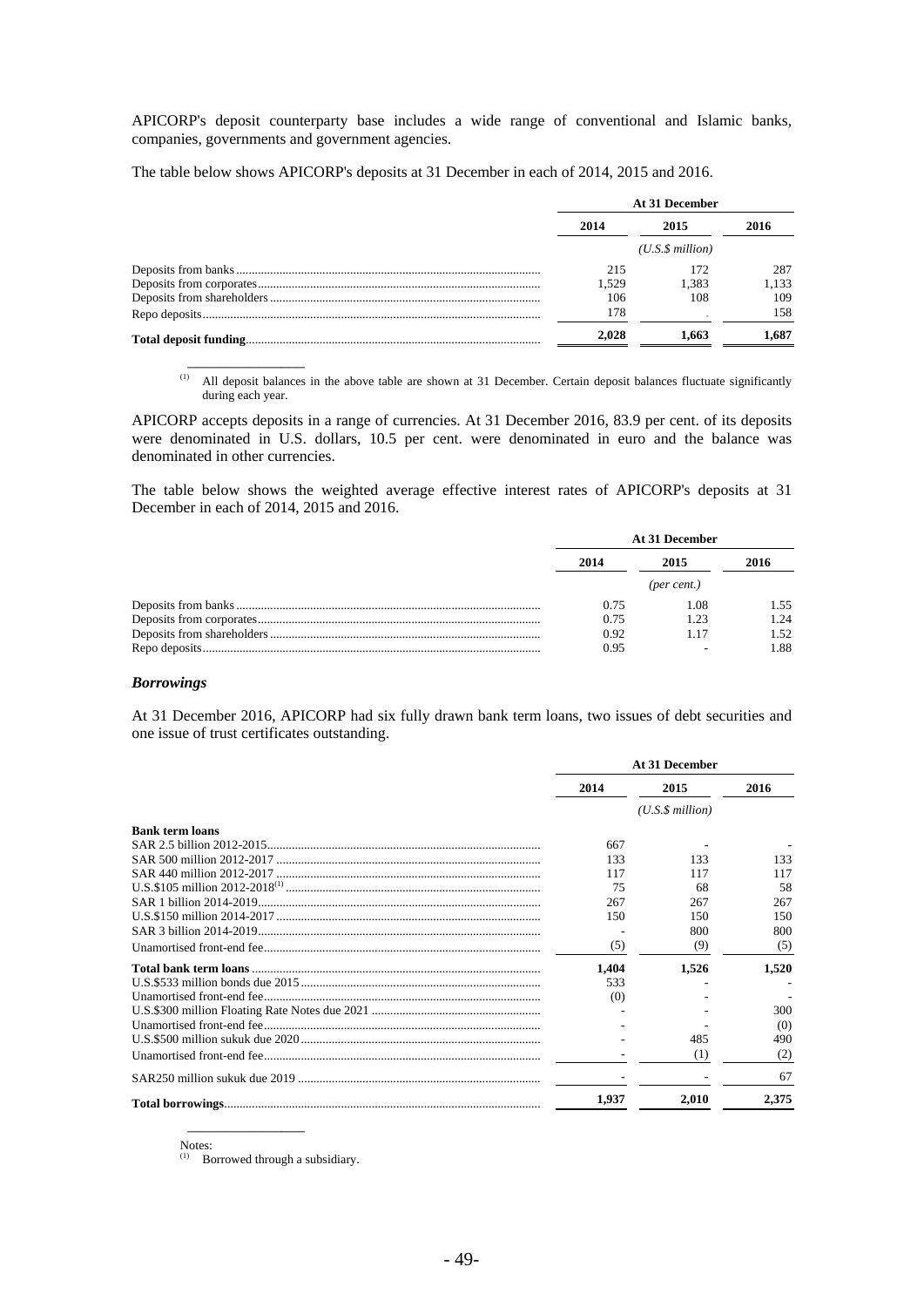All of APICORP's borrowings are denominated in U.S dollars or Saudi riyal (which is pegged to the U.S dollar at a rate of U.S.\$1.00 to SAR 3.75).

The table below shows the weighted average effective interest rates of APICORP's borrowings at 31 December in each of 2014, 2015 and 2016.

|      | At 31 December |      |  |  |
|------|----------------|------|--|--|
| 2014 | 2015           | 2016 |  |  |
|      | (per cent.)    |      |  |  |
| 1.43 | 2.09           | 3.06 |  |  |
| 2.02 |                |      |  |  |
|      | 2.51           | 3.16 |  |  |

APICORP's borrowings contain the following financial covenants:

- the ratio of total shareholders' funds to total assets must at all times be 16.67 per cent. or higher; and
- total shareholders' funds must at all times be higher than U.S.\$800 million for the bank financing.

APICORP's total shareholders funds amounted to U.S.\$2,003 million at 31 December 2016 and the ratio of total shareholders' funds to total assets at that date was 32.6 per cent.

#### **Liquidity**

APICORP's liquidity is measured as its cash and placements with banks. The table below shows APICORP's liquidity at 31 December in each of 2014, 2015 and 2016.

|      | At 31 December       |      |  |  |
|------|----------------------|------|--|--|
| 2014 | 2015                 | 2016 |  |  |
|      | $(U.S.\$ \$ million) |      |  |  |
| 328  | 292                  | 320  |  |  |
| 562  | 648                  | 491  |  |  |
| 25   | 26                   |      |  |  |
|      |                      | 6    |  |  |
| 918  | 972                  | 817  |  |  |
| 65   | 23                   | 22   |  |  |
| 983  | 995                  | 839  |  |  |

Notes:

 $\overline{\phantom{a}}$  , which is a set of the set of the set of the set of the set of the set of the set of the set of the set of the set of the set of the set of the set of the set of the set of the set of the set of the set of th

(1) APICORP uses repo and reverse repo transactions principally as a short-term cash management tool. Any fluctuations shown simply reflect balance sheet requirements over reporting dates.

At 31 December 2016, 84.1 per cent. of APICORP's bank placements were with institutions that were rated AAA to A and 6.1 per cent. were with institutions that were rated BBB to BB. The remaining placements were with institutions that were not rated.

#### **INVESTMENTS**

APICORP's T&CM business line is mandated to manage an investment portfolio with the aim of providing enhanced earnings not correlated to APICORP's other two main cyclical business lines. This investment portfolio principally comprises fixed and floating rate bonds, which comprised approximately 92.8 per cent. of the portfolio for 2016. Managed funds make up the balance of the portfolio. All of the securities within the portfolio were classified as available for sale for accounting purposes at 31 December 2016.

Currently, 7.2 per cent. of the investment portfolio is managed by an external fund manager. It is APICORP's intention over time to increase the externally managed proportion of the investment portfolio to between 40 and 50 per cent.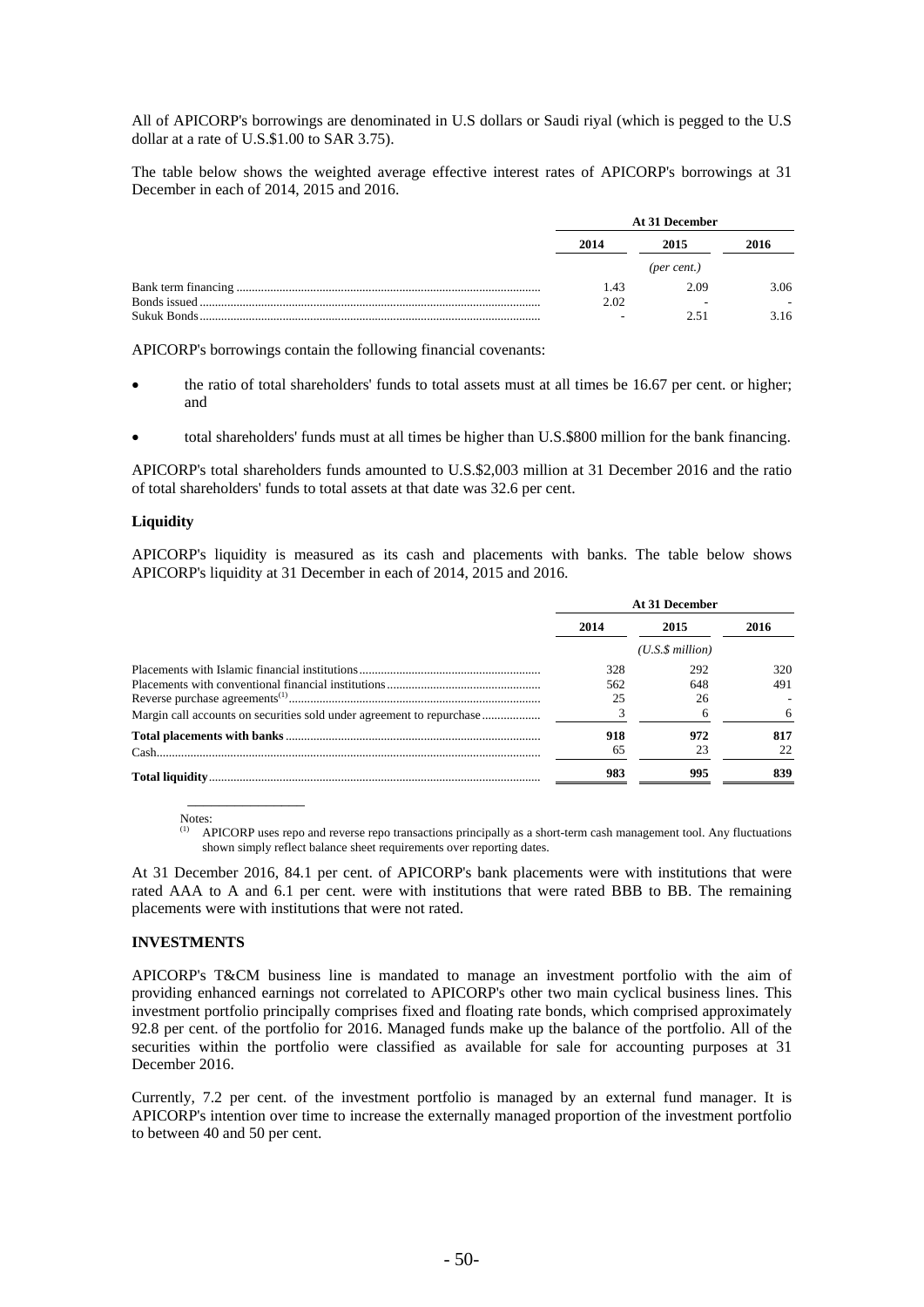#### **Portfolio breakdown by security type**

The table below shows a breakdown of APICORP's available for sale investment portfolio at 31 December in each of 2014, 2015 and 2016.

|                                      | At 31 December     |                      |                    |             |                     |                      |  |
|--------------------------------------|--------------------|----------------------|--------------------|-------------|---------------------|----------------------|--|
|                                      | 2014               |                      | 2015               |             | 2016                |                      |  |
|                                      | (U.S.S<br>million) | $(\text{per cent.})$ | (U.S.S<br>million) | (per cent.) | (U.S.\$<br>million) | $(\text{per cent.})$ |  |
|                                      | 854                | 72.3                 | 682                | 63.8        | 924                 | 76.8                 |  |
|                                      | 241                | 20.4                 | 210                | 19.6        | 193                 | 16.0                 |  |
|                                      | 30                 | 2.5                  |                    |             |                     |                      |  |
|                                      | 23                 | 2.0                  | 177                | 16.6        | 87                  | 7.2                  |  |
|                                      | 33                 | 2.8                  |                    |             |                     |                      |  |
| Total available for sale investments | 1.181              | 100.0                | 1.069              | 100.0       | 1.204               | 100.0                |  |

APICORP uses a portion of the securities within the portfolio as collateral for repo-based financing transactions. At 31 December 2016, securities with a fair value of U.S.\$ 189 million had been pledged as collateral for these transactions.

#### **Portfolio maturity breakdown**

The table below shows a maturity profile of APICORP's available for sale securities at 31 December 2016.

| Up to $3$<br>months | l vear | 3 months to 1 year to 5 5 years and<br>vears | over | Total |
|---------------------|--------|----------------------------------------------|------|-------|
| 63                  | 83     | 622                                          | 436  | .204  |
|                     | 6.9    | 51.7                                         | 36.2 | 100.0 |

#### **Fixed income portfolio**

APICORP principally invests its liquidity in a portfolio of fixed and floating rate securities, although a small proportion is also invested in structured notes, funds and equities. APICORP's structured notes, which all matured in 2015, did not bear interest. At 31 December 2016, APICORP's fixed income portfolio had an average credit rating of 'A'. The average rating is the weighted average rating of securities in the portfolio.

APICORP's fixed income portfolio principally comprises debt securities issued by financial institutions and governments and public sector bodies. The remaining securities are principally invested within the petroleum and energy sector.

### *Ratings classification of fixed income portfolio*

The table below shows the ratings classification by issuer type of APICORP's fixed income securities portfolio at 31 December in each of 2014, 2015 and 2016.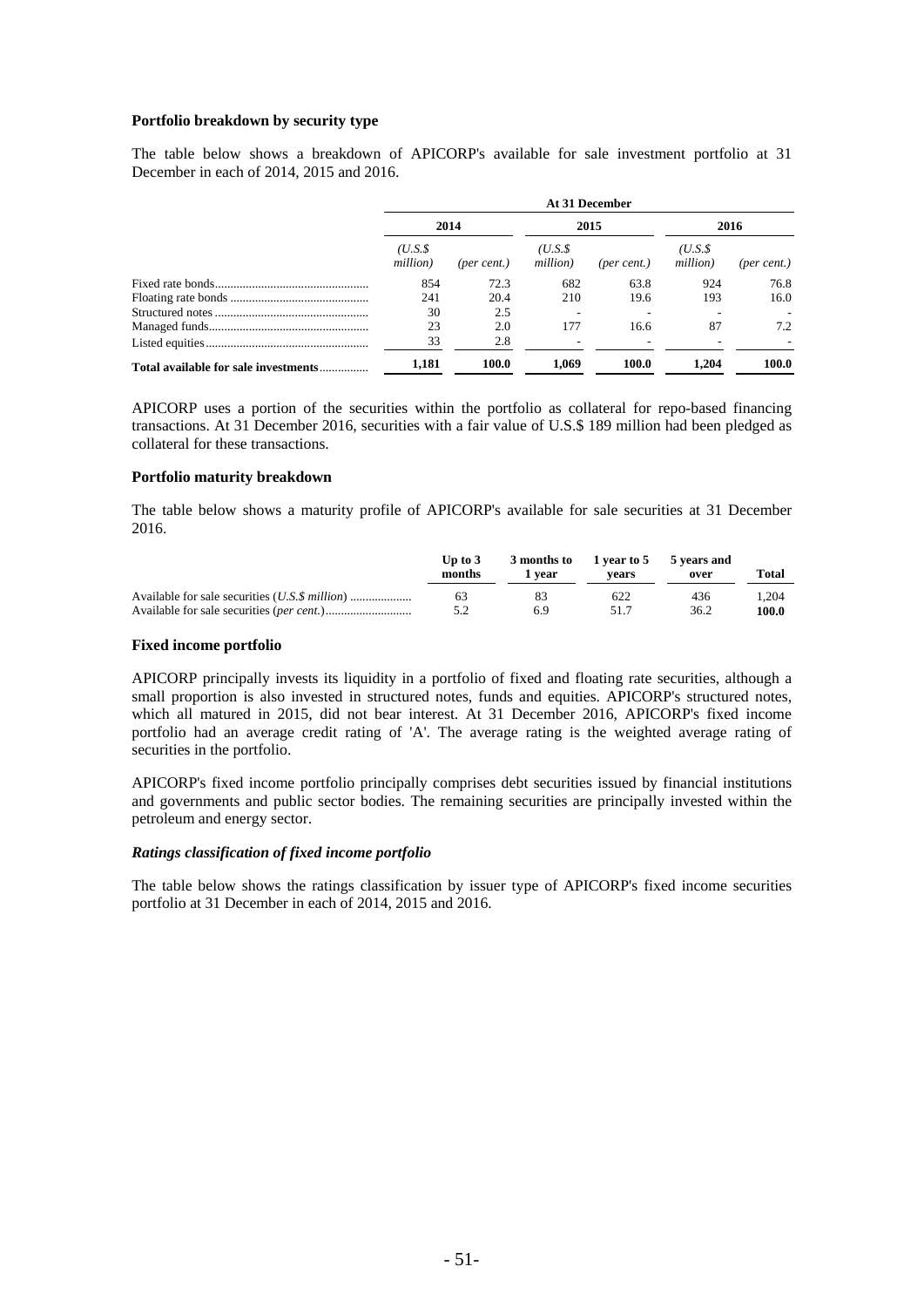|                                          | At 31 December     |             |                    |             |                    |                      |
|------------------------------------------|--------------------|-------------|--------------------|-------------|--------------------|----------------------|
|                                          | 2014               |             |                    | 2015        |                    | 2016                 |
|                                          | (U.S.S<br>million) | (per cent.) | (U.S.S<br>million) | (per cent.) | (U.S.S<br>million) | $(\text{per cent.})$ |
|                                          | 925                | 82.2        | 658                | 73.7        | 718                | 64.3                 |
| Of which:                                |                    |             |                    |             |                    |                      |
|                                          | 636                | 56.5        | 343                | 38.4        | 299                | 26.8                 |
|                                          | 114                | 10.1        | 155                | 17.3        | 140                | 12.5                 |
|                                          | 175                | 15.6        | 160                | 18.0        | 279                | 25.0                 |
|                                          | 200                | 17.8        | 189                | 21.2        | 352                | 31.5                 |
| Of which:                                |                    |             |                    |             |                    |                      |
|                                          | 138                | 12.3        | 131                | 14.7        | 160                | 14.3                 |
|                                          | 62                 | 5.5         | 58                 | 6.5         | 109                | 9.8                  |
|                                          |                    |             |                    |             | 83                 | 7.4                  |
| Not rated available-for-sale investments |                    |             | 45                 | 5.1         | 47                 | 4.2                  |
| Total fixed income available for sale    | 1,125              | 100.0       | 892                | 100.0       | 1,117              | 100.0                |

# *Geographical concentration of fixed income portfolio*

APICORP's fixed income securities portfolio principally comprises debt securities issued by Arab world issuers. The table below shows the geographical location of the issuers within APICORP's fixed income securities portfolio at 31 December in each of 2014, 2015 and 2016.

|                                       | At 31 December     |             |                    |             |                    |                      |  |
|---------------------------------------|--------------------|-------------|--------------------|-------------|--------------------|----------------------|--|
|                                       | 2014               |             |                    | 2015        |                    | 2016                 |  |
|                                       | (U.S.S<br>million) | (per cent.) | (U.S.S<br>million) | (per cent.) | (U.S.S<br>million) | $(\text{per cent.})$ |  |
|                                       | 235                | 20.9        | 177                | 19.9        | 213                | 19.1                 |  |
|                                       | 152                | 13.5        | 110                | 12.3        | 106                | 9.5                  |  |
|                                       | 571                | 50.8        | 469                | 52.6        | 524                | 46.9                 |  |
|                                       | 958                | 85.2        | 756                | 84.8        | 843                | 75.5                 |  |
|                                       | 75                 | 6.6         | 45                 | 5.0         | 65                 | 5.8                  |  |
|                                       |                    |             |                    |             | 8                  | 0.7                  |  |
|                                       | 92                 | 8.2         | 91                 | 10.2        | 201                | 18.0                 |  |
| Total fixed income available for sale | 1,125              | 100.0       | 892                | 100.0       | 1,117              | 100.0                |  |

# *Sectoral breakdown of fixed income portfolio*

The table below shows the sectoral breakdown of APICORP's fixed income available for sale securities portfolio at 31 December in each of 2014, 2015 and 2016.

|       | 2014  |                 |      |
|-------|-------|-----------------|------|
|       |       | (U.S.S.million) |      |
|       |       |                 |      |
|       |       |                 |      |
|       |       |                 |      |
|       |       | 69              |      |
|       |       | 45              | 60   |
|       | 688   | 460             | 469  |
|       | 210   | 226             | 303  |
|       |       | 50              | 256. |
| Total | 1.125 | 892             |      |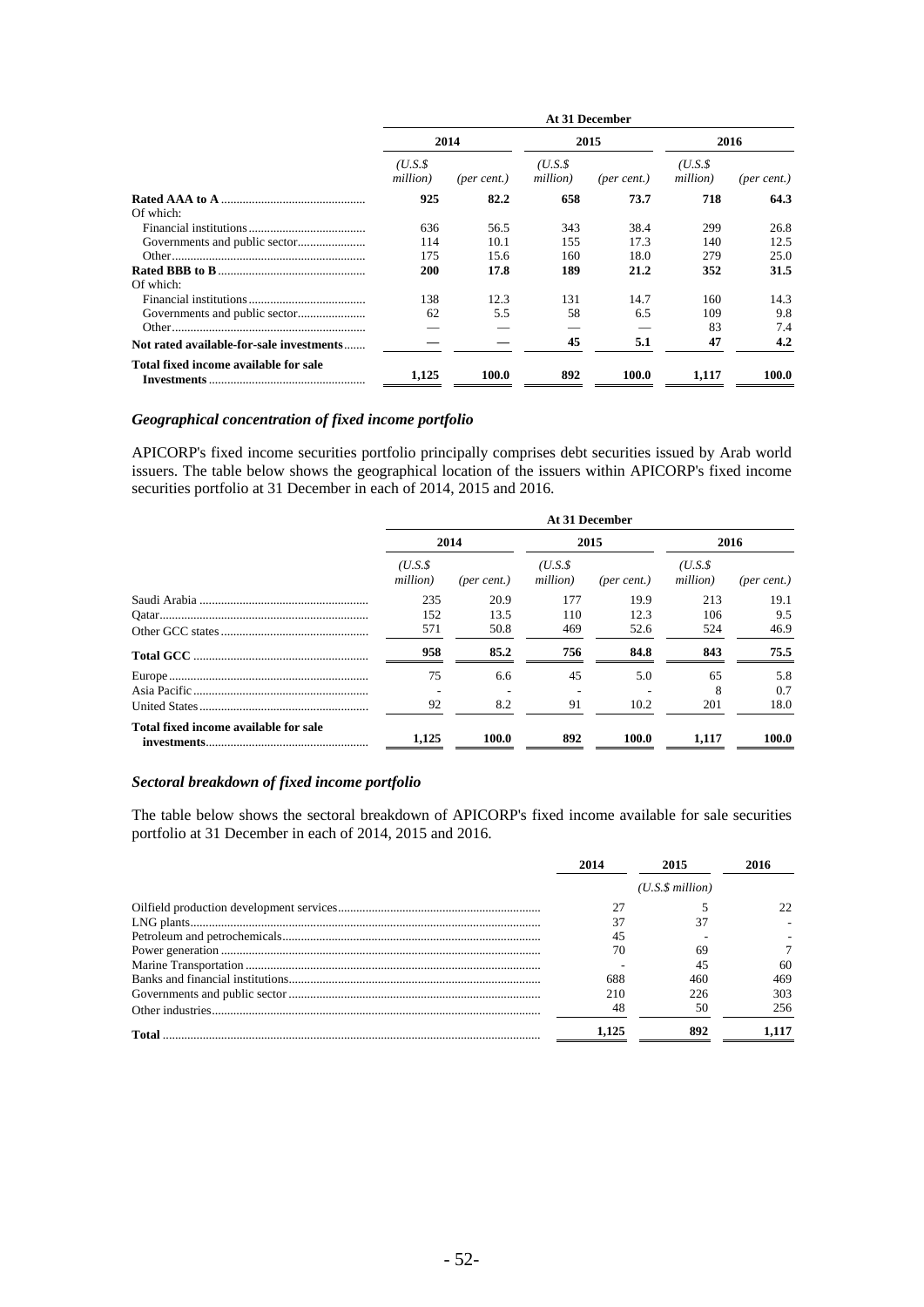#### *Interest rate structure of fixed income portfolio*

The table below shows the weighted average effective interest rates of the Group's fixed income securities portfolio at 31 December in each of 2014, 2015 and 2016.

| At 31 December |      |      |  |
|----------------|------|------|--|
| 2014<br>2015   |      | 2016 |  |
|                |      |      |  |
| 4.59           | 4.85 | 4.60 |  |
| 1.08           | 1.89 | 3.10 |  |

#### *Fair value determination*

All of APICORP's available for sale securities have fair values that are determined using quoted prices on active markets.

### **CAPITAL ADEQUACY**

APICORP's policy is to maintain a strong capital base so as to maintain investor, creditor and market confidence and to sustain its future development of its business. APICORP recognises the need to maintain a balance between the higher returns that might be possible with greater gearing and the advantages and security afforded by a sound capital position. APICORP monitors and manages its capital based on the capital adequacy ratios prescribed by the Basel Committee (Basel II) and also voluntarily complies with certain Basel III requirements. APICORP's capital adequacy at 31 December 2016 based on qualifying capital to total risk weighted exposure was 27.6 per cent.

APICORP's capital adequacy at 31 December 2014, 2015 and 2016 are set out in the table below.

|                                | At 31 December                  |       |       |  |
|--------------------------------|---------------------------------|-------|-------|--|
|                                | 2014                            | 2015  | 2016  |  |
|                                | (U.S.\$ million, except ratios) |       |       |  |
| <b>Risk weighted exposures</b> |                                 |       |       |  |
|                                | 5.147                           | 4.819 | 5.283 |  |
|                                | 275                             | 889   | 964   |  |
|                                | 5,422                           | 5.708 | 6.247 |  |
| Capital adequacy               |                                 |       |       |  |
|                                | 1.313                           | 1.420 | 1.473 |  |
|                                | 251                             | 216   | 249   |  |
|                                | 1.564                           | 1.636 | 1.722 |  |
|                                | 28.8%                           | 28.7% | 27.6% |  |
|                                | 24.2%                           | 24.9% | 23.6% |  |
|                                |                                 |       |       |  |

Notes:

(1) Comprises share capital, legal and general reserves and retained earnings.<br>  $\frac{1}{2}$  Comprises investments fair value reserve and collective impairment allowance.

#### **RELATED PARTIES TRANSACTIONS**

APICORP's principal related parties are its shareholders. Although APICORP does not transact any commercial business directly with the shareholders themselves, it is engaged in financing activities with companies which are either controlled by the shareholder governments or over which they have significant influence. Loans made by APICORP to related parties are made at prevailing market interest rates and are subject to normal commercial negotiation as to terms. The majority of loans to related parties are syndicated, which means that participation and terms are negotiated by a group of arrangers, of which APICORP may, or may not, be a leader. No loans to related parties were written off in 2014, 2015 or 2016.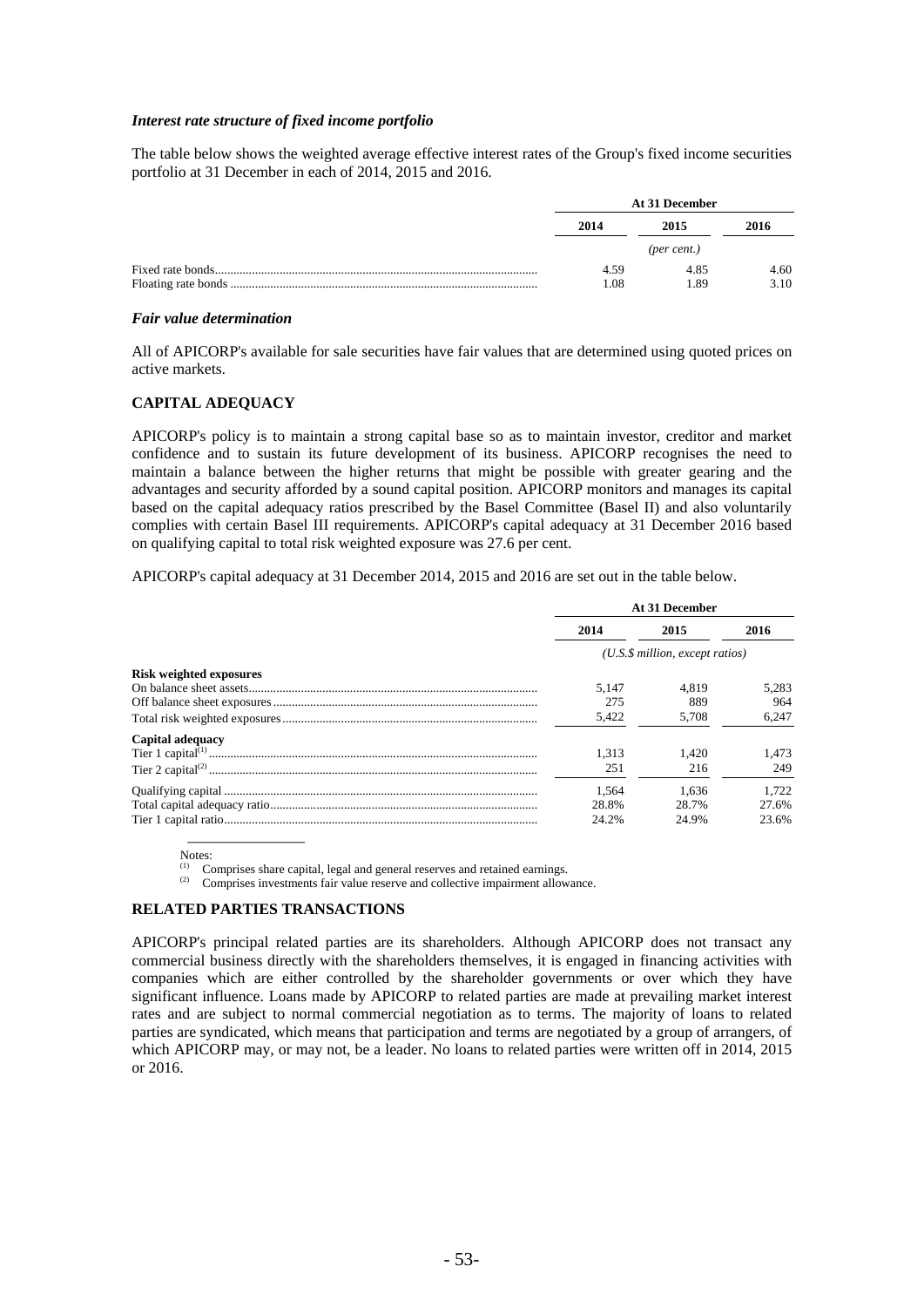The table below summarises APICORP's related party loans, direct equity investments in related parties and deposits from related parties at 31 December in each of 2014, 2015 and 2016.

|                                              | At 31 December |                      |       |
|----------------------------------------------|----------------|----------------------|-------|
|                                              | 2014           | 2015                 | 2016  |
|                                              |                | $(U.S.\$ \$ million) |       |
| Loans to related parties                     |                |                      |       |
|                                              | 1.857          | 1.830                | 2.265 |
|                                              | (22)           | (23)                 | (19)  |
|                                              | (41)           | (41)                 | (46)  |
|                                              | 499            | 445                  | 525   |
| Direct equity investments in related parties |                |                      |       |
|                                              | 866            | 923                  | 987   |
|                                              |                | 95                   | 73    |
|                                              | 19             | 13                   | 11    |
| <b>Deposits</b>                              |                |                      |       |
|                                              | 692            | 997                  | .134  |
|                                              | 106            | 107                  | 109   |

The table below summarises APICORP's interest and dividend income received from, and interest expense paid to, related parties in each of 2014, 2015 and 2016.

|                                              | <b>Year ended 31 December</b> |      |       |  |
|----------------------------------------------|-------------------------------|------|-------|--|
|                                              | 2014                          | 2015 | 2016  |  |
|                                              | $(U.S.\$ \$ million)          |      |       |  |
| Loans to related parties                     |                               |      |       |  |
|                                              | 26                            | 37   | 44    |  |
|                                              |                               | 13   | 6     |  |
|                                              | (8)                           | (5)  | (6)   |  |
| Direct equity investments in related parties |                               |      |       |  |
|                                              | 91                            | 86   | 58.   |  |
| <b>Deposits</b>                              |                               |      |       |  |
|                                              |                               |      | (16). |  |

# **COMPETITION**

APICORP's primary competition is from regional, international and development banks which have recognised expertise in project finance, ship finance, structured commodity finance as well as the financing of energy projects and energy trade in the MENA region. However, in many cases competitors on certain deals are also partners on other deals leading to competitive partnership. APICORP is also increasingly facing competition from local banks in their own jurisdictions which have established expertise in the project financing area and are prepared to support aggressively their national champions and landmark projects. These banks also benefit from the ability to fund themselves with low cost retail deposits in their local currency. This competition directly impacts the ability of APICORP to win advisory and structuring mandates and also affects the pricing of transactions, particularly at times where there is significant market liquidity. This competition may also lead to certain transactions being structured in a more aggressive manner than APICORP considers appropriate in light of the risks involved.

With regard to direct equity investments, APICORP's competition includes investment funds and private equity companies, large family holding companies with growing interest in the oil and gas industry, and energy project developers.

See generally "*Risk Factors—Factors that may affect APICORP's ability to fulfil its obligations under the Notes—APICORP faces significant and increasing competition*".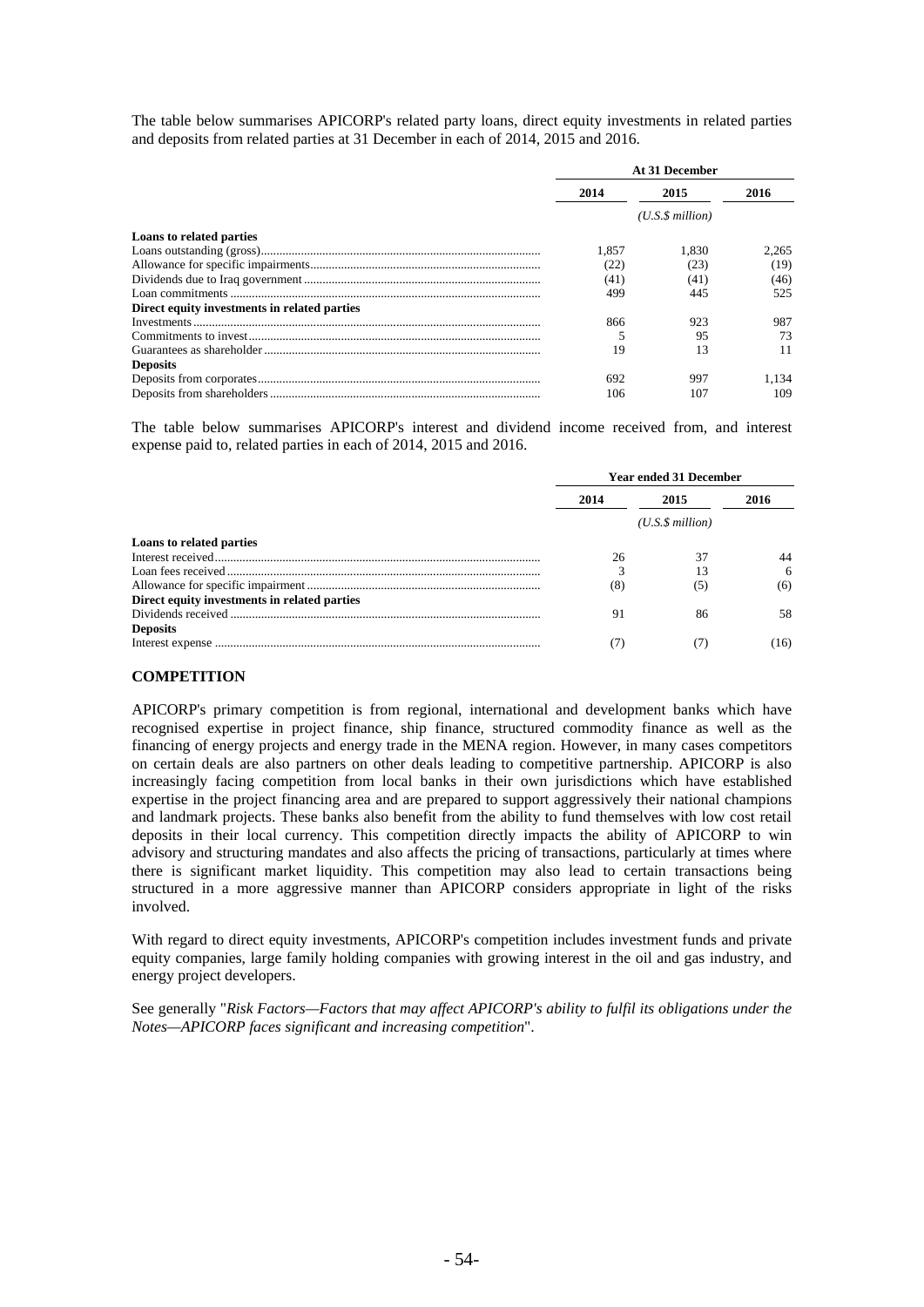# **COMPLIANCE**

APICORP is committed to building and maintaining a culture of ethical behaviour, corporate governance and regulatory compliance. APICORP's compliance function is independent from its business activities. Among other matters, the compliance function is responsible for:

- determining the internal measures and procedures needed to comply with applicable laws, regulations, procedures and internal standards and providing appropriate guidance to employees in this respect;
- monitoring adherence to all applicable laws, regulations, procedures and internal standards either directly or by delegating this responsibility to other clearly identified departments or persons as part of APICORP's internal control process;
- assisting management in ensuring that all activities are conducted in conformity with all applicable requirements; and
- assessing the appropriateness of APICORP's compliance-related guidelines and, where necessary, proposing amendments.

APICORP seeks to ensure that it maintains full compliance with all applicable laws and regulations (including those promulgated by the U.S. Office of Foreign Assets Control, the European Union and the United Nations). APICORP aims to achieve compliance through internal polices, including its compliance charter, which is approved by senior management and the Board.

Effective anti-money laundering ("**AML**") and know your customer ("**KYC**") procedures form a fundamental part of APICORP's internal control regime. APICORP has an AML and KYC policy to assist it in its AML and KYC activities and in combating the financing of terrorism activities ("**CFT**"). This policy follows the AML/KYC/CFT guidelines and rules of the Central Bank of Bahrain, which governs APICORP's Branch in Bahrain. Ongoing KYC, AML and sanctions training is provided to all of APICORP's employees on a regular basis.

### **INTERNAL AUDIT**

APICORP has engaged KPMG to conduct the internal audit of all of its activities. KPMG reports its findings to the Board Audit and Risk Committee.

### **INFORMATION TECHNOLOGY**

APICORP uses IT to support the delivery of its business strategy. APICORP uses market leading software solutions for its financial services and enterprise resource planning to provide services to its business and to respond to new trends in business strategies as they arise. APICORP deals with a range of hardware and software partners as well as outsourcing vendors to achieve its long-term strategic IT vision, which is to ensure that the IT services that it delivers are reliable, secure and business aligned.

APICORP has a data centre with appropriate redundancy levels, high availability and a managed virtualised environment. It has also established a disaster recovery site which is in replication with the main data centre for all mission critical applications.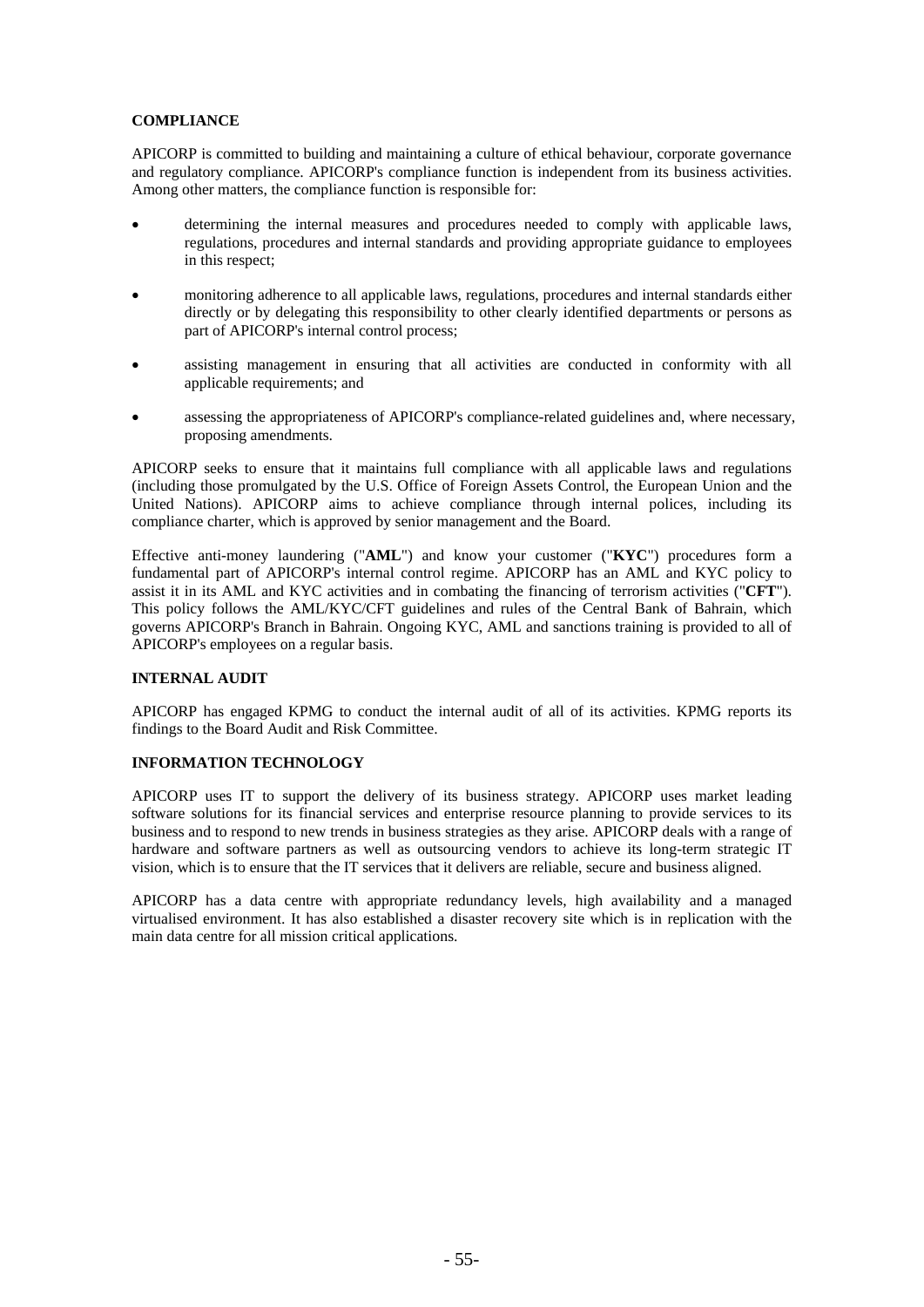#### **RISK MANAGEMENT**

#### **INTRODUCTION**

The role of risk management is to understand, measure and manage risk in all aspects of APICORP's business. APICORP aims to embed a risk management culture in all of its business processes and to ensure that a risk management culture is adopted throughout the organisation. Accordingly, APICORP seeks to continually improve its risk management in line with industry standards and Central Bank of Bahrain guidelines and by investing in the right people and systems.

APICORP's risk management framework is focused on fully integrating enterprise-wide risk management into its operations and culture. The risk management structure covers credit risk, market risk, liquidity risk, operational risk and compliance. APICORP seeks to ensure that risks are proactively identified and managed and it aims to achieve an appropriate balance between risk and return and to minimise potential adverse effects on its financial performance.

APICORP's risk management policies are established to identify and analyse the risks which it faces, to set appropriate risk limits and controls, and to monitor risks and adherence to limits. APICORP's risk management policies and systems are reviewed regularly to reflect changes in market conditions, emerging best practices and the products and services offered. APICORP, through its training and management standards and procedures, aims to develop a disciplined and constructive control environment, in which all employees understand their roles and obligations.

# **FINANCIAL RISK MANAGEMENT OBJECTIVES**

The Board has overall responsibility for the establishment and oversight of APICORP's risk management framework. The Board has established a Board Audit and Risk committee, which is responsible for developing and monitoring APICORP's risk management policies. In addition, the same committee oversees how management monitors compliance with APICORP's risk management policies and procedures, and reviews the adequacy of the risk management framework in relation to the risks faced by APICORP. The Board Audit and Risk committee is assisted in its oversight role by APICORP's internal audit function, which undertakes both regular and *ad hoc* reviews of risk management controls and procedures.

The Risk and ALCO Committee, which is a management level committee, is responsible for developing and monitoring APICORP's risk management policies to maintain effective oversight of the key risks faced. Risk management policies have been established to identify and analyse the risks faced by APICORP; set appropriate risk limits and controls; and monitor risks and adherence to limits. APICORP's risk management policies and systems are reviewed regularly to reflect changes in market conditions and APICORP's activities. APICORP is focusing on integrating risk management functions with its business lines and aims to develop a disciplined and integrated control environment that can optimise its riskreward profile.

For a further discussion of APICORP's Board and management committees, see "*Management and Employees – Management*".

APICORP's Risk Management Department is responsible for ensuring and maintaining effective enterprise-wide risk management, as contained in APICORP's Risk Charter; together with all risk management policies, risk exposure thresholds, rating models and related manuals.

#### **CREDIT RISK MANAGEMENT**

#### **Introduction**

Credit risk is the risk that a borrower or counterparty will be unable or unwilling to meet a commitment that it has entered into with APICORP, causing a financial loss to APICORP. Credit risk principally arises from APICORP's direct and syndicated lending, bank placements and fixed income investments.

Credit evaluation of obligors and counterparties, a robust rating model, consultative approval procedures, transactional strengths and a risk-based pricing methodology help APICORP to manage its credit risk exposures effectively. Policies, procedures and limits have been established to control, monitor and manage all credit risks. APICORP's overall credit exposure is evaluated on an ongoing basis to ensure as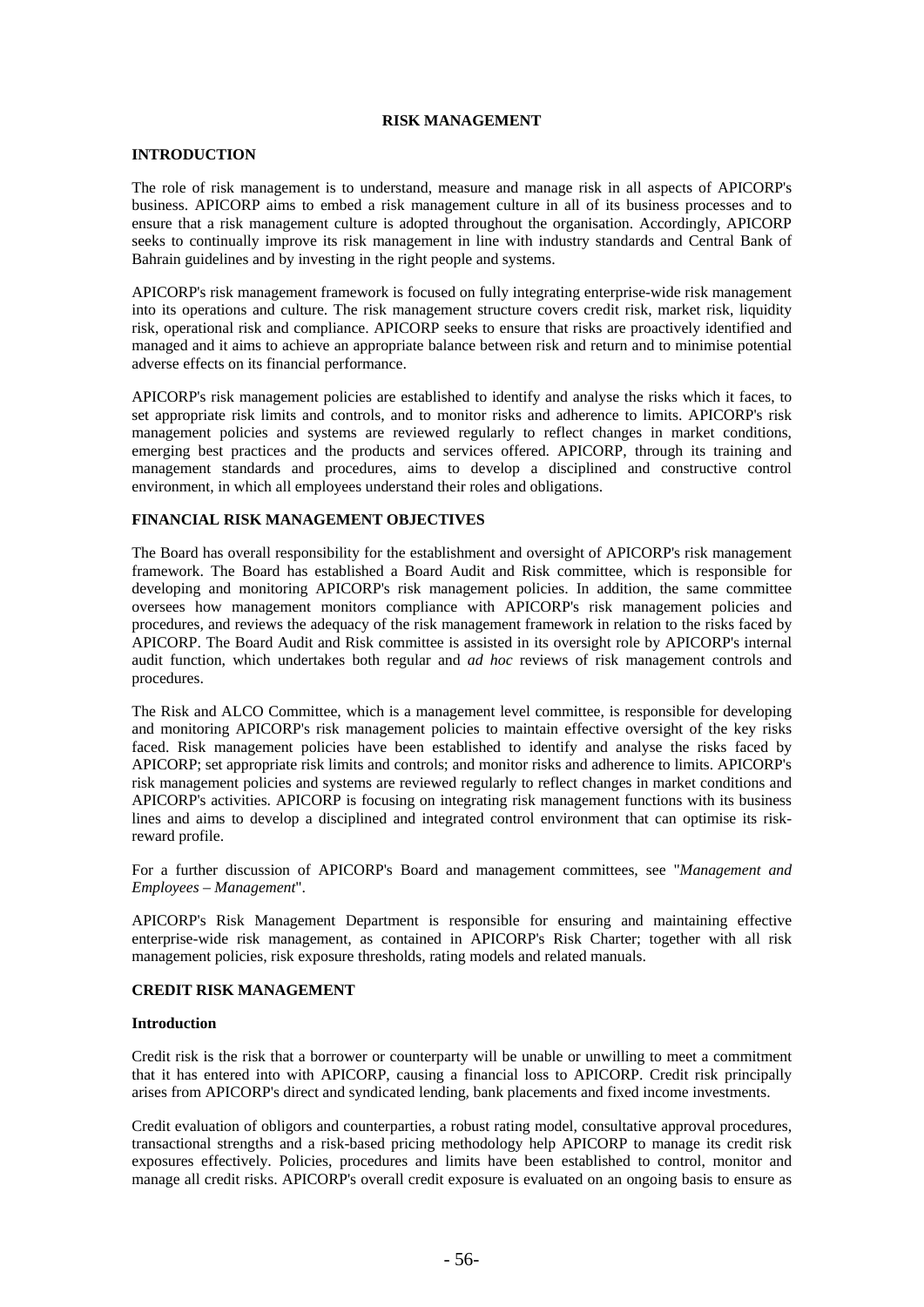broad a diversification of credit risk as is possible, within the constraints of APICORP's mandate. Potential concentrations by country, product, industry sub-sector and risk grade are regularly reviewed to avoid excessive exposure and ensure a broad diversification.

### **Credit approval process**

All of APICORP's credit transactions undergo two levels of review before being proposed for Board approval, with interim approval being granted as a clearance to perform further due diligence. Final approval is only granted after detailed due diligence has been conducted and the results are considered satisfactory.

Applicants for direct credit are required to submit detailed information to APICORP, including relevant background information as well as specific information on their management, business model, major suppliers and customers and bank relationships and limits. In addition, APICORP typically requires audited financial statements for the last three years as well as current year financial information where available. The availability of sovereign guarantees and commitments and export credit agency cover are also key factors in the evaluation of a credit application.

Officers within APICORP's Corporate Finance business line conduct a financial analysis of the applicant, propose an internal credit grade and negotiate the key terms of the proposed facility with the applicant. They also conduct screening checks and undertake site visits. All credit applications are also reviewed independently by APICORP's Risk Management Department. Risk queries are discussed with the transaction team and the queries and their resolution are reflected in the credit application. Reference checks are made through market sources and intermediaries. Where appropriate, specialist consultants may be engaged to undertake technical, financial and/or legal due diligence. Once the credit application has been completed it and the accompanying risk review and any external due diligence reports obtained are submitted to the Credit and Investment Committee for review and approval.

Where APICORP is participating in a syndicated loan, APICORP typically receives and reviews the standard credit package submitted to all potential syndicate participants. APICORP's review process for syndicated loan participations does not materially differ from that for its direct lending.

In each case, once all internal review and validation steps have been completed, the application is submitted to the Credit and Investment Committee, a management level committee which makes an appropriate recommendation to the Board. The Board has the ultimate authority to sanction commitments.

APICORP's treasury activities, including its investments in fixed income securities and its bank placements, are controlled by means of a framework of limits and external credit ratings. Dealing in marketable securities is primarily restricted to GCC countries, the United States and major European stock exchanges. Dealings are only permitted with approved internationally rated banks, brokers and other counterparties. Securities portfolios and investing policies are reviewed from time to time by the Risk and ALCO Committee.

### **Credit rating and measurement**

APICORP's risk rating system is the basis for determining the credit risk of its asset portfolio and, therefore, appropriate asset pricing, the portfolio management strategy and loss provisions and reserves. The risk rating is also a key factor in credit approval.

APICORP's internal rating model considers multiple characteristics, including the strength of project sponsors, the relevant market and industry parameters and technical strengths of the borrower. In addition, transaction characteristics such as the security package, the political and legal environment and the financial strength of the borrower are also considered.

APICORP has adopted a five-tiered asset classification, being "Standard", "Watch List", "Substandard", "Doubtful" and "Loss" and grades its assets under 10 rating categories. Assets within the AAA to C rating band (that is, AAA, AA, A, BBB, BB, B and C) are considered to be performing assets and assets graded DDD, DD or D are considered to be non-performing assets.

APICORP's internal ratings also form the basis for its impairment provisioning in respect of individual assets.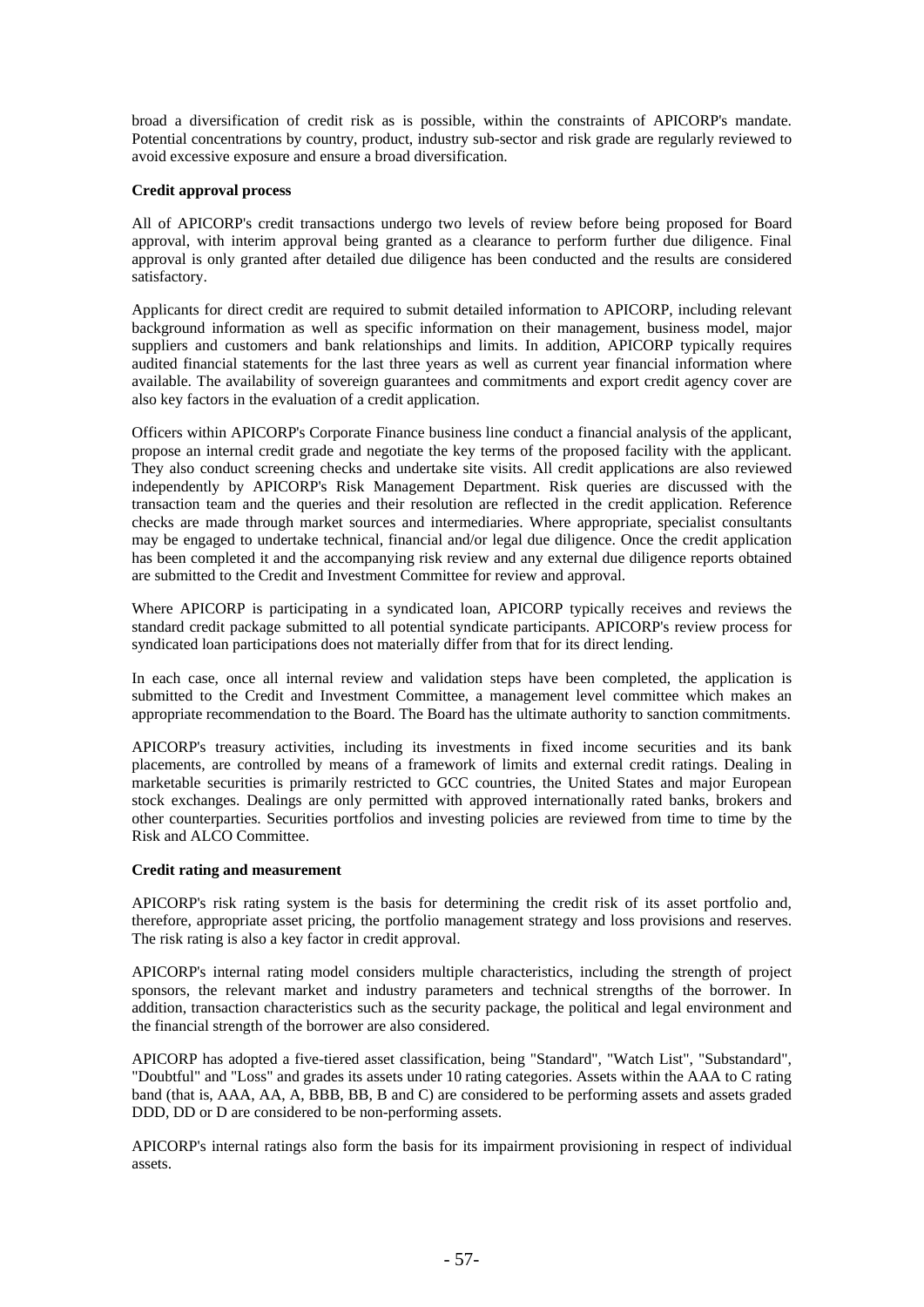The table below summarises APICORP's asset classification and grading model.

| Internal rating | <b>Asset classification</b> | Default indicator                                            | <b>Provision category</b> |
|-----------------|-----------------------------|--------------------------------------------------------------|---------------------------|
|                 | Standard                    | No past due payments                                         | Collective provision      |
|                 | Watch list                  | Past due payments of 90 Collective provision<br>days or less |                           |
|                 | Substandard                 | Past due payment of Specific provision<br>180 days or less   |                           |
|                 | Doubtful                    | Past due payment of Specific provision<br>360 days or less   |                           |
|                 |                             | Past due payment of Specific provision<br>more than 360 days |                           |

APICORP has recently adopted a risk-based pricing mechanism under which the allocation of capital for each loan is based on the loan's internal rating, in accordance with Basel guidance that riskier assets should require more capital. APICORP's loans are priced to derive an acceptable return on capital which means that higher pricing is applied to riskier loans.

### **Credit monitoring**

APICORP monitors its credit exposures on a regular basis as well as any external trends which may impact risk management outcomes. Internal risk management reports, containing information on key variables, portfolio delinquency and impairment performance, are presented to both the Risk and ALCO Committee and the Board Audit and Risk Committee. All exposures are monitored carefully for performance and reviewed formally on an annual basis or earlier. APICORP's policies mandate client visits and monitoring of accounts to make sure that any concerns on the quality of the accounts are addressed proactively.

All non-performing accounts are monitored closely by the Corporate Finance, Finance and Risk Management Departments. These accounts are re-evaluated and remedial actions are agreed and monitored. Remedial actions include, but are not limited to, exposure reduction, security enhancement and exit of the account.

#### **Credit mitigation**

APICORP seeks to mitigate potential credit losses from any given account, customer or portfolio using a range of tools, including taking collateral or guarantees in particular. The reliance that can be placed on these credit mitigation resources is carefully assessed taking into account their legal enforceability, the market value of any collateral and the counterparty risk of any guarantor.

APICORP accepts a range of collateral types, including receivables; fixed assets such as plant and machinery; marketable securities; commodities; bank guarantees; and LCs. Risk mitigation policies control the approval of different collateral types.

APICORP values its collateral in accordance with its risk mitigation policy, which prescribes the frequency of valuation for different collateral types. The valuation frequency is driven by the level of price volatility of each type of collateral and the nature of the underlying product or risk exposure. Collateral held against impaired financings is maintained at fair value.

APICORP also takes out comprehensive non-payment insurance cover for certain exposures in noninvestment grade countries based on transaction credit assessments.

### **LIQUIDITY RISK AND FUNDING MANAGEMENT**

Liquidity risk is the risk that APICORP will encounter difficulty in meeting obligations associated with financial liabilities that are settled by delivering cash or another financial asset. Liquidity risk management ensures that funds are available at all times to meet APICORP's funding requirements.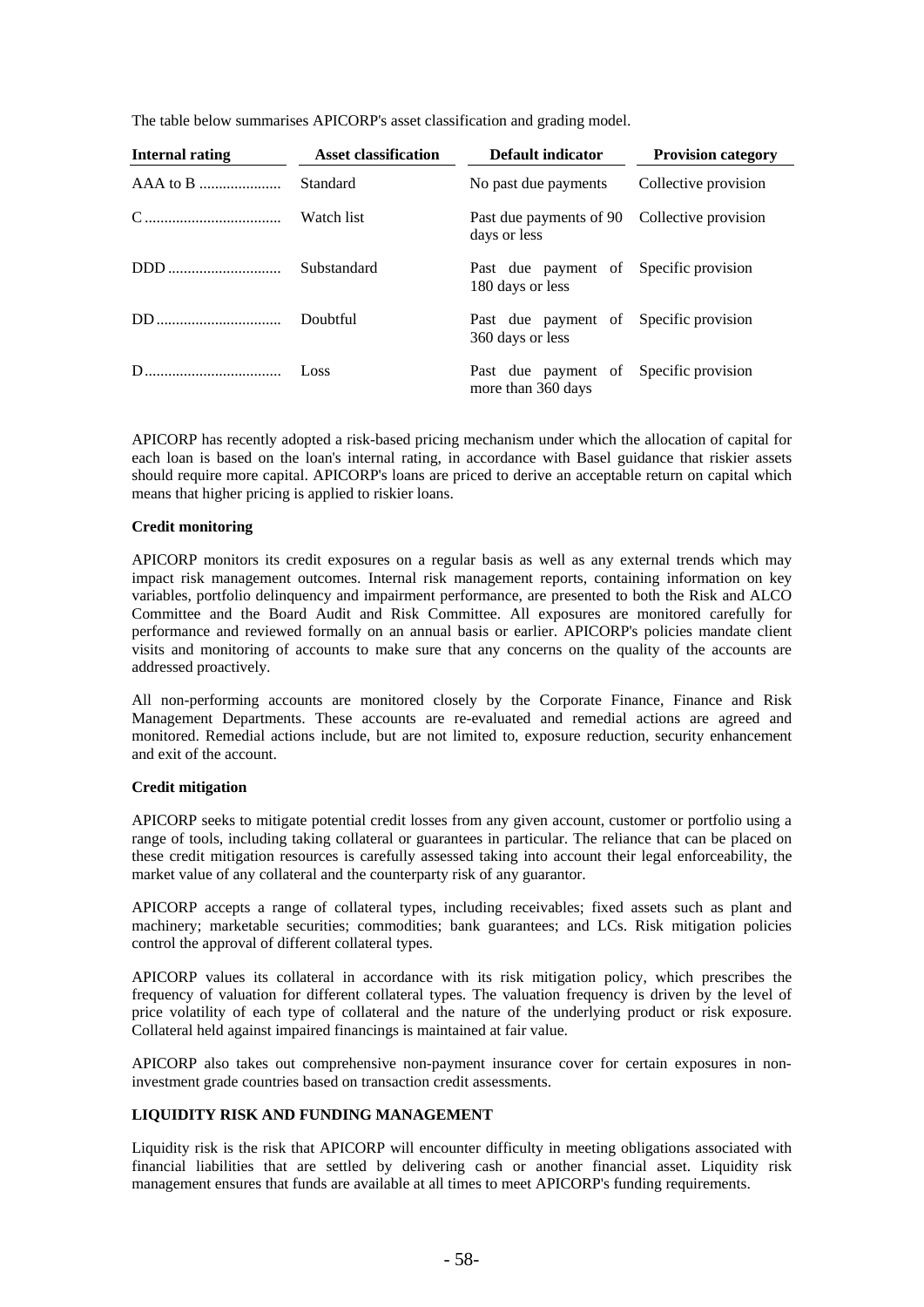APICORP's liquidity management policies are designed to ensure that even under adverse conditions, APICORP has access to adequate funds to meet its obligations, and to service its core investment and lending functions. This is achieved by the application of prudent but flexible controls, which provide security of access to liquidity without undue exposure to increased costs from the liquidation of assets or to bid aggressively for deposits. APICORP seeks to maintain an adequate level of quality liquid assets to continuously support its liquidity needs. Well-diversified sources of funding are also maintained, and liquidity mismatches are monitored and managed on a proactive basis. APICORP adopted a new liquidity risk policy in 2015 in compliance with Basel III guidelines.

As part of liquidity management, APICORP also ensures availability of bank term financing at competitive rates at all times to meet its long-term funding requirements.

APICORP's daily liquidity position is monitored and regular stress testing is conducted under a variety of scenarios covering both normal and more severe market conditions. All of APICORP's liquidity policies are subject to review and approval by the Risk and ALCO Committee. Liquidity controls are provided for an adequately diversified deposit base in terms of maturities and the range of counterparties. APICORP's asset and liability maturity profile, based on estimated repayment terms, is set out in note 27 to the 2016 Financial Statements.

### **MARKET RISK MANAGEMENT**

Market risk is the risk that changes in market factors, such as interest rate, equity prices and foreign exchange rates, will affect APICORP's income or the value of its holdings of financial instruments. The objective of market risk management is to manage and control market risk exposures within acceptable parameters, while optimising the return on risk.

The majority of APICORP's available for sale investments (which are not actively traded) is in debt securities, with the minority in equity-related securities/funds. Treasury activities are controlled by the Risk and ALCO Committee and are also subject to a framework of Board-approved currency, industry and geographical limits and ratings by recognised rating agencies.

The principal risk to which APICORP's non-trading portfolios are exposed is the risk of loss from fluctuations in the future cash flows or fair values of its securities because of a change in market interest rates, foreign exchange rates and/or equity prices.

### **Interest rate risk**

APICORP's syndicated and direct loans and its funding are principally denominated in U.S. dollars and the interest rates for both are typically linked to U.S. dollar LIBOR. APICORP's exposure to interest rate fluctuations on certain financial assets and liabilities is also hedged by entering into interest rate swap agreements.

APICORP's exposure to interest rate risk is restricted by permitting only a limited mismatch between the re-pricing of the main components of its assets and liabilities. The re-pricing profile of APICORP's assets and liabilities at 31 December in each of 2015 and 2016 is set out in note 28 to the 2016 Financial Statements.

The management of interest rate risk against interest rate gap limits is supplemented by monitoring the sensitivity of APICORP's financial assets and liabilities to various standard and non-standard interest rate scenarios. Standard scenarios that are considered on a periodic basis include a 100 basis point parallel fall or rise in all yield curves worldwide. An analysis of the sensitivity of APICORP's statement of income and equity at 31 December in each of 2015 and 2016 to an increase or decrease in market interest rates (assuming no asymmetrical movement in yield curves and a constant statement of financial position) is set out in note 24 to the 2016 Financial Statements.

#### **Currency risk**

Currency risk is minimised by conducting a regular review of exposures to currencies other than the U.S. dollar to ensure that no significant positions are taken which may expose APICORP to undue risks. Currently, APICORP does not trade in foreign exchange. APICORP's net currency exposures at 31 December in each of 2015 and 2016 are set out in note 29 to the 2016 Financial Statements. APICORP's exposures in currencies other than the U.S. dollar are also hedged by entering into forward contracts. An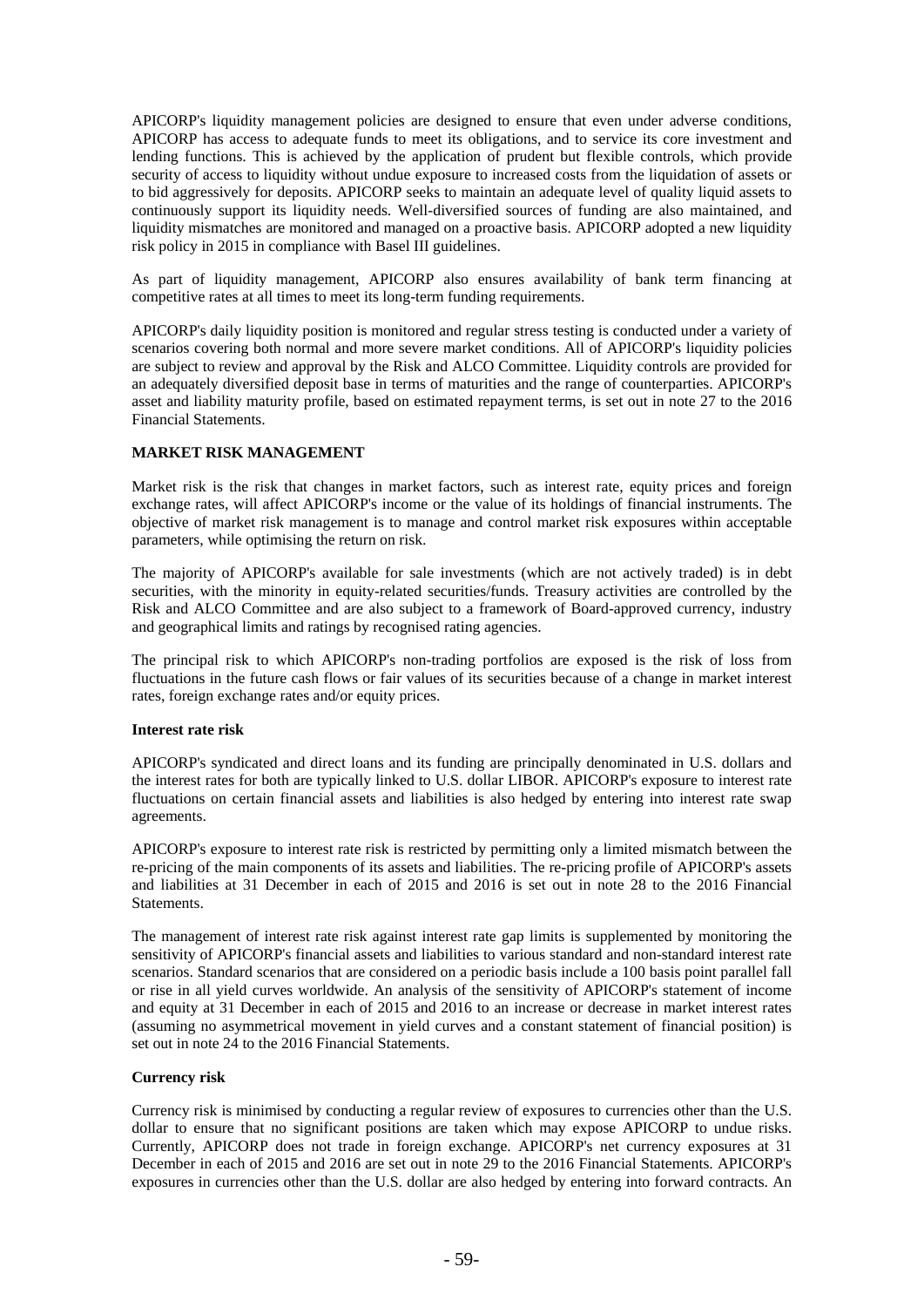analysis of the sensitivity of APICORP's statement of income to a 5 per cent. strengthening or a 5 per cent. weakening of U.S. dollar against major un-pegged foreign currencies at 31 December in each of 2015 and 2016 is set out in note 24 to the 2016 Financial Statements.

### **Equity price risk**

Equity price risk is the risk that APICORP's quoted equity investments will depreciate in value due to movements in their quoted equity prices. The Risk and ALCO Committee is responsible for managing equity price risk. Periodic listed equity price movements are reviewed by executive management and the Risk and ALCO Committee. APICORP considers that it has an insignificant exposure to listed equities.

### **OPERATIONAL RISK**

Operational risk is the risk of unexpected losses resulting from inadequate or failed internal controls or procedures, systems failures, fraud, business interruption, compliance breaches, human error, management failure or inadequate staffing. A framework and methodology has been developed to identify and control APICORP's operational risks. While operational risk cannot be entirely eliminated, it is managed and mitigated by ensuring that the appropriate infrastructure, controls, systems, procedures, and trained and competent people are in place. APICORP's internal audit function makes regular, independent appraisals of the control environment in all identified risk areas. Adequately tested contingency arrangements are also in place to support operations in the event of a range of possible disaster scenarios and, as part of its overall business continuity planning, APICORP intends shortly to introduce crisis management communication guidelines to ensure that all appropriate initial steps are taken in relation to both internal and external stakeholders, such as customers, employees, regulators and counterparties, in the event of a crisis. In addition, an incident management system has been developed to report, assess and control operational risks across the organisation.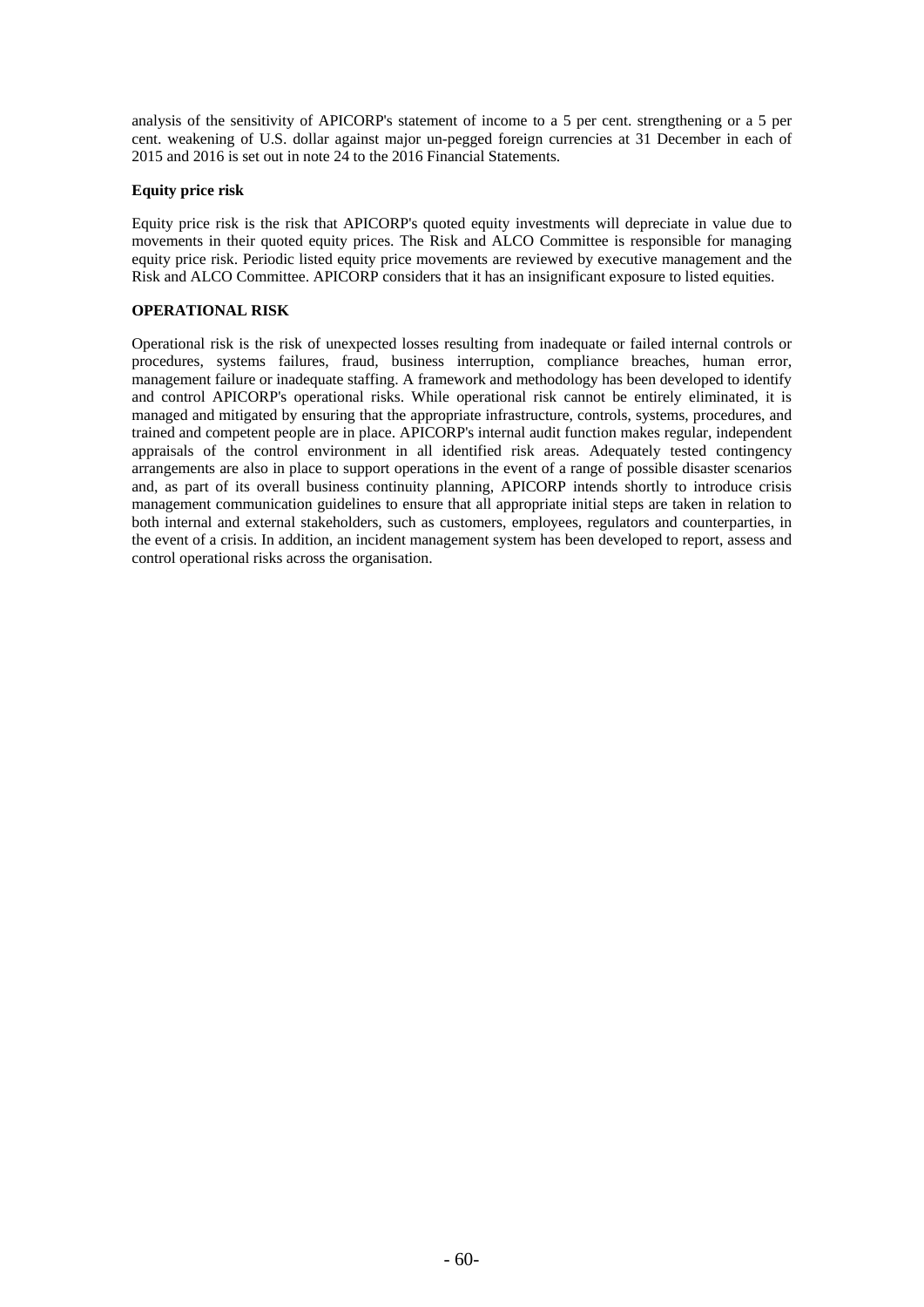### **MANAGEMENT AND EMPLOYEES**

#### **MANAGEMENT**

#### **Introduction**

APICORP's governing bodies include the General Assembly, the Board and its committees and the Office of the Chief Executive and General Manager. The Chief Executive and General Manager, appointed by the Board, is responsible for all the activities of APICORP under the supervision of the Board. The Chief Executive and General Manager is assisted by the Deputy Chief Executive and General Manager.

#### **The Board**

 $\overline{\phantom{a}}$  , which is a set of the set of the set of the set of the set of the set of the set of the set of the set of the set of the set of the set of the set of the set of the set of the set of the set of the set of th

APICORP's Board comprises one director appointed by each of the OAPEC Member States. The Board elects its chairman. Membership of the Board is for a term of four years and may be renewed for any number of successive terms. The Board meets once every three months.

The members of the current Board are listed below. Members of the Board represent their respective country's interest in APICORP and, as shown in the table below, most Board members are in current leadership positions in their countries.

| <b>Name</b>                        | Title              | <b>Principal occupation outside</b><br><b>APICORP</b>                            | <b>Member State*</b> |
|------------------------------------|--------------------|----------------------------------------------------------------------------------|----------------------|
| Dr. Aabed bin Abdulla Al-          | Chairman           | Deputy Minister for Companies<br>Affairs, Ministry of Petroleum &<br>Minerals    | Saudi Arabia         |
| Mr. Khaled Amr Al-Gunsel           | Deputy<br>Chairman | General Manager, Libyan Arab<br>Foreign Investment Company                       | Libya                |
| ENG.<br>Sherin<br>Ahmed<br>Mohamed | Member             | Undersecretary for Planning and<br>Technical Follow-up, Ministry of<br>Petroleum | Egypt                |
| Hamed Al-<br>Dr.<br>Matar          | Member             | Undersecretary, Ministry of Energy                                               | <b>UAE</b>           |
| Shaikh Talal Naser A. Al-          | Member             | Assistant Undersecretary for<br>Administration & Finance, Ministry<br>of Oil     | Kuwait               |
| Husam Hussein Wali                 | Member             | General Manager, South Refineries<br>Company                                     | Iraq                 |
| Mr. Ebrahim Ahmad Al-              | Member             | Manager, Management Accounting,<br>Qatar Petroleum                               | Qatar                |
| Mr. Farid Baka                     | Member             | General Manager for Budget,<br>Ministry of Finance                               | Algeria              |
| Mr. Mahmood Hashim Al-             | Member             | Chief Executive Officer, Bahrain<br>Mumtalakat Holding Company                   | Bahrain              |

Due to the current political situation in Syria, no representative from Syria is assigned to APICORP's Board at the date of this Prospectus.

The address of each Board member is the registered office of APICORP at Dammam Coastal Road, Al Rakkah, Dammam, Saudi Arabia. There are no potential conflicts of interest between the private interests or other duties of the directors listed above and their duties to APICORP.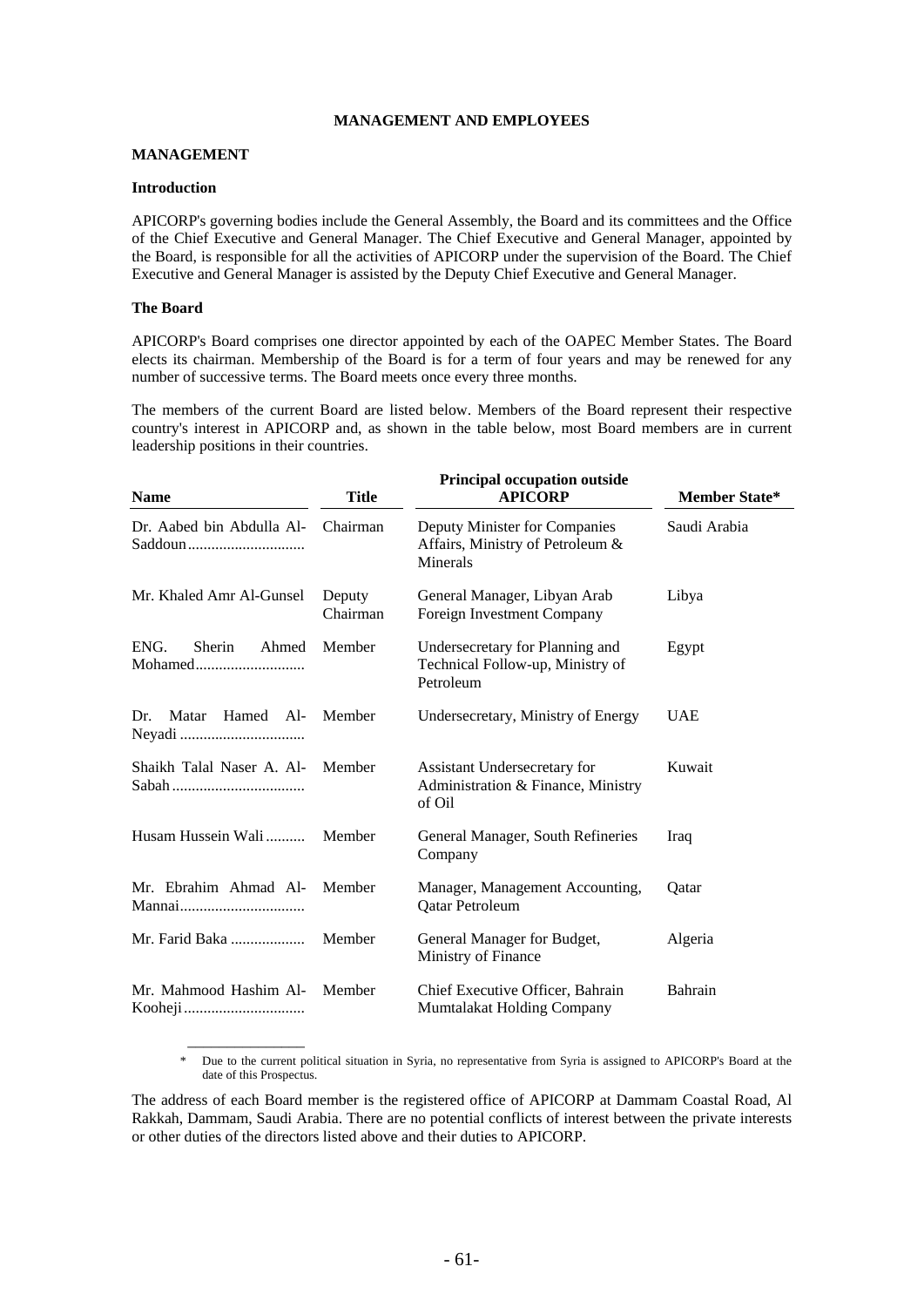# *Board committees*

APICORP has two Board level committees which are the Audit and Risk Committee and the Remuneration and Nomination Committee.

# *The Audit and Risk Committee*

The Audit and Risk Committee oversees APICORP's financial activities, internal control, corporate governance and risk governance. The Committee is responsible for oversight of APICORP's:

- financial activities and reporting system;
- internal controls and risk management framework;
- audit functions; and
- legal and compliance requirements.

The Audit and Risk Committee comprises Shaikh Talal Nasser A. Al-Sabah as Chairman, Dr. Matar Hamed Al-Neyadi (as Deputy Chairman) and Mr. Farid Baka and Mr. Ebrahim Ahmad Al-Mannai (as members).

#### *The Remuneration and Nomination Committee*

The Remuneration and Nomination Committee has oversight responsibility relating to employee compensation and benefits. The Committee is responsible for:

- recommending appropriate remuneration and reward policies to the Board; and
- ensuring that human resources policies and practices are in line with applicable laws and regulations.

The Remuneration and Nomination Committee comprises Dr. Aabed bin Abdulla Al-Saddoun (as Chairman), Mr. Khaled Amr Al-Gunsel (as Deputy Chairman) and Shaikh Talal Naser A. Al-Sabah, Mr. Mahmood Hashim Al-Kooheji and Mr. Ebrahim Ahmad Al-Mannai (as members).

# *Senior management*

The members of APICORP's senior management team are:

| Name                    | Title                                                     |
|-------------------------|-----------------------------------------------------------|
|                         | Chief Executive and General Manager                       |
|                         | Head of Corporate Strategy and Acting Head of Investments |
|                         | Head of Corporate Finance                                 |
|                         | Head of T&CM                                              |
| Mr. Mohammed Suba'a     | Acting Head of Finance                                    |
|                         | Head of Legal & Board Secretary                           |
|                         | Head of Risk Management & Compliance                      |
| Mr. Mohammed Al-Mubarak | <b>Head of Operations</b>                                 |
|                         | Head of Human Resources & Corporate Services              |
| Mr. Mujtaba Al-Nedham   | Acting Head of IT                                         |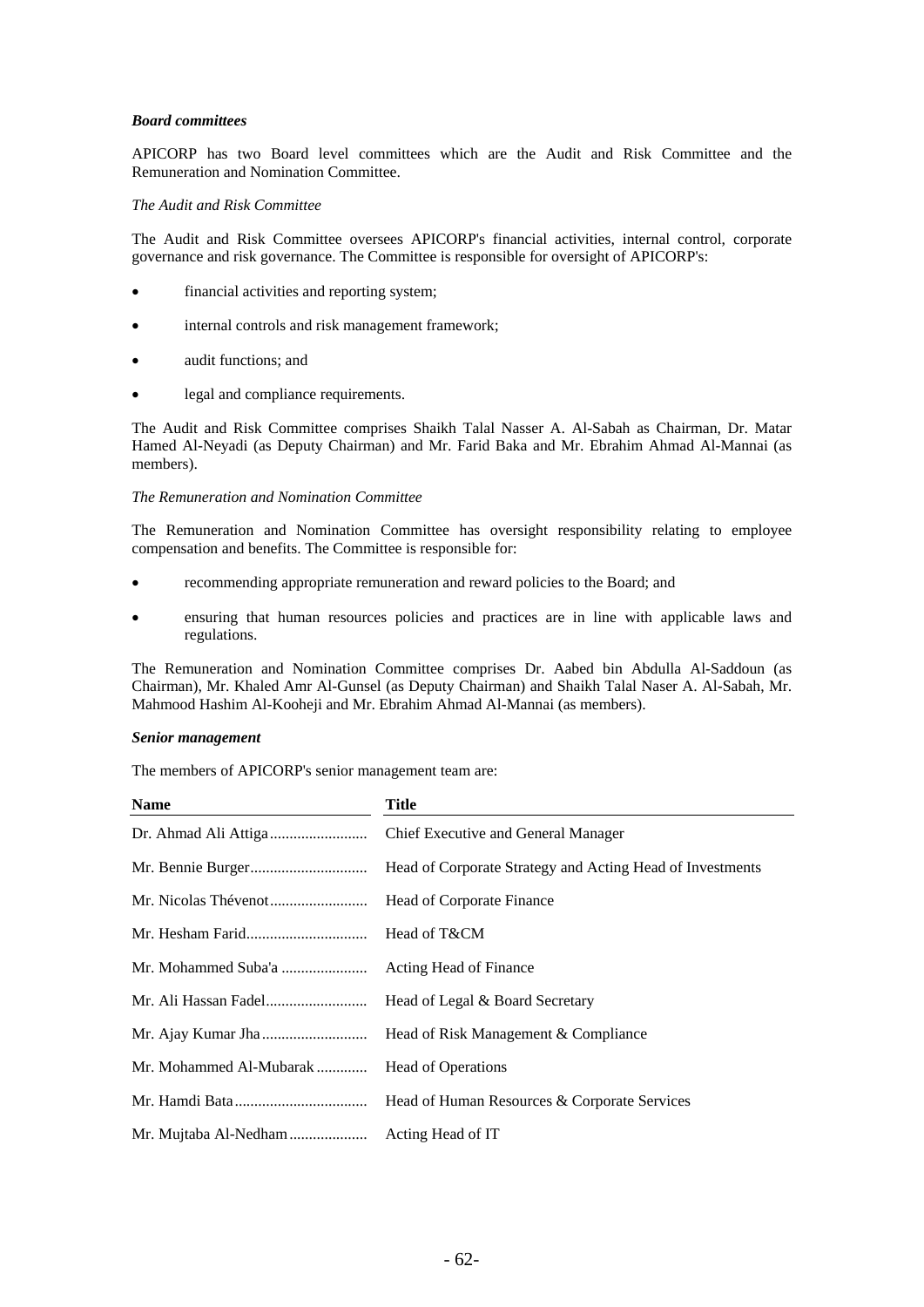The address of each member of senior management is the registered office of APICORP at Dammam Coastal Road, Al Rakkah, Dammam, Saudi Arabia. There are no potential conflicts of interest between the private interests or other duties of the members of senior management listed above and their duties to APICORP.

*Dr. Ahmed Ali Attiga* (Chief Executive and General Manager)

Dr. Attiga's career and experience span over 25 years in investment management, development finance, private equity, research and teaching. He has served at the Board of Executive Directors of the World Bank Group in Washington, D.C. as well as a Manager of a Private Equity fund for the State of Wisconsin in the United States of America. He also advised PIF on privatisation and restructuring strategies. In his early career, he held teaching and research positions at the University of Wisconsin-Madison and the Kuwait Institute for Scientific Research. He joined APICORP in April 2017.

Dr. Attiga is a board member of the Emirates Development Bank and has served on the Royal International Commission to evaluate Jordan's Privatization Program. He is a Trustee of the Al-Aman Fund for the Future of Orphans, chaired by Her Majesty Queen Rania Al-Abduallah, and a member of the Arab Thought Forum among many other various professional affiliations.

Dr. Attiga, holds three graduate degrees from the University of Wisconsin-Madison: a Ph.D. in Finance & Development, an MBA, and an M.S. in International Economies. He obtained his B.A. in Economics (*Summa cum laude*) from Kuwait University.

*Mr. Bennie Burger* (Head of Corporate Strategy and Acting Head of Investments)

Mr. Burger has 25 years' experience in the financial services industry. He previously held a wide range of roles at The Standard Bank (at various times between 1990 and 2007), most recently as Regional Director: Corporate and Investment Banking for Southern Africa and Sector Head for Construction and Infrastructure. Between 1998 and 1999 he was a Team Leader: Commercial Banking at BOE Bank and between 1999 and 2001 he was Associate Director: Corporate Banking at PSG Investment Bank. Between 2008 and 2012 he held various roles at Al Rajhi Bank and Al Rajhi Capital, most recently as Director and Head of Investment Banking between 2010 and 2012. Between 2013 and 2014 he was Chief Financial Officer at Algihaz Holding in Saudi Arabia. He joined APICORP in 2014.

Mr. Burger has Bachelor degrees in Agricultural and Business Economics and Business Administration and a Masters degree in Business Administration from the University of Stellenbosch and the University of Stellenbosch Business School.

# *Mr. Nicolas Thévenot* (Head of Corporate Finance)

Mr. Thévenot has 24 years' experience in the financial services industry. He has previously worked at Credit Agricole Indosuez in a range of roles between 1992 and 2000, most recently as Vice President-Asset Based Finance/MENA (between 1998 and 2000). He joined APICORP in 2000 as head of the business group for North Africa and the Mediterranean basin in the department that handles the project finance, financial advisory and trade finance activities of APICORP (**"P&TF"**). In October 2004, he was appointed head of P&TF.

Mr. Thévenot has a Bachelor's degree and a Master's degree in Public Administration and Economics from l'Institut d'Etudes Politiques de Paris and a post graduate diploma in International Economics from the same institution.

# *Mr. Hesham Farid* (Head of T&CM)

Mr. Farid has 31 years' experience in the financial services industry. He has previously been a credit officer at Misr Iran Development Bank (between 1984 and 1985) and he subsequently worked in a range of roles at Arab International Bank until 1996, most recently as Head of Fixed Income Investments (between 1990 and 1996). He joined APICORP in 1996. He was promoted to Acting Executive Vice President – Treasury & Capital Markets Department in 2009 and assumed his current position in June 2010.

Mr. Farid has a Bachelor's degree and a Master's degree in Business Administration, both from The American University in Cairo.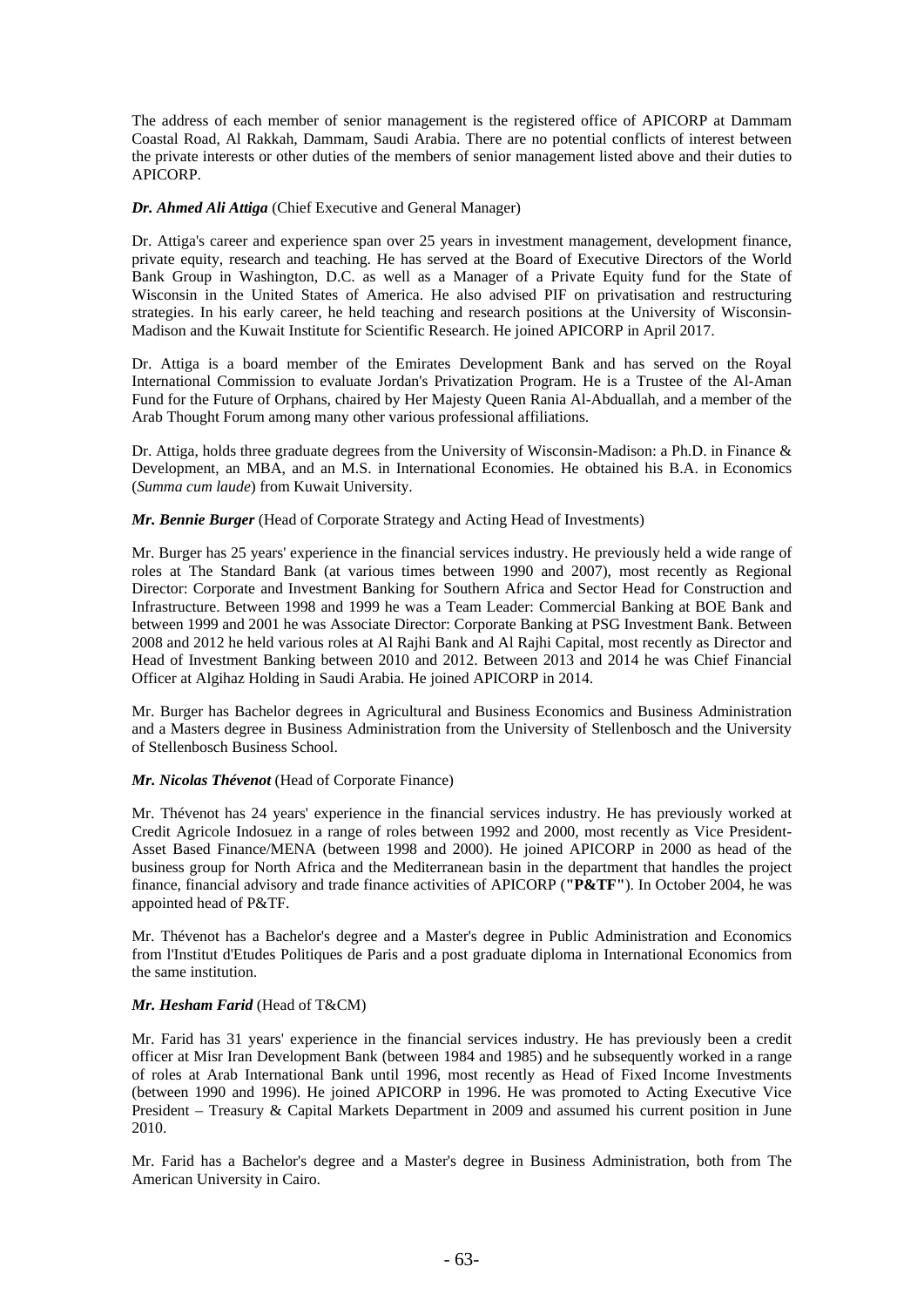# *Mr. Mohammed Suba'a* (Acting Head of Finance)

Mr. Mohammed Suba'a has 23 years' experience in the financial services industry. Prior to joining APICORP, he worked as Assistant Manager in the Finance Department of Al- Bank Al Saudi Al Fransi. He joined APICORP in 1994 as Syndicated Loans Officer. Since 2000, he has worked as Financial Accounting Manager and, in January 2017, he assumed his current position as Acting Head of Finance.

Mr. Suba'a has a Bachelor's degree in Science in Accounting from King Fahad University of Petroleum and Minerals, Dhahran, Saudi Arabia. In addition, he holds an Executive Master of Business Administrations from the University of Bahrain and has completed a post graduate diploma in International Financial Reporting Standards from Ernst and Young Co.

# *Mr. Ali Hassan Fadel* (Head of Legal & Board Secretary)

Mr. Fadel is a Solicitor of the Supreme Court of England and Wales. He is also a Certified Compliance Officer of the American Academy of Financial Management. Mr. Fadel practiced as an Advocate in Sudan between 1984 and 1993. He subsequently studied in London between 1994 and 1998 where he qualified as a Solicitor and he practiced as a Solicitor in London between 1999 and 2005. He joined APICORP in 2005.

Mr. Fadel graduated from the University of Khartoum with a Bachelor's degree in Law. Mr. Fadel also has a Master's degree in Commercial Law from the Queen Mary & Westfield College of the University of London and post graduate diplomas in English Law (Common Professional Examination) and in Legal Practice (Legal Practice Course) from the London Guildhall University.

# *Mr. Ajay Kumar Jha* (Head of Risk Management & Compliance)

Mr. Jha has around 20 years' experience in the financial services industry. He has previously worked in a range of roles as follows: Loan Officer at TATA Finance Limited (1997 to 1999); Branch Manager at GE Capital, Indore (1999 to 2000); Regional Business Head, Mortgages at ICICI Bank, Kolkata (2001 to 2004); Assistant Vice President, Retail Banking at Citibank (2004 to 2008); Head-Credit & Risk Practice at Accenture (2008), Head of Risk at Amlak International Finance for Real Estate (2008 to 2009) and Head of Risk at Al Rahji Capital (2009 to 2014). He joined APICORP in 2014.

Mr. Jha has a Bachelors' degree in Chemistry from Delhi University and a Masters degree in Business Administration from the Institute of Management Studies, Indore, India.

# *Mr. Mohammed Al-Mubarak* (Head of Operations)

Mr. Al-Mubarak has over 21 years' experience in the financial services industry. He previously worked at Banque Saudi Fransi between 1994 and 1998 in a range of roles, most recently as the Head of Nostro Cash Management in the Treasury Operations Department. He joined APICORP in 1998 and assumed his current position in 2010.

Mr. Al-Mubarak has an MBA degree from the University of Bahrain and a Bachelor's degree in Management from King Fahd University of Petroleum and Minerals, Saudi Arabia.

#### *Mr. Hamdi Bata* (Head of Human Resources & Corporate Services)

Mr. Bata has around 13 years' experience in human resources. He previously worked at La Roche College, Pittsburg, USA (between 2003 and 2009), most recently as Director of Academic Support (2006 to 2009), as a Managing Consultant for the Hay Group (between 2010 and 2013) and Head of Shared Services and Organisational Transformation at Castrol (between 2013 and 2015). He joined APICORP in 2015.

Mr. Bata has a Bachelor's degree in International Management and Information Systems and a Master's degree in Human Resource Management – Organisational Development & Change, both from La Roche College.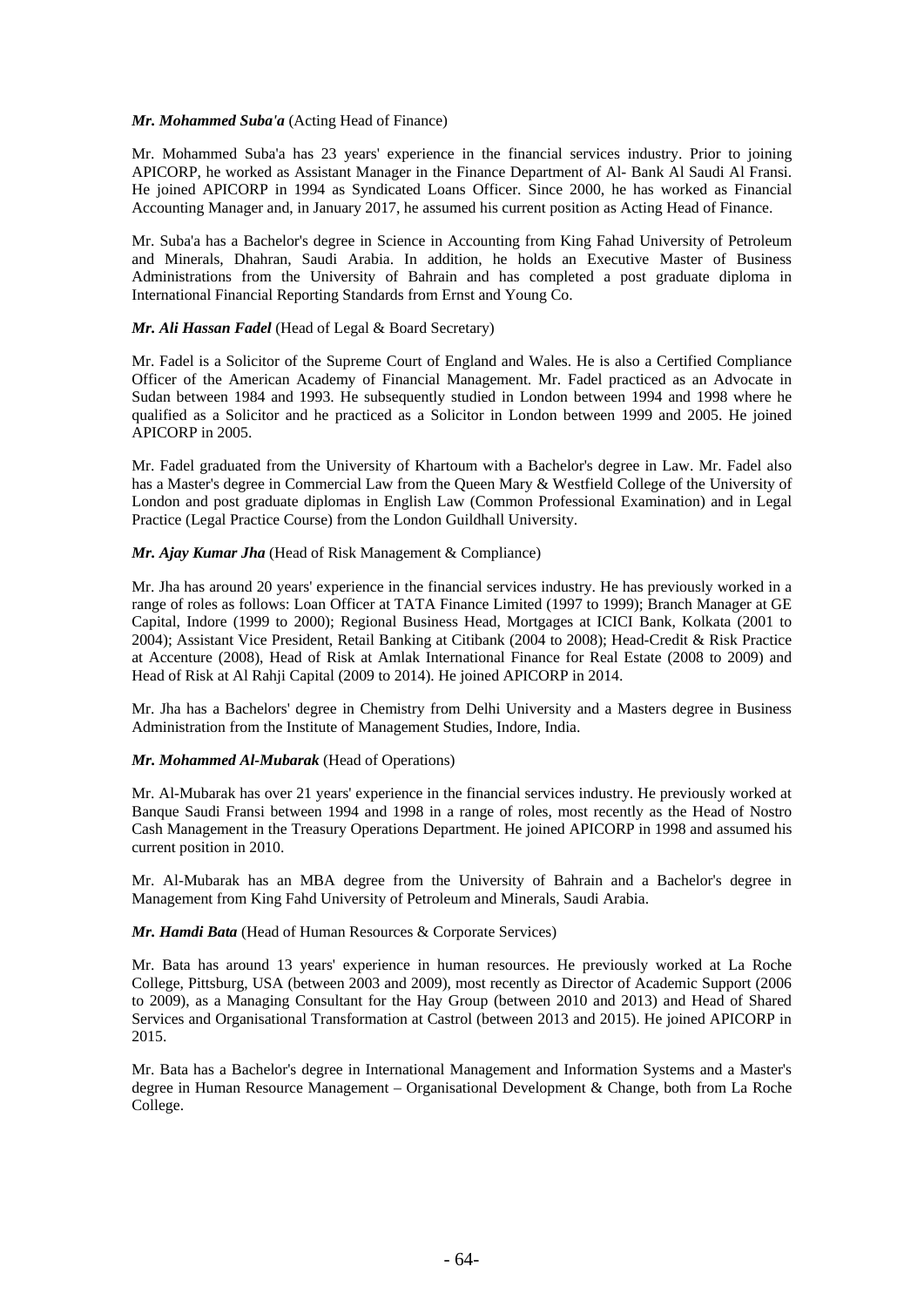# *Mr. Mujtaba Al-Nedham* (Acting Head of Information Technology)

Mr. Mujtaba has more than 12 years' experience in the IT Banking Sector relating to applications, business development and infrastructure. He previously worked at Riyad Bank for a period of two years in a variety of roles on a development project for the bank. He joined APICORP in 2007 as System Analyst. In November 2016, he assumed his current position as Acting Head of Information Technology.

Mr. Mujtaba has a Bachelor's degree in Computer Science from King Fahad University of Petroleum and Minerals in Dahran, Saudi Arabia.

#### *Management committees*

APICORP has four management level committees.

#### *Executive Management Committee*

The Executive Management Committee's responsibilities include:

- reviewing and recommending APICORP's corporate strategy, annual budget, business plan, human resource policy and corporate governance policy;
- periodically reviewing APICORP's financial performance against its approved plan; and
- managing dispute solutions, crisis situations and key reputational risk events.

The Executive Management Committee comprises the Chief Executive and General Manager (as Chairman), the Deputy Chief Executive and General Manager, the Head of T&CM, the Head of Investments, the Head of Corporate Finance, the Head of Finance, the Head of Corporate Strategy, the Head of Risk Management & Compliance, the Head of Legal, the Head of IT, the Head of Operations, the Head of Energy Research and the Head of Human Resources & Corporate Services.

The committee met on a monthly basis during 2016.

#### *Credit and Investment Committee*

The Credit and Investment Committee's responsibilities include:

- reviewing and recommending new debt-related transactions, equity investment proposals, and direct investments and exit guidelines to the Board;
- reviewing renewals and extensions of existing credit facilities and non-performing credit facilities;
- ensuring compliance with credit policies and procedures, and direct investments and exit guidelines; and
- reviewing joint ventures, feasibility studies and due diligence reports.

The Credit and Investment Committee comprises the Chief Executive and General Manager (as Chairman), the Deputy Chief Executive and General Manager, the Head of Finance, the Head of T&CM, the Head of Corporate Finance, the Head of Investments, the Head of Corporate Strategy, the Head of Risk Management & Compliance and the Head of Energy Research.

The committee met more than 20 times in 2016.

# *The Risk and ALCO Committee*

The Risk and ALCO Committee's responsibilities include:

 reviewing APICORP's funding strategy, external rating, asset and liability composition and maturity profile, capital structure, pricing policies and various financial ratios, including capital adequacy and cost of funding;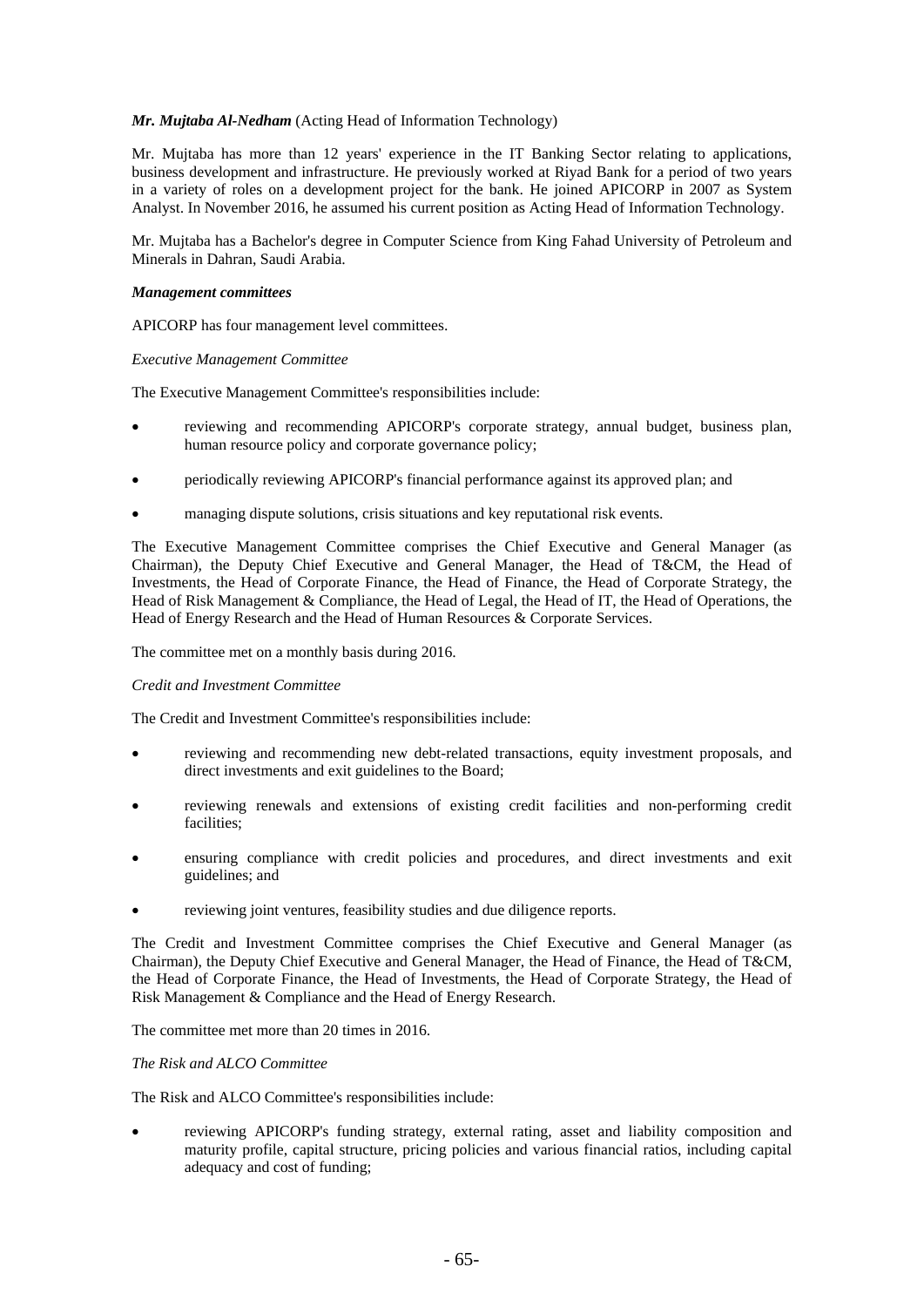- reviewing and recommending risk management policies and procedures, internal rating models, asset liability management policy, liquidity policy and liquidity contingency policy and plan;
- recommending and reporting key risk parameters and positions to the Board Audit and Risk Committee;
- monitoring and reviewing all aspects of regulatory and legal compliance;
- performing oversight of market, interest and foreign exchange risks; and
- monitoring APICORP's liquidity position.

The Risk and ALCO Committee comprises the Chief Executive and General Manager (as Chairman), the Deputy Chief Executive and General Manager, the Head of Corporate Strategy, the Head of Investments, the Head of Corporate Finance, the Head of T&CM, the Head of Risk Management & Compliance and the Head of Finance.

The committee met seven times in 2016.

# *Tender and Bid Committee*

The Tender and Bid Committee's responsibilities include:

- approving and awarding contracts within its approved budget and authority;
- reviewing and recommending tender and bid policies and procedures, including the vendor selection process;
- ensuring the development of clear guidelines for bidders;
- ensuring that ethical practices are followed and recorded; and
- facilitating purchase decisions within its authority.

The Tender and Bid Committee comprises the Head of T&CM (as Chairman), the Head of Finance, the Head of Risk Management & Compliance and the Head of Strategy.

The committee met 10 times in 2016.

# **EMPLOYEES**

At 31 December 2016, APICORP had 112 full time employees, compared with 118 at 31 December 2015 and 126 at 31 December 2014. APICORP embraces diversity and there are 18 different nationalities among its employees.

APICORP is a performance-driven organisation and this is reflected in its reward philosophy which links performance to rewards. APICORP pays competitive rates of remuneration and seeks to match best pay practices in the GCC markets. APICORP offers its employees a wide range of benefits, including housing and transportation allowances and annual air flight tickets to and from their countries of origin for employees and their families on a yearly basis. It also offers relocation packages, subscription allocations, premium health coverage, life insurance and different work life balance programmes. It pays employeedifferentiated bonuses in accordance with performance scorecards, as well as paying above market average end of service benefits. APICORP also provides a comprehensive training and development programme for all its employees. APICORP completed 68 days of training in 2016.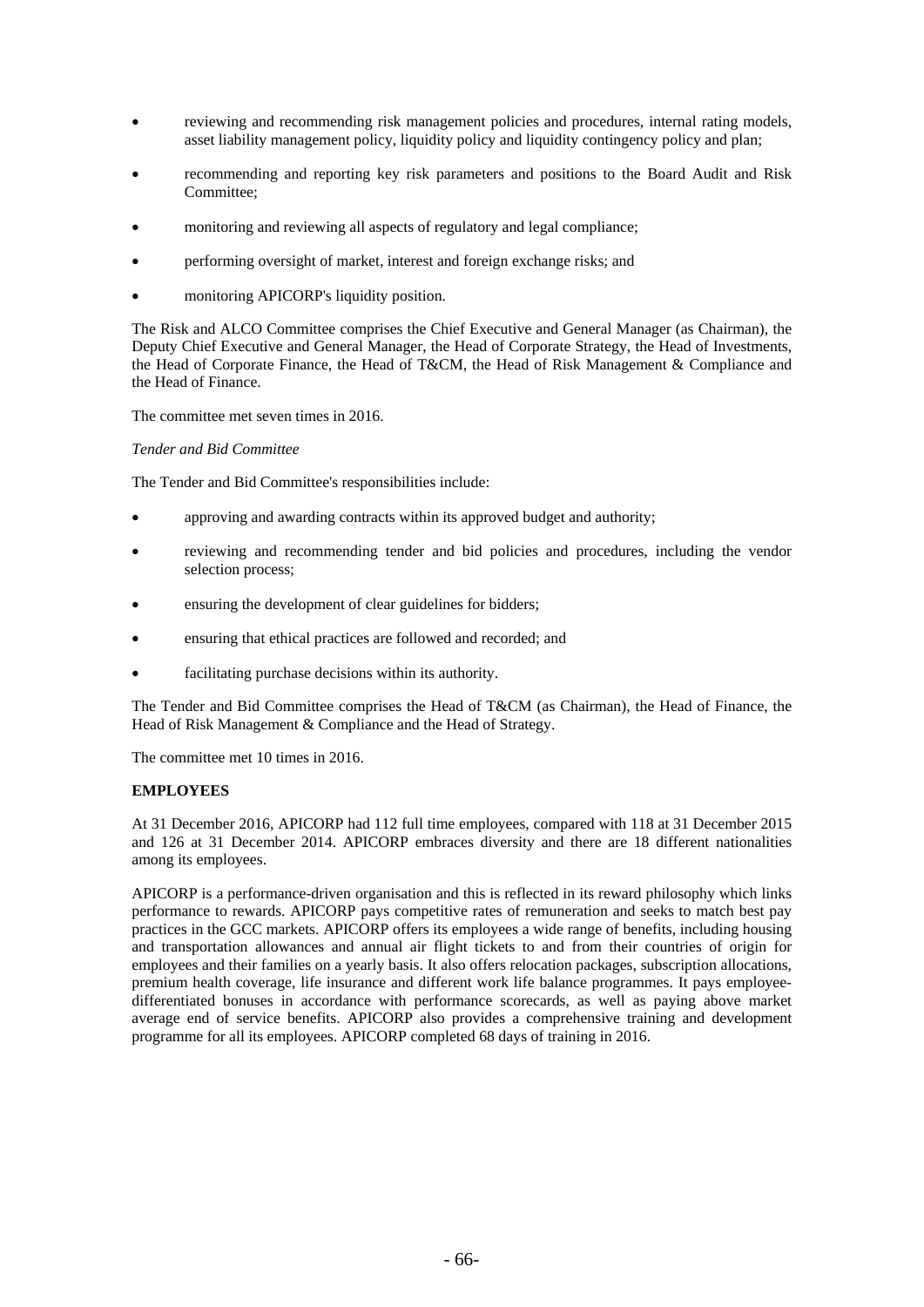# **TAXATION**

*The following is a general description of certain tax considerations relating to the Notes. It does not purport to be a complete analysis of all tax considerations relating to the Notes whether in those countries or elsewhere. Prospective purchasers of Notes should consult their own tax advisers as to the consequences under the tax laws of the country of which they are resident for tax purposes of acquiring, holding and disposing of Notes and receiving payments of interest, principal and/or other amounts under the Notes. This summary is based upon the law as in effect on the date of this Prospectus and is subject to any change in law that may take effect after such date.* 

# **The proposed financial transactions tax ("FTT")**

On 14 February 2013, the European Commission published a proposal (the "**Commission's proposal**") for a Directive for a common FTT in Belgium, Germany, Estonia, Greece, Spain, France, Italy, Austria, Portugal, Slovenia and Slovakia (the "**participating Member States**"). However, Estonia has since stated that it will not participate.

The Commission's proposal has very broad scope and could, if introduced, apply to certain dealings in the Notes (including secondary market transactions) in certain circumstances. The issuance and subscription of the Notes should, however, be exempt.

Under the Commission's proposal, the FTT could apply in certain circumstances to persons both within and outside of the participating Member States. Generally, it would apply to certain dealings in the Notes where at least one party is a financial institution, and at least one party is established in a participating Member State. A financial institution may be, or be deemed to be, "established" in a participating Member State in a broad range of circumstances, including: (a) by transacting with a person established in a participating Member State; or (b) where the financial instrument which is subject to the dealings is issued in a participating Member State.

However, the FTT proposal remains subject to negotiation between participating Member States. It may therefore be altered prior to any implementation, the timing of which remains unclear. Additional EU Member States may decide to participate.

Prospective holders of the Notes are advised to seek their own professional advice in relation to the FTT.

## **FATCA**

Pursuant to certain provisions of the U.S. Internal Revenue Code of 1986, commonly known as FATCA, a "foreign financial institution" may be required to withhold on certain payments it makes ("**foreign passthru payments**") to persons that fail to meet certain certification, reporting, or related requirements. The Issuer is a foreign financial institution for these purposes. A number of jurisdictions have entered into, or have agreed in substance to, intergovernmental agreements with the United States to implement FATCA ("**IGAs**"), which modify the way in which FATCA applies in their jurisdictions. Under the provisions of IGAs as currently in effect, a foreign financial institution in an IGA jurisdiction would generally not be required to withhold under FATCA or an IGA from payments that it makes. Certain aspects of the application of the FATCA provisions and IGAs to instruments such as the Notes, including whether withholding would ever be required pursuant to FATCA or an IGA with respect to payments on instruments such as the Notes, are uncertain and may be subject to change. Even if withholding would be required pursuant to FATCA or an IGA with respect to payments on instruments such as the Notes, such withholding would not apply prior to 1 January 2019 and Notes characterised as debt (or which are not otherwise characterised as equity and have a fixed term) for U.S. federal tax purposes that are issued on or prior to the date that is six months after the date on which final regulations defining "foreign passthru payments" are filed with the U.S. Federal Register generally would be "grandfathered" for purposes of FATCA withholding unless materially modified after such date.

#### **ROC Taxation**

The following is a general description of the principal ROC tax consequences for investors receiving interest in respect of, or disposing of, the Notes and is of a general nature based on the Issuers' understanding of current law and practice. It does not purport to be comprehensive and does not constitute legal or tax advice.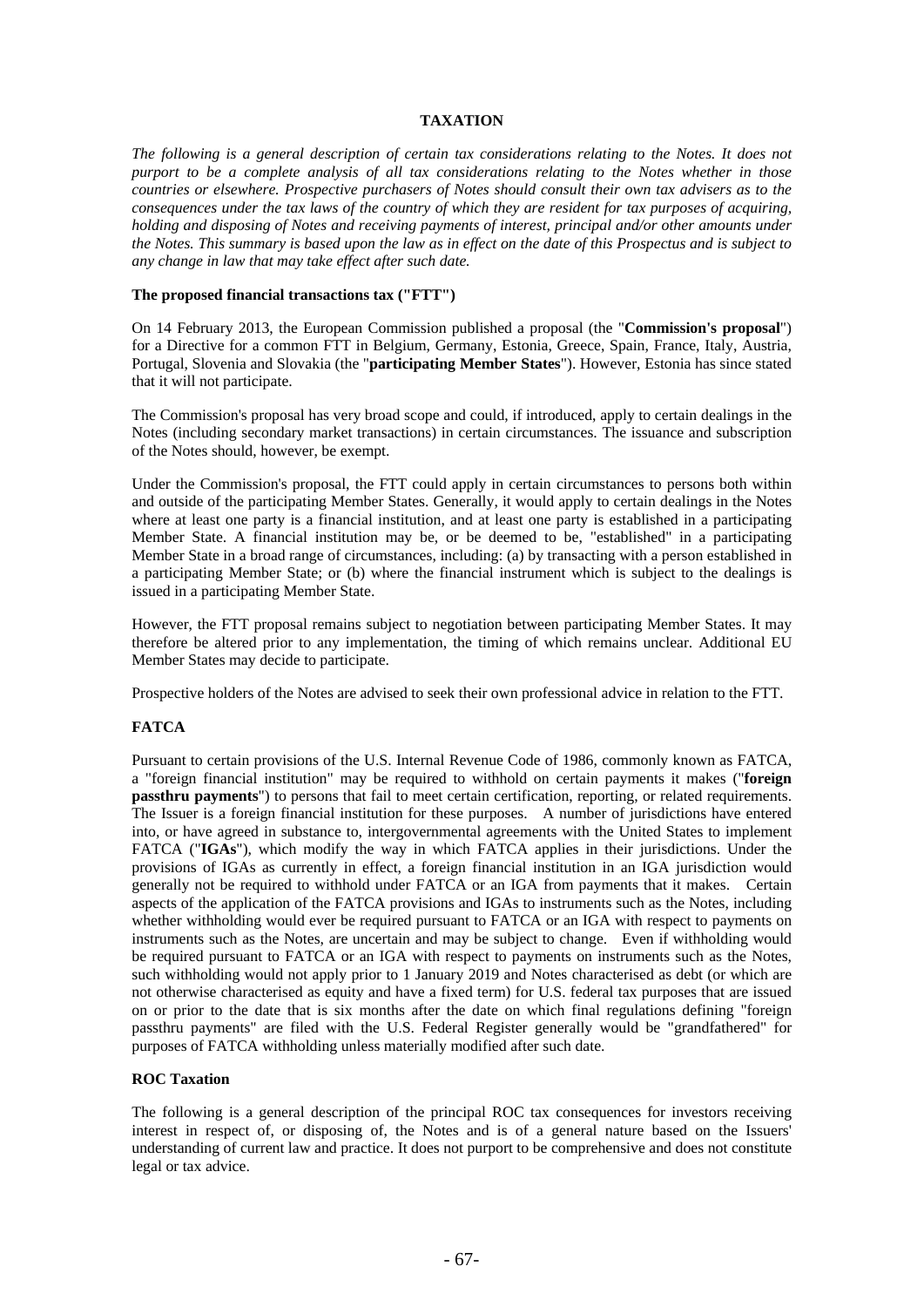This general description is based upon the law as in effect on the date hereof and that the Notes will be issued, offered, sold and re-sold to professional investors as defined under Paragraph 1, Article 2-1 of the Taipei Exchange Rules Governing Management of Foreign Currency Denominated International Bonds of the ROC only. This description is subject to change potentially with retroactive effect. Investors should appreciate that, as a result of changing law or practice, the tax consequences may be otherwise than as stated below. Investors should consult their professional advisers on the possible tax consequences of subscribing for, purchasing, holding or selling the Notes.

# *Payments on the Notes*

As the Issuer of the Notes is not an ROC statutory tax withholder, there is no ROC withholding tax on any payment to be paid by the Issuer on the Notes.

Payments of interest under the Notes to an ROC individual holder are not subject to ROC income tax as such payments received by him/her are not considered to be ROC-sourced income. However, such holder must include the interest in calculating his/her basic income for the purpose of calculating his/her alternative minimum tax (the "**AMT**"), unless the sum of the interest and other non-ROC-sourced income received by such holder and the person(s) who is/are required to jointly file the tax return in a calendar year is below NT\$1 million. If the amount of the AMT exceeds the annual income tax calculated pursuant to the Taiwan Basic Income Tax Act (also known as the AMT Act), the excess becomes such holder's AMT payable.

ROC corporate holders must include any premium or accrual yield receivable under the Notes as part of their taxable income and pay income tax at a flat rate of 17 per cent. (unless the total taxable income for a fiscal year is under \$120,000 New Taiwan Dollars), as they are subject to income tax on their worldwide income on an accrual basis. The AMT is not applicable.

# *Sale of the Notes*

In general, the sale of corporate bonds or financial bonds is subject to a 0.1 per cent. securities transaction tax (the "**STT**") on the transaction price. However, Article 2-1 of the Securities Transaction Tax Act of the ROC prescribes that STT will cease to be levied on the sale of corporate bonds and financial bonds from 1 January 2010 to 31 December 2026. Therefore, the sale of the Notes will be exempt from STT if the sale is conducted on or before 31 December 2026. Starting from 1 January 2027, any sale of the Notes will be subject to STT at 0.1 per cent. of the transaction price, unless otherwise provided by the tax laws that may be in force at that time.

Capital gains generated from the sale of bonds are exempt from income tax. Accordingly, ROC individual and corporate holders are not subject to income tax on any capital gains generated from the sale of the Notes. In addition, ROC individual holders are not subject to AMT on any capital gains generated from the sale of the Notes. However, ROC corporate holders should include the capital gains in calculating their basic income for the purpose of calculating their AMT. If the amount of the AMT exceeds the ordinary income tax calculated pursuant to the Income Basic Tax Act (also known as the AMT Act), the excess becomes the ROC corporate holders' AMT payable. Capital losses, if any, incurred by such holders could be carried over 5 years to offset against capital gains of same category of income for the purpose of calculating their AMT.

Non-ROC corporate holders with a fixed place of business (e.g., a branch) or a business agent in the ROC are not subject to income tax on any capital gains generated from the sale of the Notes. However, their fixed place of business or business agent should include any such capital gains in calculating their basic income for the purpose of calculating AMT.

As to non-ROC corporate holders without a fixed place of business and a business agent in the ROC, they are not subject to income tax or AMT on any capital gains generated from the sale of the Notes.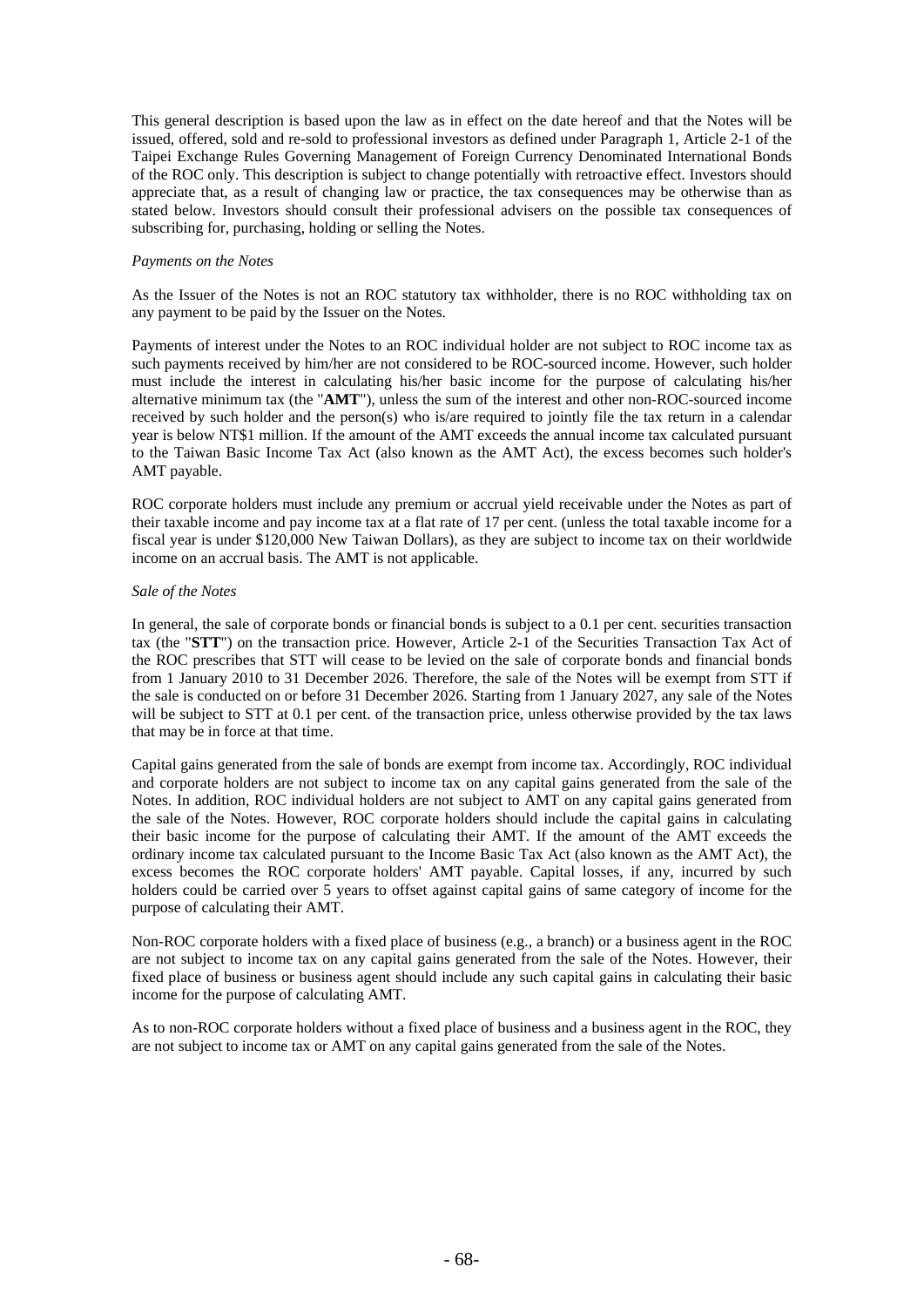### **SUBSCRIPTION AND SALE**

Bank of Taiwan, Capital Securities Corporation, Crédit Agricole Corporate and Investment Bank, Taipei Branch, SinoPac Securities Corporation, Taipei Fubon Commercial Bank Co., Ltd. and Yuanta Securities Co., Ltd. (collectively, the "**Managers**"), have, in a subscription agreement dated 13 October 2017 (the "**Subscription Agreement**") and made between the Issuer and the Managers upon the terms and subject to the conditions contained therein, jointly and severally agreed to subscribe the Notes at their issue price of 100 per cent. of their principal amount. The Issuer has also agreed to reimburse the Managers for certain of its expenses incurred in connection with the management of the issue of the Notes. The Managers are entitled in certain circumstances to be released and discharged from their obligations under the Subscription Agreement prior to the closing of the issue of the Notes.

# **United Kingdom**

Each of the Managers has represented, warranted and undertaken that:

- (a) it has only communicated or caused to be communicated and will only communicate or cause to be communicated an invitation or inducement to engage in investment activity (within the meaning of Section 21 of the Financial Services and Markets Act 2000, as amended (the "**FSMA**")) received by it in connection with the issue or sale of the Notes in circumstances in which Section 21(1) of the FSMA does not apply to the Issuer; and
- (b) it has complied and will comply with all applicable provisions of the FSMA with respect to anything done by it in relation to the Notes in, from or otherwise involving the United Kingdom.

# **United States of America**

The Notes have not been, and will not be, registered under the Securities Act or with any securities regulatory authority of any state or other jurisdiction of the United States. The Notes may not be offered or sold to, or for the account or benefit of, U.S. persons (as defined in Regulation S) except in certain transactions exempt from the registration requirements of the Securities Act.

Until 40 days after the commencement of any offering, an offer or sale of Notes within the United States by any of the Managers (whether or not participating in the offering) may violate the registration requirements of the Securities Act if such offer or sale is made otherwise than in accordance with an available exemption from registration under the Securities Act.

#### **Public Offer Selling Restriction under the Prospectus Directive**

In relation to each Member State of the European Economic Area (each, a "**Relevant Member State**"), each of the Managers has represented and agreed that with effect from and including the date on which the Prospectus Directive is implemented in that Relevant Member State (the "**Relevant Implementation**  Date") it has not made and will not make an offer of Notes which are the subject of the offering contemplated by this Prospectus to the public in that Relevant Member State, except that it may, with effect from and including the Relevant Implementation Date, make an offer of such Notes to the public in that Relevant Member State:

- (a) at any time to any legal entity which is a qualified investor as defined in the Prospectus Directive; or
- (b) at any time to fewer than 150 natural or legal persons (other than qualified investors as defined in the Prospectus Directive); or
- (c) at any time in any other circumstances falling within Article 3(2) of the Prospectus Directive,

provided that no such offer of Notes referred to in (a) to (c) above shall require the Issuer or the Managers to publish a prospectus pursuant to Article 3 of the Prospectus Directive or supplement a prospectus pursuant to Article 16 of the Prospectus Directive.

For the purposes of this provision, the expression an "**offer of Notes to the public**" in relation to any Notes in any Relevant Member State means the communication in any form and by any means of sufficient information on the terms of the offer and the Notes to be offered so as to enable an investor to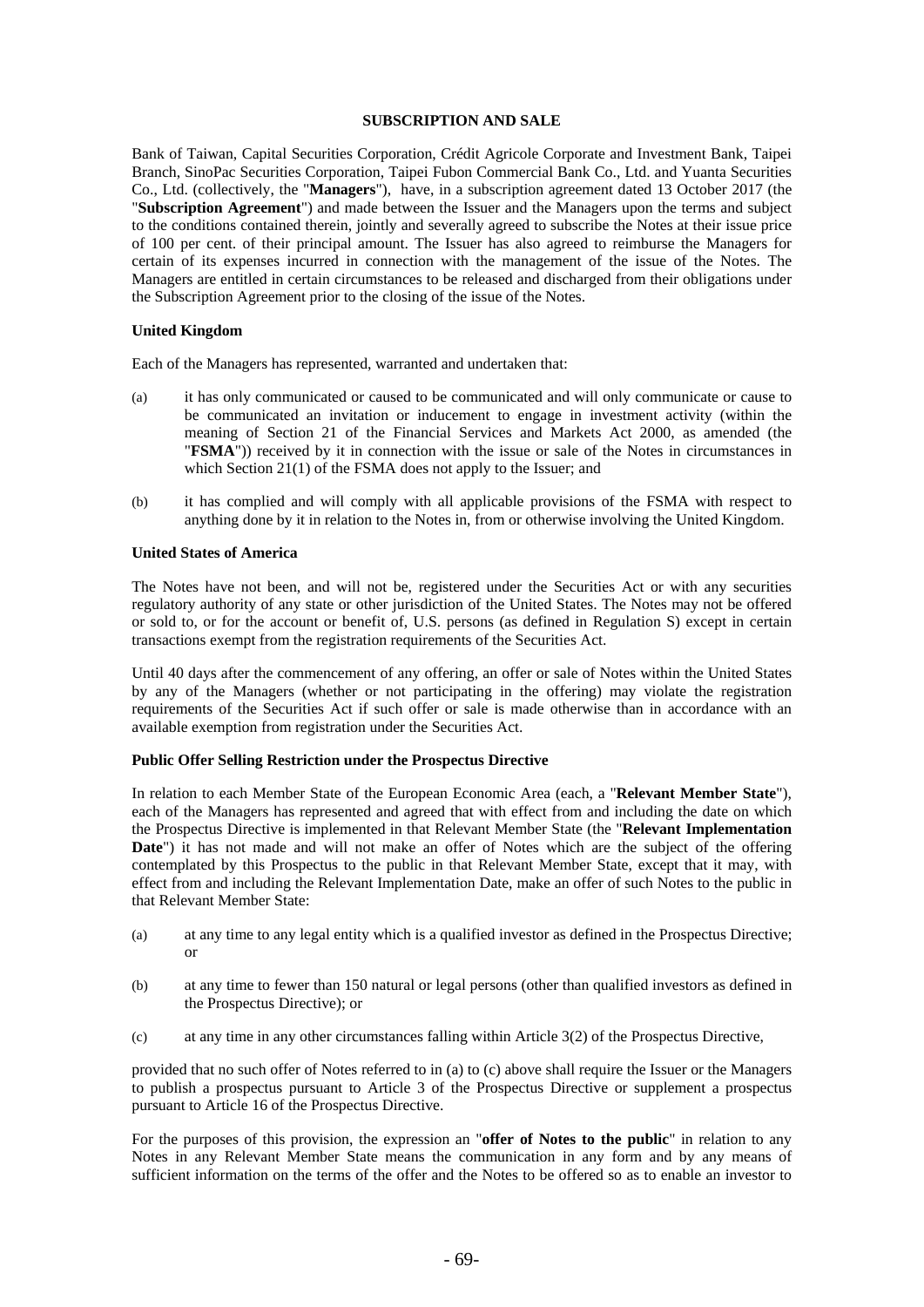decide to purchase or subscribe for Notes, as the same may be varied in that Member State by any measure implementing the Prospectus Directive in that Member State and the expression "**Prospectus Directive**" means Directive 2003/71/EC (as amended, including by Directive 2010/73/EU), and includes any relevant implementing measure in the Relevant Member State.

# **Kingdom of Bahrain**

Each of the Managers has represented and agreed that it has not offered, and will not offer, Notes: (i) to the Public in the Kingdom of Bahrain except pursuant to the provisions of Articles 80-85 of the Central Bank of Bahrain and Financial Institutions Law; and (ii) except on a private placement basis to persons in the Kingdom of Bahrain who are "accredited investors".

For this purpose, an "accredited investor" means:

- (a) an individual holding financial assets (either singly or jointly with a spouse) of U.S.\$1,000,000 or more;
- (b) a company, partnership, trust or other commercial undertaking which has financial assets available for investment of not less than U.S.\$1,000,000; or
- (c) a government, supranational organisation, central bank or other national monetary authority or a state organisation whose main activity is to invest in financial instruments (such as a state pension fund).

# **United Arab Emirates (excluding the Dubai International Financial Centre)**

Each of the Managers has represented and agreed, that the Notes have not been and will not be offered, sold or publicly promoted or advertised by it in the United Arab Emirates other than in compliance with any laws applicable in the United Arab Emirates governing the issue, offering and sale of securities.

### **Dubai International Financial Centre**

Each of the Managers has represented and agreed that it has not offered and will not offer the Notes to any person in the Dubai International Financial Centre unless such offer is:

- (a) an "**Exempt Offer**" in accordance with the Markets Rules (MKT Module) of the Dubai Financial Services Authority (the "**DFSA**") rulebook; and
- (b) made only to persons who meet the Professional Client criteria set out in Rule 2.3.3 of the DFSA Conduct of Business Module of the DFSA rulebook.

### **Japan**

The Notes have not been and will not be registered under the Financial Instruments and Exchange Act of Japan (Act No. 25 of 1948), as amended (the "**FIEA**"). Accordingly, each of the Managers has represented and agreed that it will not, directly or indirectly, offer to sell any Notes in Japan or to, or for the benefit of, a resident of Japan (which term as used herein means any person resident in Japan, including any corporation or other entity organised under the laws of Japan) or to others for re-offering or resale, directly or indirectly, in Japan or to, or for the benefit of, any resident in Japan, except pursuant to an exemption from the registration requirements of, and otherwise in compliance with, the FIEA and other relevant laws, regulations and ministerial guidelines of Japan.

#### **Singapore**

Each of the Managers has acknowledged that this Prospectus has not been and will not be registered as a prospectus with the Monetary Authority of Singapore. Accordingly, each of the Managers has represented and agreed that it has not offered or sold any Notes or caused such Notes to be made the subject of an invitation for subscription or purchase and will not offer or sell such Notes or cause such Notes to be made the subject of an invitation for subscription or purchase and has not circulated or distributed, nor will it circulate or distribute this Prospectus or any other document or material in connection with the offer or sale or invitation for subscription or purchase, of such Notes, whether directly or indirectly, to persons in Singapore other than: (a) to an institutional investor (as defined in Section 4A of the Securities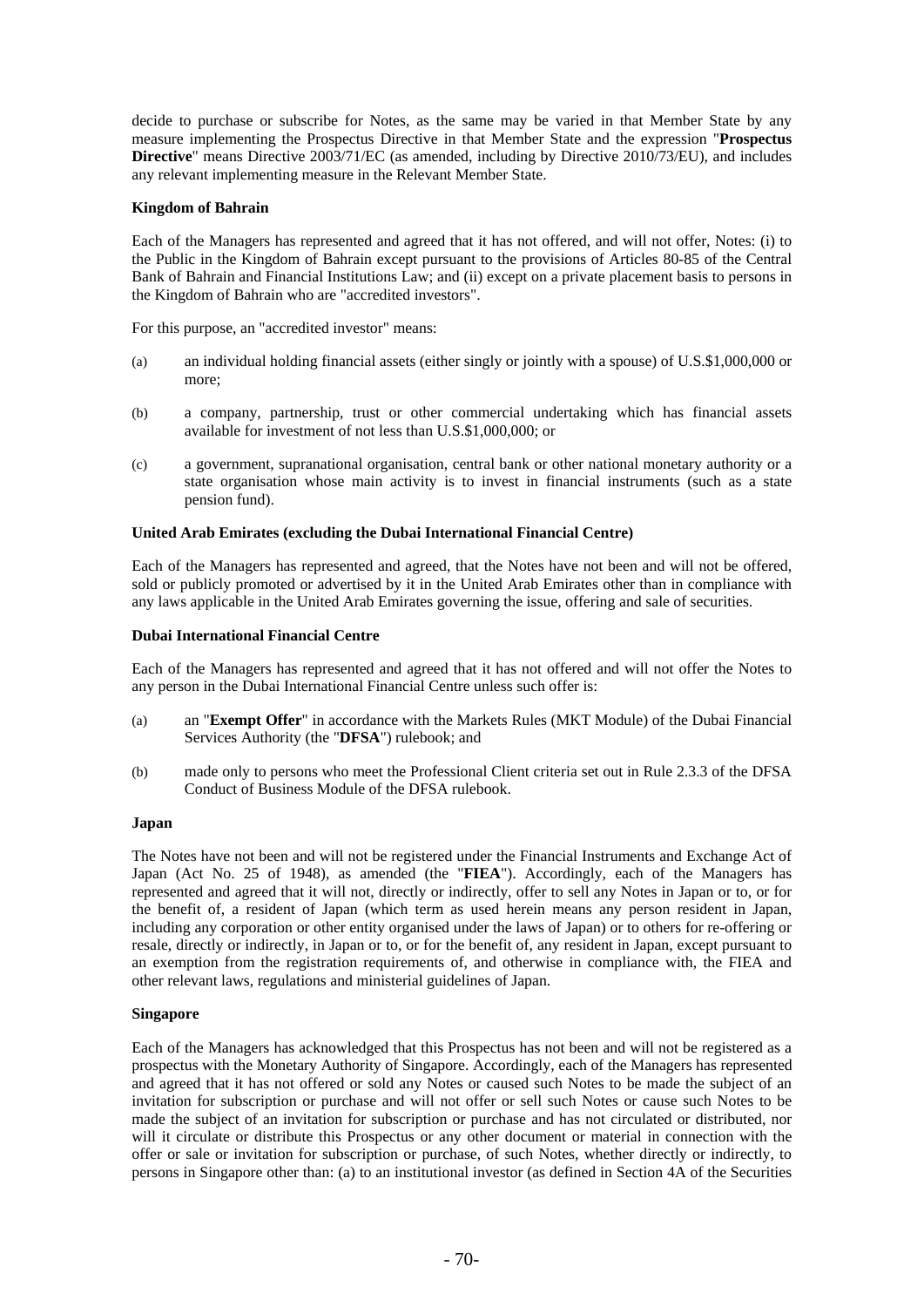and Futures Act (Chapter 289 of Singapore) (the "**SFA**")) pursuant to Section 274 of the SFA; or (b) to a relevant person (as defined in Section 275(2) of the SFA) pursuant to Section 275(1) of the SFA, or any person pursuant to Section 275(1A) of the SFA, and in accordance with the conditions specified in Section 275 of the SFA; or (c) otherwise pursuant to, and in accordance with the conditions of, any other applicable provisions of the SFA.

Where Notes are subscribed or purchased under Section 275 of the SFA by a relevant person which is:

- (i) a corporation (which is not an accredited investor (as defined in Section 4A of the SFA)) the sole business of which is to hold investments and the entire share capital of which is owned by one or more individuals, each of whom is an accredited investor; or
- (ii) a trust (where the trustee is not an accredited investor) whose sole purpose is to hold investments and each beneficiary of the trust is an individual who is an accredited investor,

securities (as defined in Section 239(1) of the SFA) of that corporation or the beneficiaries' rights and interest (howsoever described) in that trust shall not be transferred within six months after that corporation or that trust has acquired the Notes pursuant to an offer made under Section 275 of the SFA except:

- (a) to an institutional investor or to a relevant person defined in Section 275(2) of the SFA, or to any person arising from an offer referred to in Section 275(1A) or Section 276(4)(i)(B) of the SFA;
- (b) where no consideration is or will be given for the transfer;
- (c) where the transfer is by operation of law;
- (d) as specified in Section 276(7) of the SFA; or
- (e) as specified in Regulation 32 of the Securities and Futures (Offer of Investments) (Shares and Debentures) Regulations 2005 of Singapore.

# **Hong Kong**

Each of the Managers has represented and agreed that:

- (a) it has not offered or sold and will not offer or sell in Hong Kong, by means of any document, any Notes, except for Notes which are a "structured product" as defined in the Securities and Futures Ordinance (Cap. 571) of Hong Kong (the "**SFO**"), other than: (i) to "**professional investors**" within the meaning of the SFO and any rules made under the SFO; or (ii) in other circumstances which do not result in the document being a "prospectus" as defined in the Companies (Winding Up and Miscellaneous Provisions) Ordinance (Cap. 32) of Hong Kong (the "**CO**") or which do not constitute an offer to the public within the meaning of the CO; and
- (b) it has not issued or had in its possession for the purposes of issue, and will not issue or have in its possession for the purposes of issue (in each case whether in Hong Kong or elsewhere), any advertisement, invitation or document relating to the Notes, which is directed at, or the contents of which are likely to be accessed or read by, the public in Hong Kong (except if permitted to do so under the securities laws of Hong Kong) other than with respect to any Notes which are or are intended to be disposed of only to persons outside Hong Kong or only to "**professional investors**" within the meaning of the SFO and any rules made under the SFO.

# **Malaysia**

Each of the Managers has represented and agreed that:

- (a) this Prospectus has not been registered as a prospectus with the Securities Commission of Malaysia under the Capital Market and Services Act 2007 of Malaysia (the "**CSMA**"); and
- (b) accordingly, the Notes have not been and will not be offered or sold, and no invitation to subscribe for or purchase the Notes has been or will be made, directly or indirectly, nor may any document or other material in connection therewith be distributed in Malaysia, other than to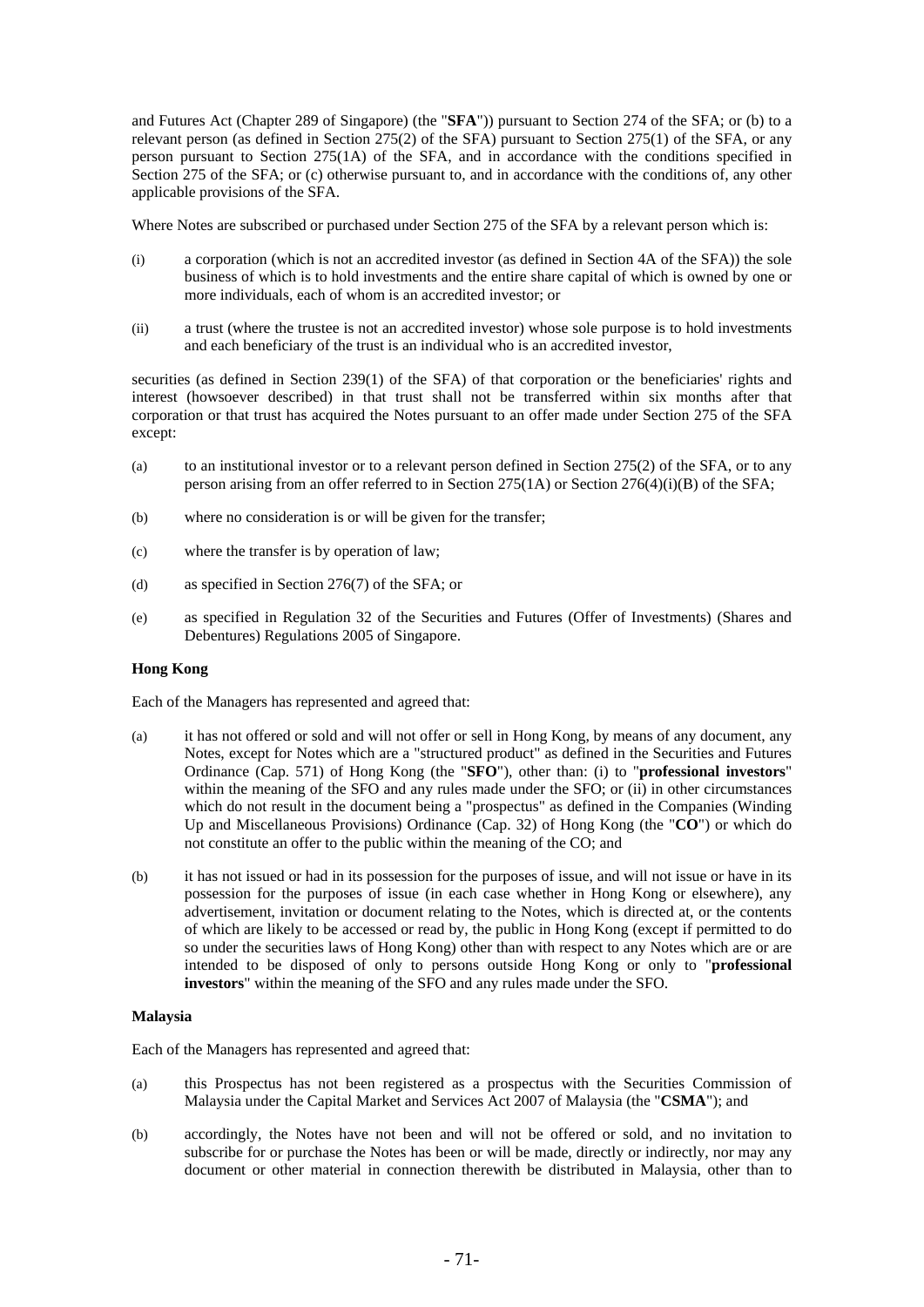persons falling within any one of the categories of persons specified under Schedule 6 or Section  $229(1)(b)$ , and Schedule 7 or Section 230(1)(b), and Schedule 8 or Section 257(3), read together with Schedule 9 or Section 257(3) of the CSMA, subject to any law, order, regulation or official directive of the Central Bank of Malaysia, the Securities Commission of Malaysia and/or any other regulatory authority from time to time.

Residents of Malaysia may be required to obtain relevant regulatory approvals including approval from the Controller of Foreign Exchange to purchase the Notes. The onus is on the Malaysian residents concerned to obtain such regulatory approvals and the Managers are not responsible for any invitation, offer, sale or purchase of the Notes as aforesaid without the necessary approvals being in place.

# **Kingdom of Saudi Arabia**

No action has been or will be taken in the Kingdom of Saudi Arabia that would permit a public offering of the Notes. Any investor in the Kingdom of Saudi Arabia or who is a Saudi person (a "**Saudi Investor**") who acquires any Notes pursuant to an offering should note that the offer of Notes is a private placement under Article 11 or Article 12 of the "**Offers of Securities Regulations**" as issued by the Board of the Capital Market Authority resolution number 2-11-2004 dated 4 October 2004 and amended by the Board of the Capital Market Authority resolution number 3-151-2016 dated 21 December 2016 (the "**KSA Regulations**"), made through a person authorised by the Capital Market Authority ("**CMA**") to carry on the securities activity of arranging and following a notification to the CMA under the KSA Regulations.

The Notes may thus not be advertised, offered or sold to any person in the Kingdom of Saudi Arabia other than to "sophisticated investors" under Article 11 of the KSA Regulations or by way of a limited offer under Article 12 of the KSA Regulations. Each of the Managers has represented and agreed that any offer of Notes to a Saudi Investor will be made in compliance with the KSA Regulations.

Investors are informed that Article 18 of the KSA Regulations places restrictions on secondary market activity with respect to the Notes, including as follows:

- (a) a Saudi Investor (referred to as a "**transferor**") who has acquired Notes pursuant to a private placement may not offer or sell Notes to any person (referred to as a "**transferee**") unless the offer or sale is made through an authorised person where one of the following requirements is met:
	- (i) the price to be paid for the Notes in any one transaction is equal to or exceeds Saudi Riyals one million or an equivalent amount;
	- (ii) the Notes are offered or sold to a sophisticated investor; or
	- (iii) the Notes are being offered or sold in such other circumstances as the CMA may prescribe for these purposes;
- (b) if the requirement of paragraph (a)(i) above cannot be fulfilled because the price of the Notes being offered or sold to the transferee has declined since the date of the original private placement, the transferor may offer or sell the Notes to the transferee if their purchase price during the period of the original private placement was equal to or exceeded Saudi Riyals 1 million or an equivalent amount;
- (c) if the requirement in paragraph (ii) above cannot be fulfilled, the transferor may offer or sell Notes if he/she sells his entire holding of Notes to one transferee; and
- (d) the provisions of paragraphs (i), (ii) and (iii) above shall apply to all subsequent transferees of the Notes.

# **State of Qatar (including the Qatar Financial Centre)**

Each of the Managers has represented and agreed that it has not offered, delivered or sold, and will not offer, deliver or sell at any time, directly or indirectly, any Notes in the State of Qatar (including the Qatar Financial Centre), except: (a) in compliance with all applicable laws and regulations of the State of Qatar (including the Qatar Financial Centre); and (b) through persons or corporate entities authorised and licensed to provide investment advice and/or engage in brokerage activity and/or trade in respect of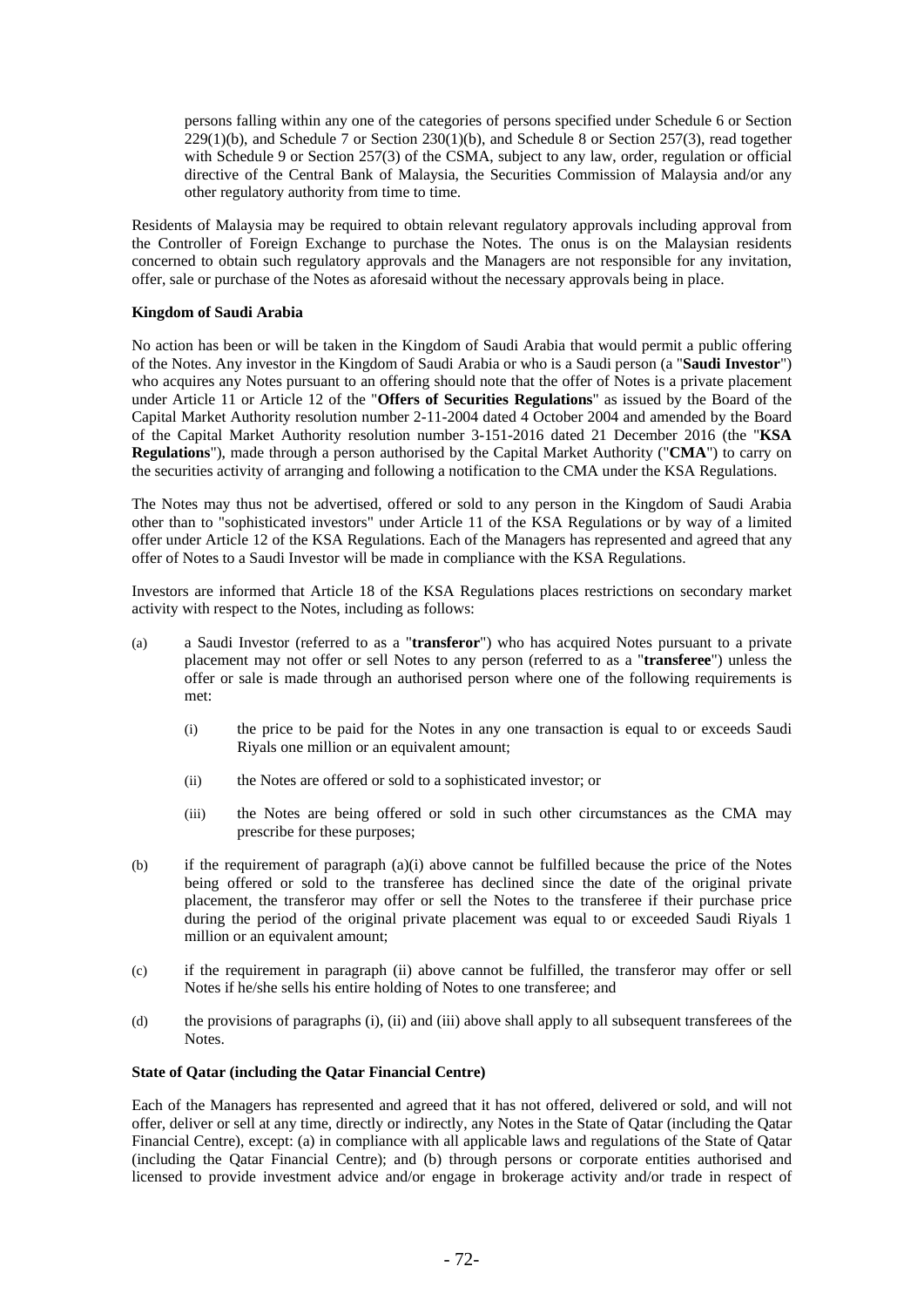foreign securities in the State of Qatar (including the Qatar Financial Centre). This Prospectus has not been and will not be reviewed or approved by or registered with the Qatar Central Bank, the Qatar Stock Exchange, the Qatar Financial Centre Regulatory Authority or the Qatar Financial Markets Authority and is only intended for specific recipients, in compliance with the foregoing.

### **Taiwan**

The Notes have not been, and shall not be, offered, sold or re-sold, directly or indirectly to investors other than "professional investors" as defined under Paragraph 1, Article 2-1 of the Taipei Exchange Rules Governing Management of Foreign Currency Denominated International Bonds of the ROC, which currently include the following three types of investors:

- (a) A "professional institutional investor" as defined under Paragraph 2, Article 4 of the Financial Consumer Protection Act of the ROC, which currently includes: overseas or domestic (i) banks, securities firms, futures firms and insurance companies (excluding insurance agencies, insurance brokers and insurance surveyors), the foregoing as further defined in more detail in Paragraph 3 of Article 2 of the Organization Act of the Financial Supervisory Commission, (ii) fund management companies, government investment institutions, government funds, pension funds, mutual funds, unit trusts, and funds managed by financial service enterprises pursuant to the Securities Investment Trust and Consulting Act, the Future Trading Act or the Trust Enterprise Act or investment assets mandated and delivered by or transferred for trust by financial consumers, and (iii) other institutions recognized by the Financial Supervisory Commission of the ROC. Purchasers of the Notes are not permitted to sell or otherwise dispose of the Notes except by transfer to a professional institutional investor.
- (b) A legal entity or fund with total assets exceeding NT\$50,000,000 according to its most recent CPA-audited or reviewed financial report; and
- (c) A natural person having applied in writing to the securities firms for the status of professional investor who meets all of the following three criteria:
	- (i) He/she has provided a proof of financial capacity of at least NT\$30,000,000 or has made a single trade, the transaction amount of which is higher than NT\$3,000,000, his/her total assets and investments booked at and made through such securities firm are higher than NT\$15,000,000, and he/she has provided a statement certifying that the value of his/her total assets has exceeded NT\$30,000,000;
	- (ii) He/she has sufficient professional knowledge or trading experience in financial products; and
	- (iii) He/she fully understands that the securities firm is exempted from certain responsibilities towards professional investors in connection with bond trading activities and agreed to sign up as a professional investor.

Purchasers of the Notes are not permitted to sell or otherwise dispose of the Notes except by transfer to a professional investor.

# **General**

Each of the Managers has represented, warranted and agreed that it has complied and will comply with all applicable laws and regulations in each country or jurisdiction in which it purchases, offers, sells or delivers Notes or possesses, distributes or publishes this Prospectus or any other offering material relating to the Notes. Persons into whose hands this Prospectus comes are required by the Issuer and the Managers to comply with all applicable laws and regulations in each country or jurisdiction in which they purchase, offer, sell or deliver Notes or possess, distribute or publish this Prospectus or any other offering material relating to the Notes, in all cases at their own expense.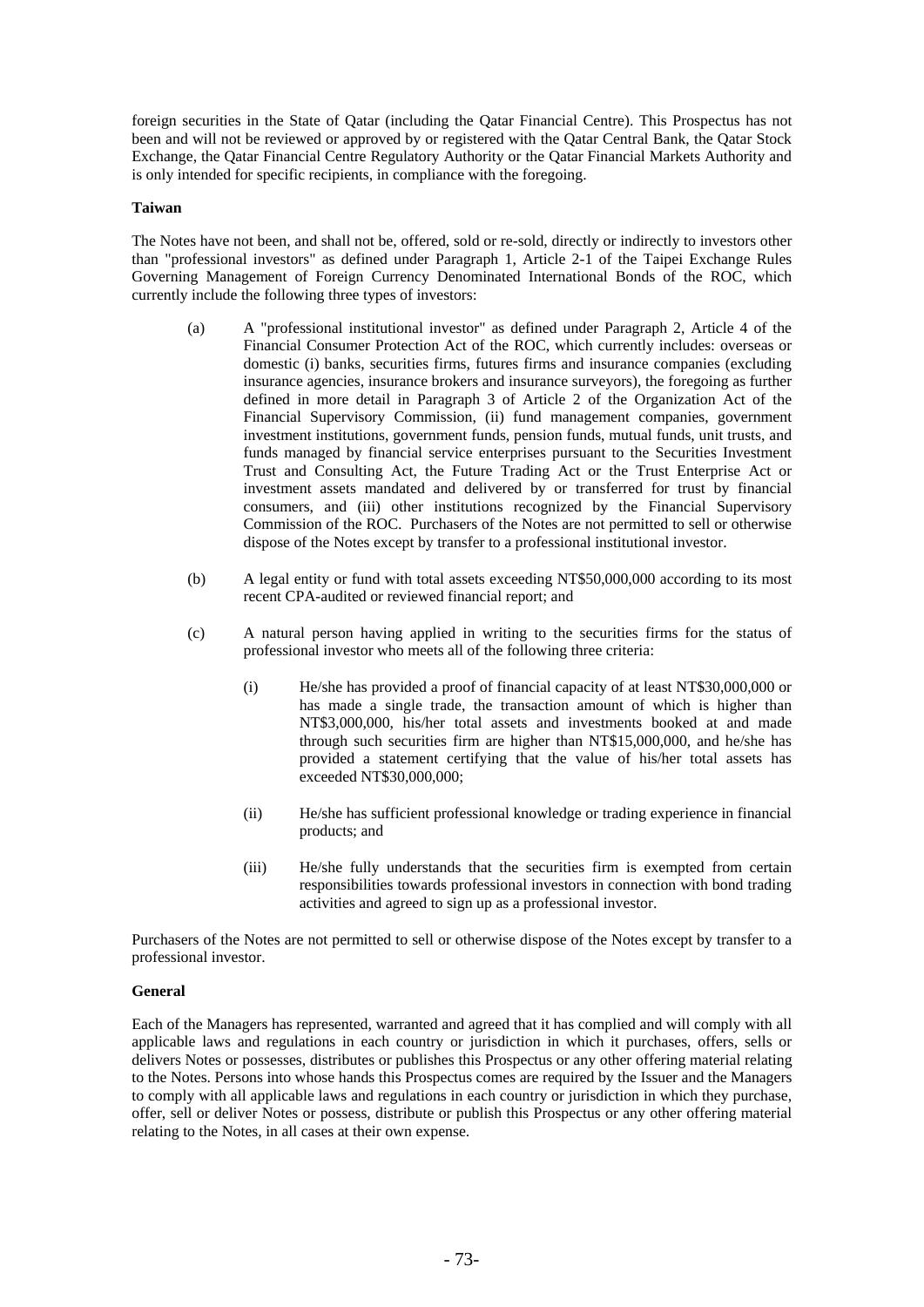# **SETTLEMENT AND TRADING**

# **ROC Settlement and Trading**

Investors with a securities book-entry account with an ROC securities broker and a foreign currency deposit account with an ROC bank, may request the approval of the Taiwan Depositary & Clearing Corporation (the "**TDCC**") for the settlement of the Notes through the account of TDCC with Euroclear or Clearstream, Luxembourg and if such approval is granted by TDCC, the Notes may be so cleared and settled. In such circumstances, TDCC will allocate the respective book-entry interest of such investor in the Notes position to the securities book-entry account designated by such investor in the ROC. The Notes will be traded and settled pursuant to the applicable rules and operating procedures of TDCC and the TPEx as domestic bonds.

In addition, an investor may apply to TDCC (by filing in a prescribed form) to transfer the Notes in its own account with Euroclear or Clearstream, Luxembourg to the TDCC account with Euroclear or Clearstream, Luxembourg for trading in the domestic market or vice versa for trading in overseas markets.

For such investors who hold their interest in the Notes through an account opened and held by TDCC with Euroclear or Clearstream, Luxembourg, distributions of principal and/or interest for the Notes to such holders may be made by payment services banks whose systems are connected to TDCC to the foreign currency deposit accounts of the holders. Such payment is expected to be made on the second Taiwanese business day following TDCC's receipt of such payment (due to time difference, the payment is expected to be received by TDCC one Taiwanese business day after the distribution date). However, when the holders will actually receive such distributions may vary depending upon the daily operations of the ROC banks with which the holder has the foreign currency deposit account.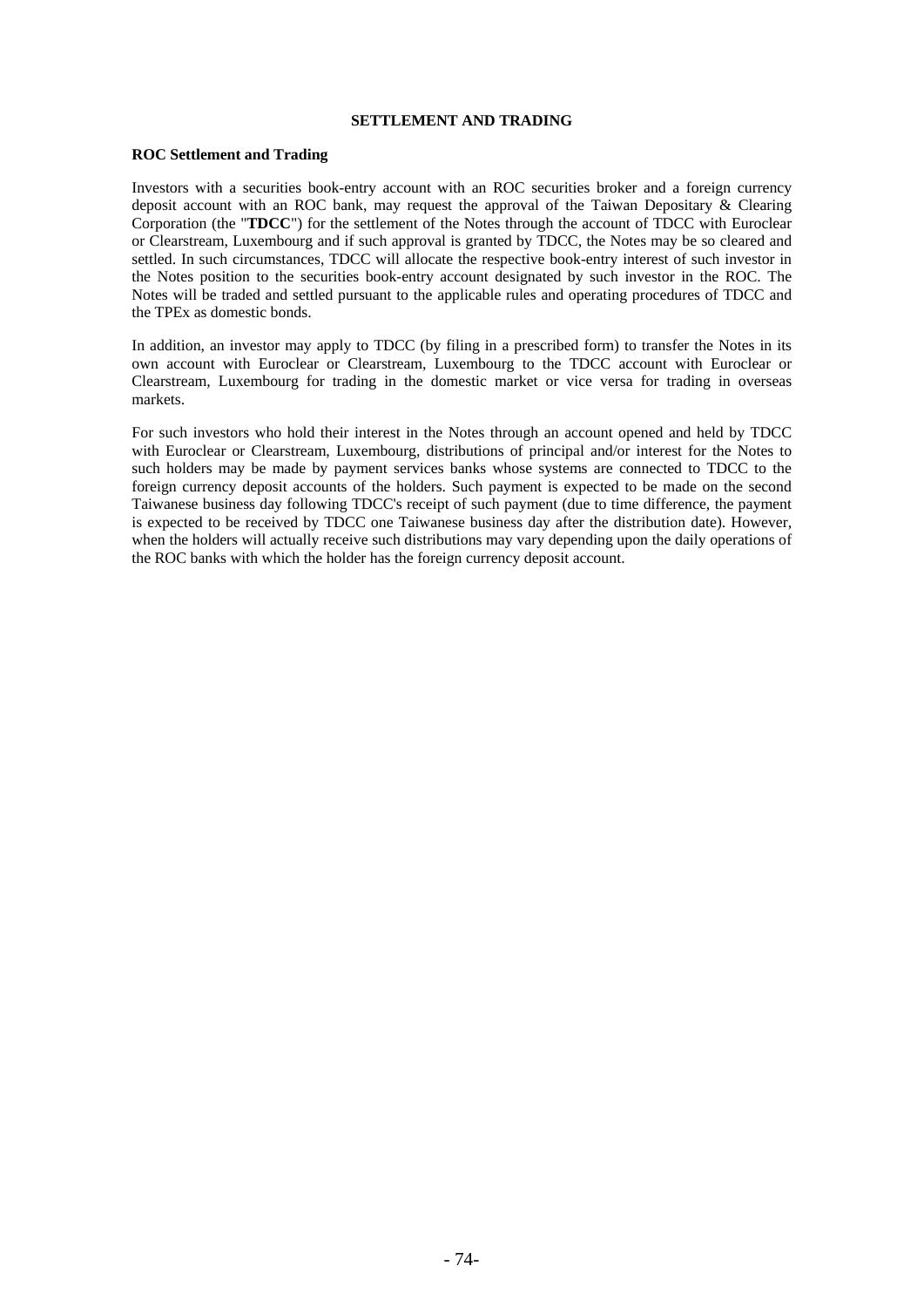# **GENERAL INFORMATION**

# **Authorisation**

1. The creation and issue of the Notes has been authorised by a resolution of the Board of Directors of the Issuer dated 23 September 2017.

# **Listing of Notes**

2. Application will be made to the TPEx for permission to deal in and for the listing of the Notes on the TPEx.

# **Legal and Arbitration Proceedings**

3. There are no governmental, legal or arbitration proceedings, (including any such proceedings which are pending or threatened, of which the Issuer is aware), which may have, or have had during the 12 months prior to the date of this Prospectus, a significant effect on the financial position or profitability of the Issuer or the Group.

#### **Significant/Material Change**

4. There has been no significant change in the financial or trading position of the Issuer or the Group since 30 June 2017 and there has been no material adverse change in the prospects of the Issuer or of the Group since 31 December 2016.

# **Auditors**

- 5. The 2017 Interim Financial Statements have been reviewed by Deloitte Middle East. The Financial Statements have been audited without qualification by Deloitte Middle East.
- 6. Deloitte Middle East has conducted its review of the 2017 Interim Financial Statements in accordance with IAS 34 '*Interim Financial Reporting*' and the International Standard on Review Engagements 2410, "*Review of Interim Financial Information Performed by the Independent Auditor of the Entity*" as stated in their review report incorporated by reference in this Prospectus. Deloitte Middle East has conducted its audits in respect of the Financial Statements in accordance with International Standards on Auditing issued by the International Federation of Accountants through the International Auditing and Assurance Standards Board.
- 7. The Financial Statements are based on IFRS by the International Accounting Standards Board. The 2017 Interim Financial Statements have been prepared in accordance with IAS 34 '*Interim Financial Reporting*' and the International Standard on Review Engagements 2410, "*Review of Interim Financial Information Performed by the Independent Auditor of the Entity*" as stated in their review report incorporated by reference in this Prospectus.
- 8. The business address of Deloitte Middle East is Al-Zamil Tower, Government Avenue, P.O. Box 421, Manama, Kingdom of Bahrain. Deloitte & Touche Middle East is registered with the Ministry of Industry and Commerce in Bahrain. Some of its professionals are members of the Bahrain Accountants Association and/or international professional bodies.

### **Documents on Display**

- 9. Copies of the following documents may be inspected during normal business hours at the offices of each of the Agents for as long as the Notes are outstanding:
	- (a) Transaction Documents;
	- (b) the Establishing Agreement;
	- (c) the Issuer's registration certificate number 2050003977 dated 5/11/1396H (corresponding to 29 October 1976);
	- (d) the audited consolidated financial statements of the Group as at and for the financial years ended 31 December 2016 and 31 December 2015 and the most recently published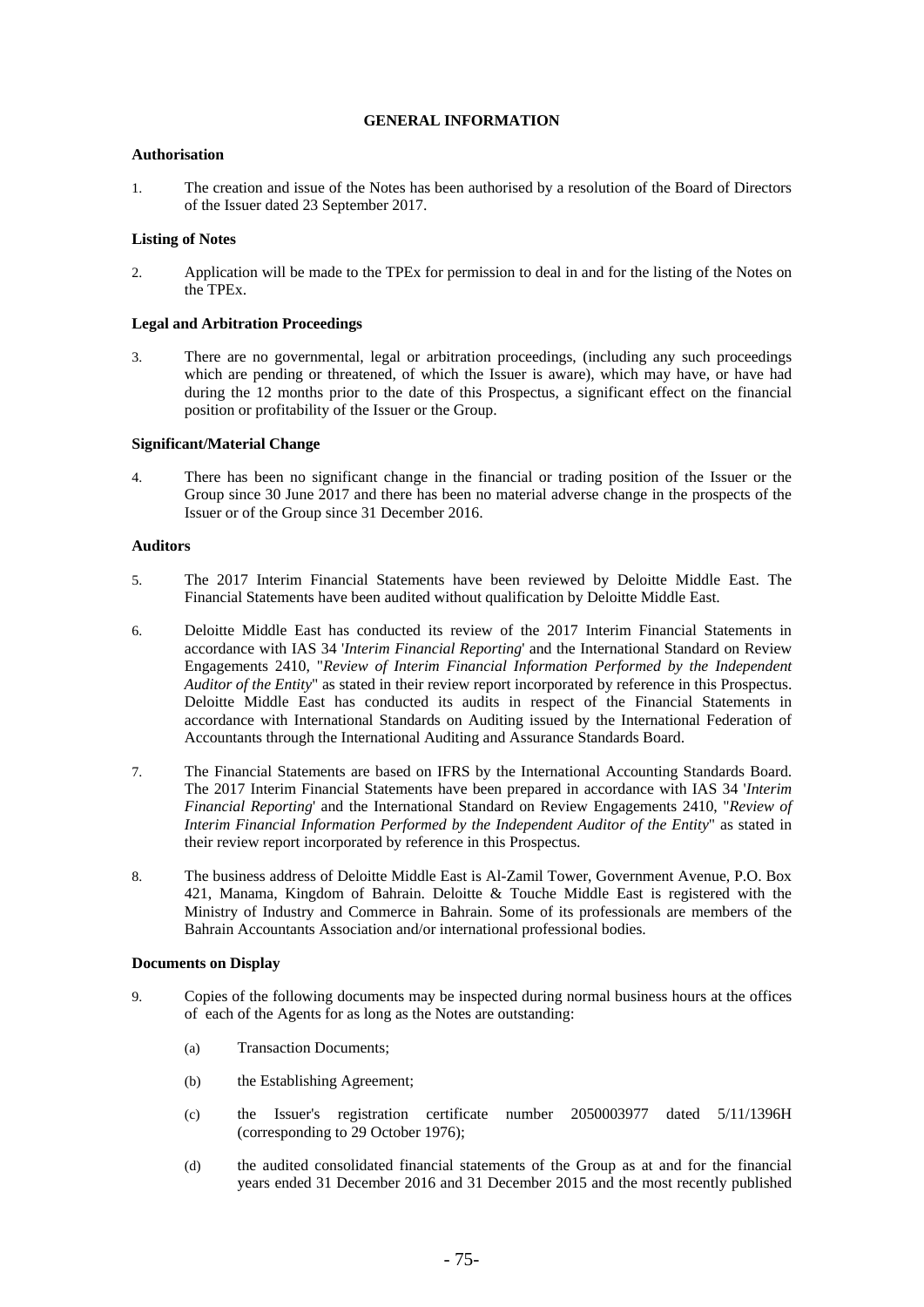unaudited condensed consolidated interim financial statements (if any) of the Group, in each case together with any audit or review reports prepared in connection therewith. The Group currently prepares unaudited condensed consolidated interim accounts for the first six months of each year;

- (e) this Prospectus; and
- (f) any future offering circulars, prospectuses, information memoranda and supplements to this Prospectus and any other documents incorporated herein or therein.

#### **ISIN and Common Code**

- 10. The Notes have been accepted for clearance through Euroclear and Clearstream, Luxembourg. The ISIN is XS1697899083 and the common code is 169789908.
- 11. The address of Euroclear is Euroclear Bank SA/NV, 1 Boulevard du Roi Albert II, B-1210 Brussels and the address of Clearstream, Luxembourg is Clearstream Banking, 42 Avenue JF Kennedy, L-1855 Luxembourg.

### **Managers transacting with the Issuer**

12. The Managers and their respective affiliates have engaged, and may in the future engage, in investment banking and/or commercial banking transactions with, and may perform services for, the Issuer (and its affiliates) in the ordinary course of business.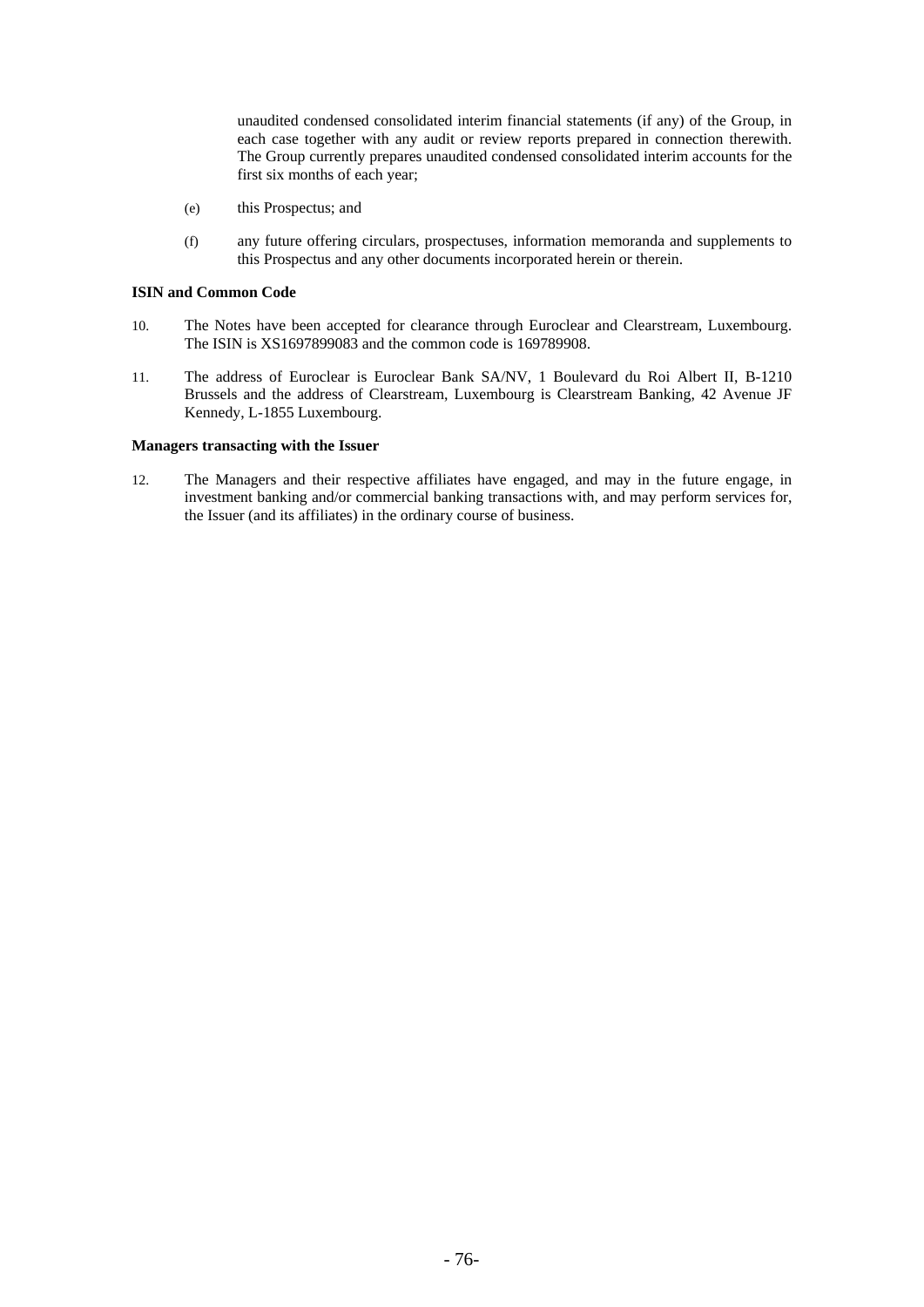# **THE ISSUER**

# **Arab Petroleum Investments Corporation**

Head Office Building Dammam Coastal Road Al Rakkah PO Box 9599 31423 Dammam Kingdom of Saudi Arabia

### **REGISTRAR AND TRANSFER AGENT**

# **HSBC Bank plc**

8 Canada Square London E14 5HQ England

# **FISCAL AGENT AND PAYING AGENT**

# **HSBC Bank plc**

8 Canada Square London E14 5HQ England

# **MANAGERS**

**Bank of Taiwan** 

No. 120, Section 1, Chongqing S Rd Taipei City 100 Taiwan (R.O.C.)

**Crédit Agricole Corporate and Investment Bank, Taipei Branch**  16F, Hung Kuo Building No. 167, Tun Hua North Road Taipei 10549, Taiwan

# **Taipei Fubon Commercial Bank Co., Ltd.**

No.169, Sec.4, RenAi Rd., Da'an Dist. Taipei Taiwan (R.O.C.)

**Capital Securities Corporation**  4F., No.101, Songren Rd., Xinyi Dist. Taipei Taiwan (R.O.C.)

> **SinoPac Securities Corporation**  5F, No.306, Sec. 2, Bade Rd. Taipei Taiwan (R.O.C.)

### **Yuanta Securities Co., Ltd.**

8F., No. 225, Sec. 3, Nanjing E. Rd. Taipei Taiwan (R.O.C.)

# **LEGAL ADVISERS**

*To the Issuer as to English law*

# **Allen & Overy LLP**

 $11<sup>th</sup>$  floor Burj Daman Happiness Street Dubai International Financial Centre P.O. Box 506678 Dubai United Arab Emirates